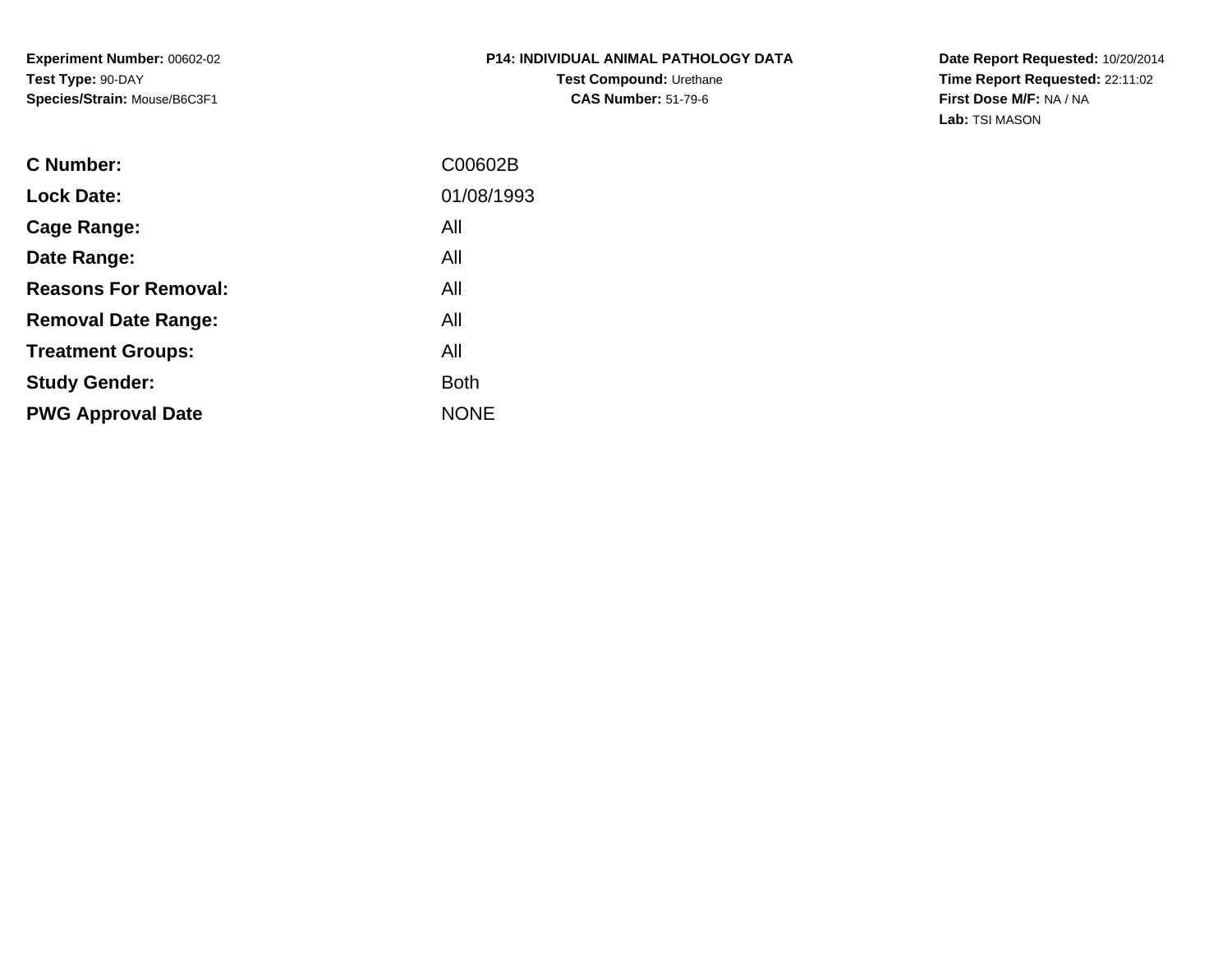| Experiment Number: 00602-02<br>Test Type: 90-DAY<br>Species/Strain: Mouse/B6C3F1 |                            | <b>P14: INDIVIDUAL ANIMAL PATHOLOGY DATA</b><br>Test Compound: Urethane<br><b>CAS Number: 51-79-6</b> | Date Report Requested: 10/20/2014<br>Time Report Requested: 22:11:02<br>First Dose M/F: NA / NA<br>Lab: TSI MASON |
|----------------------------------------------------------------------------------|----------------------------|-------------------------------------------------------------------------------------------------------|-------------------------------------------------------------------------------------------------------------------|
| <b>ANIMAL ID: 1</b>                                                              | <b>TRT#: 1</b>             | <b>SEX: Male</b>                                                                                      | DAY ON TEST: 93                                                                                                   |
|                                                                                  | DOSE: 0 PPM                | <b>DISP: Terminal Sacrifice</b>                                                                       | HISTO: 912111                                                                                                     |
|                                                                                  |                            | ORGAN AND ACCOUNTABLE SITE STATUS                                                                     |                                                                                                                   |
| <b>NORMAL</b>                                                                    |                            |                                                                                                       |                                                                                                                   |
| * Adrenal Medulla                                                                | * Bone                     | * Bone Marrow                                                                                         | * Brain                                                                                                           |
| * Epididymis                                                                     | * Esophagus                | * Gallbladder                                                                                         | * Heart                                                                                                           |
| * Intestine Large, Cecum                                                         | * Intestine Large, Colon   | * Intestine Large, Rectum                                                                             | * Intestine Small, Duodenum                                                                                       |
| * Intestine Small, Ileum                                                         | * Intestine Small, Jejunum | * Kidney                                                                                              | * Liver                                                                                                           |
| * Lung                                                                           | * Lymph Node, Mandibular   | * Lymph Node, Mesenteric                                                                              | * Nose                                                                                                            |
| * Pancreas                                                                       | * Pituitary Gland          | <b>Preputial Gland</b>                                                                                | * Prostate                                                                                                        |
| * Salivary Glands                                                                | * Seminal Vesicle          | * Skin                                                                                                | * Spleen                                                                                                          |
| * Stomach, Forestomach                                                           | * Stomach, Glandular       | * Testes                                                                                              | * Thymus                                                                                                          |
| * Thyroid Gland                                                                  | * Trachea                  | * Urinary Bladder                                                                                     |                                                                                                                   |
| <b>MISSING</b>                                                                   |                            |                                                                                                       |                                                                                                                   |
| * Mammary Gland                                                                  | * Parathyroid Gland        |                                                                                                       |                                                                                                                   |
| <b>OBSERVATIONS</b>                                                              |                            |                                                                                                       |                                                                                                                   |
| Adrenal Cortex                                                                   | Capsule                    | Hyperplasia                                                                                           | Minimal                                                                                                           |
| PRIMARY CAUSE OF DEATH                                                           |                            |                                                                                                       |                                                                                                                   |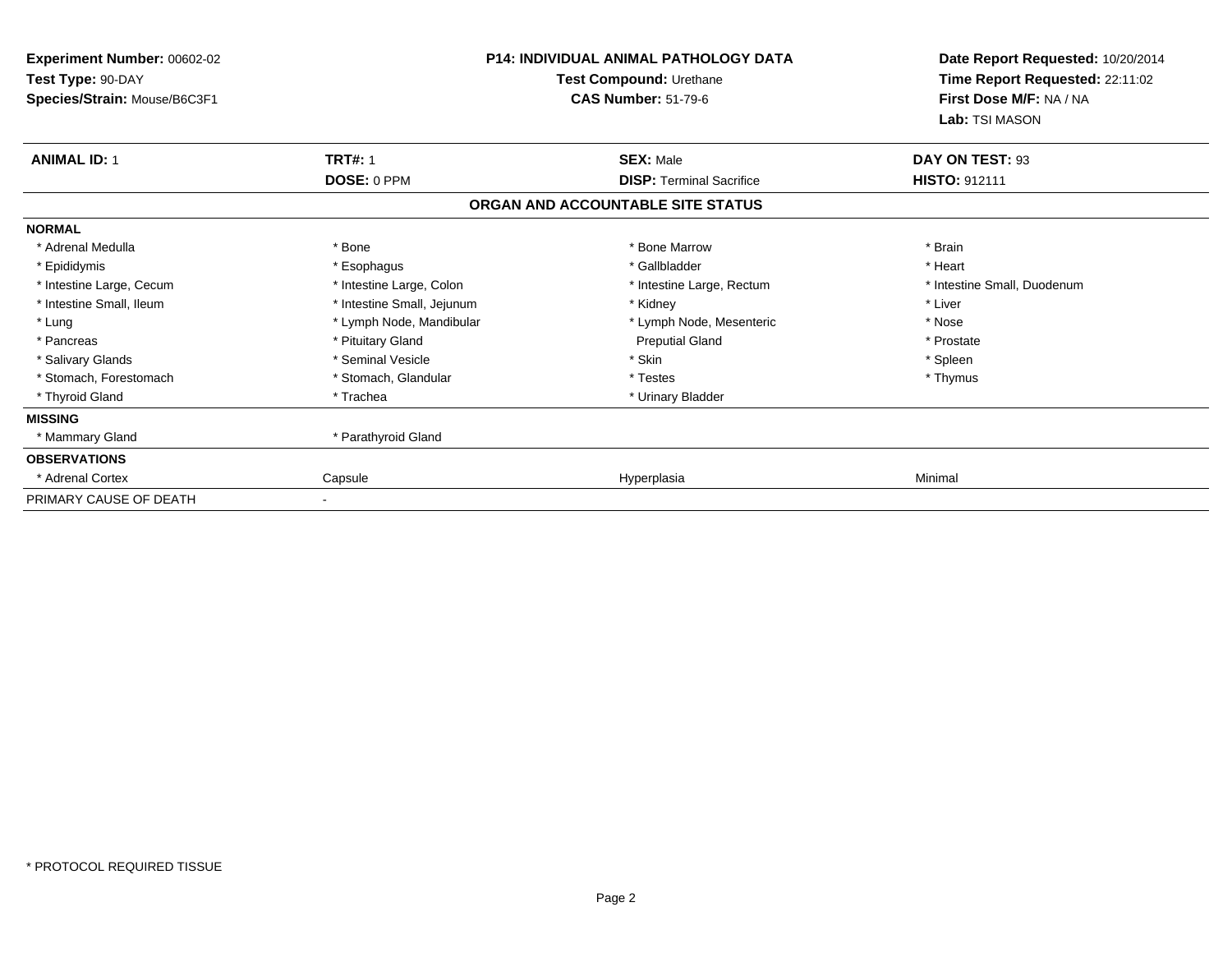| <b>Experiment Number: 00602-02</b><br>Test Type: 90-DAY<br>Species/Strain: Mouse/B6C3F1 |                            | P14: INDIVIDUAL ANIMAL PATHOLOGY DATA<br>Test Compound: Urethane<br><b>CAS Number: 51-79-6</b> | Date Report Requested: 10/20/2014<br>Time Report Requested: 22:11:02<br>First Dose M/F: NA / NA<br>Lab: TSI MASON |
|-----------------------------------------------------------------------------------------|----------------------------|------------------------------------------------------------------------------------------------|-------------------------------------------------------------------------------------------------------------------|
| <b>ANIMAL ID: 2</b>                                                                     | <b>TRT#: 1</b>             | <b>SEX: Male</b>                                                                               | DAY ON TEST: 93                                                                                                   |
|                                                                                         | DOSE: 0 PPM                | <b>DISP: Terminal Sacrifice</b>                                                                | <b>HISTO: 912112</b>                                                                                              |
|                                                                                         |                            | ORGAN AND ACCOUNTABLE SITE STATUS                                                              |                                                                                                                   |
| <b>NORMAL</b>                                                                           |                            |                                                                                                |                                                                                                                   |
| * Adrenal Medulla                                                                       | * Bone                     | * Bone Marrow                                                                                  | * Brain                                                                                                           |
| * Epididymis                                                                            | * Esophagus                | * Gallbladder                                                                                  | * Heart                                                                                                           |
| * Intestine Large, Cecum                                                                | * Intestine Large, Colon   | * Intestine Large, Rectum                                                                      | * Intestine Small, Duodenum                                                                                       |
| * Intestine Small, Ileum                                                                | * Intestine Small, Jejunum | * Kidney                                                                                       | * Liver                                                                                                           |
| * Lung                                                                                  | * Lymph Node, Mandibular   | * Lymph Node, Mesenteric                                                                       | * Nose                                                                                                            |
| * Pancreas                                                                              | * Parathyroid Gland        | * Pituitary Gland                                                                              | <b>Preputial Gland</b>                                                                                            |
| * Prostate                                                                              | * Salivary Glands          | * Seminal Vesicle                                                                              | * Skin                                                                                                            |
| * Spleen                                                                                | * Stomach, Forestomach     | * Stomach, Glandular                                                                           | * Testes                                                                                                          |
| * Thymus                                                                                | * Thyroid Gland            | * Trachea                                                                                      | * Urinary Bladder                                                                                                 |
| <b>MISSING</b>                                                                          |                            |                                                                                                |                                                                                                                   |
| * Mammary Gland                                                                         |                            |                                                                                                |                                                                                                                   |
| <b>OBSERVATIONS</b>                                                                     |                            |                                                                                                |                                                                                                                   |
| Adrenal Cortex                                                                          | Capsule                    | Hyperplasia                                                                                    | Minimal                                                                                                           |
| PRIMARY CAUSE OF DEATH                                                                  |                            |                                                                                                |                                                                                                                   |

-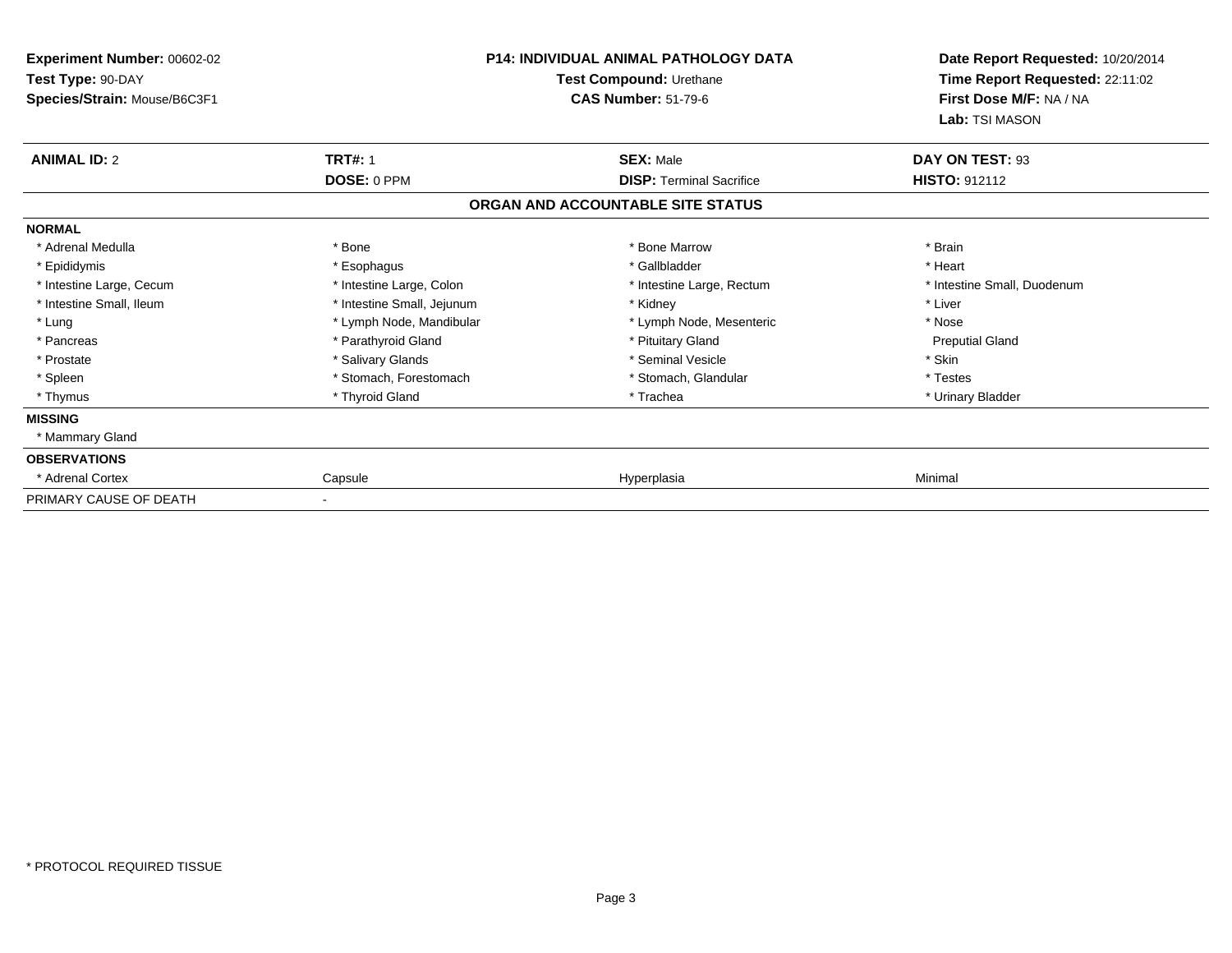| Experiment Number: 00602-02<br>Test Type: 90-DAY<br>Species/Strain: Mouse/B6C3F1 |                            | <b>P14: INDIVIDUAL ANIMAL PATHOLOGY DATA</b><br>Test Compound: Urethane<br><b>CAS Number: 51-79-6</b> | Date Report Requested: 10/20/2014<br>Time Report Requested: 22:11:02<br>First Dose M/F: NA / NA<br>Lab: TSI MASON |
|----------------------------------------------------------------------------------|----------------------------|-------------------------------------------------------------------------------------------------------|-------------------------------------------------------------------------------------------------------------------|
| <b>ANIMAL ID: 3</b>                                                              | <b>TRT#: 1</b>             | <b>SEX: Male</b>                                                                                      | DAY ON TEST: 93                                                                                                   |
|                                                                                  | DOSE: 0 PPM                | <b>DISP: Terminal Sacrifice</b>                                                                       | <b>HISTO: 912113</b>                                                                                              |
|                                                                                  |                            | ORGAN AND ACCOUNTABLE SITE STATUS                                                                     |                                                                                                                   |
| <b>NORMAL</b>                                                                    |                            |                                                                                                       |                                                                                                                   |
| * Adrenal Medulla                                                                | * Bone                     | * Bone Marrow                                                                                         | * Brain                                                                                                           |
| * Epididymis                                                                     | * Esophagus                | * Gallbladder                                                                                         | * Heart                                                                                                           |
| * Intestine Large, Cecum                                                         | * Intestine Large, Colon   | * Intestine Large, Rectum                                                                             | * Intestine Small, Duodenum                                                                                       |
| * Intestine Small, Ileum                                                         | * Intestine Small, Jejunum | * Liver                                                                                               | * Lung                                                                                                            |
| * Lymph Node, Mandibular                                                         | * Lymph Node, Mesenteric   | * Nose                                                                                                | * Pancreas                                                                                                        |
| * Parathyroid Gland                                                              | * Pituitary Gland          | <b>Preputial Gland</b>                                                                                | * Prostate                                                                                                        |
| * Salivary Glands                                                                | * Seminal Vesicle          | * Skin                                                                                                | * Spleen                                                                                                          |
| * Stomach, Forestomach                                                           | * Stomach, Glandular       | * Testes                                                                                              | * Thymus                                                                                                          |
| * Thyroid Gland                                                                  | * Trachea                  | * Urinary Bladder                                                                                     |                                                                                                                   |
| <b>MISSING</b>                                                                   |                            |                                                                                                       |                                                                                                                   |
| * Mammary Gland                                                                  |                            |                                                                                                       |                                                                                                                   |
| <b>OBSERVATIONS</b>                                                              |                            |                                                                                                       |                                                                                                                   |
| * Adrenal Cortex                                                                 | Capsule                    | Hyperplasia                                                                                           | Minimal                                                                                                           |
| * Kidney                                                                         |                            | Nephropathy                                                                                           | Minimal                                                                                                           |
| PRIMARY CAUSE OF DEATH                                                           |                            |                                                                                                       |                                                                                                                   |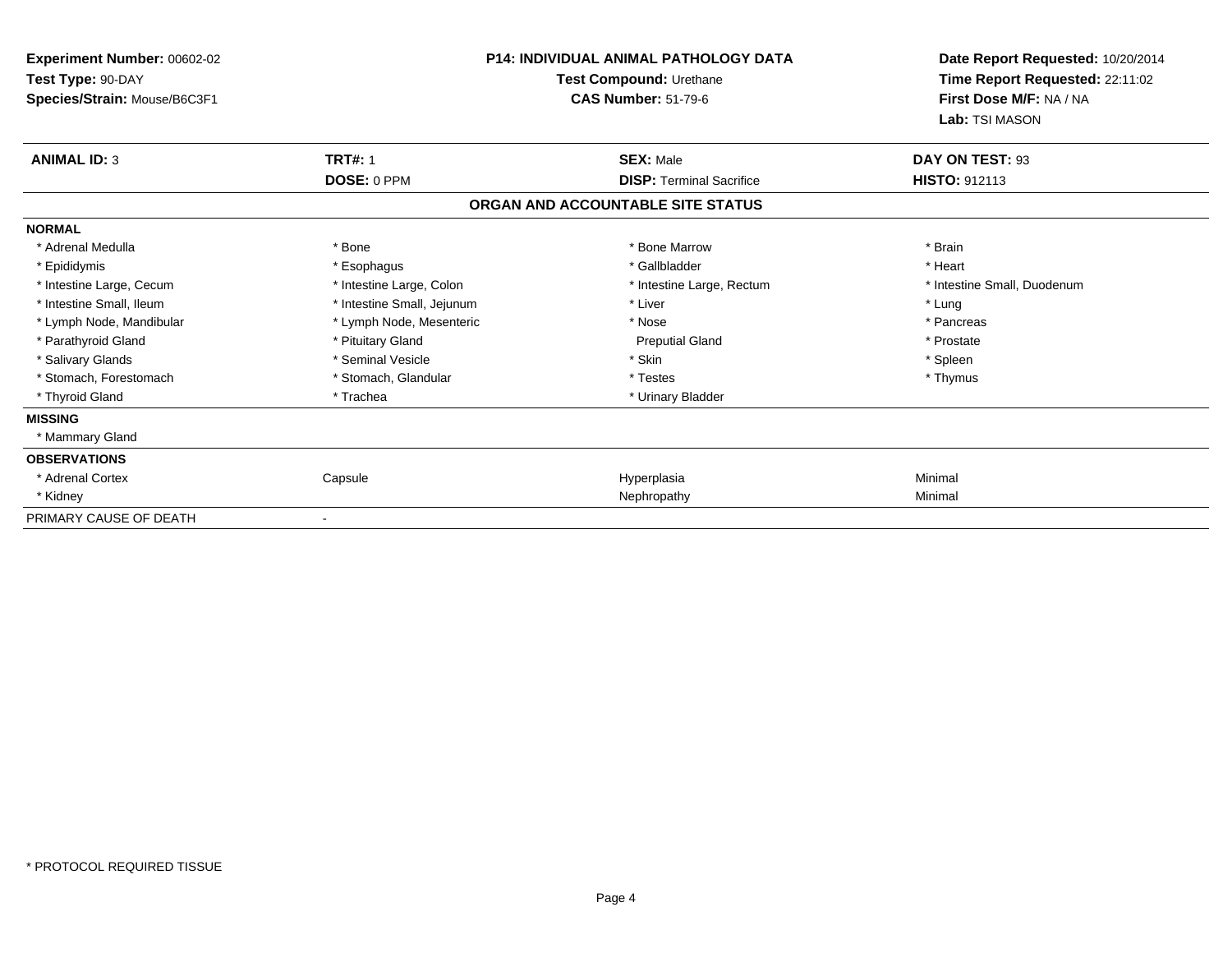| Experiment Number: 00602-02  | P14: INDIVIDUAL ANIMAL PATHOLOGY DATA<br>Test Compound: Urethane |                                   | Date Report Requested: 10/20/2014 |
|------------------------------|------------------------------------------------------------------|-----------------------------------|-----------------------------------|
| Test Type: 90-DAY            |                                                                  |                                   | Time Report Requested: 22:11:02   |
| Species/Strain: Mouse/B6C3F1 |                                                                  | <b>CAS Number: 51-79-6</b>        | First Dose M/F: NA / NA           |
|                              |                                                                  |                                   | Lab: TSI MASON                    |
| <b>ANIMAL ID: 4</b>          | <b>TRT#: 1</b>                                                   | <b>SEX: Male</b>                  | DAY ON TEST: 93                   |
|                              | DOSE: 0 PPM                                                      | <b>DISP: Terminal Sacrifice</b>   | <b>HISTO: 912114</b>              |
|                              |                                                                  | ORGAN AND ACCOUNTABLE SITE STATUS |                                   |
| <b>NORMAL</b>                |                                                                  |                                   |                                   |
| * Adrenal Cortex             | * Adrenal Medulla                                                | * Bone                            | * Bone Marrow                     |
| * Brain                      | * Epididymis                                                     | * Esophagus                       | * Gallbladder                     |
| * Heart                      | * Intestine Large, Cecum                                         | * Intestine Large, Colon          | * Intestine Large, Rectum         |
| * Intestine Small, Duodenum  | * Intestine Small, Ileum                                         | * Intestine Small, Jejunum        | * Kidney                          |
| * Liver                      | * Lung                                                           | * Lymph Node, Mandibular          | * Lymph Node, Mesenteric          |
| * Nose                       | * Pancreas                                                       | * Parathyroid Gland               | * Pituitary Gland                 |
| <b>Preputial Gland</b>       | * Prostate                                                       | * Salivary Glands                 | * Seminal Vesicle                 |
| * Skin                       | * Spleen                                                         | * Stomach, Forestomach            | * Stomach, Glandular              |
| * Testes                     | * Thymus                                                         | * Thyroid Gland                   | * Trachea                         |
| * Urinary Bladder            |                                                                  |                                   |                                   |
| <b>MISSING</b>               |                                                                  |                                   |                                   |
| * Mammary Gland              |                                                                  |                                   |                                   |
| PRIMARY CAUSE OF DEATH       |                                                                  |                                   |                                   |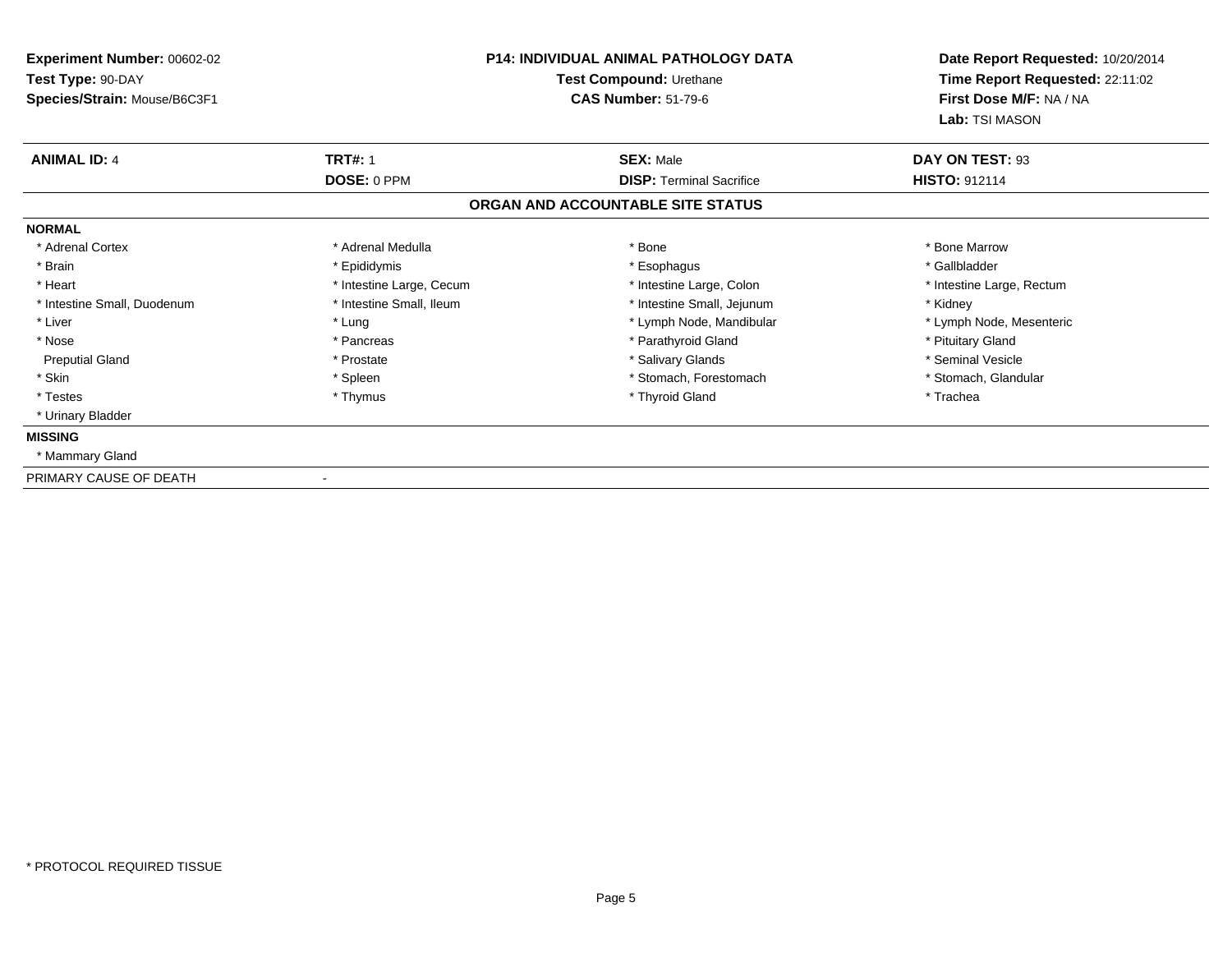| <b>P14: INDIVIDUAL ANIMAL PATHOLOGY DATA</b><br>Experiment Number: 00602-02<br>Test Type: 90-DAY |                            | Test Compound: Urethane           | Date Report Requested: 10/20/2014<br>Time Report Requested: 22:11:02 |
|--------------------------------------------------------------------------------------------------|----------------------------|-----------------------------------|----------------------------------------------------------------------|
| Species/Strain: Mouse/B6C3F1                                                                     |                            | <b>CAS Number: 51-79-6</b>        | First Dose M/F: NA / NA<br>Lab: TSI MASON                            |
| <b>ANIMAL ID: 5</b>                                                                              | <b>TRT#: 1</b>             | <b>SEX: Male</b>                  | DAY ON TEST: 93                                                      |
|                                                                                                  | DOSE: 0 PPM                | <b>DISP: Terminal Sacrifice</b>   | <b>HISTO: 912115</b>                                                 |
|                                                                                                  |                            | ORGAN AND ACCOUNTABLE SITE STATUS |                                                                      |
| <b>NORMAL</b>                                                                                    |                            |                                   |                                                                      |
| * Adrenal Medulla                                                                                | * Bone                     | * Bone Marrow                     | * Brain                                                              |
| * Epididymis                                                                                     | * Esophagus                | * Gallbladder                     | * Heart                                                              |
| * Intestine Large, Cecum                                                                         | * Intestine Large, Colon   | * Intestine Large, Rectum         | * Intestine Small, Duodenum                                          |
| * Intestine Small, Ileum                                                                         | * Intestine Small, Jejunum | * Liver                           | * Lung                                                               |
| * Lymph Node, Mandibular                                                                         | * Lymph Node, Mesenteric   | * Nose                            | * Pancreas                                                           |
| * Parathyroid Gland                                                                              | * Pituitary Gland          | <b>Preputial Gland</b>            | * Prostate                                                           |
| * Salivary Glands                                                                                | * Seminal Vesicle          | * Skin                            | * Spleen                                                             |
| * Stomach, Forestomach                                                                           | * Stomach, Glandular       | * Testes                          | * Thyroid Gland                                                      |
| * Trachea                                                                                        | * Urinary Bladder          |                                   |                                                                      |
| <b>MISSING</b>                                                                                   |                            |                                   |                                                                      |
| * Mammary Gland                                                                                  | * Thymus                   |                                   |                                                                      |
| <b>OBSERVATIONS</b>                                                                              |                            |                                   |                                                                      |
| * Adrenal Cortex                                                                                 | Capsule                    | Hyperplasia                       | Minimal                                                              |
| * Kidney                                                                                         |                            | Cyst                              |                                                                      |
| PRIMARY CAUSE OF DEATH                                                                           |                            |                                   |                                                                      |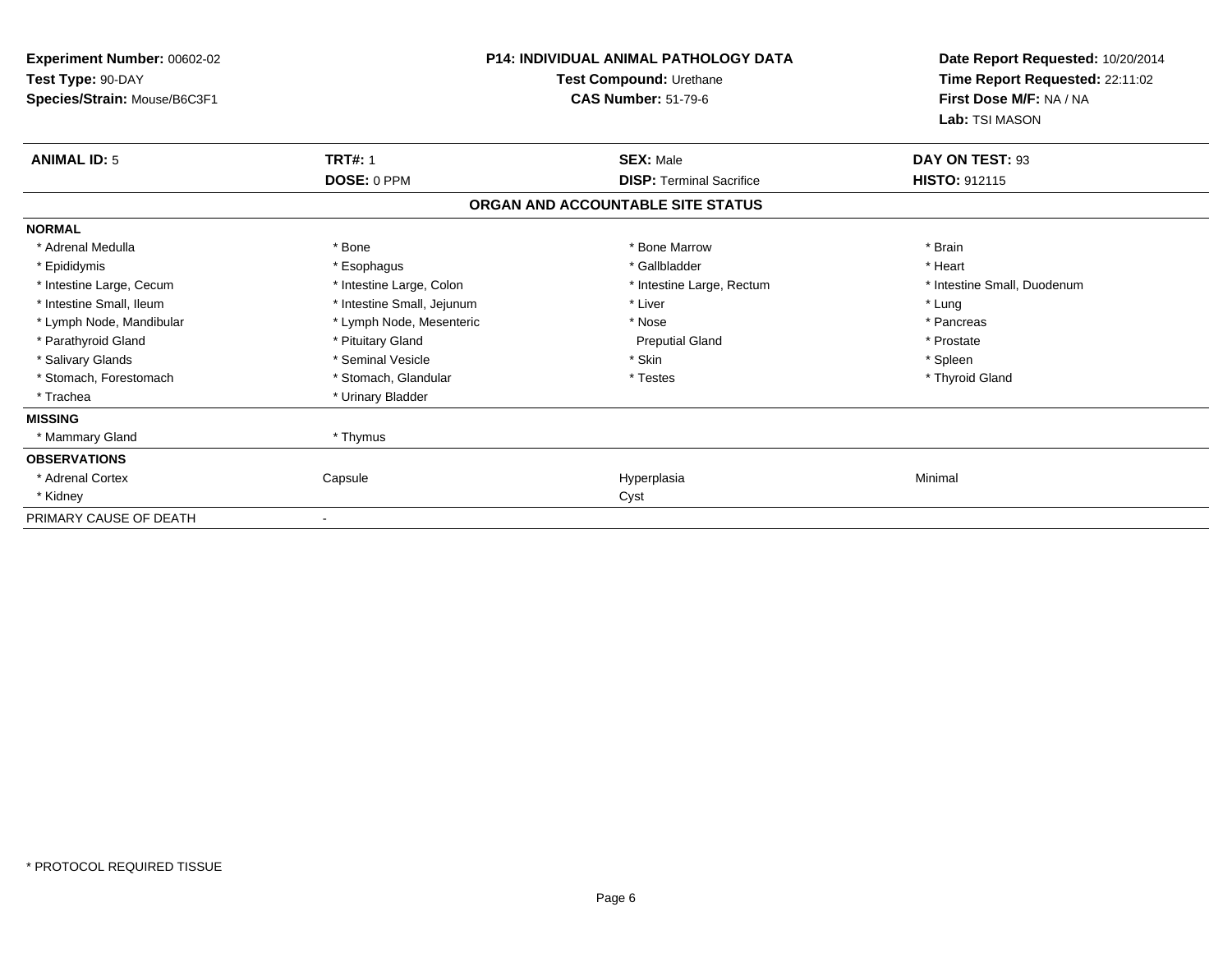| <b>Experiment Number: 00602-02</b> | <b>P14: INDIVIDUAL ANIMAL PATHOLOGY DATA</b><br>Test Compound: Urethane |                                   | Date Report Requested: 10/20/2014 |
|------------------------------------|-------------------------------------------------------------------------|-----------------------------------|-----------------------------------|
| Test Type: 90-DAY                  |                                                                         |                                   | Time Report Requested: 22:11:02   |
| Species/Strain: Mouse/B6C3F1       |                                                                         | <b>CAS Number: 51-79-6</b>        | First Dose M/F: NA / NA           |
|                                    |                                                                         |                                   | Lab: TSI MASON                    |
| <b>ANIMAL ID: 6</b>                | <b>TRT#: 1</b>                                                          | <b>SEX: Male</b>                  | DAY ON TEST: 93                   |
|                                    | DOSE: 0 PPM                                                             | <b>DISP: Terminal Sacrifice</b>   | <b>HISTO: 912116</b>              |
|                                    |                                                                         | ORGAN AND ACCOUNTABLE SITE STATUS |                                   |
| <b>NORMAL</b>                      |                                                                         |                                   |                                   |
| * Adrenal Cortex                   | * Adrenal Medulla                                                       | * Bone                            | * Bone Marrow                     |
| * Brain                            | * Epididymis                                                            | * Esophagus                       | * Gallbladder                     |
| * Heart                            | * Intestine Large, Cecum                                                | * Intestine Large, Colon          | * Intestine Large, Rectum         |
| * Intestine Small, Duodenum        | * Intestine Small, Ileum                                                | * Intestine Small, Jejunum        | * Islets, Pancreatic              |
| * Kidney                           | * Liver                                                                 | * Lung                            | * Lymph Node, Mandibular          |
| * Lymph Node, Mesenteric           | * Nose                                                                  | * Pancreas                        | * Parathyroid Gland               |
| * Pituitary Gland                  | <b>Preputial Gland</b>                                                  | * Prostate                        | * Salivary Glands                 |
| * Seminal Vesicle                  | * Skin                                                                  | * Spleen                          | * Stomach, Forestomach            |
| * Stomach, Glandular               | * Testes                                                                | * Thymus                          | * Thyroid Gland                   |
| * Trachea                          | * Urinary Bladder                                                       |                                   |                                   |
| <b>MISSING</b>                     |                                                                         |                                   |                                   |
| * Mammary Gland                    |                                                                         |                                   |                                   |
| PRIMARY CAUSE OF DEATH             |                                                                         |                                   |                                   |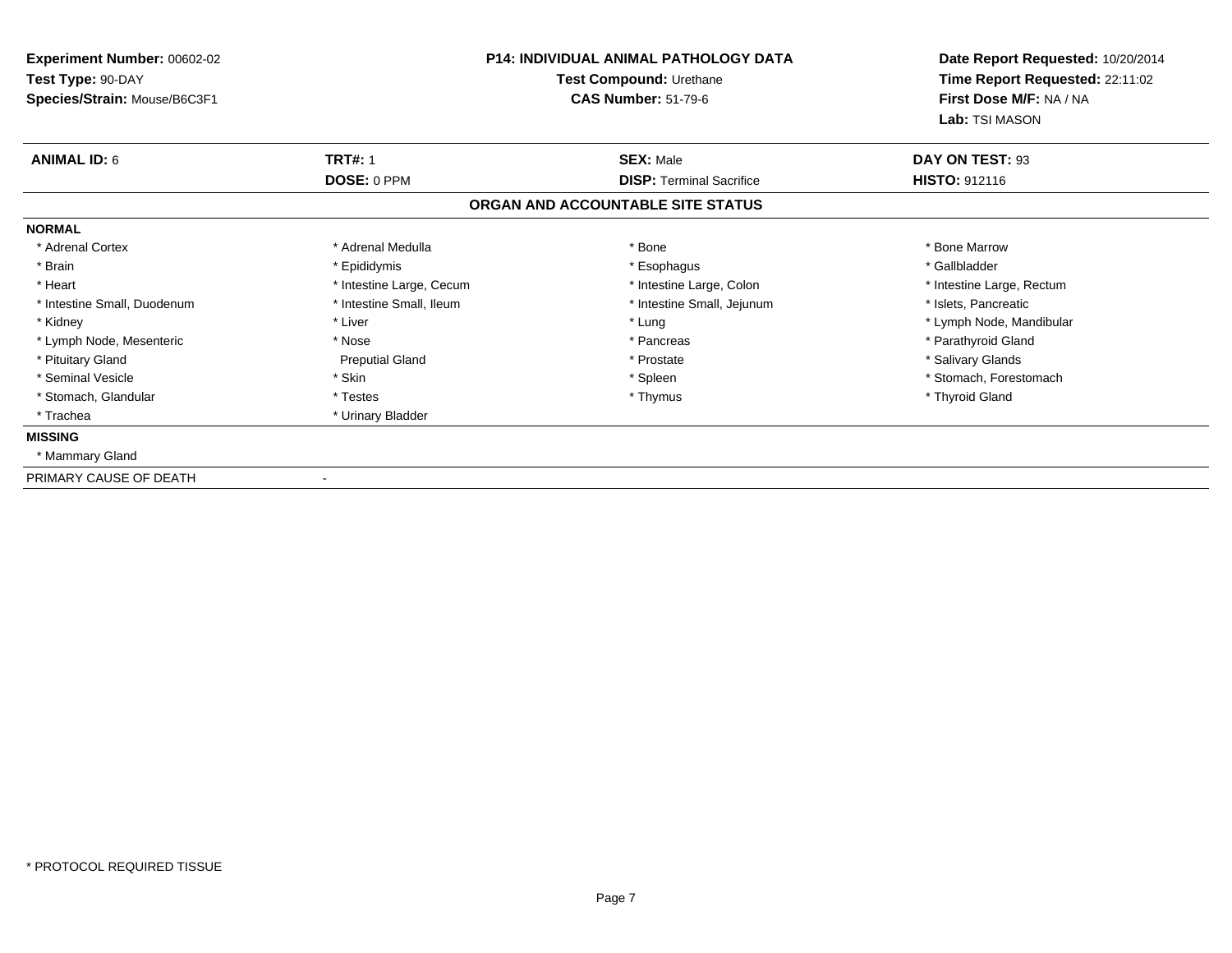| <b>Experiment Number: 00602-02</b><br>Test Type: 90-DAY<br>Species/Strain: Mouse/B6C3F1 |                            | <b>P14: INDIVIDUAL ANIMAL PATHOLOGY DATA</b><br>Test Compound: Urethane<br><b>CAS Number: 51-79-6</b> | Date Report Requested: 10/20/2014<br>Time Report Requested: 22:11:02<br>First Dose M/F: NA / NA |
|-----------------------------------------------------------------------------------------|----------------------------|-------------------------------------------------------------------------------------------------------|-------------------------------------------------------------------------------------------------|
|                                                                                         |                            |                                                                                                       | Lab: TSI MASON                                                                                  |
| <b>ANIMAL ID: 7</b>                                                                     | <b>TRT#: 1</b>             | <b>SEX: Male</b>                                                                                      | DAY ON TEST: 93                                                                                 |
|                                                                                         | DOSE: 0 PPM                | <b>DISP: Terminal Sacrifice</b>                                                                       | <b>HISTO: 912117</b>                                                                            |
|                                                                                         |                            | ORGAN AND ACCOUNTABLE SITE STATUS                                                                     |                                                                                                 |
| <b>NORMAL</b>                                                                           |                            |                                                                                                       |                                                                                                 |
| * Adrenal Medulla                                                                       | * Bone                     | * Bone Marrow                                                                                         | * Brain                                                                                         |
| * Epididymis                                                                            | * Esophagus                | * Gallbladder                                                                                         | * Heart                                                                                         |
| * Intestine Large, Cecum                                                                | * Intestine Large, Colon   | * Intestine Large, Rectum                                                                             | * Intestine Small, Duodenum                                                                     |
| * Intestine Small. Ileum                                                                | * Intestine Small, Jejunum | * Islets, Pancreatic                                                                                  | * Kidney                                                                                        |
| * Liver                                                                                 | * Lung                     | * Lymph Node, Mandibular                                                                              | * Lymph Node, Mesenteric                                                                        |
| * Nose                                                                                  | * Pancreas                 | * Parathyroid Gland                                                                                   | * Pituitary Gland                                                                               |
| <b>Preputial Gland</b>                                                                  | * Prostate                 | * Salivary Glands                                                                                     | * Seminal Vesicle                                                                               |
| * Skin                                                                                  | * Spleen                   | * Stomach, Forestomach                                                                                | * Stomach, Glandular                                                                            |
| * Testes                                                                                | * Thymus                   | * Thyroid Gland                                                                                       | * Trachea                                                                                       |
| * Urinary Bladder                                                                       |                            |                                                                                                       |                                                                                                 |
| <b>MISSING</b>                                                                          |                            |                                                                                                       |                                                                                                 |
| * Mammary Gland                                                                         |                            |                                                                                                       |                                                                                                 |
| <b>OBSERVATIONS</b>                                                                     |                            |                                                                                                       |                                                                                                 |
| * Adrenal Cortex                                                                        | Capsule                    | Hyperplasia                                                                                           | Minimal                                                                                         |
| PRIMARY CAUSE OF DEATH                                                                  |                            |                                                                                                       |                                                                                                 |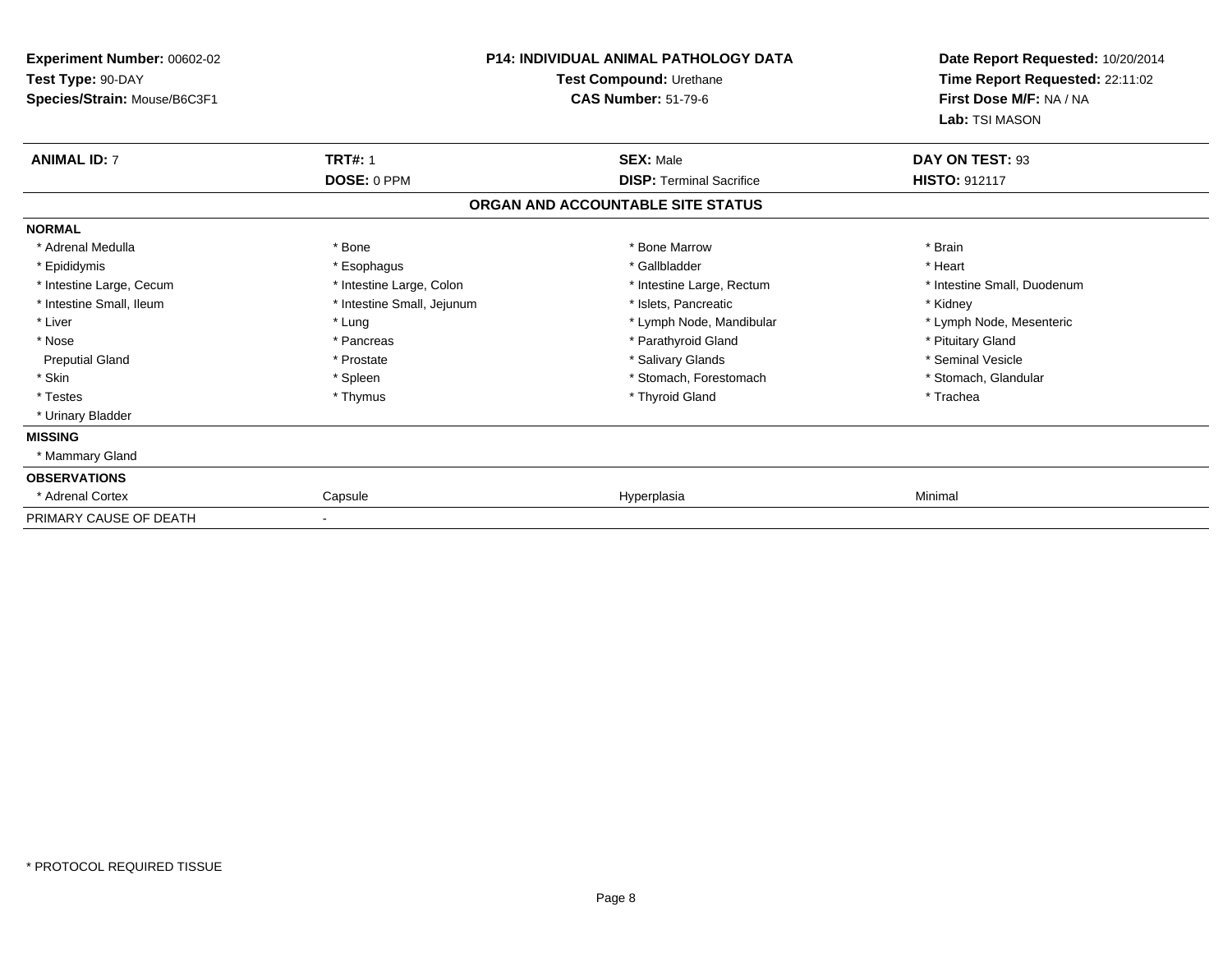| Experiment Number: 00602-02  | <b>P14: INDIVIDUAL ANIMAL PATHOLOGY DATA</b> |                                   |                                 | Date Report Requested: 10/20/2014 |
|------------------------------|----------------------------------------------|-----------------------------------|---------------------------------|-----------------------------------|
| Test Type: 90-DAY            |                                              | Test Compound: Urethane           | Time Report Requested: 22:11:02 |                                   |
| Species/Strain: Mouse/B6C3F1 |                                              | <b>CAS Number: 51-79-6</b>        | First Dose M/F: NA / NA         |                                   |
|                              |                                              |                                   | Lab: TSI MASON                  |                                   |
| <b>ANIMAL ID: 8</b>          | <b>TRT#: 1</b>                               | <b>SEX: Male</b>                  | DAY ON TEST: 93                 |                                   |
|                              | DOSE: 0 PPM                                  | <b>DISP: Terminal Sacrifice</b>   | HISTO: 912118                   |                                   |
|                              |                                              | ORGAN AND ACCOUNTABLE SITE STATUS |                                 |                                   |
| <b>NORMAL</b>                |                                              |                                   |                                 |                                   |
| * Adrenal Cortex             | * Adrenal Medulla                            | * Bone                            | * Bone Marrow                   |                                   |
| * Brain                      | * Epididymis                                 | * Esophagus                       | * Gallbladder                   |                                   |
| * Heart                      | * Intestine Large, Cecum                     | * Intestine Large, Colon          | * Intestine Large, Rectum       |                                   |
| * Intestine Small, Duodenum  | * Intestine Small, Ileum                     | * Intestine Small, Jejunum        | * Islets, Pancreatic            |                                   |
| * Kidney                     | * Liver                                      | * Lymph Node, Mandibular          | * Lymph Node, Mesenteric        |                                   |
| * Nose                       | * Pancreas                                   | * Parathyroid Gland               | * Pituitary Gland               |                                   |
| <b>Preputial Gland</b>       | * Prostate                                   | * Salivary Glands                 | * Seminal Vesicle               |                                   |
| * Skin                       | * Spleen                                     | * Stomach, Forestomach            | * Stomach, Glandular            |                                   |
| * Testes                     | * Thymus                                     | * Thyroid Gland                   | * Trachea                       |                                   |
| * Urinary Bladder            |                                              |                                   |                                 |                                   |
| <b>MISSING</b>               |                                              |                                   |                                 |                                   |
| * Mammary Gland              |                                              |                                   |                                 |                                   |
| <b>OBSERVATIONS</b>          |                                              |                                   |                                 |                                   |
| * Lung                       |                                              | Hemorrhage                        | Minimal                         |                                   |
| PRIMARY CAUSE OF DEATH       |                                              |                                   |                                 |                                   |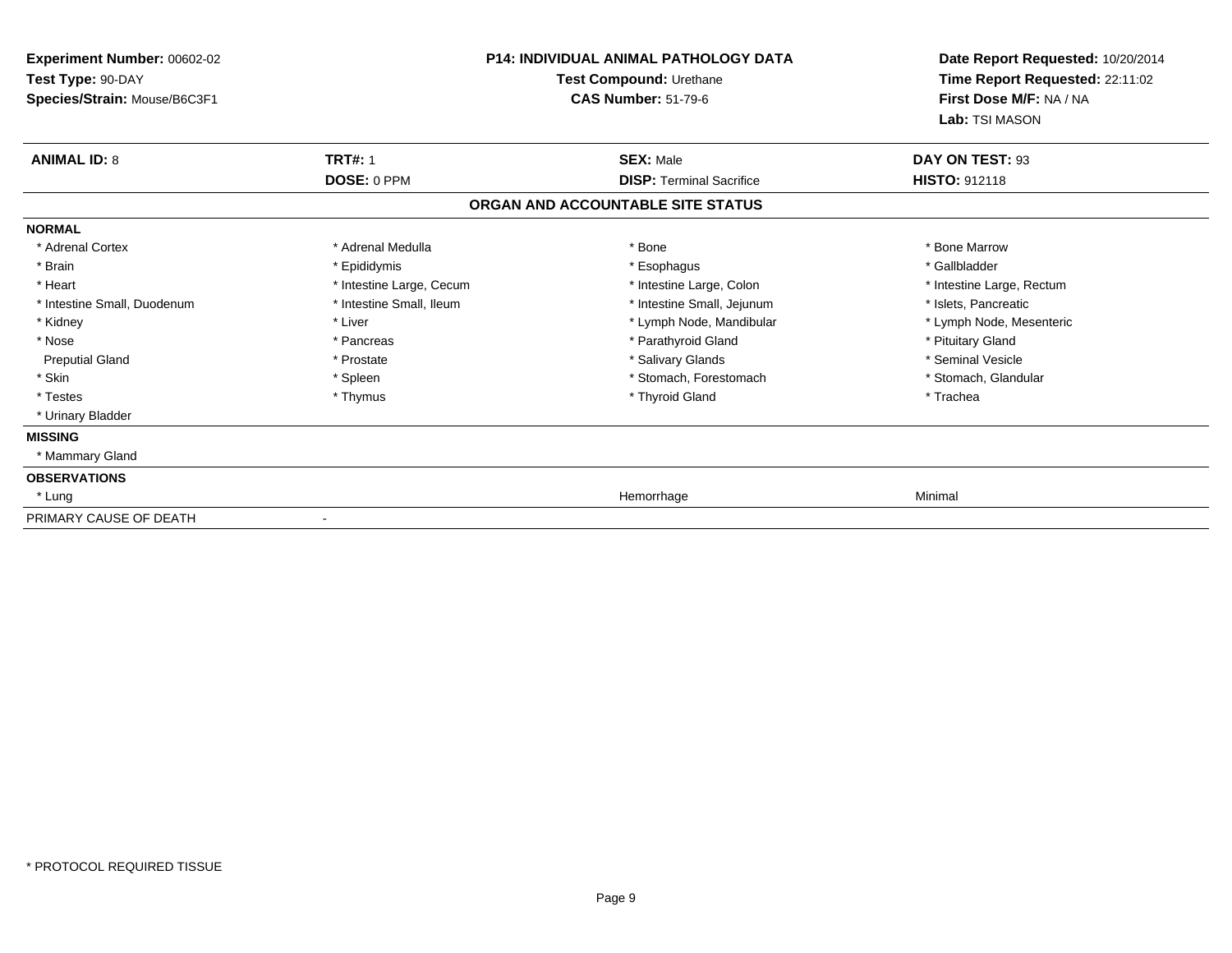| Experiment Number: 00602-02  | <b>P14: INDIVIDUAL ANIMAL PATHOLOGY DATA</b><br>Test Compound: Urethane |                                   | Date Report Requested: 10/20/2014 |
|------------------------------|-------------------------------------------------------------------------|-----------------------------------|-----------------------------------|
| Test Type: 90-DAY            |                                                                         |                                   | Time Report Requested: 22:11:02   |
| Species/Strain: Mouse/B6C3F1 |                                                                         | <b>CAS Number: 51-79-6</b>        | First Dose M/F: NA / NA           |
|                              |                                                                         |                                   | Lab: TSI MASON                    |
| <b>ANIMAL ID: 9</b>          | <b>TRT#: 1</b>                                                          | <b>SEX: Male</b>                  | DAY ON TEST: 93                   |
|                              | DOSE: 0 PPM                                                             | <b>DISP: Terminal Sacrifice</b>   | <b>HISTO: 912119</b>              |
|                              |                                                                         | ORGAN AND ACCOUNTABLE SITE STATUS |                                   |
| <b>NORMAL</b>                |                                                                         |                                   |                                   |
| * Adrenal Medulla            | * Bone                                                                  | * Bone Marrow                     | * Brain                           |
| * Epididymis                 | * Esophagus                                                             | * Gallbladder                     | * Heart                           |
| * Intestine Large, Cecum     | * Intestine Large, Colon                                                | * Intestine Large, Rectum         | * Intestine Small, Duodenum       |
| * Intestine Small, Ileum     | * Intestine Small, Jejunum                                              | * Islets, Pancreatic              | * Kidney                          |
| * Liver                      | * Lung                                                                  | * Lymph Node, Mandibular          | * Lymph Node, Mesenteric          |
| * Nose                       | * Pancreas                                                              | * Parathyroid Gland               | * Pituitary Gland                 |
| <b>Preputial Gland</b>       | * Prostate                                                              | * Salivary Glands                 | * Seminal Vesicle                 |
| * Skin                       | * Spleen                                                                | * Stomach, Forestomach            | * Stomach, Glandular              |
| * Testes                     | * Thyroid Gland                                                         | * Trachea                         | * Urinary Bladder                 |
| <b>MISSING</b>               |                                                                         |                                   |                                   |
| * Mammary Gland              |                                                                         |                                   |                                   |
| <b>OBSERVATIONS</b>          |                                                                         |                                   |                                   |
| * Adrenal Cortex             | Capsule                                                                 | Hyperplasia                       | Minimal                           |
| * Thymus                     |                                                                         | Cyst                              |                                   |
| PRIMARY CAUSE OF DEATH       |                                                                         |                                   |                                   |

-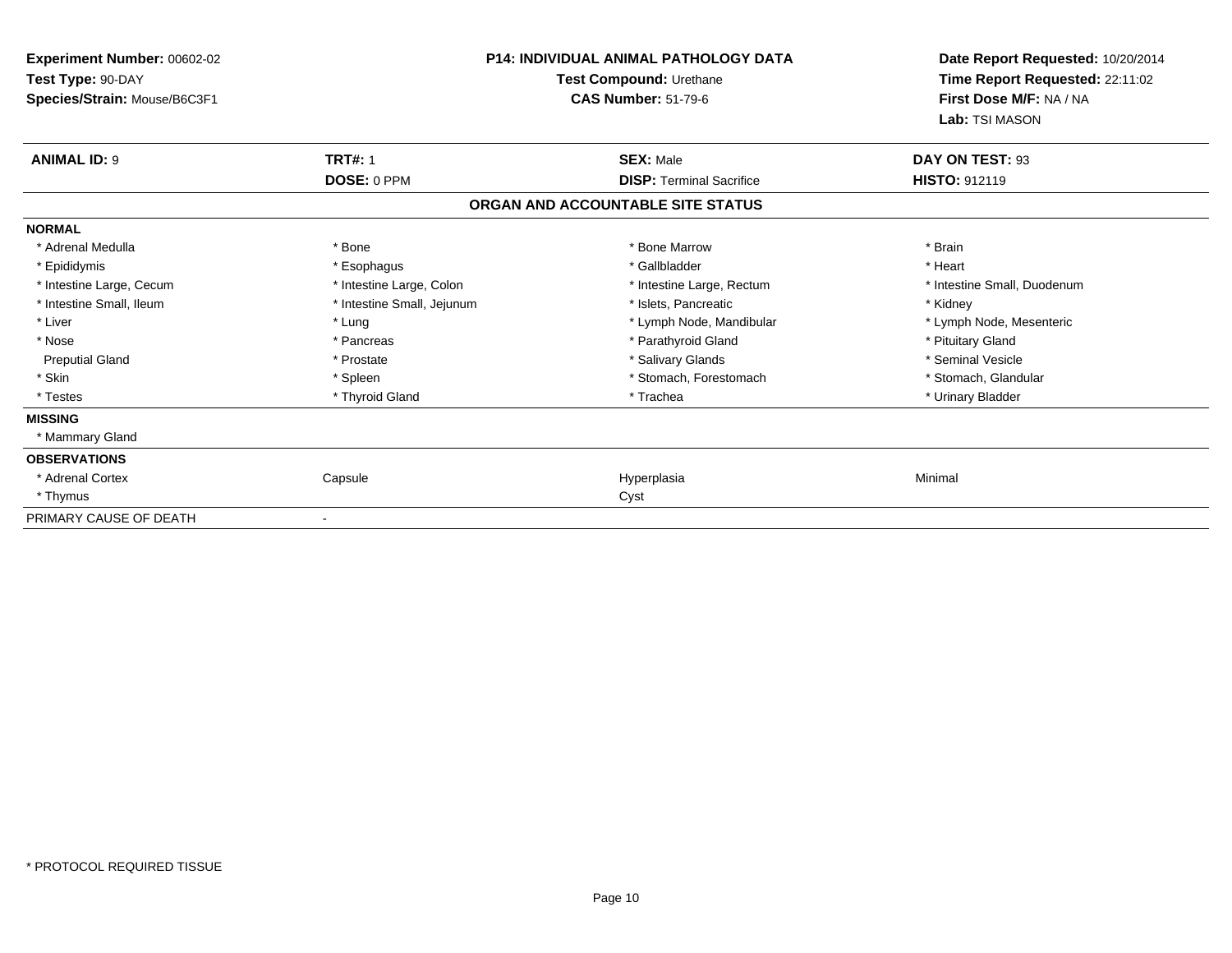| <b>Experiment Number: 00602-02</b><br>Test Type: 90-DAY | P14: INDIVIDUAL ANIMAL PATHOLOGY DATA<br>Test Compound: Urethane |                                   | Date Report Requested: 10/20/2014<br>Time Report Requested: 22:11:02 |
|---------------------------------------------------------|------------------------------------------------------------------|-----------------------------------|----------------------------------------------------------------------|
| Species/Strain: Mouse/B6C3F1                            |                                                                  | <b>CAS Number: 51-79-6</b>        | First Dose M/F: NA / NA<br>Lab: TSI MASON                            |
| <b>ANIMAL ID: 10</b>                                    | <b>TRT#: 1</b>                                                   | <b>SEX: Male</b>                  | DAY ON TEST: 93                                                      |
|                                                         | DOSE: 0 PPM                                                      | <b>DISP: Terminal Sacrifice</b>   | <b>HISTO: 912120</b>                                                 |
|                                                         |                                                                  | ORGAN AND ACCOUNTABLE SITE STATUS |                                                                      |
| <b>NORMAL</b>                                           |                                                                  |                                   |                                                                      |
| * Adrenal Cortex                                        | * Adrenal Medulla                                                | * Bone                            | * Bone Marrow                                                        |
| * Brain                                                 | * Epididymis                                                     | * Esophagus                       | * Gallbladder                                                        |
| * Heart                                                 | * Intestine Large, Cecum                                         | * Intestine Large, Colon          | * Intestine Large, Rectum                                            |
| * Intestine Small, Duodenum                             | * Intestine Small, Ileum                                         | * Intestine Small, Jejunum        | * Kidney                                                             |
| * Liver                                                 | * Lung                                                           | * Lymph Node, Mandibular          | * Lymph Node, Mesenteric                                             |
| * Nose                                                  | * Pancreas                                                       | * Pituitary Gland                 | <b>Preputial Gland</b>                                               |
| * Prostate                                              | * Salivary Glands                                                | * Seminal Vesicle                 | * Skin                                                               |
| * Spleen                                                | * Stomach, Forestomach                                           | * Stomach, Glandular              | * Testes                                                             |
| * Thymus                                                | * Thyroid Gland                                                  | * Trachea                         | * Urinary Bladder                                                    |
| <b>MISSING</b>                                          |                                                                  |                                   |                                                                      |
| * Mammary Gland                                         | * Parathyroid Gland                                              |                                   |                                                                      |
| PRIMARY CAUSE OF DEATH                                  |                                                                  |                                   |                                                                      |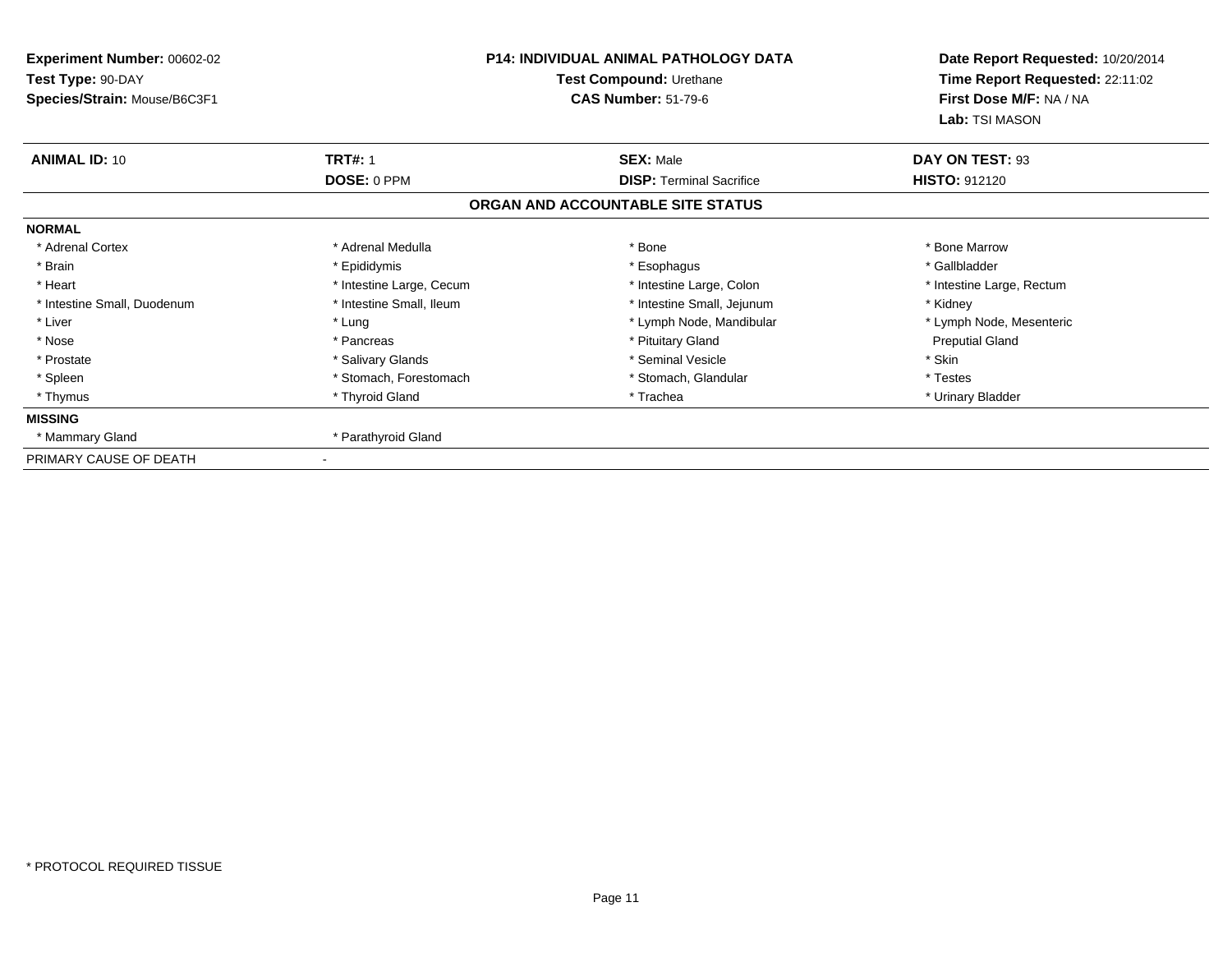| Experiment Number: 00602-02<br>Test Type: 90-DAY<br>Species/Strain: Mouse/B6C3F1 |                          | <b>P14: INDIVIDUAL ANIMAL PATHOLOGY DATA</b><br>Test Compound: Urethane<br><b>CAS Number: 51-79-6</b> | Date Report Requested: 10/20/2014<br>Time Report Requested: 22:11:02<br>First Dose M/F: NA / NA<br>Lab: TSI MASON |
|----------------------------------------------------------------------------------|--------------------------|-------------------------------------------------------------------------------------------------------|-------------------------------------------------------------------------------------------------------------------|
| <b>ANIMAL ID: 11</b>                                                             | TRT#: 3                  | <b>SEX: Male</b>                                                                                      | DAY ON TEST: 93                                                                                                   |
|                                                                                  | <b>DOSE: 110 PPM</b>     | <b>DISP: Terminal Sacrifice</b>                                                                       | <b>HISTO: 912161</b>                                                                                              |
|                                                                                  |                          | ORGAN AND ACCOUNTABLE SITE STATUS                                                                     |                                                                                                                   |
| <b>NORMAL</b>                                                                    |                          |                                                                                                       |                                                                                                                   |
| * Bone Marrow                                                                    | * Heart                  | * Islets, Pancreatic                                                                                  | * Liver                                                                                                           |
| * Lung                                                                           | * Lymph Node, Mandibular | * Lymph Node, Mesenteric                                                                              | * Spleen                                                                                                          |
| * Testes                                                                         | * Thymus                 |                                                                                                       |                                                                                                                   |
| <b>OBSERVATIONS</b>                                                              |                          |                                                                                                       |                                                                                                                   |
| * Kidney                                                                         |                          | Nephropathy                                                                                           | Minimal                                                                                                           |
| PRIMARY CAUSE OF DEATH                                                           |                          |                                                                                                       |                                                                                                                   |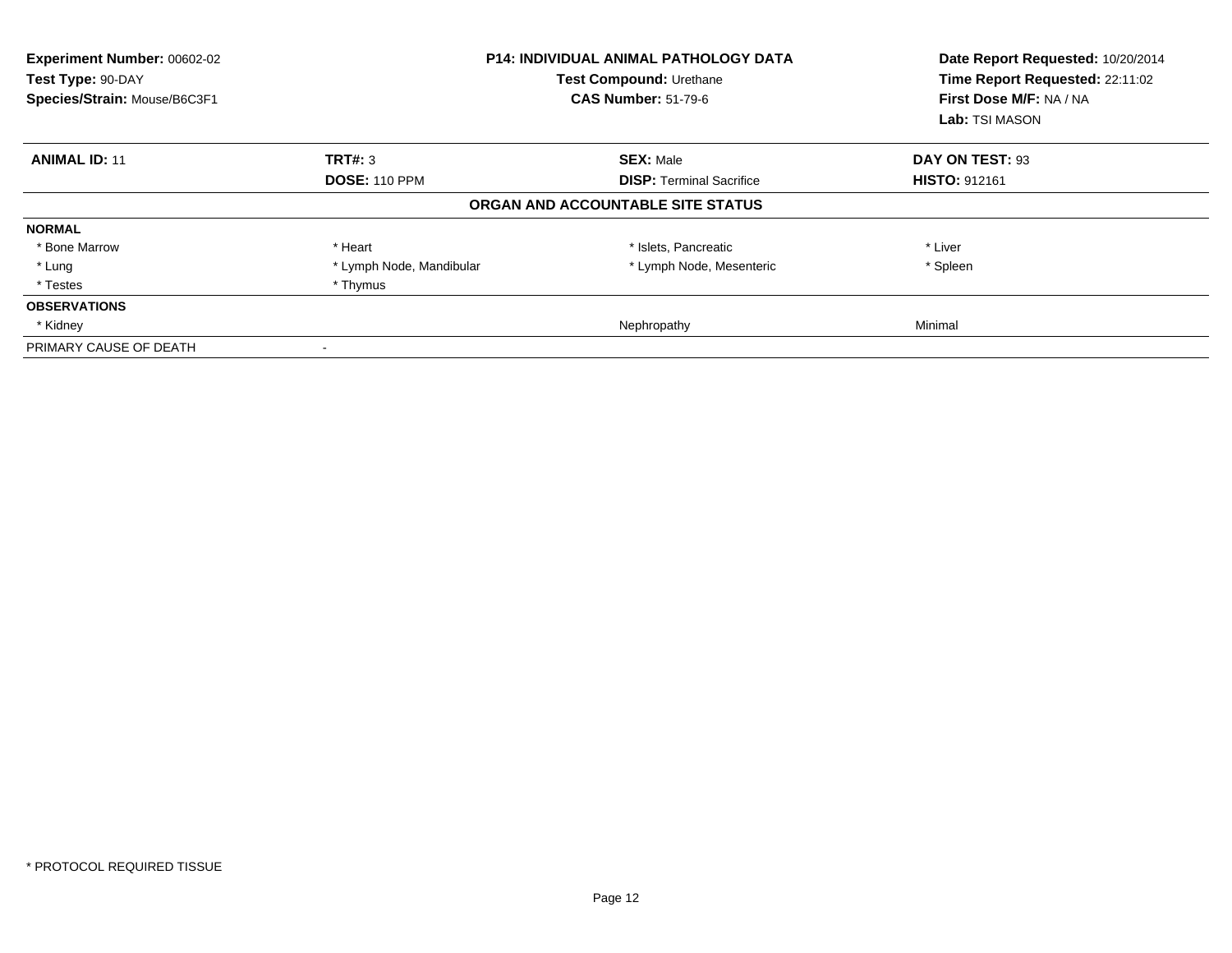| <b>Experiment Number: 00602-02</b><br>Test Type: 90-DAY<br>Species/Strain: Mouse/B6C3F1 |                      | <b>P14: INDIVIDUAL ANIMAL PATHOLOGY DATA</b><br>Test Compound: Urethane<br><b>CAS Number: 51-79-6</b> | Date Report Requested: 10/20/2014<br>Time Report Requested: 22:11:02<br>First Dose M/F: NA / NA<br>Lab: TSI MASON |
|-----------------------------------------------------------------------------------------|----------------------|-------------------------------------------------------------------------------------------------------|-------------------------------------------------------------------------------------------------------------------|
| <b>ANIMAL ID: 12</b>                                                                    | TRT#: 3              | <b>SEX: Male</b>                                                                                      | DAY ON TEST: 93                                                                                                   |
|                                                                                         | <b>DOSE: 110 PPM</b> | <b>DISP: Terminal Sacrifice</b>                                                                       | <b>HISTO: 912162</b>                                                                                              |
|                                                                                         |                      | ORGAN AND ACCOUNTABLE SITE STATUS                                                                     |                                                                                                                   |
| <b>NORMAL</b>                                                                           |                      |                                                                                                       |                                                                                                                   |
| * Bone Marrow                                                                           | * Heart              | * Islets, Pancreatic                                                                                  | * Kidney                                                                                                          |
| * Liver                                                                                 | * Lung               | * Lymph Node, Mandibular                                                                              | * Lymph Node, Mesenteric                                                                                          |
| * Spleen                                                                                | * Testes             | * Thymus                                                                                              |                                                                                                                   |
| PRIMARY CAUSE OF DEATH                                                                  |                      |                                                                                                       |                                                                                                                   |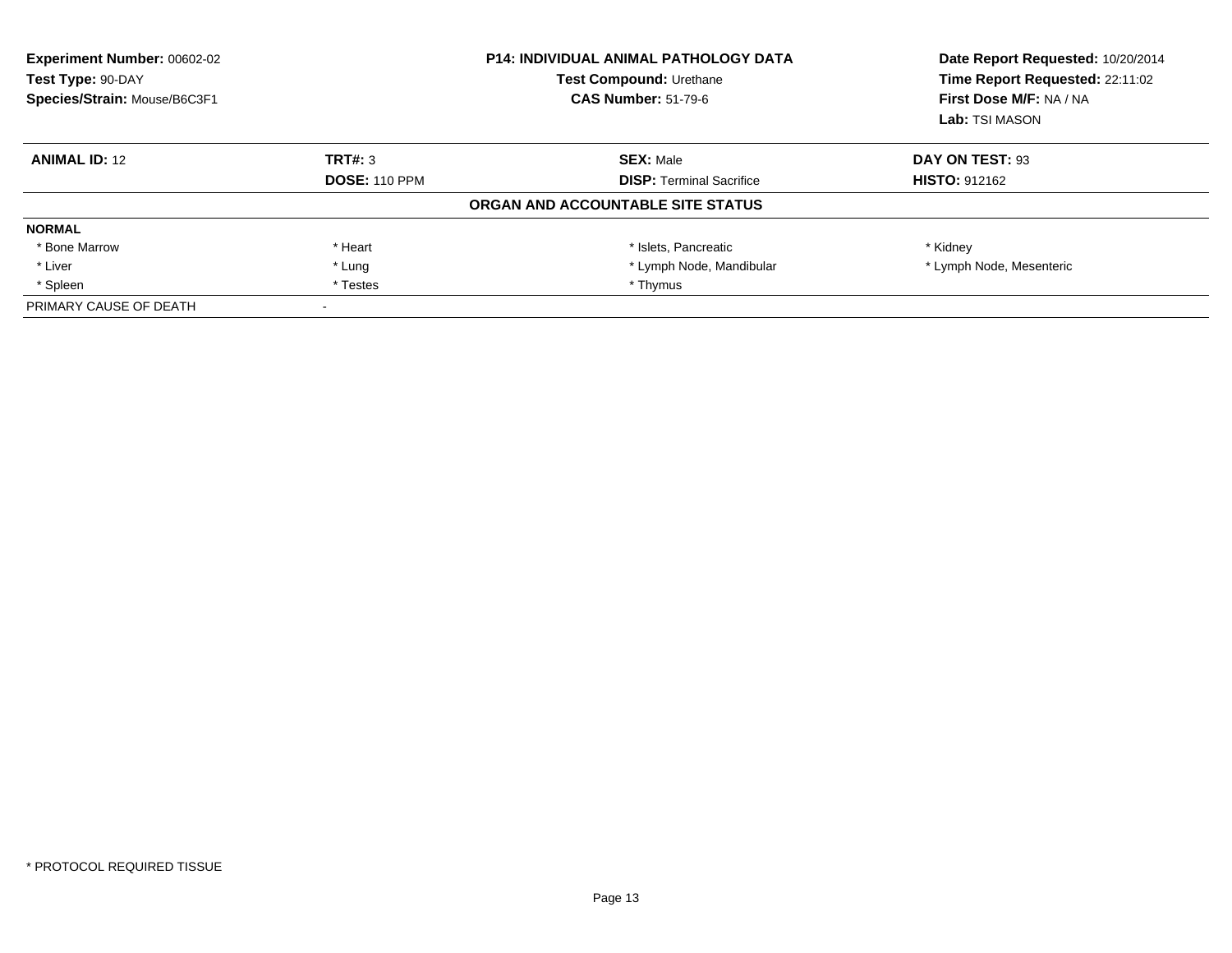| <b>Experiment Number: 00602-02</b><br>Test Type: 90-DAY<br>Species/Strain: Mouse/B6C3F1 |                      | <b>P14: INDIVIDUAL ANIMAL PATHOLOGY DATA</b><br>Test Compound: Urethane<br><b>CAS Number: 51-79-6</b> | Date Report Requested: 10/20/2014<br>Time Report Requested: 22:11:02<br>First Dose M/F: NA / NA<br>Lab: TSI MASON |
|-----------------------------------------------------------------------------------------|----------------------|-------------------------------------------------------------------------------------------------------|-------------------------------------------------------------------------------------------------------------------|
| <b>ANIMAL ID: 13</b>                                                                    | TRT#: 3              | <b>SEX: Male</b>                                                                                      | DAY ON TEST: 93                                                                                                   |
|                                                                                         | <b>DOSE: 110 PPM</b> | <b>DISP: Terminal Sacrifice</b>                                                                       | <b>HISTO: 912163</b>                                                                                              |
|                                                                                         |                      | ORGAN AND ACCOUNTABLE SITE STATUS                                                                     |                                                                                                                   |
| <b>NORMAL</b>                                                                           |                      |                                                                                                       |                                                                                                                   |
| * Bone Marrow                                                                           | * Heart              | * Islets, Pancreatic                                                                                  | * Kidney                                                                                                          |
| * Liver                                                                                 | * Lung               | * Lymph Node, Mandibular                                                                              | * Lymph Node, Mesenteric                                                                                          |
| * Spleen                                                                                | * Thymus<br>* Testes |                                                                                                       |                                                                                                                   |
| PRIMARY CAUSE OF DEATH                                                                  |                      |                                                                                                       |                                                                                                                   |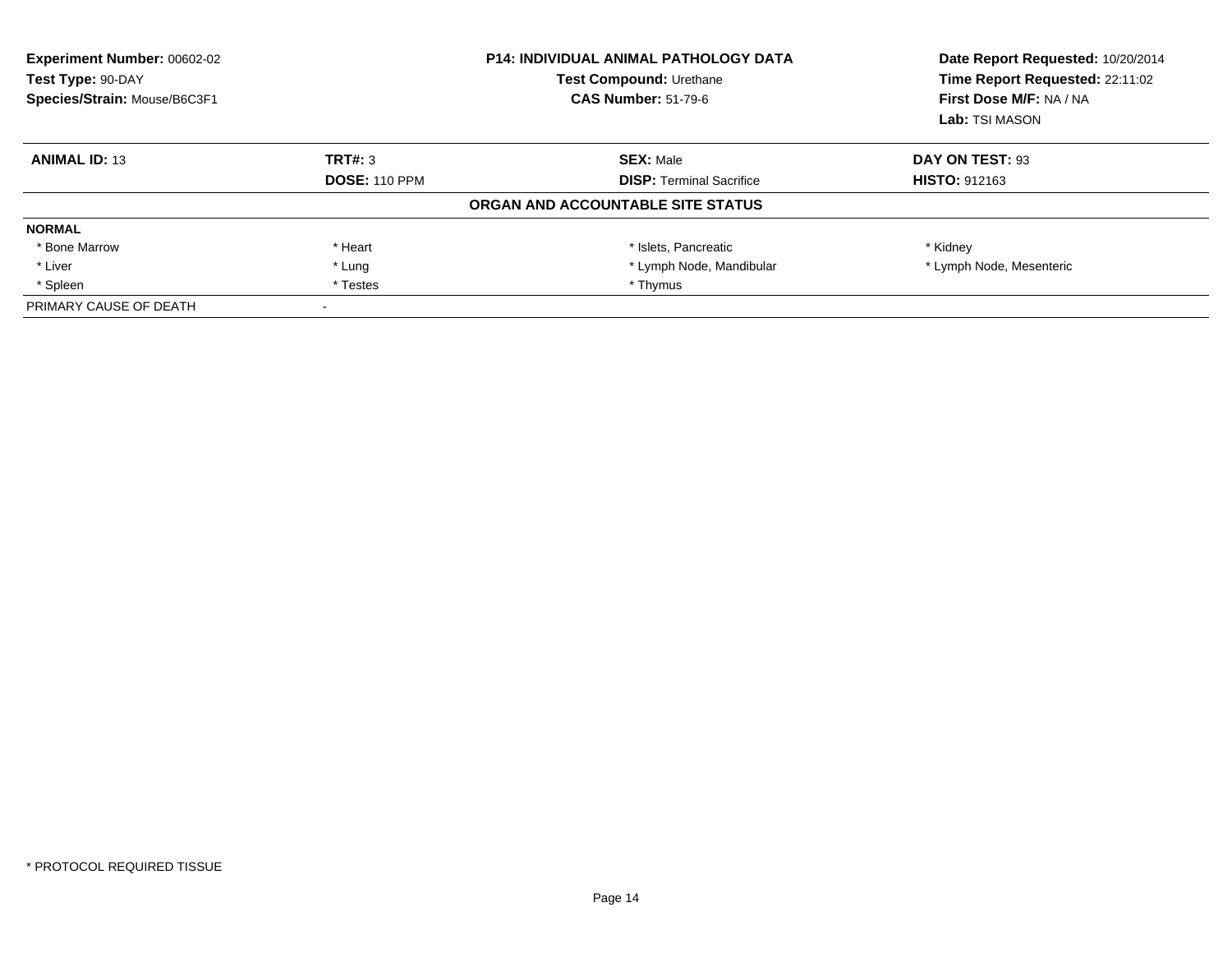| <b>Experiment Number: 00602-02</b><br>Test Type: 90-DAY<br>Species/Strain: Mouse/B6C3F1 |                      | <b>P14: INDIVIDUAL ANIMAL PATHOLOGY DATA</b><br>Test Compound: Urethane<br><b>CAS Number: 51-79-6</b> | Date Report Requested: 10/20/2014<br>Time Report Requested: 22:11:02<br>First Dose M/F: NA / NA<br>Lab: TSI MASON |
|-----------------------------------------------------------------------------------------|----------------------|-------------------------------------------------------------------------------------------------------|-------------------------------------------------------------------------------------------------------------------|
| <b>ANIMAL ID: 14</b>                                                                    | TRT#: 3              | <b>SEX: Male</b>                                                                                      | DAY ON TEST: 93                                                                                                   |
|                                                                                         | <b>DOSE: 110 PPM</b> | <b>DISP: Terminal Sacrifice</b>                                                                       | <b>HISTO: 912164</b>                                                                                              |
|                                                                                         |                      | ORGAN AND ACCOUNTABLE SITE STATUS                                                                     |                                                                                                                   |
| <b>NORMAL</b>                                                                           |                      |                                                                                                       |                                                                                                                   |
| * Bone Marrow                                                                           | * Heart              | * Islets, Pancreatic                                                                                  | * Kidney                                                                                                          |
| * Liver                                                                                 | * Lung               | * Lymph Node, Mandibular                                                                              | * Lymph Node, Mesenteric                                                                                          |
| * Spleen                                                                                | * Testes             | * Thymus                                                                                              |                                                                                                                   |
| PRIMARY CAUSE OF DEATH                                                                  |                      |                                                                                                       |                                                                                                                   |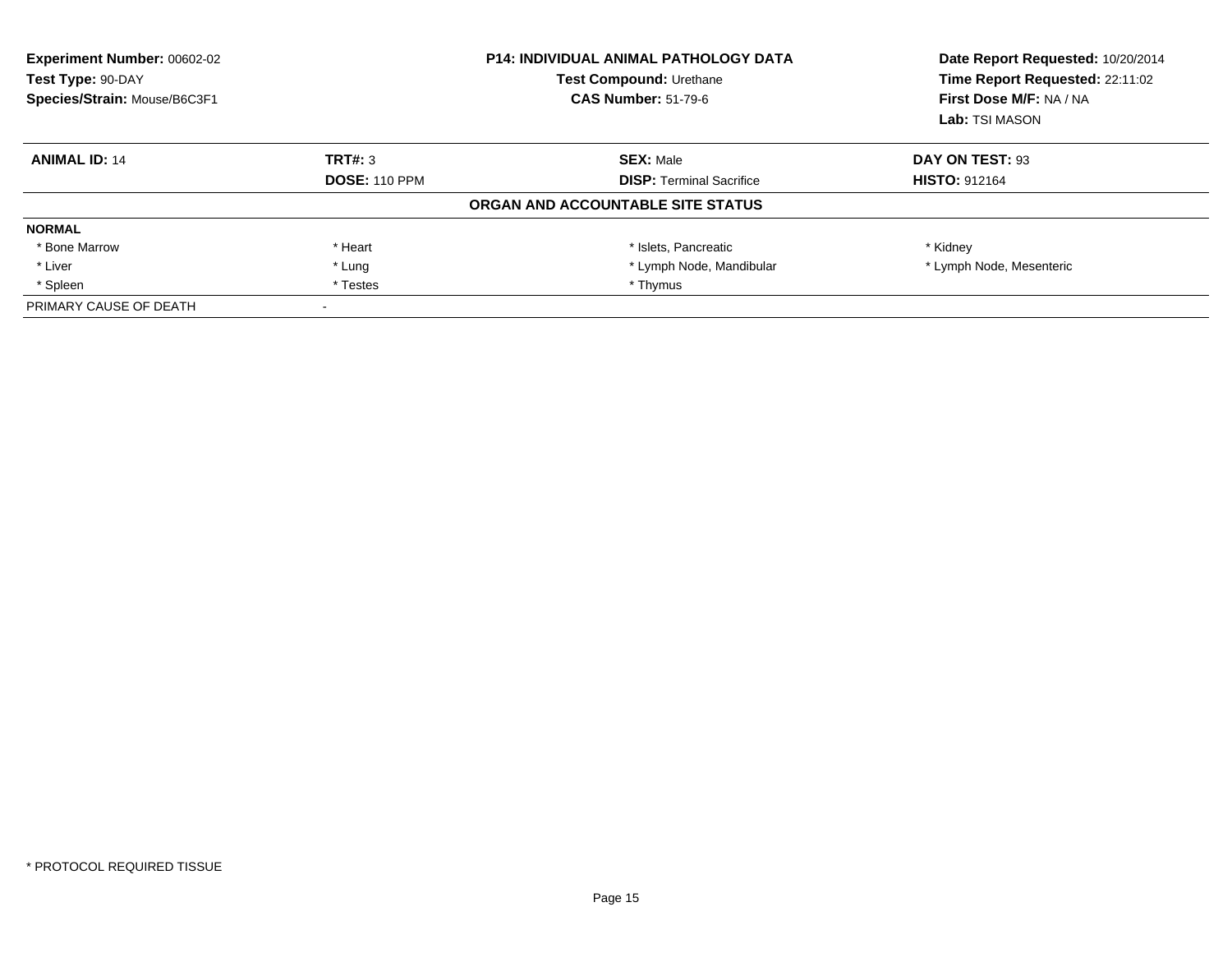| Experiment Number: 00602-02<br>Test Type: 90-DAY<br>Species/Strain: Mouse/B6C3F1 |                          | <b>P14: INDIVIDUAL ANIMAL PATHOLOGY DATA</b><br>Test Compound: Urethane<br><b>CAS Number: 51-79-6</b> | Date Report Requested: 10/20/2014<br>Time Report Requested: 22:11:02<br>First Dose M/F: NA / NA<br>Lab: TSI MASON |
|----------------------------------------------------------------------------------|--------------------------|-------------------------------------------------------------------------------------------------------|-------------------------------------------------------------------------------------------------------------------|
| <b>ANIMAL ID: 15</b>                                                             | TRT#: 3                  | <b>SEX: Male</b>                                                                                      | DAY ON TEST: 93                                                                                                   |
|                                                                                  | <b>DOSE: 110 PPM</b>     | <b>DISP: Terminal Sacrifice</b>                                                                       | <b>HISTO: 912165</b>                                                                                              |
|                                                                                  |                          | ORGAN AND ACCOUNTABLE SITE STATUS                                                                     |                                                                                                                   |
| <b>NORMAL</b>                                                                    |                          |                                                                                                       |                                                                                                                   |
| * Bone Marrow                                                                    | * Heart                  | * Islets, Pancreatic                                                                                  | * Liver                                                                                                           |
| * Lung                                                                           | * Lymph Node, Mandibular | * Lymph Node, Mesenteric                                                                              | * Spleen                                                                                                          |
| * Testes                                                                         | * Thymus                 |                                                                                                       |                                                                                                                   |
| <b>OBSERVATIONS</b>                                                              |                          |                                                                                                       |                                                                                                                   |
| * Kidney                                                                         |                          | Nephropathy                                                                                           | Minimal                                                                                                           |
| PRIMARY CAUSE OF DEATH                                                           |                          |                                                                                                       |                                                                                                                   |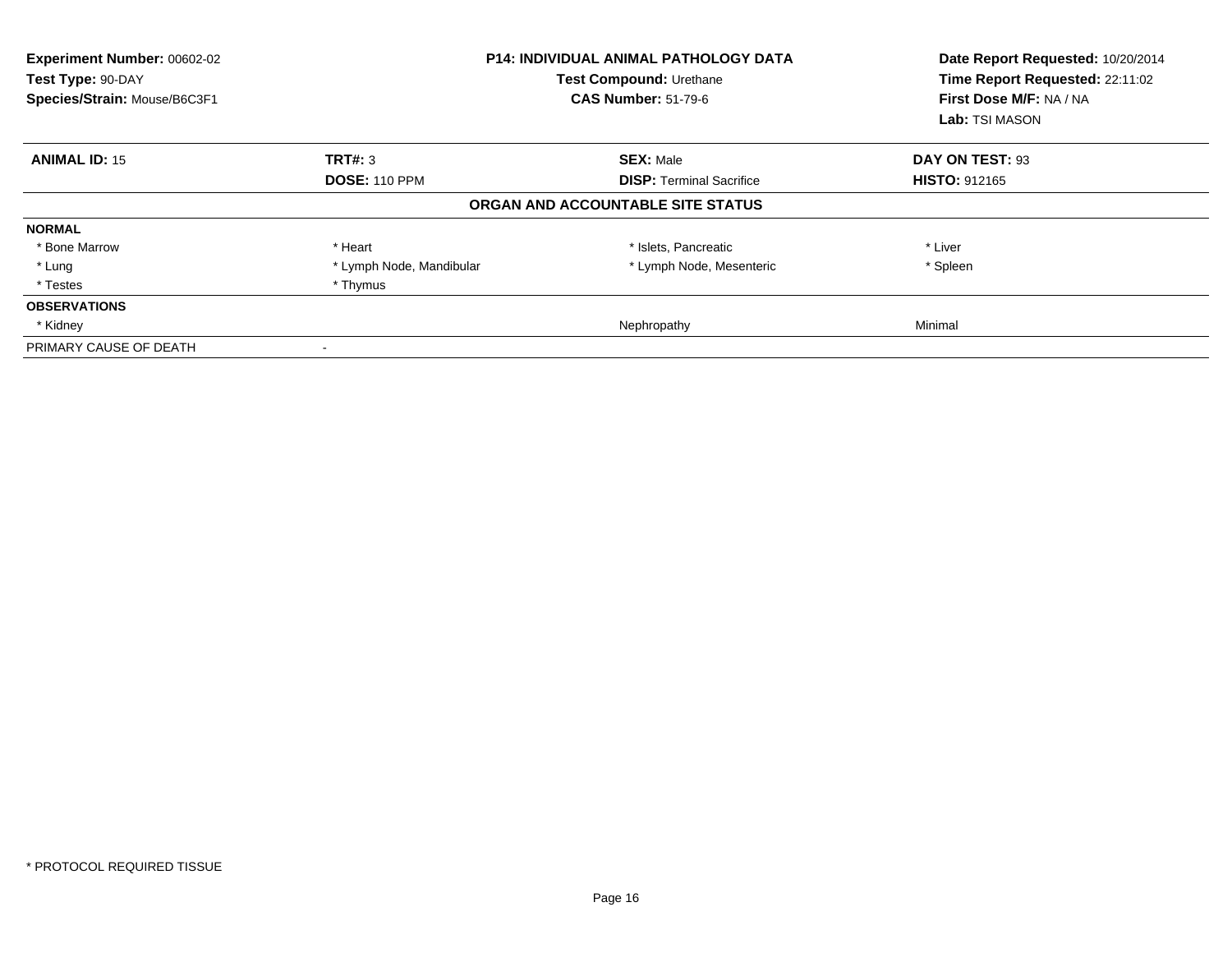| <b>Experiment Number: 00602-02</b><br>Test Type: 90-DAY<br>Species/Strain: Mouse/B6C3F1 |                      | <b>P14: INDIVIDUAL ANIMAL PATHOLOGY DATA</b><br>Test Compound: Urethane<br><b>CAS Number: 51-79-6</b> | Date Report Requested: 10/20/2014<br>Time Report Requested: 22:11:02<br>First Dose M/F: NA / NA<br>Lab: TSI MASON |
|-----------------------------------------------------------------------------------------|----------------------|-------------------------------------------------------------------------------------------------------|-------------------------------------------------------------------------------------------------------------------|
| <b>ANIMAL ID: 16</b>                                                                    | TRT#: 3              | <b>SEX: Male</b>                                                                                      | DAY ON TEST: 93                                                                                                   |
|                                                                                         | <b>DOSE: 110 PPM</b> | <b>DISP: Terminal Sacrifice</b>                                                                       | <b>HISTO: 912166</b>                                                                                              |
|                                                                                         |                      | ORGAN AND ACCOUNTABLE SITE STATUS                                                                     |                                                                                                                   |
| <b>NORMAL</b>                                                                           |                      |                                                                                                       |                                                                                                                   |
| * Bone Marrow                                                                           | * Heart              | * Islets, Pancreatic                                                                                  | * Kidney                                                                                                          |
| * Liver                                                                                 | * Lung               | * Lymph Node, Mandibular                                                                              | * Lymph Node, Mesenteric                                                                                          |
| * Spleen                                                                                | * Testes             | * Thymus                                                                                              |                                                                                                                   |
| PRIMARY CAUSE OF DEATH                                                                  |                      |                                                                                                       |                                                                                                                   |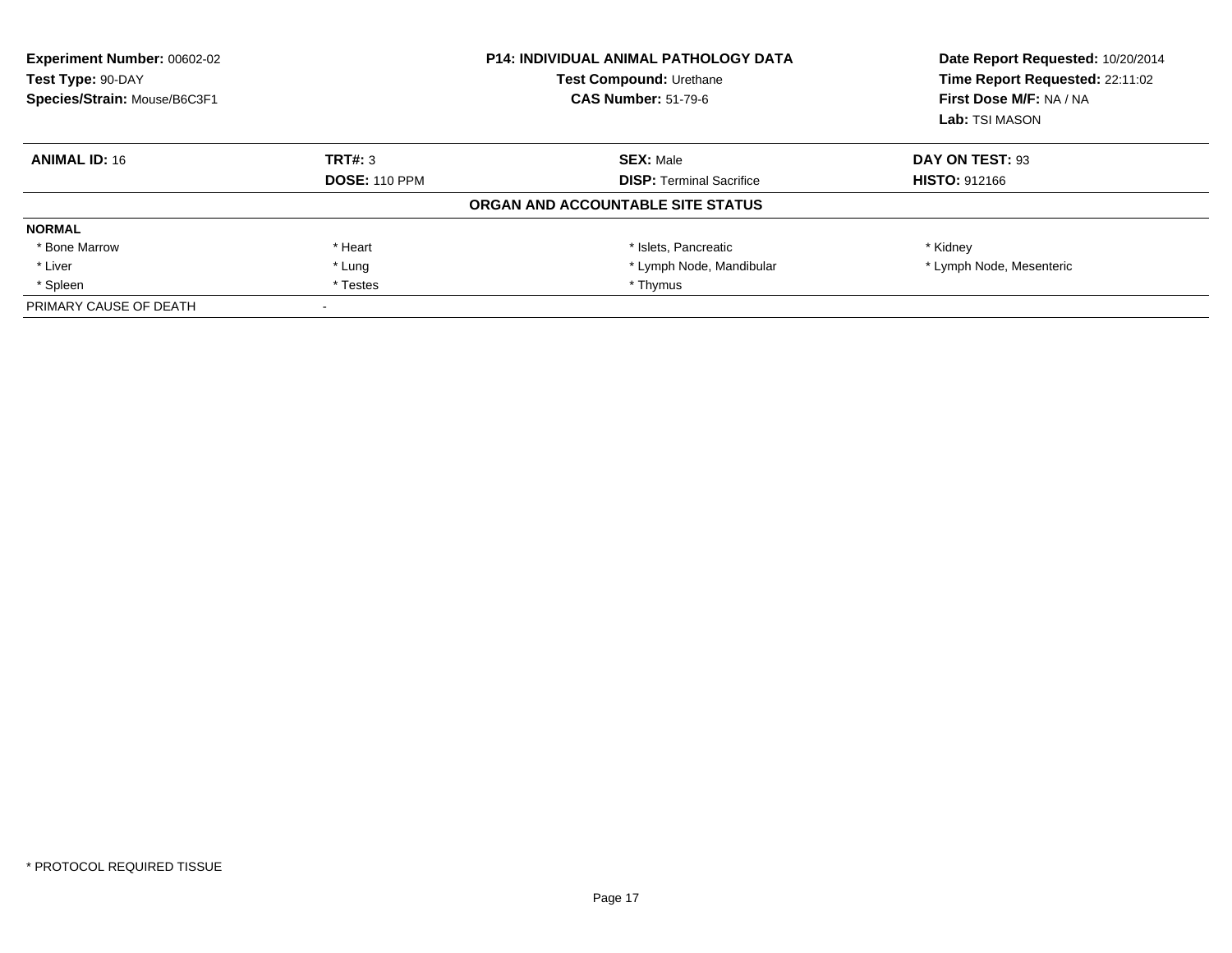| Experiment Number: 00602-02<br>Test Type: 90-DAY<br>Species/Strain: Mouse/B6C3F1 |                          | <b>P14: INDIVIDUAL ANIMAL PATHOLOGY DATA</b><br>Test Compound: Urethane<br><b>CAS Number: 51-79-6</b> | Date Report Requested: 10/20/2014<br>Time Report Requested: 22:11:02<br>First Dose M/F: NA / NA<br>Lab: TSI MASON |
|----------------------------------------------------------------------------------|--------------------------|-------------------------------------------------------------------------------------------------------|-------------------------------------------------------------------------------------------------------------------|
| <b>ANIMAL ID: 17</b>                                                             | TRT#: 3                  | <b>SEX: Male</b>                                                                                      | DAY ON TEST: 93                                                                                                   |
|                                                                                  | <b>DOSE: 110 PPM</b>     | <b>DISP:</b> Terminal Sacrifice                                                                       | <b>HISTO: 912167</b>                                                                                              |
|                                                                                  |                          | ORGAN AND ACCOUNTABLE SITE STATUS                                                                     |                                                                                                                   |
| <b>NORMAL</b>                                                                    |                          |                                                                                                       |                                                                                                                   |
| * Bone Marrow                                                                    | * Heart                  | * Islets, Pancreatic                                                                                  | * Liver                                                                                                           |
| * Lung                                                                           | * Lymph Node, Mandibular | * Lymph Node, Mesenteric                                                                              | * Spleen                                                                                                          |
| * Testes                                                                         | * Thymus                 |                                                                                                       |                                                                                                                   |
| <b>OBSERVATIONS</b>                                                              |                          |                                                                                                       |                                                                                                                   |
| * Kidney                                                                         |                          | Nephropathy                                                                                           | Minimal                                                                                                           |
| PRIMARY CAUSE OF DEATH                                                           |                          |                                                                                                       |                                                                                                                   |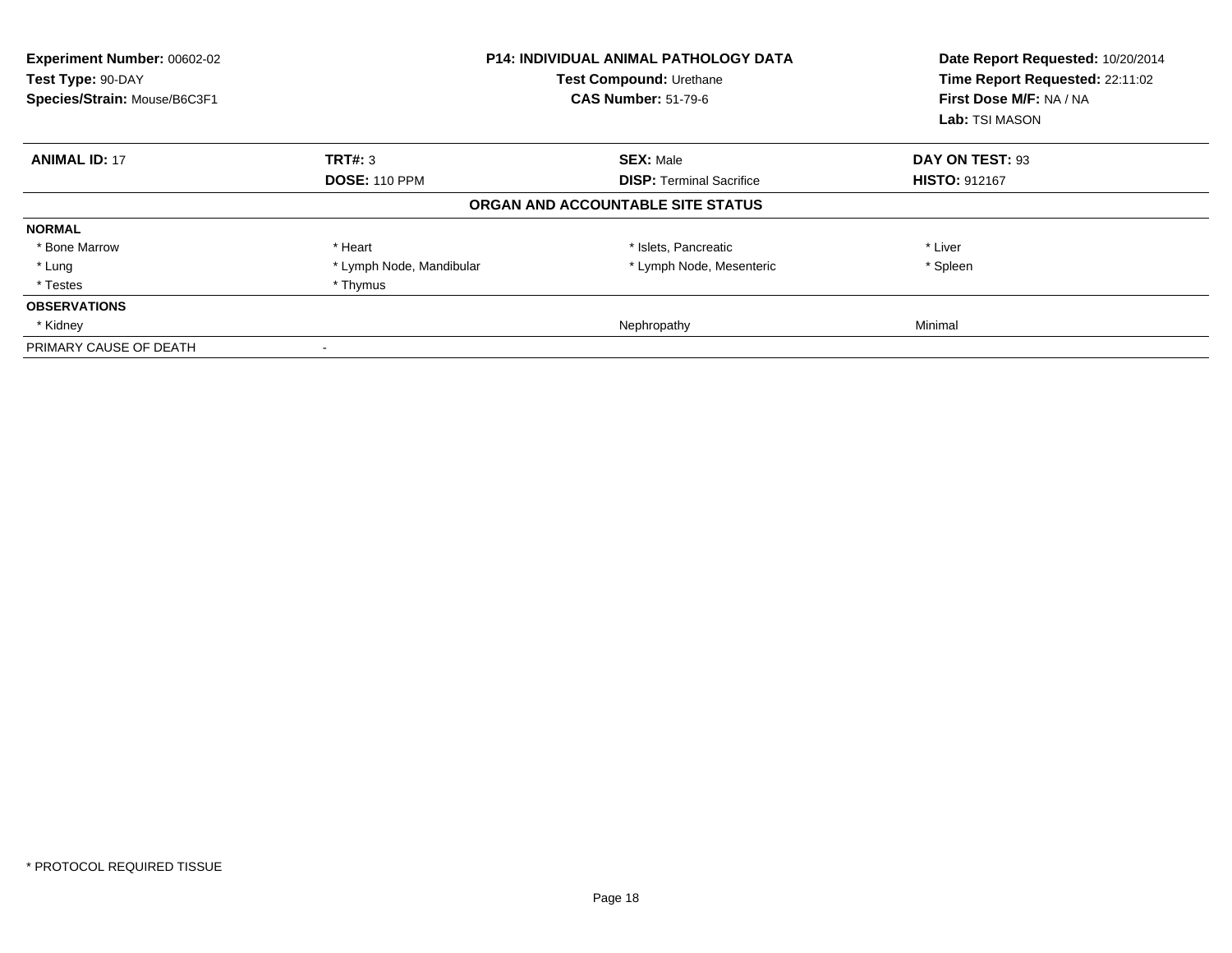| Experiment Number: 00602-02<br>Test Type: 90-DAY<br>Species/Strain: Mouse/B6C3F1 |                          | <b>P14: INDIVIDUAL ANIMAL PATHOLOGY DATA</b><br>Test Compound: Urethane<br><b>CAS Number: 51-79-6</b> | Date Report Requested: 10/20/2014<br>Time Report Requested: 22:11:02<br>First Dose M/F: NA / NA<br>Lab: TSI MASON |
|----------------------------------------------------------------------------------|--------------------------|-------------------------------------------------------------------------------------------------------|-------------------------------------------------------------------------------------------------------------------|
| <b>ANIMAL ID: 18</b>                                                             | TRT#: 3                  | <b>SEX: Male</b>                                                                                      | DAY ON TEST: 93                                                                                                   |
|                                                                                  | <b>DOSE: 110 PPM</b>     | <b>DISP: Terminal Sacrifice</b>                                                                       | <b>HISTO: 912168</b>                                                                                              |
|                                                                                  |                          | ORGAN AND ACCOUNTABLE SITE STATUS                                                                     |                                                                                                                   |
| <b>NORMAL</b>                                                                    |                          |                                                                                                       |                                                                                                                   |
| * Bone Marrow                                                                    | * Heart                  | * Islets, Pancreatic                                                                                  | * Kidney                                                                                                          |
| * Lung                                                                           | * Lymph Node, Mandibular | * Lymph Node, Mesenteric                                                                              | * Spleen                                                                                                          |
| * Testes                                                                         | * Thymus                 |                                                                                                       |                                                                                                                   |
| <b>OBSERVATIONS</b>                                                              |                          |                                                                                                       |                                                                                                                   |
| * Liver                                                                          |                          | Fatty Change                                                                                          | Mild                                                                                                              |
| PRIMARY CAUSE OF DEATH                                                           |                          |                                                                                                       |                                                                                                                   |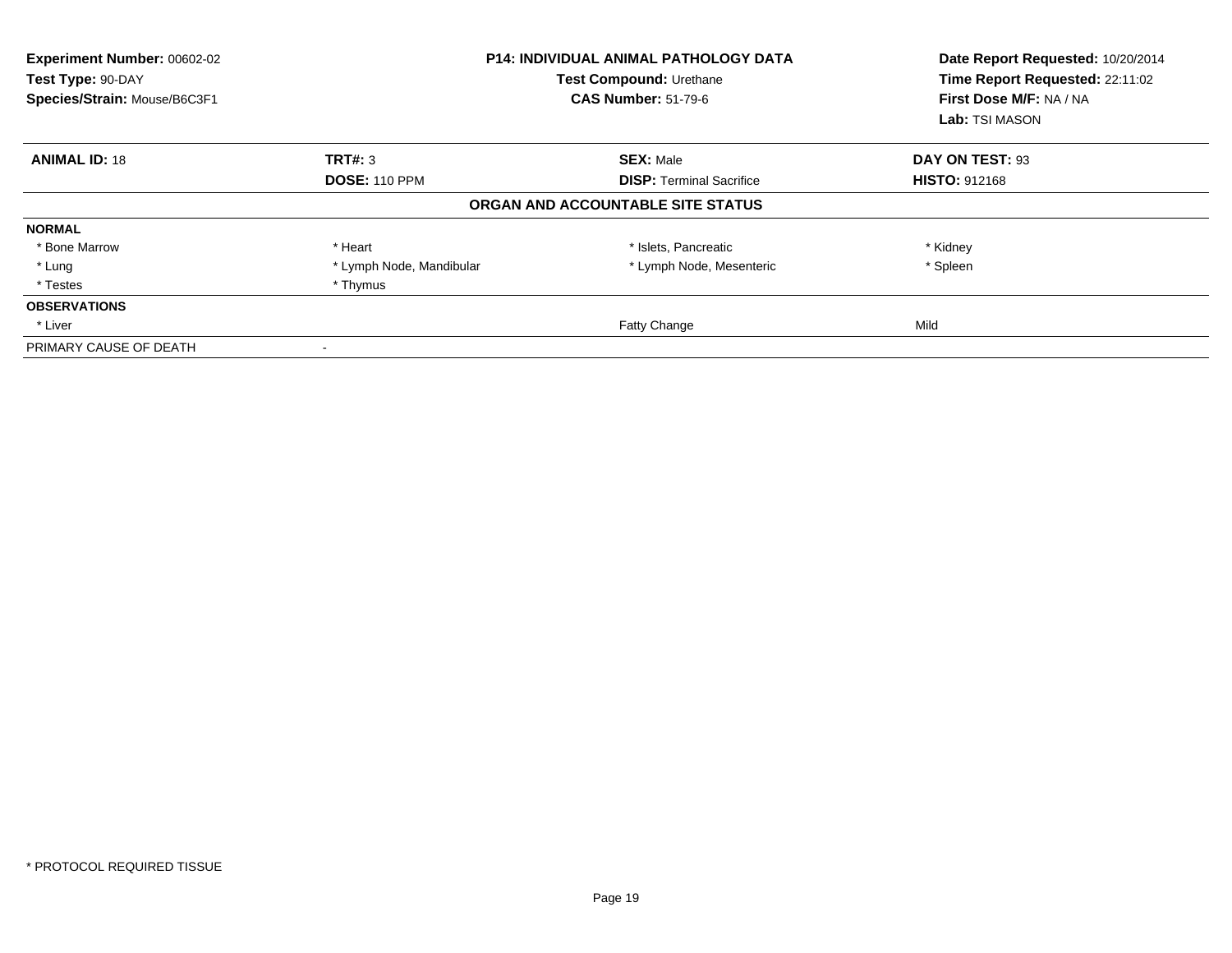| <b>Experiment Number: 00602-02</b><br>Test Type: 90-DAY<br>Species/Strain: Mouse/B6C3F1 |                      | <b>P14: INDIVIDUAL ANIMAL PATHOLOGY DATA</b><br>Test Compound: Urethane<br><b>CAS Number: 51-79-6</b> | Date Report Requested: 10/20/2014<br>Time Report Requested: 22:11:02<br>First Dose M/F: NA / NA<br>Lab: TSI MASON |
|-----------------------------------------------------------------------------------------|----------------------|-------------------------------------------------------------------------------------------------------|-------------------------------------------------------------------------------------------------------------------|
| <b>ANIMAL ID: 19</b>                                                                    | TRT#: 3              | <b>SEX: Male</b>                                                                                      | DAY ON TEST: 93                                                                                                   |
|                                                                                         | <b>DOSE: 110 PPM</b> | <b>DISP: Terminal Sacrifice</b>                                                                       | <b>HISTO: 912169</b>                                                                                              |
|                                                                                         |                      | ORGAN AND ACCOUNTABLE SITE STATUS                                                                     |                                                                                                                   |
| <b>NORMAL</b>                                                                           |                      |                                                                                                       |                                                                                                                   |
| * Bone Marrow                                                                           | * Heart              | * Islets, Pancreatic                                                                                  | * Kidney                                                                                                          |
| * Liver                                                                                 | * Lung               | * Lymph Node, Mandibular                                                                              | * Lymph Node, Mesenteric                                                                                          |
| * Spleen                                                                                | * Testes             | * Thymus                                                                                              |                                                                                                                   |
| PRIMARY CAUSE OF DEATH                                                                  |                      |                                                                                                       |                                                                                                                   |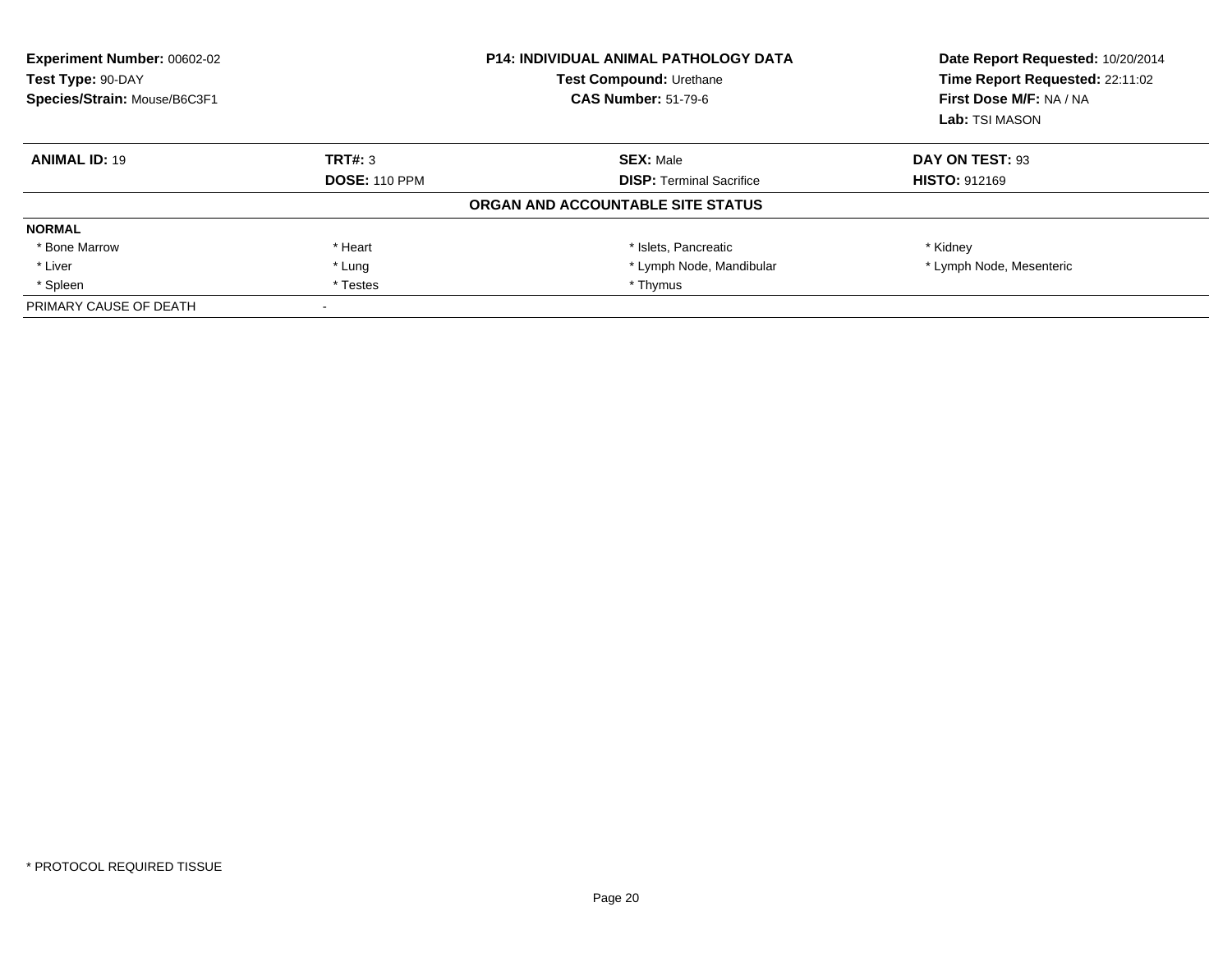| Experiment Number: 00602-02<br><b>P14: INDIVIDUAL ANIMAL PATHOLOGY DATA</b><br>Test Type: 90-DAY<br><b>Test Compound: Urethane</b><br>Species/Strain: Mouse/B6C3F1<br><b>CAS Number: 51-79-6</b> |                      | Date Report Requested: 10/20/2014<br>Time Report Requested: 22:11:02<br>First Dose M/F: NA / NA<br>Lab: TSI MASON |                          |
|--------------------------------------------------------------------------------------------------------------------------------------------------------------------------------------------------|----------------------|-------------------------------------------------------------------------------------------------------------------|--------------------------|
| <b>ANIMAL ID: 20</b>                                                                                                                                                                             | TRT#: 3              | <b>SEX: Male</b>                                                                                                  | DAY ON TEST: 93          |
|                                                                                                                                                                                                  | <b>DOSE: 110 PPM</b> | <b>DISP:</b> Terminal Sacrifice                                                                                   | <b>HISTO: 912170</b>     |
|                                                                                                                                                                                                  |                      | ORGAN AND ACCOUNTABLE SITE STATUS                                                                                 |                          |
| <b>NORMAL</b>                                                                                                                                                                                    |                      |                                                                                                                   |                          |
| * Bone Marrow                                                                                                                                                                                    | * Heart              | * Islets, Pancreatic                                                                                              | * Kidney                 |
| * Liver                                                                                                                                                                                          | * Lung               | * Lymph Node, Mandibular                                                                                          | * Lymph Node, Mesenteric |
| * Spleen                                                                                                                                                                                         | * Testes             | * Thymus                                                                                                          |                          |
| PRIMARY CAUSE OF DEATH                                                                                                                                                                           |                      |                                                                                                                   |                          |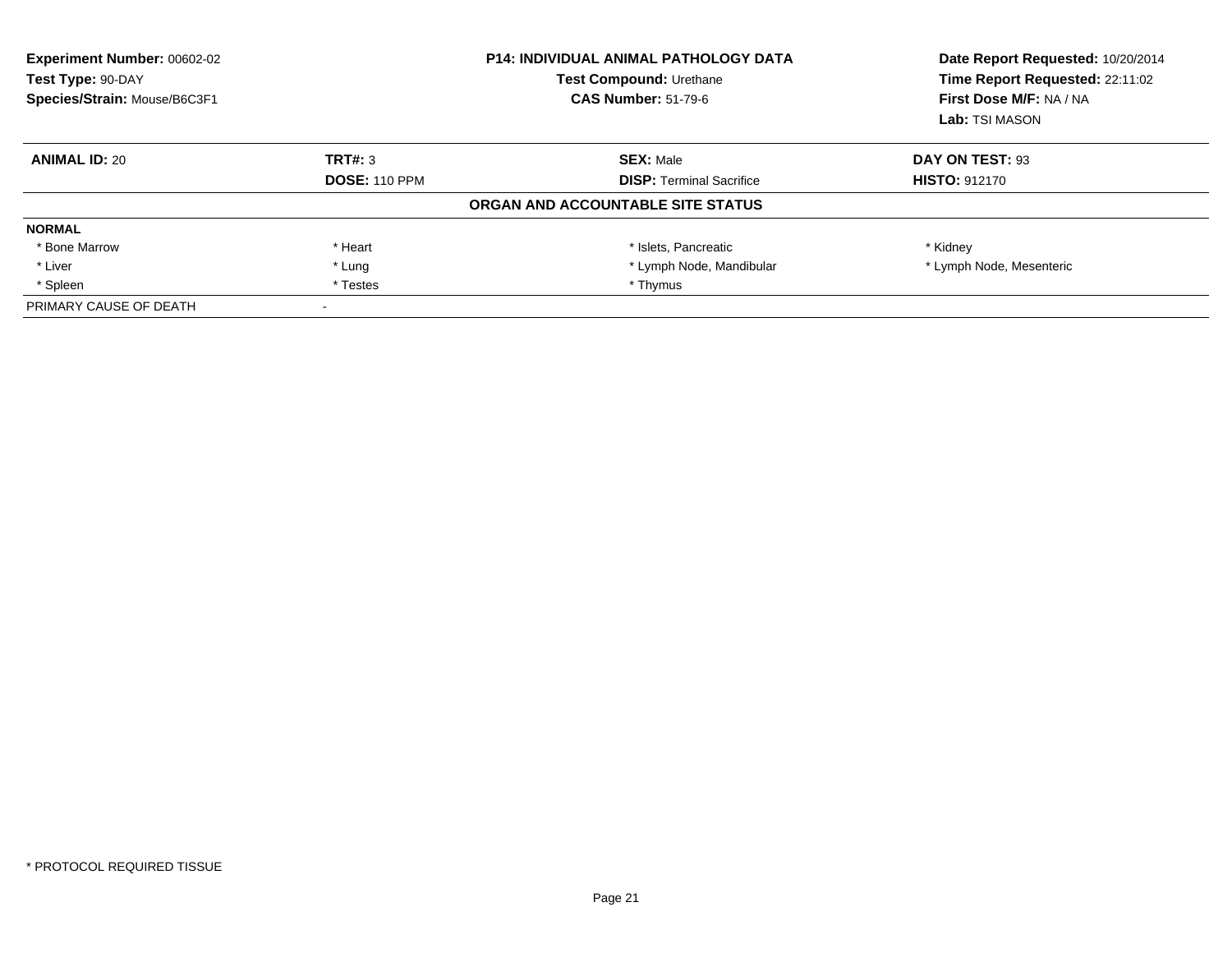| Experiment Number: 00602-02<br>Test Type: 90-DAY<br>Species/Strain: Mouse/B6C3F1 |                      | <b>P14: INDIVIDUAL ANIMAL PATHOLOGY DATA</b><br>Test Compound: Urethane<br><b>CAS Number: 51-79-6</b> | Date Report Requested: 10/20/2014<br>Time Report Requested: 22:11:02<br>First Dose M/F: NA / NA<br>Lab: TSI MASON |
|----------------------------------------------------------------------------------|----------------------|-------------------------------------------------------------------------------------------------------|-------------------------------------------------------------------------------------------------------------------|
| <b>ANIMAL ID: 21</b>                                                             | TRT#: 5              | <b>SEX: Male</b>                                                                                      | DAY ON TEST: 93                                                                                                   |
|                                                                                  | <b>DOSE: 330 PPM</b> | <b>DISP:</b> Terminal Sacrifice                                                                       | <b>HISTO: 912151</b>                                                                                              |
|                                                                                  |                      | ORGAN AND ACCOUNTABLE SITE STATUS                                                                     |                                                                                                                   |
| <b>NORMAL</b>                                                                    |                      |                                                                                                       |                                                                                                                   |
| * Bone Marrow                                                                    | * Heart              | * Islets, Pancreatic                                                                                  | * Kidney                                                                                                          |
| * Liver                                                                          | * Lung               | * Lymph Node, Mandibular                                                                              | * Lymph Node, Mesenteric                                                                                          |
| * Spleen                                                                         | * Testes             | * Thymus                                                                                              |                                                                                                                   |
| PRIMARY CAUSE OF DEATH                                                           |                      |                                                                                                       |                                                                                                                   |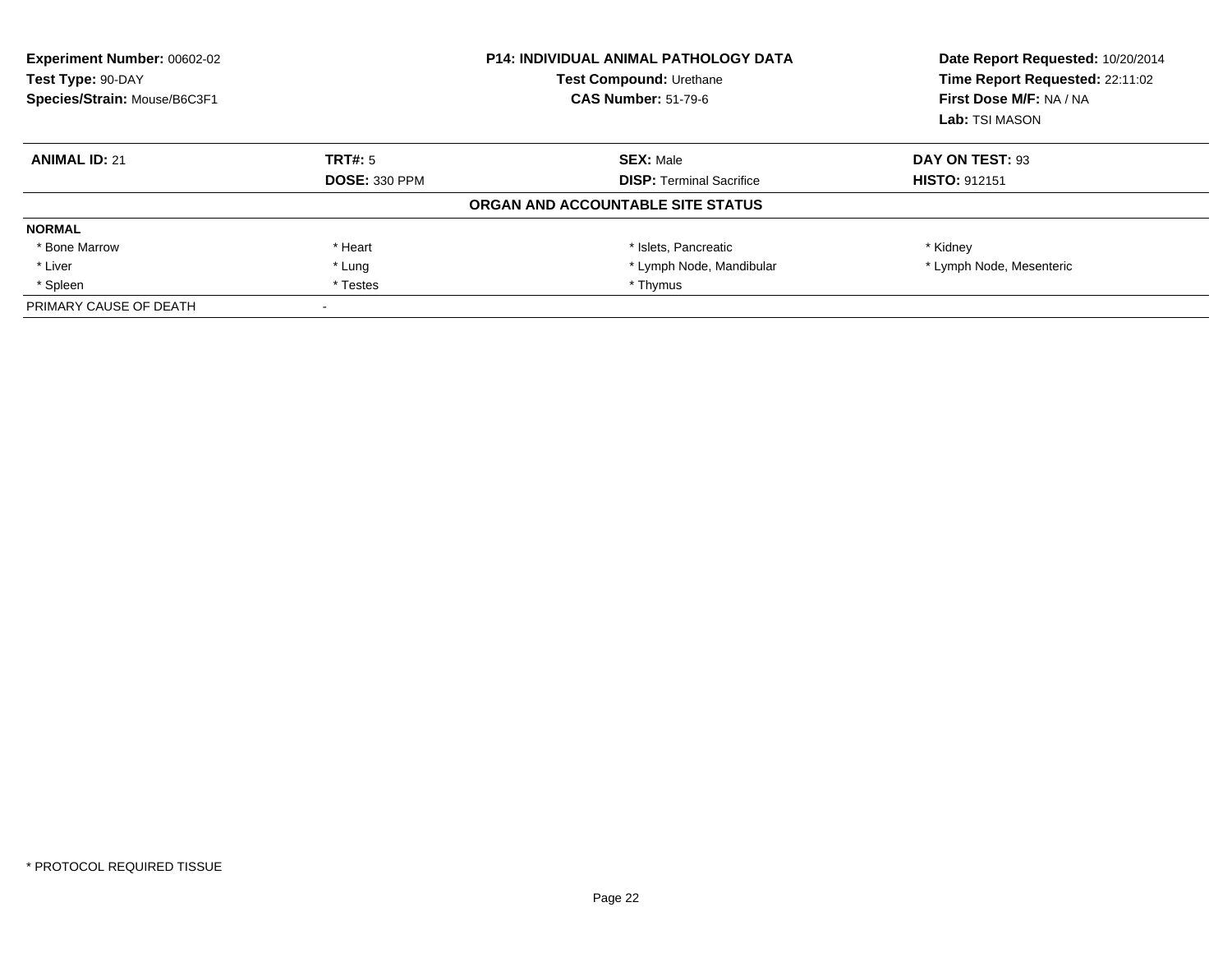| Experiment Number: 00602-02<br>Test Type: 90-DAY<br>Species/Strain: Mouse/B6C3F1 |                      | <b>P14: INDIVIDUAL ANIMAL PATHOLOGY DATA</b><br>Test Compound: Urethane<br><b>CAS Number: 51-79-6</b> | Date Report Requested: 10/20/2014<br>Time Report Requested: 22:11:02<br>First Dose M/F: NA / NA<br>Lab: TSI MASON |
|----------------------------------------------------------------------------------|----------------------|-------------------------------------------------------------------------------------------------------|-------------------------------------------------------------------------------------------------------------------|
| <b>ANIMAL ID: 22</b>                                                             | TRT#: 5              | <b>SEX: Male</b>                                                                                      | DAY ON TEST: 93                                                                                                   |
|                                                                                  | <b>DOSE: 330 PPM</b> | <b>DISP:</b> Terminal Sacrifice                                                                       | <b>HISTO: 912152</b>                                                                                              |
|                                                                                  |                      | ORGAN AND ACCOUNTABLE SITE STATUS                                                                     |                                                                                                                   |
| <b>NORMAL</b>                                                                    |                      |                                                                                                       |                                                                                                                   |
| * Bone Marrow                                                                    | * Heart              | * Islets, Pancreatic                                                                                  | * Kidney                                                                                                          |
| * Liver                                                                          | * Lung               | * Lymph Node, Mandibular                                                                              | * Lymph Node, Mesenteric                                                                                          |
| * Spleen                                                                         | * Testes             | * Thymus                                                                                              |                                                                                                                   |
| PRIMARY CAUSE OF DEATH                                                           |                      |                                                                                                       |                                                                                                                   |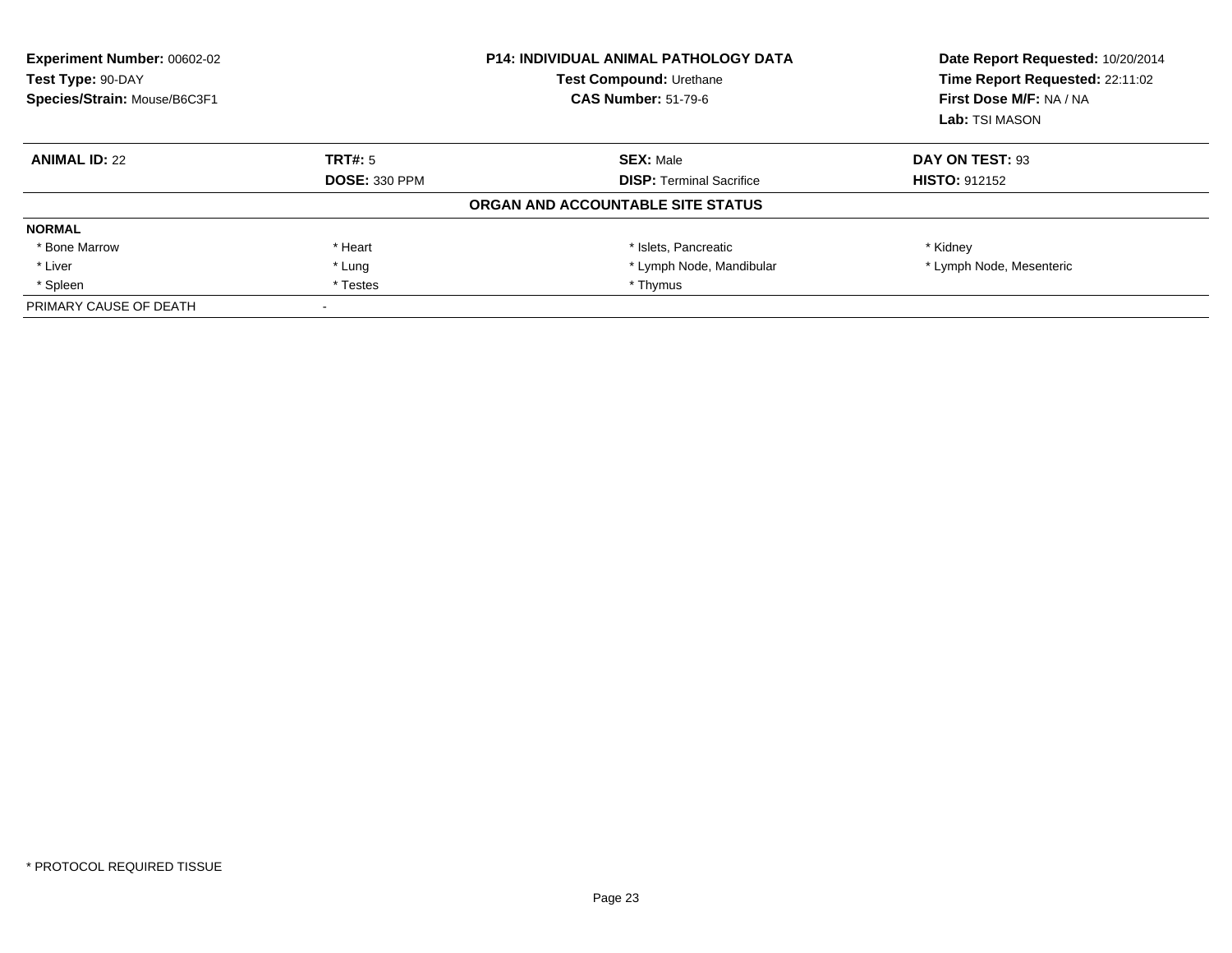| Experiment Number: 00602-02<br>Test Type: 90-DAY<br>Species/Strain: Mouse/B6C3F1 | <b>P14: INDIVIDUAL ANIMAL PATHOLOGY DATA</b><br>Test Compound: Urethane<br><b>CAS Number: 51-79-6</b> |                                   | Date Report Requested: 10/20/2014<br>Time Report Requested: 22:11:02<br>First Dose M/F: NA / NA<br>Lab: TSI MASON |
|----------------------------------------------------------------------------------|-------------------------------------------------------------------------------------------------------|-----------------------------------|-------------------------------------------------------------------------------------------------------------------|
| <b>ANIMAL ID: 23</b>                                                             | TRT#: 5                                                                                               | <b>SEX: Male</b>                  | DAY ON TEST: 93                                                                                                   |
|                                                                                  | <b>DOSE: 330 PPM</b>                                                                                  | <b>DISP:</b> Terminal Sacrifice   | <b>HISTO: 912153</b>                                                                                              |
|                                                                                  |                                                                                                       | ORGAN AND ACCOUNTABLE SITE STATUS |                                                                                                                   |
| <b>NORMAL</b>                                                                    |                                                                                                       |                                   |                                                                                                                   |
| * Bone Marrow                                                                    | * Heart                                                                                               | * Islets, Pancreatic              | * Kidney                                                                                                          |
| * Lymph Node, Mandibular                                                         | * Lymph Node, Mesenteric                                                                              | * Spleen                          | * Testes                                                                                                          |
| * Thymus                                                                         |                                                                                                       |                                   |                                                                                                                   |
| <b>OBSERVATIONS</b>                                                              |                                                                                                       |                                   |                                                                                                                   |
| * Liver                                                                          |                                                                                                       | <b>Cytoplasmic Alteration</b>     | Minimal                                                                                                           |
| * Lung                                                                           | Alveolar Epith                                                                                        | Hyperplasia                       | Minimal                                                                                                           |
| PRIMARY CAUSE OF DEATH                                                           |                                                                                                       |                                   |                                                                                                                   |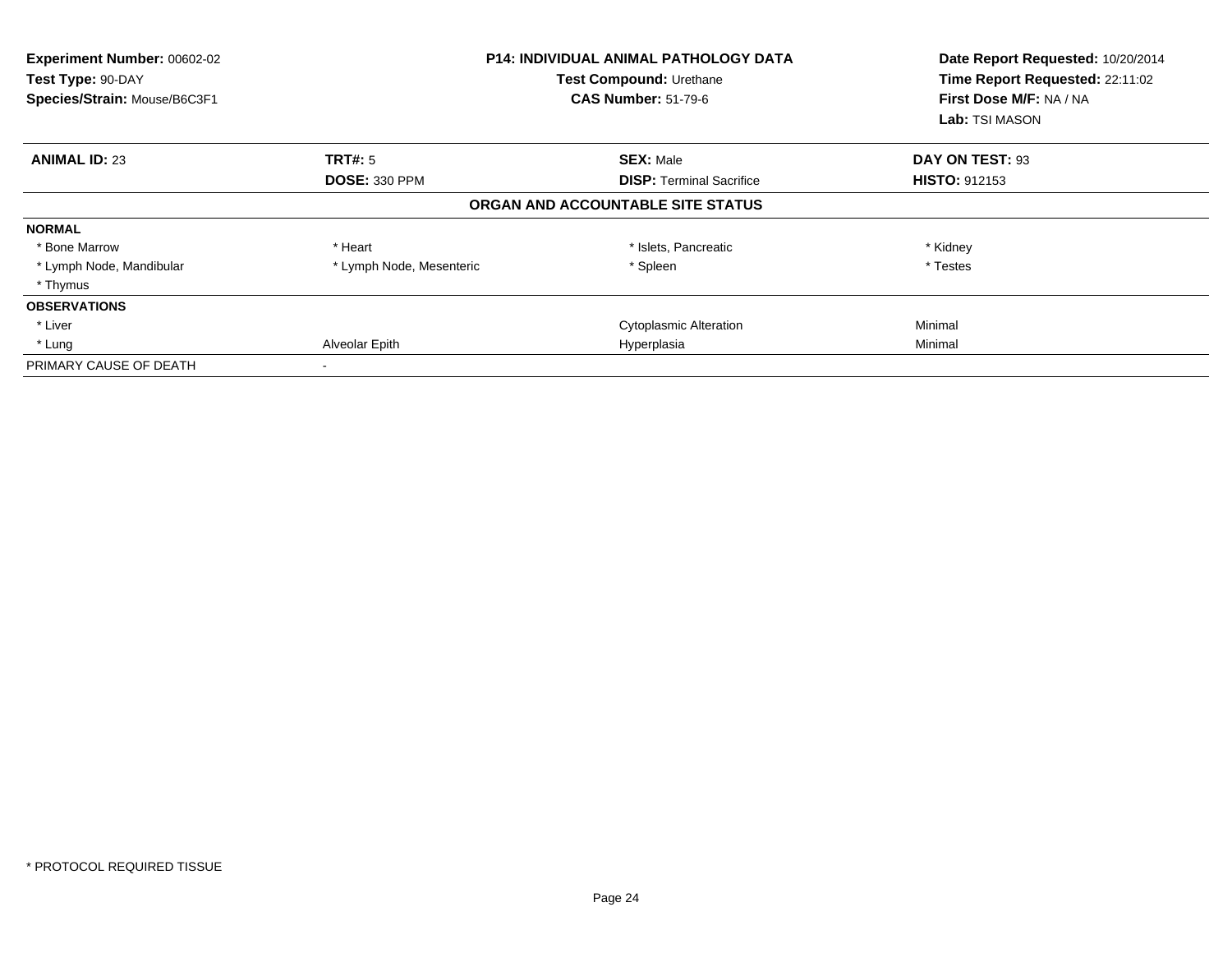| Experiment Number: 00602-02<br>Test Type: 90-DAY<br>Species/Strain: Mouse/B6C3F1 |                          | <b>P14: INDIVIDUAL ANIMAL PATHOLOGY DATA</b><br>Test Compound: Urethane<br><b>CAS Number: 51-79-6</b> | Date Report Requested: 10/20/2014<br>Time Report Requested: 22:11:02<br>First Dose M/F: NA / NA<br>Lab: TSI MASON |
|----------------------------------------------------------------------------------|--------------------------|-------------------------------------------------------------------------------------------------------|-------------------------------------------------------------------------------------------------------------------|
| <b>ANIMAL ID: 24</b>                                                             | TRT#: 5                  | <b>SEX: Male</b>                                                                                      | DAY ON TEST: 93                                                                                                   |
|                                                                                  | <b>DOSE: 330 PPM</b>     | <b>DISP: Terminal Sacrifice</b>                                                                       | <b>HISTO: 912154</b>                                                                                              |
|                                                                                  |                          | ORGAN AND ACCOUNTABLE SITE STATUS                                                                     |                                                                                                                   |
| <b>NORMAL</b>                                                                    |                          |                                                                                                       |                                                                                                                   |
| * Bone Marrow                                                                    | * Heart                  | * Islets, Pancreatic                                                                                  | * Kidney                                                                                                          |
| * Liver                                                                          | * Lymph Node, Mandibular | * Lymph Node, Mesenteric                                                                              | * Spleen                                                                                                          |
| * Testes                                                                         | * Thymus                 |                                                                                                       |                                                                                                                   |
| <b>OBSERVATIONS</b>                                                              |                          |                                                                                                       |                                                                                                                   |
| * Lung                                                                           |                          | Alveolar/Bronchiolar Adenoma                                                                          |                                                                                                                   |
|                                                                                  | Alveolar Epith           | Hyperplasia                                                                                           | Marked                                                                                                            |
| PRIMARY CAUSE OF DEATH                                                           |                          |                                                                                                       |                                                                                                                   |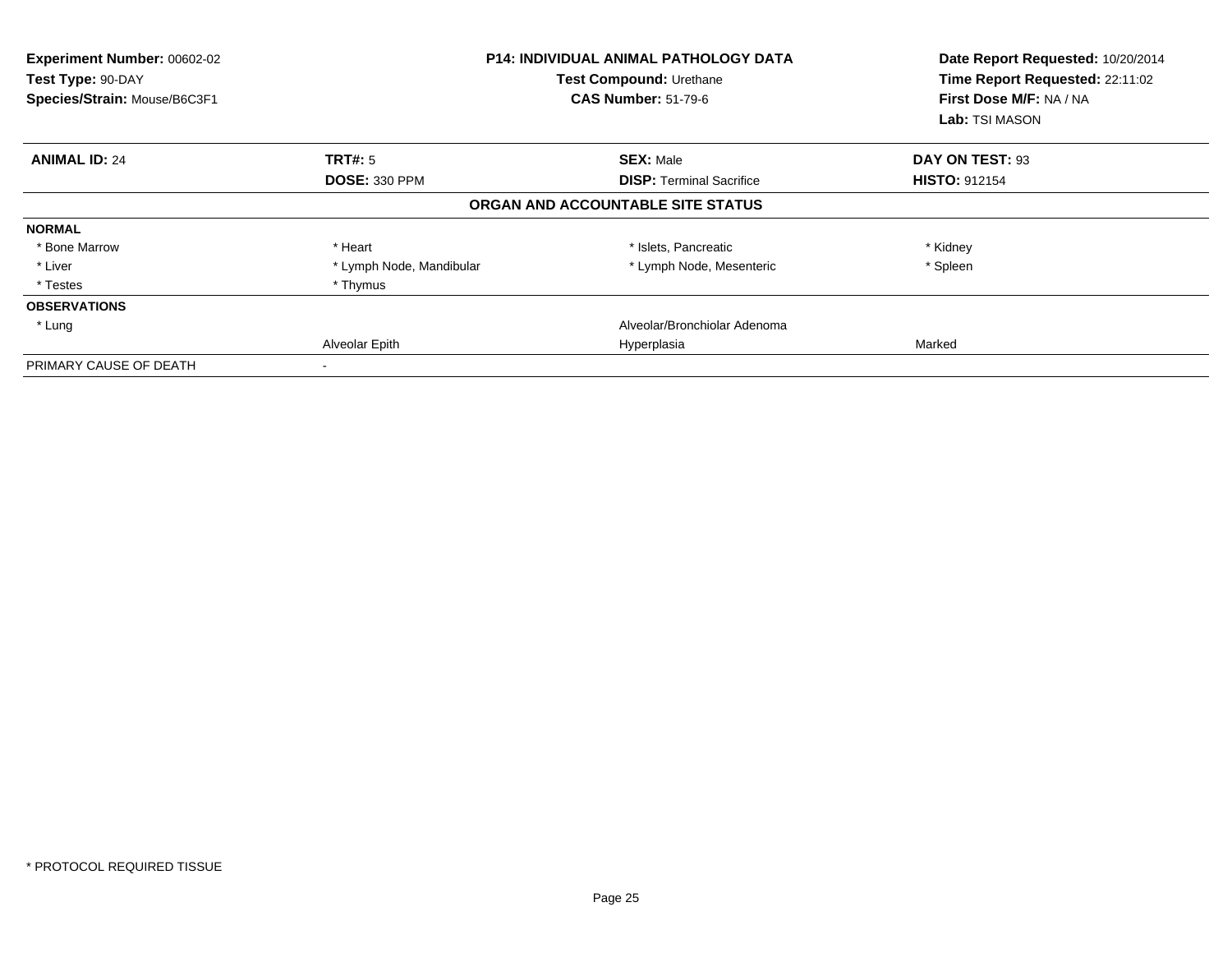| <b>Experiment Number: 00602-02</b><br>Test Type: 90-DAY<br>Test Compound: Urethane<br>Species/Strain: Mouse/B6C3F1<br><b>CAS Number: 51-79-6</b> |                      | <b>P14: INDIVIDUAL ANIMAL PATHOLOGY DATA</b> | Date Report Requested: 10/20/2014<br>Time Report Requested: 22:11:02<br>First Dose M/F: NA / NA<br>Lab: TSI MASON |
|--------------------------------------------------------------------------------------------------------------------------------------------------|----------------------|----------------------------------------------|-------------------------------------------------------------------------------------------------------------------|
| <b>ANIMAL ID: 25</b>                                                                                                                             | TRT#: 5              | <b>SEX: Male</b>                             | DAY ON TEST: 93                                                                                                   |
|                                                                                                                                                  | <b>DOSE: 330 PPM</b> | <b>DISP: Terminal Sacrifice</b>              | <b>HISTO: 912155</b>                                                                                              |
|                                                                                                                                                  |                      | ORGAN AND ACCOUNTABLE SITE STATUS            |                                                                                                                   |
| <b>NORMAL</b>                                                                                                                                    |                      |                                              |                                                                                                                   |
| * Bone Marrow                                                                                                                                    | * Heart              | * Islets, Pancreatic                         | * Kidney                                                                                                          |
| * Liver                                                                                                                                          | * Lung               | * Lymph Node, Mandibular                     | * Lymph Node, Mesenteric                                                                                          |
| * Spleen                                                                                                                                         | * Testes             | * Thymus                                     |                                                                                                                   |
| PRIMARY CAUSE OF DEATH                                                                                                                           |                      |                                              |                                                                                                                   |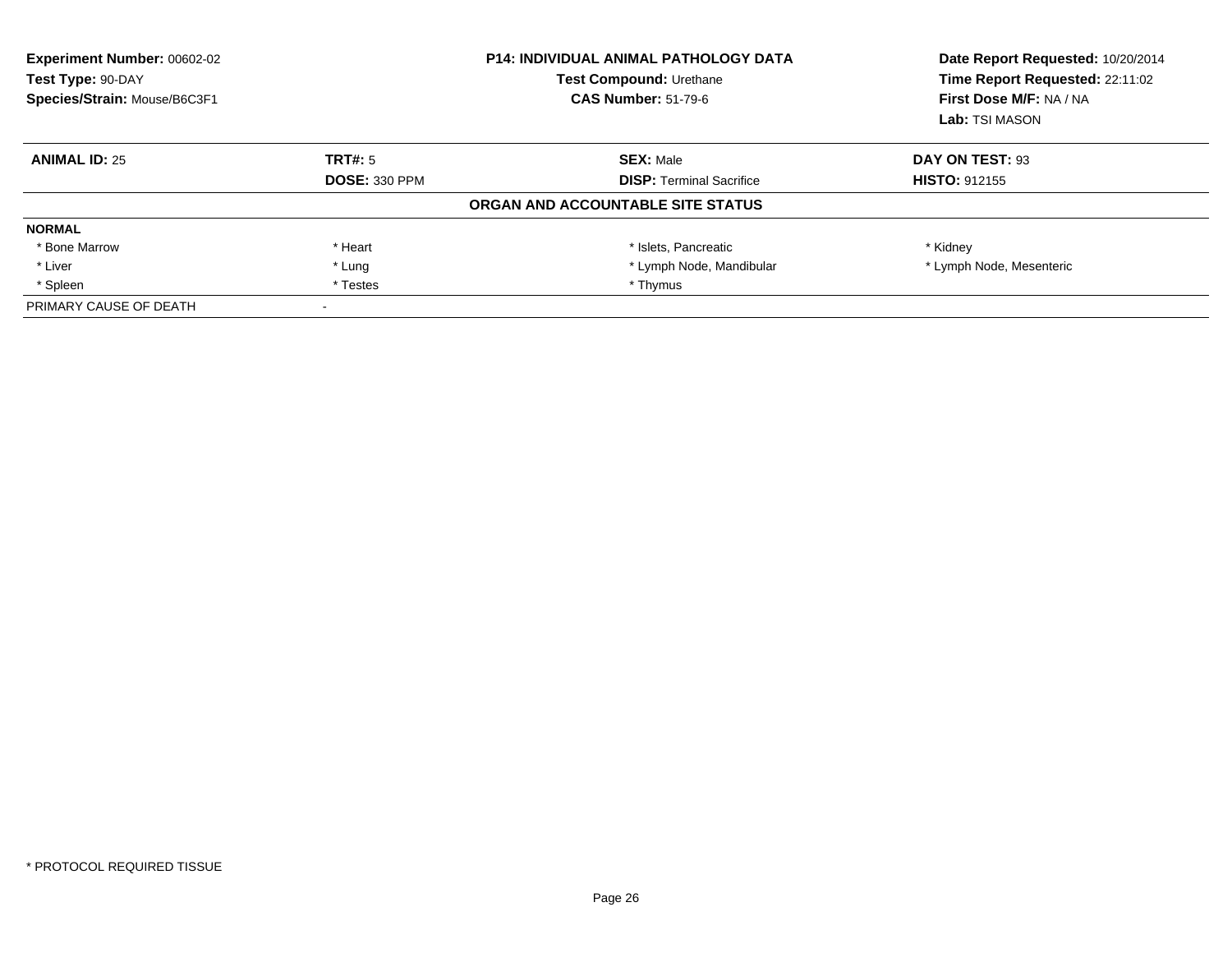| <b>Experiment Number: 00602-02</b><br>Test Type: 90-DAY<br>Test Compound: Urethane<br>Species/Strain: Mouse/B6C3F1<br><b>CAS Number: 51-79-6</b> |                      | <b>P14: INDIVIDUAL ANIMAL PATHOLOGY DATA</b> | Date Report Requested: 10/20/2014<br>Time Report Requested: 22:11:02<br>First Dose M/F: NA / NA<br>Lab: TSI MASON |
|--------------------------------------------------------------------------------------------------------------------------------------------------|----------------------|----------------------------------------------|-------------------------------------------------------------------------------------------------------------------|
| <b>ANIMAL ID: 26</b>                                                                                                                             | TRT#: 5              | <b>SEX: Male</b>                             | DAY ON TEST: 93                                                                                                   |
|                                                                                                                                                  | <b>DOSE: 330 PPM</b> | <b>DISP: Terminal Sacrifice</b>              | <b>HISTO: 912156</b>                                                                                              |
|                                                                                                                                                  |                      | ORGAN AND ACCOUNTABLE SITE STATUS            |                                                                                                                   |
| <b>NORMAL</b>                                                                                                                                    |                      |                                              |                                                                                                                   |
| * Bone Marrow                                                                                                                                    | * Heart              | * Islets, Pancreatic                         | * Kidney                                                                                                          |
| * Liver                                                                                                                                          | * Lung               | * Lymph Node, Mandibular                     | * Lymph Node, Mesenteric                                                                                          |
| * Spleen                                                                                                                                         | * Testes             | * Thymus                                     |                                                                                                                   |
| PRIMARY CAUSE OF DEATH                                                                                                                           |                      |                                              |                                                                                                                   |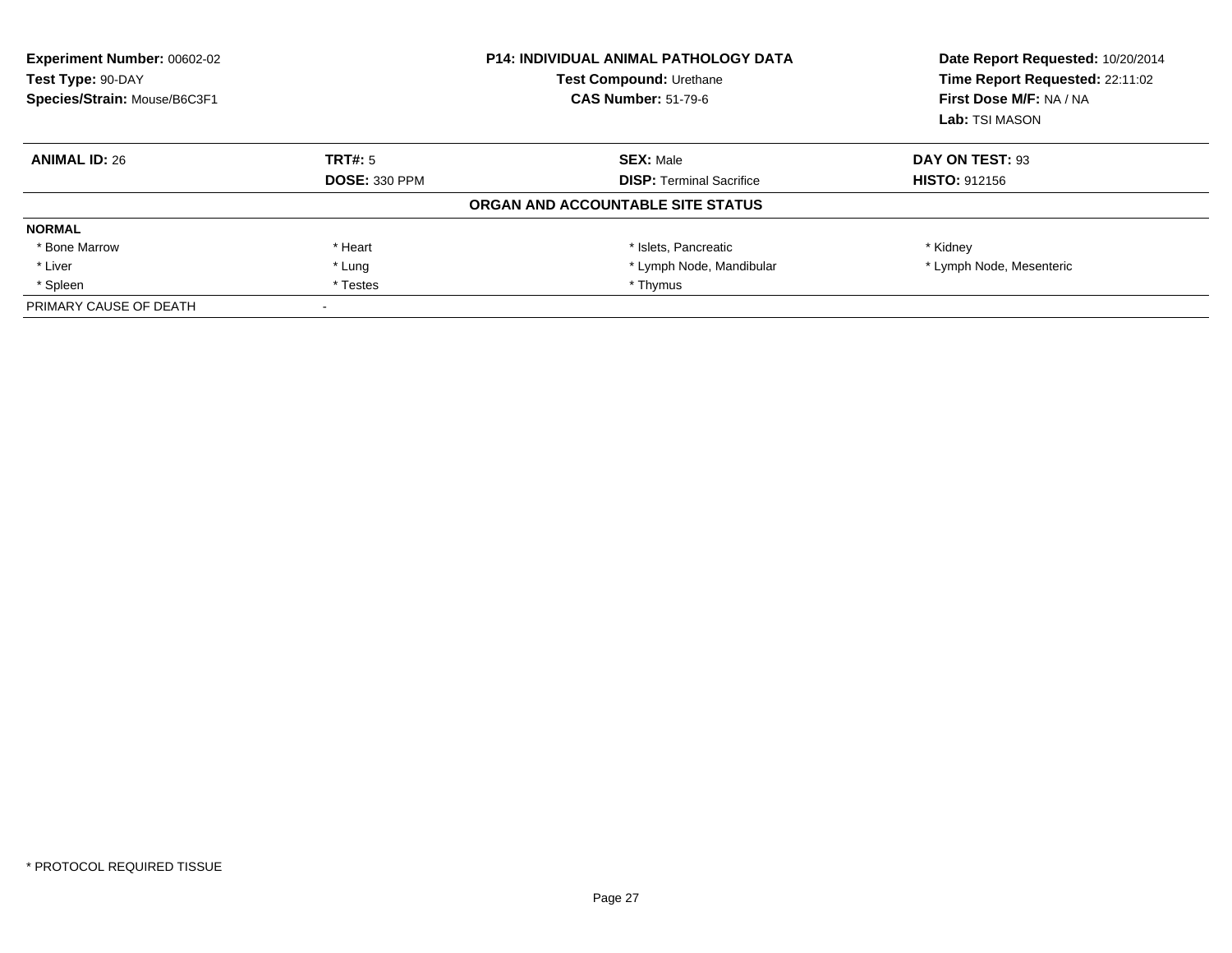| Experiment Number: 00602-02<br>Test Type: 90-DAY<br>Species/Strain: Mouse/B6C3F1 |                          | <b>P14: INDIVIDUAL ANIMAL PATHOLOGY DATA</b><br>Test Compound: Urethane<br><b>CAS Number: 51-79-6</b> | Date Report Requested: 10/20/2014<br>Time Report Requested: 22:11:02<br>First Dose M/F: NA / NA<br>Lab: TSI MASON |
|----------------------------------------------------------------------------------|--------------------------|-------------------------------------------------------------------------------------------------------|-------------------------------------------------------------------------------------------------------------------|
| <b>ANIMAL ID: 27</b>                                                             | TRT#: 5                  | <b>SEX: Male</b>                                                                                      | DAY ON TEST: 93                                                                                                   |
|                                                                                  | <b>DOSE: 330 PPM</b>     | <b>DISP:</b> Terminal Sacrifice                                                                       | <b>HISTO: 912158</b>                                                                                              |
|                                                                                  |                          | ORGAN AND ACCOUNTABLE SITE STATUS                                                                     |                                                                                                                   |
| <b>NORMAL</b>                                                                    |                          |                                                                                                       |                                                                                                                   |
| * Bone Marrow                                                                    | * Heart                  | * Islets, Pancreatic                                                                                  | * Kidney                                                                                                          |
| * Liver                                                                          | * Lymph Node, Mandibular | * Lymph Node, Mesenteric                                                                              | * Spleen                                                                                                          |
| * Testes                                                                         | * Thymus                 |                                                                                                       |                                                                                                                   |
| <b>OBSERVATIONS</b>                                                              |                          |                                                                                                       |                                                                                                                   |
| * Lung                                                                           |                          | Inflammation                                                                                          | Chronic, Minimal                                                                                                  |
| PRIMARY CAUSE OF DEATH                                                           |                          |                                                                                                       |                                                                                                                   |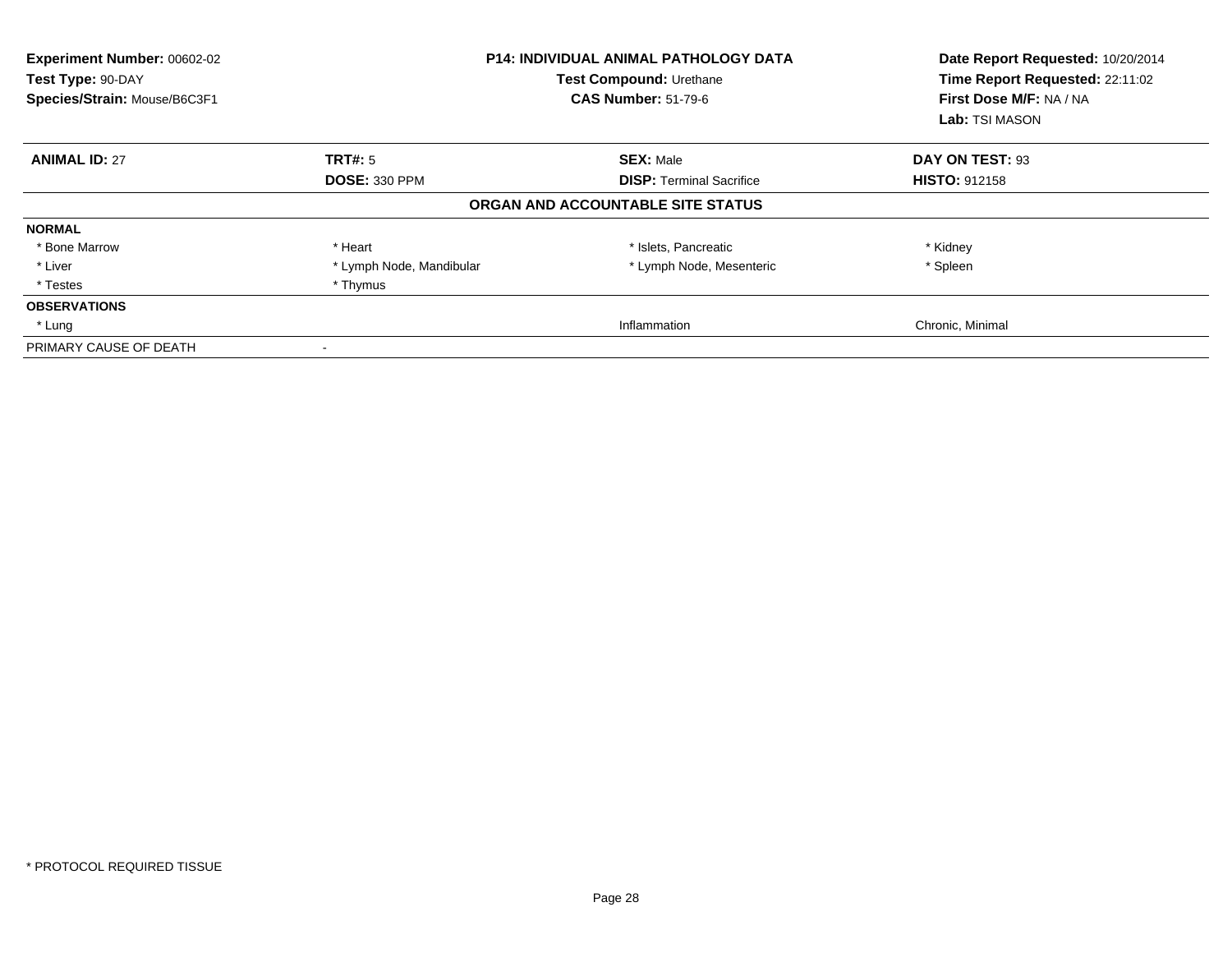| Experiment Number: 00602-02<br>Test Type: 90-DAY<br>Species/Strain: Mouse/B6C3F1 |                          | <b>P14: INDIVIDUAL ANIMAL PATHOLOGY DATA</b><br>Test Compound: Urethane<br><b>CAS Number: 51-79-6</b> | Date Report Requested: 10/20/2014<br>Time Report Requested: 22:11:02<br>First Dose M/F: NA / NA<br>Lab: TSI MASON |
|----------------------------------------------------------------------------------|--------------------------|-------------------------------------------------------------------------------------------------------|-------------------------------------------------------------------------------------------------------------------|
| <b>ANIMAL ID: 28</b>                                                             | TRT#: 5                  | <b>SEX: Male</b>                                                                                      | DAY ON TEST: 93                                                                                                   |
|                                                                                  | <b>DOSE: 330 PPM</b>     | <b>DISP:</b> Terminal Sacrifice                                                                       | <b>HISTO: 912158</b>                                                                                              |
|                                                                                  |                          | ORGAN AND ACCOUNTABLE SITE STATUS                                                                     |                                                                                                                   |
| <b>NORMAL</b>                                                                    |                          |                                                                                                       |                                                                                                                   |
| * Bone Marrow                                                                    | * Heart                  | * Islets, Pancreatic                                                                                  | * Kidney                                                                                                          |
| * Lymph Node, Mandibular                                                         | * Lymph Node, Mesenteric | * Spleen                                                                                              | * Testes                                                                                                          |
| * Thymus                                                                         |                          |                                                                                                       |                                                                                                                   |
| <b>OBSERVATIONS</b>                                                              |                          |                                                                                                       |                                                                                                                   |
| * Liver                                                                          |                          | <b>Cytoplasmic Alteration</b>                                                                         | Minimal                                                                                                           |
| * Lung                                                                           | Alveolar Epith           | Hyperplasia                                                                                           | Minimal                                                                                                           |
| PRIMARY CAUSE OF DEATH                                                           |                          |                                                                                                       |                                                                                                                   |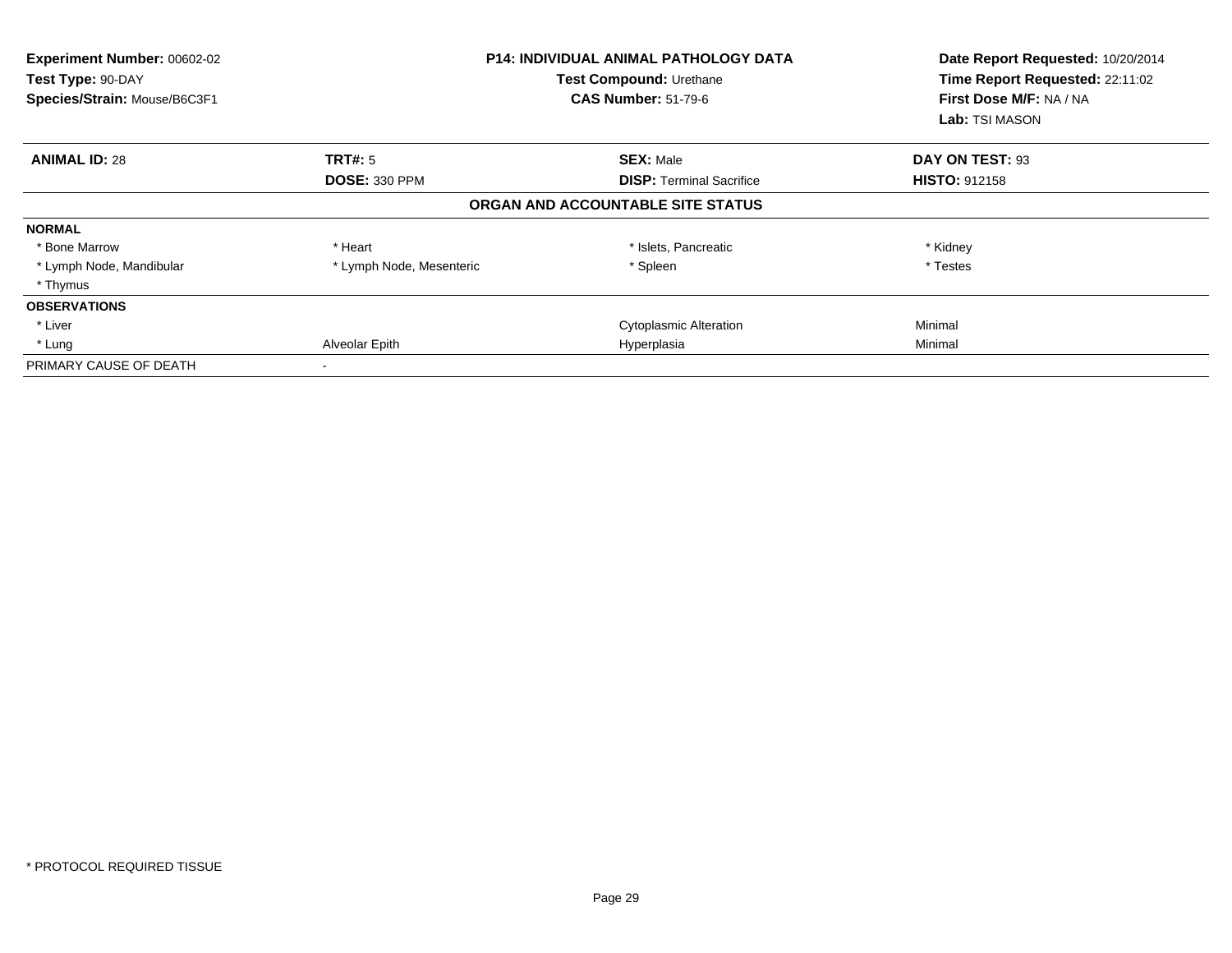| Experiment Number: 00602-02<br><b>P14: INDIVIDUAL ANIMAL PATHOLOGY DATA</b><br>Test Type: 90-DAY<br>Test Compound: Urethane<br>Species/Strain: Mouse/B6C3F1<br><b>CAS Number: 51-79-6</b> |                      | Date Report Requested: 10/20/2014<br>Time Report Requested: 22:11:02<br>First Dose M/F: NA / NA<br>Lab: TSI MASON |                          |
|-------------------------------------------------------------------------------------------------------------------------------------------------------------------------------------------|----------------------|-------------------------------------------------------------------------------------------------------------------|--------------------------|
| <b>ANIMAL ID: 29</b>                                                                                                                                                                      | TRT#: 5              | <b>SEX: Male</b>                                                                                                  | DAY ON TEST: 93          |
|                                                                                                                                                                                           | <b>DOSE: 330 PPM</b> | <b>DISP:</b> Terminal Sacrifice                                                                                   | <b>HISTO: 912159</b>     |
|                                                                                                                                                                                           |                      | ORGAN AND ACCOUNTABLE SITE STATUS                                                                                 |                          |
| <b>NORMAL</b>                                                                                                                                                                             |                      |                                                                                                                   |                          |
| * Bone Marrow                                                                                                                                                                             | * Heart              | * Islets, Pancreatic                                                                                              | * Kidney                 |
| * Liver                                                                                                                                                                                   | * Lung               | * Lymph Node, Mandibular                                                                                          | * Lymph Node, Mesenteric |
| * Spleen                                                                                                                                                                                  | * Testes             | * Thymus                                                                                                          |                          |
| PRIMARY CAUSE OF DEATH                                                                                                                                                                    |                      |                                                                                                                   |                          |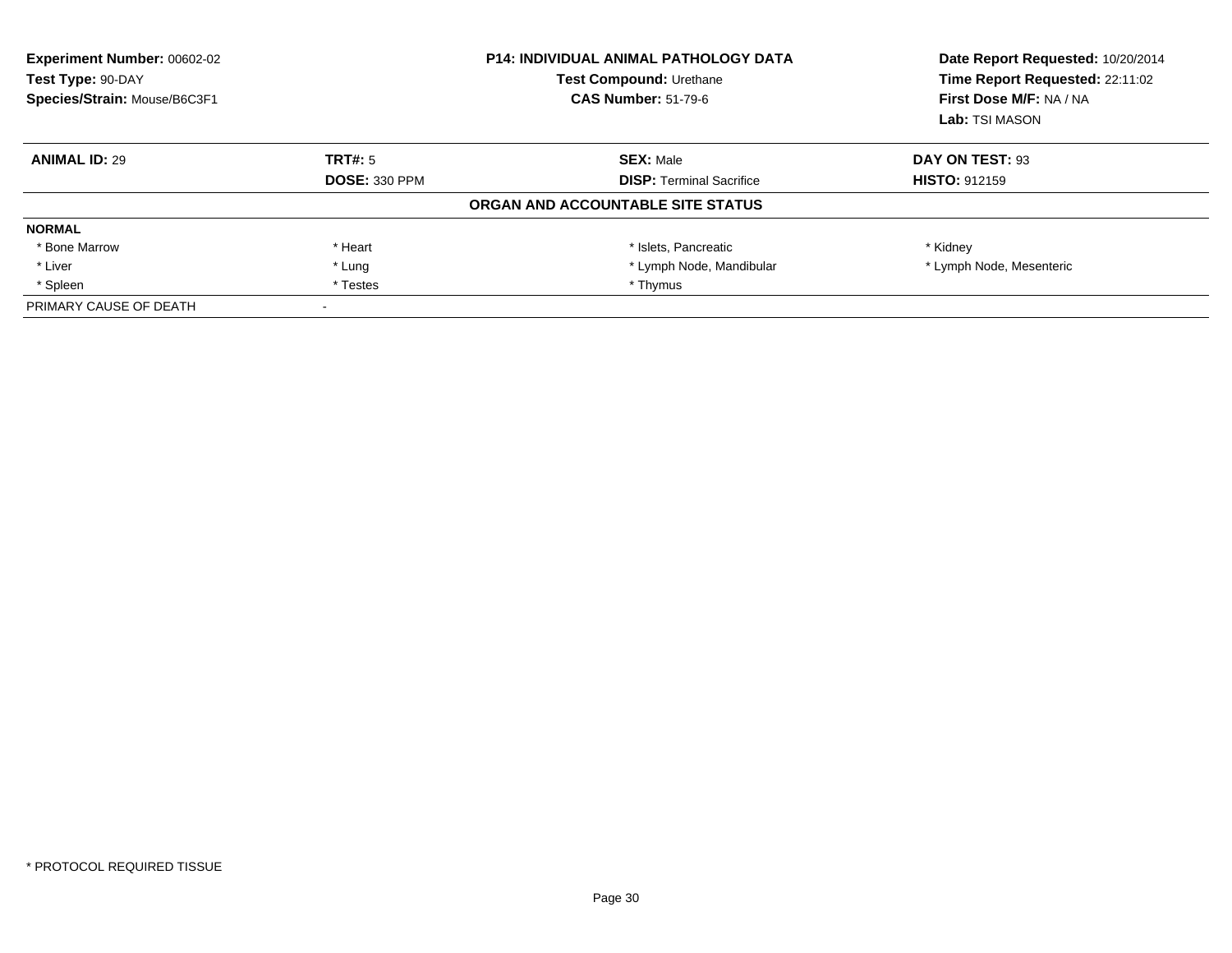| Experiment Number: 00602-02<br>Test Type: 90-DAY<br>Species/Strain: Mouse/B6C3F1 | <b>P14: INDIVIDUAL ANIMAL PATHOLOGY DATA</b><br>Test Compound: Urethane<br><b>CAS Number: 51-79-6</b> |                                   | Date Report Requested: 10/20/2014<br>Time Report Requested: 22:11:02<br>First Dose M/F: NA / NA<br>Lab: TSI MASON |
|----------------------------------------------------------------------------------|-------------------------------------------------------------------------------------------------------|-----------------------------------|-------------------------------------------------------------------------------------------------------------------|
| <b>ANIMAL ID: 30</b>                                                             | TRT#: 5                                                                                               | <b>SEX: Male</b>                  | DAY ON TEST: 93                                                                                                   |
|                                                                                  | <b>DOSE: 330 PPM</b>                                                                                  | <b>DISP:</b> Terminal Sacrifice   | <b>HISTO: 912160</b>                                                                                              |
|                                                                                  |                                                                                                       | ORGAN AND ACCOUNTABLE SITE STATUS |                                                                                                                   |
| <b>NORMAL</b>                                                                    |                                                                                                       |                                   |                                                                                                                   |
| * Bone Marrow                                                                    | * Heart                                                                                               | * Islets, Pancreatic              | * Kidney                                                                                                          |
| * Liver                                                                          | * Lung                                                                                                | * Lymph Node, Mandibular          | * Lymph Node, Mesenteric                                                                                          |
| * Spleen                                                                         | * Testes                                                                                              | * Thymus                          |                                                                                                                   |
| PRIMARY CAUSE OF DEATH                                                           |                                                                                                       |                                   |                                                                                                                   |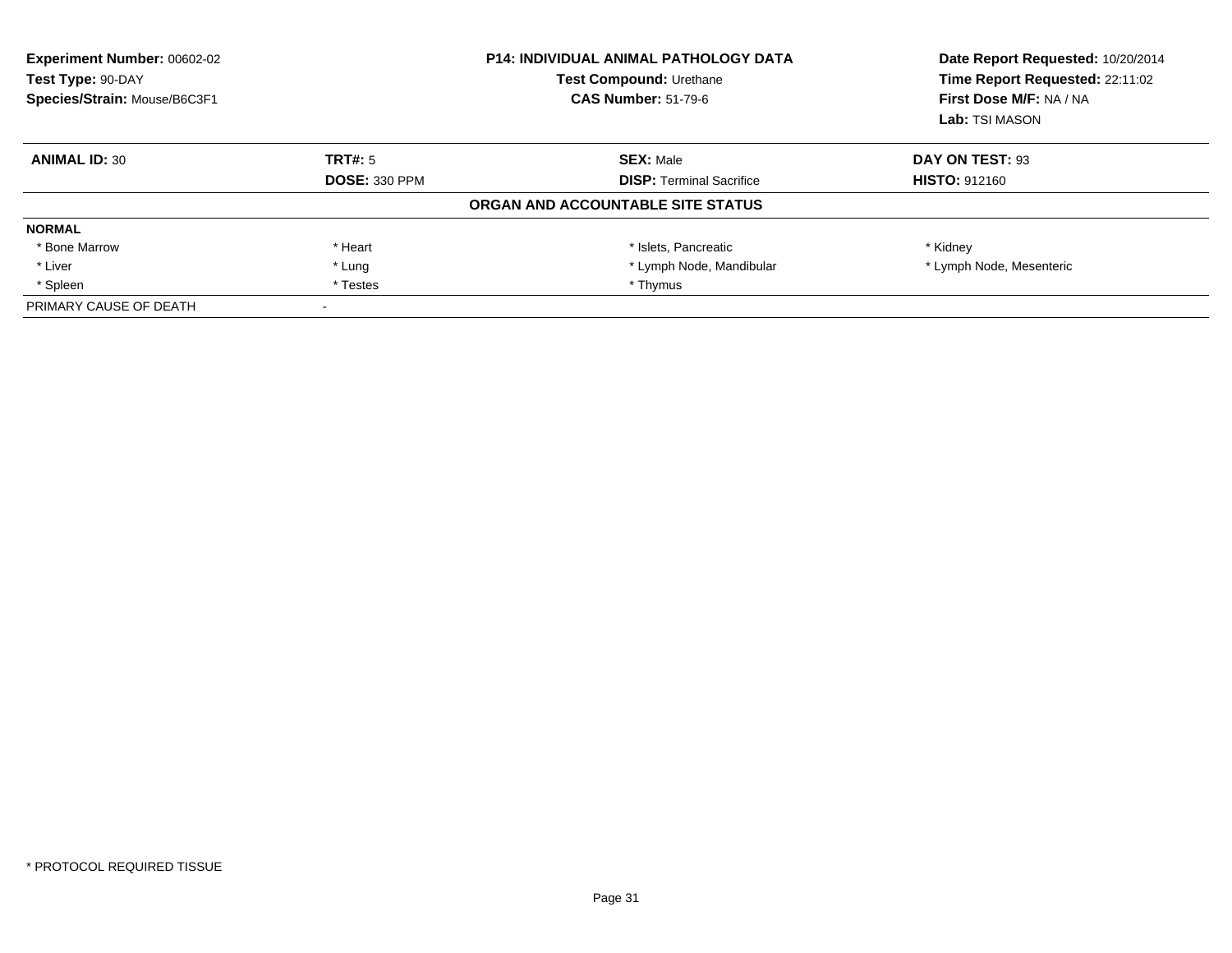| Experiment Number: 00602-02<br>Test Type: 90-DAY<br>Species/Strain: Mouse/B6C3F1<br><b>ANIMAL ID: 31</b> | <b>TRT#: 7</b>           | <b>P14: INDIVIDUAL ANIMAL PATHOLOGY DATA</b><br>Test Compound: Urethane<br><b>CAS Number: 51-79-6</b><br><b>SEX: Male</b> | Date Report Requested: 10/20/2014<br>Time Report Requested: 22:11:02<br>First Dose M/F: NA / NA<br>Lab: TSI MASON<br>DAY ON TEST: 93 |
|----------------------------------------------------------------------------------------------------------|--------------------------|---------------------------------------------------------------------------------------------------------------------------|--------------------------------------------------------------------------------------------------------------------------------------|
|                                                                                                          | <b>DOSE: 1100 PPM</b>    | <b>DISP: Terminal Sacrifice</b>                                                                                           | <b>HISTO: 912141</b>                                                                                                                 |
|                                                                                                          |                          | ORGAN AND ACCOUNTABLE SITE STATUS                                                                                         |                                                                                                                                      |
| <b>NORMAL</b>                                                                                            |                          |                                                                                                                           |                                                                                                                                      |
| * Adrenal Cortex                                                                                         | * Adrenal Medulla        | * Bone                                                                                                                    | * Bone Marrow                                                                                                                        |
| * Brain                                                                                                  | * Epididymis             | * Esophagus                                                                                                               | * Gallbladder                                                                                                                        |
| * Heart                                                                                                  | * Intestine Large, Cecum | * Intestine Large, Colon                                                                                                  | * Intestine Large, Rectum                                                                                                            |
| * Intestine Small, Duodenum                                                                              | * Intestine Small, Ileum | * Intestine Small, Jejunum                                                                                                | * Lymph Node, Mandibular                                                                                                             |
| * Lymph Node, Mesenteric                                                                                 | * Nose                   | * Pancreas                                                                                                                | * Parathyroid Gland                                                                                                                  |
| * Pituitary Gland                                                                                        | <b>Preputial Gland</b>   | * Prostate                                                                                                                | * Salivary Glands                                                                                                                    |
| * Seminal Vesicle                                                                                        | * Skin                   | * Spleen                                                                                                                  | * Stomach, Forestomach                                                                                                               |
| * Stomach, Glandular                                                                                     | * Testes                 | * Thymus                                                                                                                  | * Thyroid Gland                                                                                                                      |
| * Trachea                                                                                                | * Urinary Bladder        |                                                                                                                           |                                                                                                                                      |
| <b>MISSING</b>                                                                                           |                          |                                                                                                                           |                                                                                                                                      |
| * Mammary Gland                                                                                          |                          |                                                                                                                           |                                                                                                                                      |
| <b>OBSERVATIONS</b>                                                                                      |                          |                                                                                                                           |                                                                                                                                      |
| * Kidney                                                                                                 |                          | Nephropathy                                                                                                               | Mild                                                                                                                                 |
| * Liver                                                                                                  |                          | <b>Cytoplasmic Alteration</b>                                                                                             | Minimal                                                                                                                              |
| * Lung                                                                                                   |                          | Hemorrhage                                                                                                                | Minimal                                                                                                                              |
|                                                                                                          | Alveolar Epith           | Hyperplasia                                                                                                               | Marked                                                                                                                               |
|                                                                                                          |                          | Inflammation                                                                                                              | Minimal                                                                                                                              |
| PRIMARY CAUSE OF DEATH                                                                                   |                          |                                                                                                                           |                                                                                                                                      |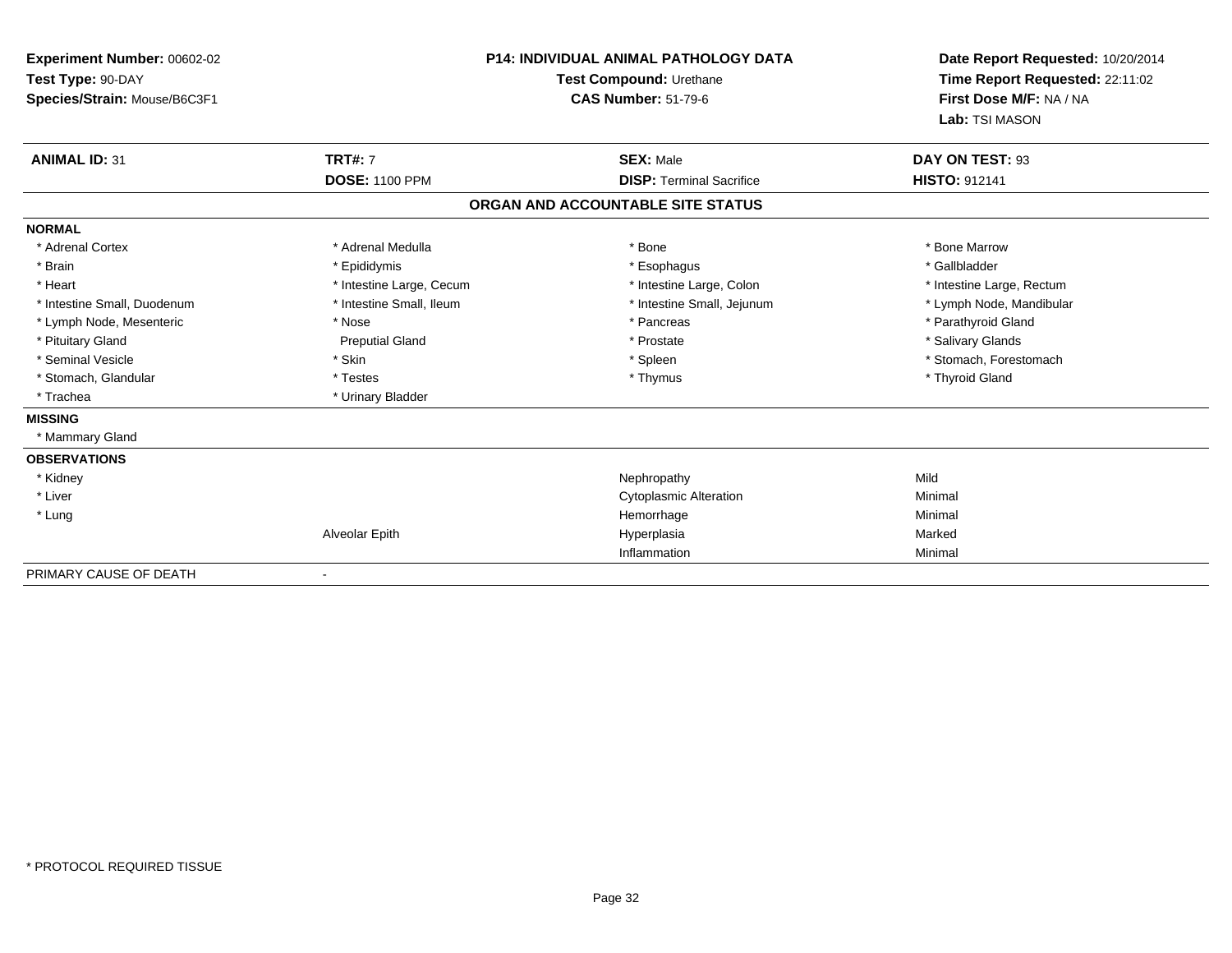| <b>Experiment Number: 00602-02</b> |                          | <b>P14: INDIVIDUAL ANIMAL PATHOLOGY DATA</b> | Date Report Requested: 10/20/2014 |
|------------------------------------|--------------------------|----------------------------------------------|-----------------------------------|
| Test Type: 90-DAY                  |                          | Test Compound: Urethane                      | Time Report Requested: 22:11:02   |
| Species/Strain: Mouse/B6C3F1       |                          | <b>CAS Number: 51-79-6</b>                   | First Dose M/F: NA / NA           |
|                                    |                          |                                              | Lab: TSI MASON                    |
| <b>ANIMAL ID: 32</b>               | <b>TRT#: 7</b>           | <b>SEX: Male</b>                             | DAY ON TEST: 93                   |
|                                    | <b>DOSE: 1100 PPM</b>    | <b>DISP: Terminal Sacrifice</b>              | <b>HISTO: 912142</b>              |
|                                    |                          | ORGAN AND ACCOUNTABLE SITE STATUS            |                                   |
| <b>NORMAL</b>                      |                          |                                              |                                   |
| * Adrenal Cortex                   | * Adrenal Medulla        | * Bone                                       | * Bone Marrow                     |
| * Brain                            | * Epididymis             | * Esophagus                                  | * Gallbladder                     |
| * Heart                            | * Intestine Large, Cecum | * Intestine Large, Colon                     | * Intestine Large, Rectum         |
| * Intestine Small. Duodenum        | * Intestine Small, Ileum | * Intestine Small, Jejunum                   | * Islets. Pancreatic              |
| * Kidney                           | * Liver                  | * Lymph Node, Mandibular                     | * Lymph Node, Mesenteric          |
| * Nose                             | * Pancreas               | * Parathyroid Gland                          | * Pituitary Gland                 |
| <b>Preputial Gland</b>             | * Prostate               | * Salivary Glands                            | * Seminal Vesicle                 |
| * Skin                             | * Spleen                 | * Stomach, Forestomach                       | * Stomach, Glandular              |
| * Testes                           | * Thymus                 | * Thyroid Gland                              | * Trachea                         |
| * Urinary Bladder                  |                          |                                              |                                   |
| <b>MISSING</b>                     |                          |                                              |                                   |
| * Mammary Gland                    |                          |                                              |                                   |
| <b>OBSERVATIONS</b>                |                          |                                              |                                   |
| * Lung                             |                          | Inflammation                                 | Minimal                           |
| PRIMARY CAUSE OF DEATH             |                          |                                              |                                   |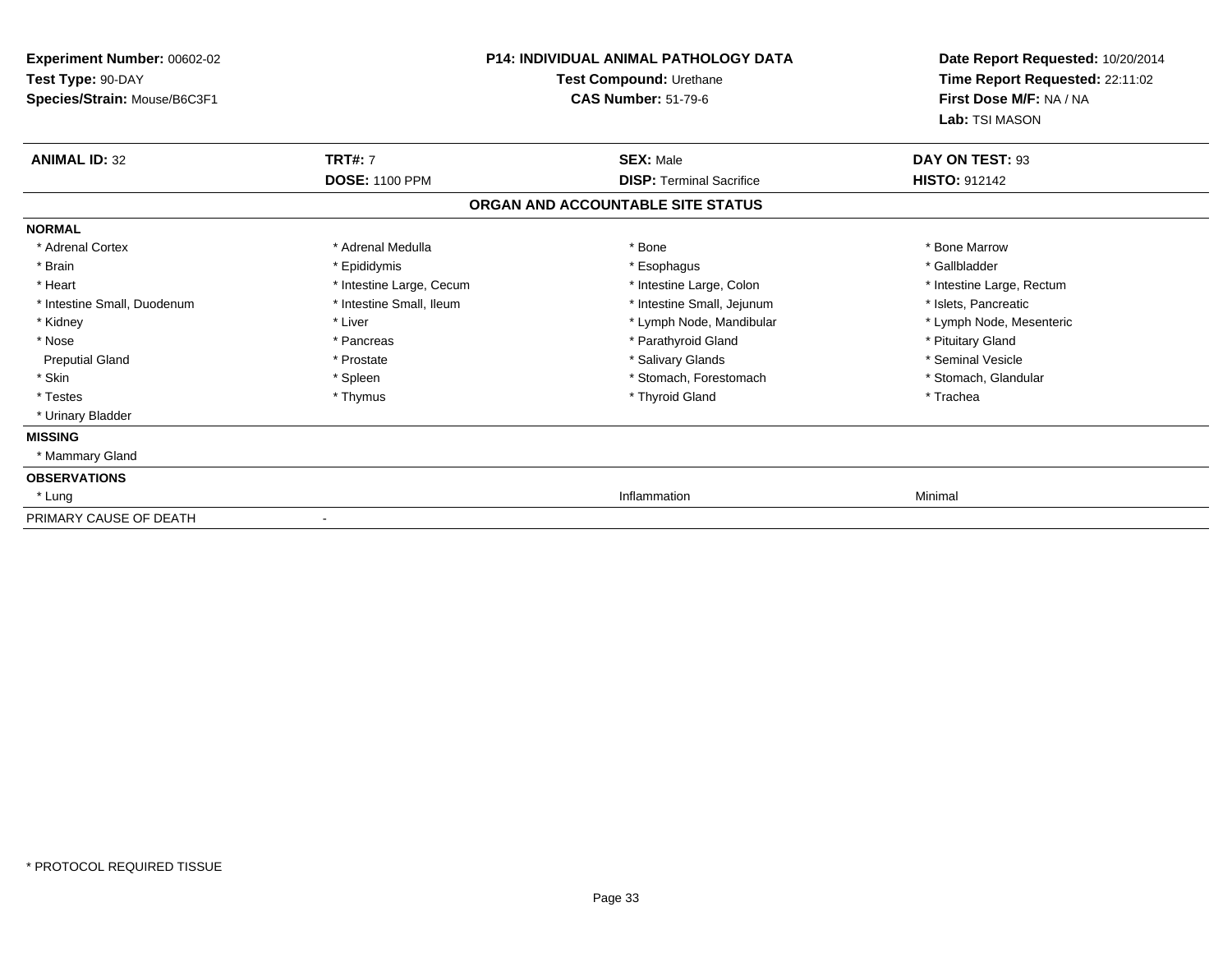| <b>Experiment Number: 00602-02</b> |                          | <b>P14: INDIVIDUAL ANIMAL PATHOLOGY DATA</b> | Date Report Requested: 10/20/2014<br>Time Report Requested: 22:11:02 |
|------------------------------------|--------------------------|----------------------------------------------|----------------------------------------------------------------------|
| Test Type: 90-DAY                  |                          | Test Compound: Urethane                      |                                                                      |
| Species/Strain: Mouse/B6C3F1       |                          | <b>CAS Number: 51-79-6</b>                   | First Dose M/F: NA / NA                                              |
|                                    |                          |                                              | Lab: TSI MASON                                                       |
| <b>ANIMAL ID: 33</b>               | <b>TRT#: 7</b>           | <b>SEX: Male</b>                             | DAY ON TEST: 93                                                      |
|                                    | <b>DOSE: 1100 PPM</b>    | <b>DISP: Terminal Sacrifice</b>              | <b>HISTO: 912143</b>                                                 |
|                                    |                          | ORGAN AND ACCOUNTABLE SITE STATUS            |                                                                      |
| <b>NORMAL</b>                      |                          |                                              |                                                                      |
| * Adrenal Cortex                   | * Adrenal Medulla        | * Bone                                       | * Bone Marrow                                                        |
| * Brain                            | * Epididymis             | * Esophagus                                  | * Gallbladder                                                        |
| * Heart                            | * Intestine Large, Cecum | * Intestine Large, Colon                     | * Intestine Large, Rectum                                            |
| * Intestine Small. Duodenum        | * Intestine Small, Ileum | * Intestine Small, Jejunum                   | * Islets. Pancreatic                                                 |
| * Kidney                           | * Liver                  | * Lymph Node, Mandibular                     | * Lymph Node, Mesenteric                                             |
| * Nose                             | * Pancreas               | * Parathyroid Gland                          | * Pituitary Gland                                                    |
| <b>Preputial Gland</b>             | * Prostate               | * Salivary Glands                            | * Seminal Vesicle                                                    |
| * Skin                             | * Spleen                 | * Stomach, Forestomach                       | * Stomach, Glandular                                                 |
| * Testes                           | * Thymus                 | * Thyroid Gland                              | * Trachea                                                            |
| * Urinary Bladder                  |                          |                                              |                                                                      |
| <b>MISSING</b>                     |                          |                                              |                                                                      |
| * Mammary Gland                    |                          |                                              |                                                                      |
| <b>OBSERVATIONS</b>                |                          |                                              |                                                                      |
| * Lung                             |                          | Inflammation                                 | Minimal                                                              |
| PRIMARY CAUSE OF DEATH             |                          |                                              |                                                                      |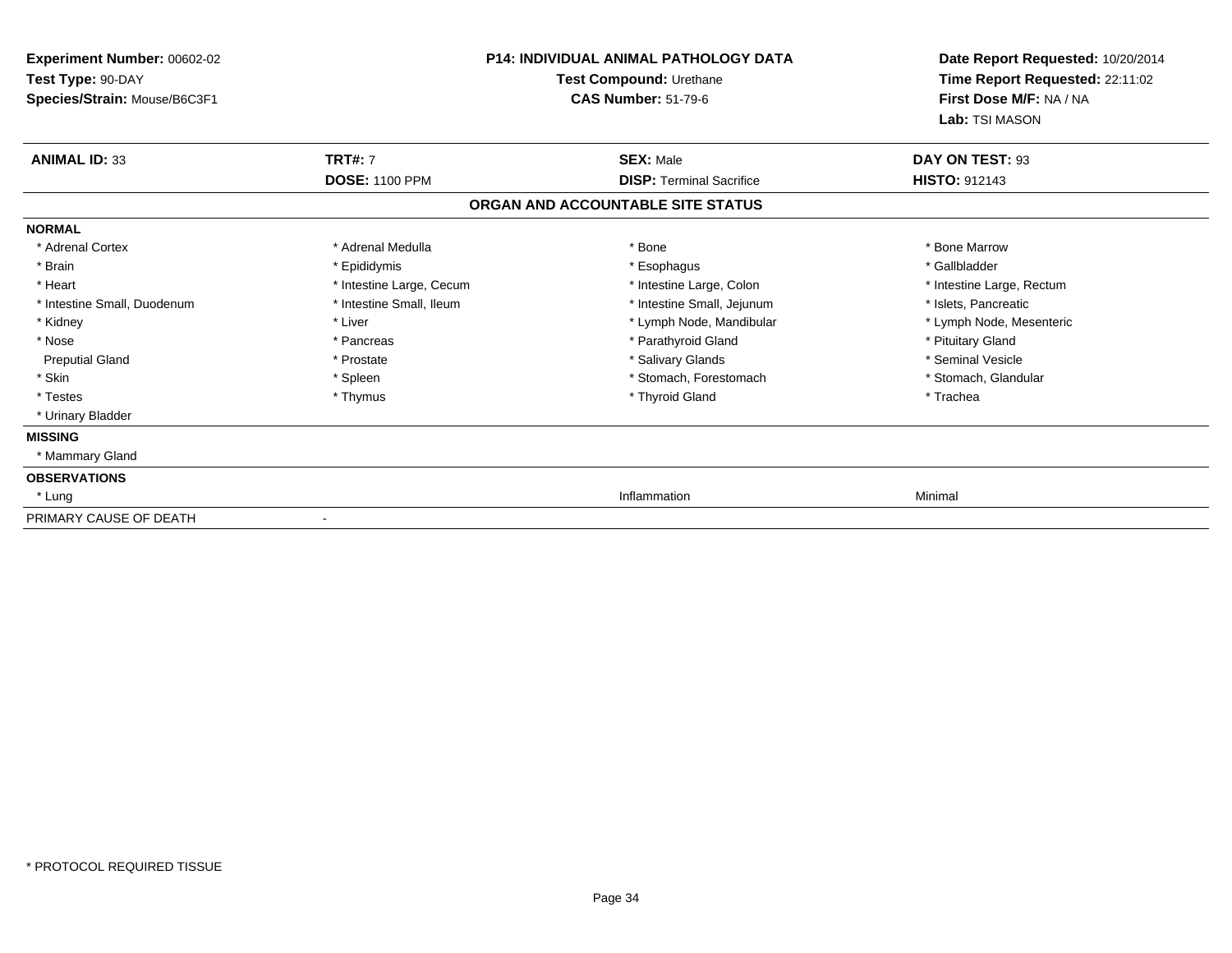| Experiment Number: 00602-02  |                          | <b>P14: INDIVIDUAL ANIMAL PATHOLOGY DATA</b> | Date Report Requested: 10/20/2014                          |
|------------------------------|--------------------------|----------------------------------------------|------------------------------------------------------------|
| Test Type: 90-DAY            |                          | Test Compound: Urethane                      | Time Report Requested: 22:11:02<br>First Dose M/F: NA / NA |
| Species/Strain: Mouse/B6C3F1 |                          | <b>CAS Number: 51-79-6</b>                   |                                                            |
|                              |                          |                                              | Lab: TSI MASON                                             |
| <b>ANIMAL ID: 34</b>         | <b>TRT#: 7</b>           | <b>SEX: Male</b>                             | DAY ON TEST: 93                                            |
|                              | <b>DOSE: 1100 PPM</b>    | <b>DISP: Terminal Sacrifice</b>              | <b>HISTO: 912144</b>                                       |
|                              |                          | ORGAN AND ACCOUNTABLE SITE STATUS            |                                                            |
| <b>NORMAL</b>                |                          |                                              |                                                            |
| * Adrenal Cortex             | * Adrenal Medulla        | * Bone                                       | * Bone Marrow                                              |
| * Brain                      | * Epididymis             | * Esophagus                                  | * Gallbladder                                              |
| * Heart                      | * Intestine Large, Cecum | * Intestine Large, Colon                     | * Intestine Large, Rectum                                  |
| * Intestine Small, Duodenum  | * Intestine Small. Ileum | * Intestine Small, Jejunum                   | * Liver                                                    |
| * Lymph Node, Mandibular     | * Lymph Node, Mesenteric | * Nose                                       | * Pancreas                                                 |
| * Parathyroid Gland          | * Pituitary Gland        | <b>Preputial Gland</b>                       | * Prostate                                                 |
| * Salivary Glands            | * Seminal Vesicle        | * Skin                                       | * Spleen                                                   |
| * Stomach, Forestomach       | * Testes                 | * Thymus                                     | * Thyroid Gland                                            |
| * Trachea                    | * Urinary Bladder        |                                              |                                                            |
| <b>MISSING</b>               |                          |                                              |                                                            |
| * Mammary Gland              |                          |                                              |                                                            |
| <b>OBSERVATIONS</b>          |                          |                                              |                                                            |
| * Kidney                     |                          | Nephropathy                                  | Minimal                                                    |
| * Lung                       |                          | Inflammation                                 | Minimal                                                    |
| * Stomach, Glandular         |                          | Mineralization                               | Minimal                                                    |
| PRIMARY CAUSE OF DEATH       |                          |                                              |                                                            |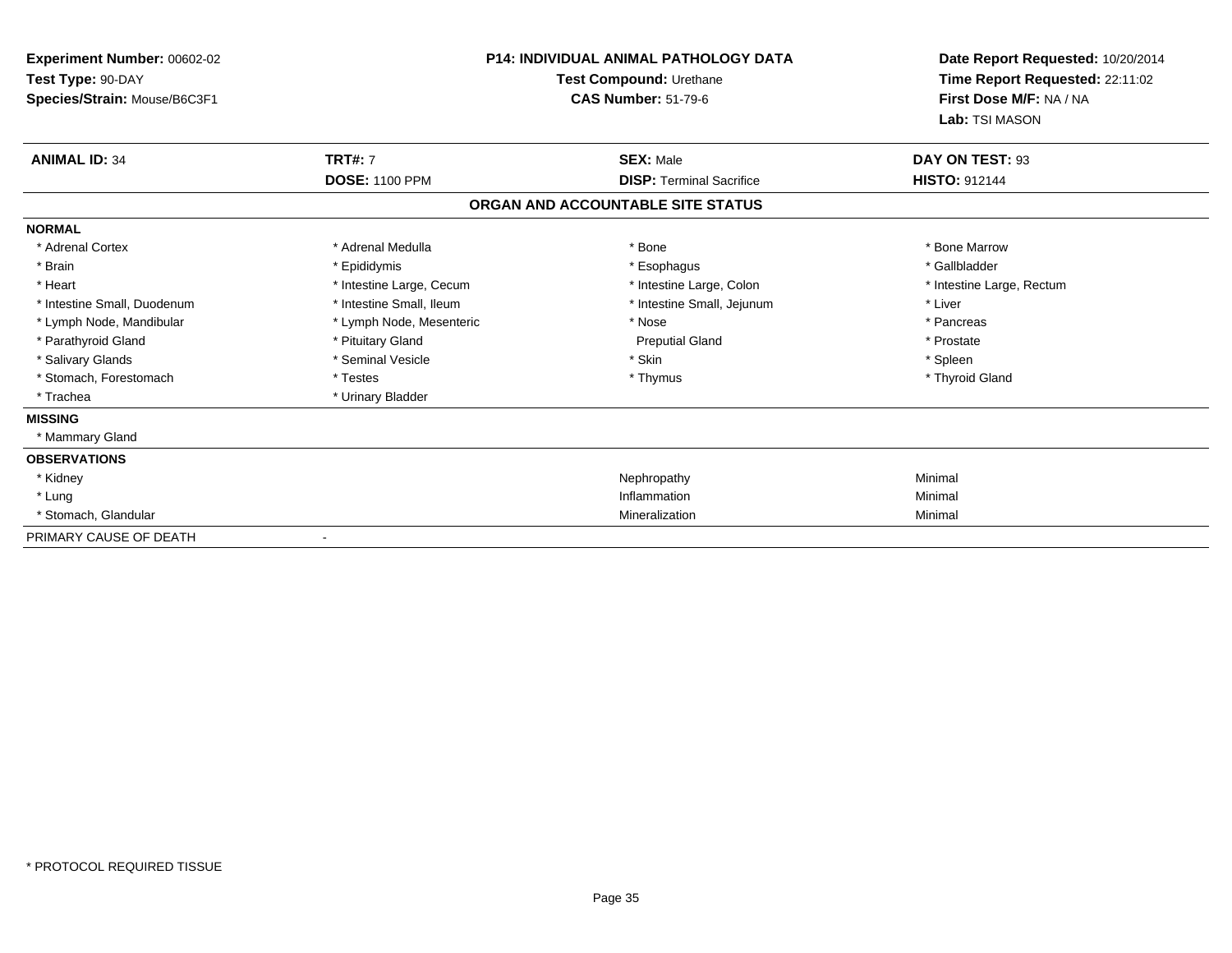| Experiment Number: 00602-02<br>Test Type: 90-DAY<br>Species/Strain: Mouse/B6C3F1 | <b>P14: INDIVIDUAL ANIMAL PATHOLOGY DATA</b><br>Test Compound: Urethane<br><b>CAS Number: 51-79-6</b> |                                   | Date Report Requested: 10/20/2014<br>Time Report Requested: 22:11:02<br>First Dose M/F: NA / NA |
|----------------------------------------------------------------------------------|-------------------------------------------------------------------------------------------------------|-----------------------------------|-------------------------------------------------------------------------------------------------|
| <b>ANIMAL ID: 35</b>                                                             | <b>TRT#: 7</b>                                                                                        | <b>SEX: Male</b>                  | Lab: TSI MASON<br>DAY ON TEST: 93                                                               |
|                                                                                  | <b>DOSE: 1100 PPM</b>                                                                                 | <b>DISP: Terminal Sacrifice</b>   | <b>HISTO: 912145</b>                                                                            |
|                                                                                  |                                                                                                       | ORGAN AND ACCOUNTABLE SITE STATUS |                                                                                                 |
| <b>NORMAL</b>                                                                    |                                                                                                       |                                   |                                                                                                 |
| * Adrenal Cortex                                                                 | * Adrenal Medulla                                                                                     | * Bone                            | * Bone Marrow                                                                                   |
| * Brain                                                                          | * Epididymis                                                                                          | * Esophagus                       | * Gallbladder                                                                                   |
| * Heart                                                                          | * Intestine Large, Cecum                                                                              | * Intestine Large, Colon          | * Intestine Large, Rectum                                                                       |
| * Intestine Small, Duodenum                                                      | * Intestine Small, Ileum                                                                              | * Intestine Small, Jejunum        | * Kidney                                                                                        |
| * Liver                                                                          | * Lung                                                                                                | * Lymph Node, Mandibular          | * Lymph Node, Mesenteric                                                                        |
| * Nose                                                                           | * Pancreas                                                                                            | * Pituitary Gland                 | <b>Preputial Gland</b>                                                                          |
| * Prostate                                                                       | * Salivary Glands                                                                                     | * Seminal Vesicle                 | * Skin                                                                                          |
| * Spleen                                                                         | * Stomach, Forestomach                                                                                | * Stomach, Glandular              | * Testes                                                                                        |
| * Thymus                                                                         | * Thyroid Gland                                                                                       | * Trachea                         | * Urinary Bladder                                                                               |
| <b>MISSING</b>                                                                   |                                                                                                       |                                   |                                                                                                 |
| * Mammary Gland                                                                  | * Parathyroid Gland                                                                                   |                                   |                                                                                                 |
| PRIMARY CAUSE OF DEATH                                                           |                                                                                                       |                                   |                                                                                                 |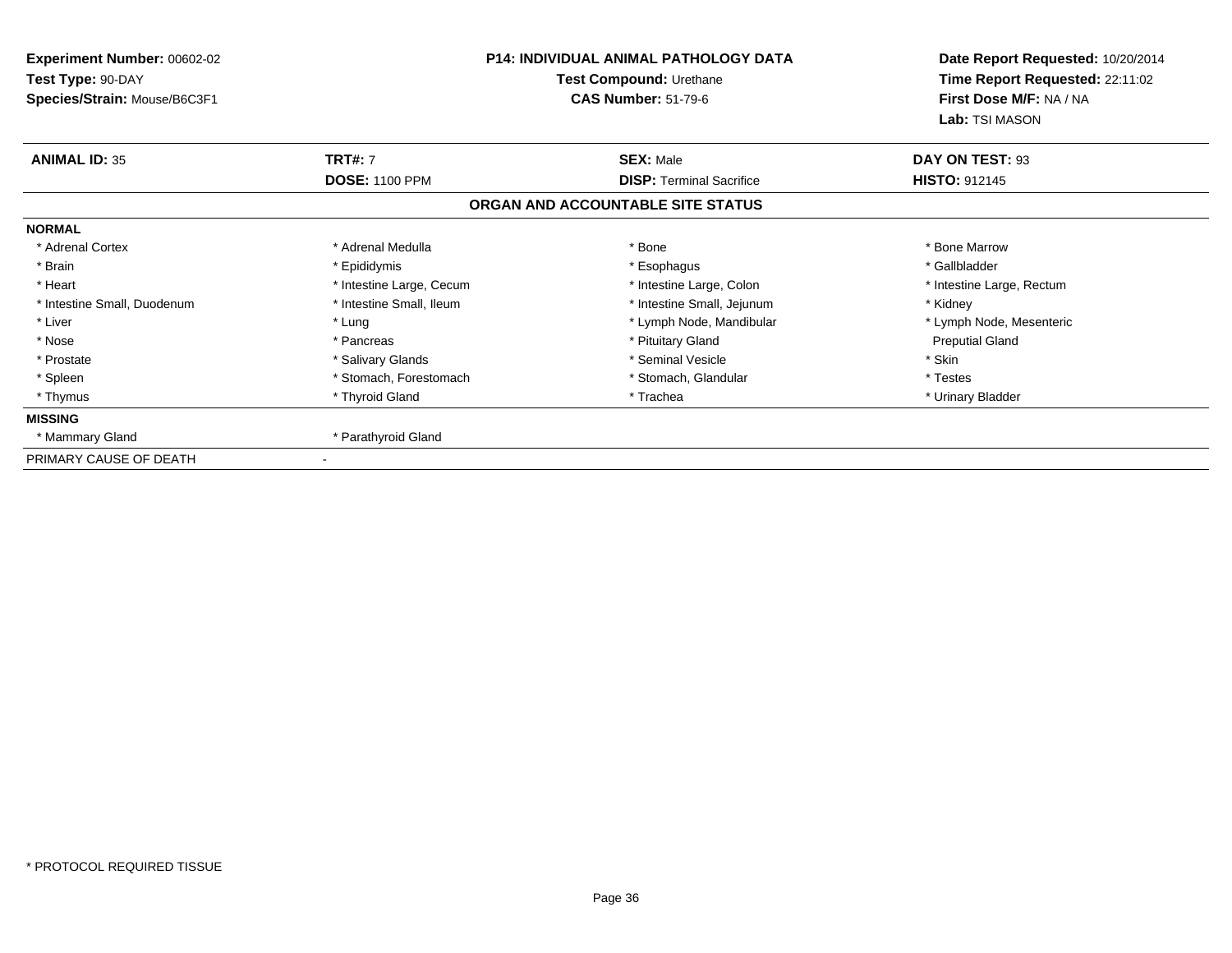| Experiment Number: 00602-02<br>Test Type: 90-DAY<br>Species/Strain: Mouse/B6C3F1 |                            | P14: INDIVIDUAL ANIMAL PATHOLOGY DATA<br>Test Compound: Urethane<br><b>CAS Number: 51-79-6</b> | Date Report Requested: 10/20/2014<br>Time Report Requested: 22:11:02<br>First Dose M/F: NA / NA<br>Lab: TSI MASON |
|----------------------------------------------------------------------------------|----------------------------|------------------------------------------------------------------------------------------------|-------------------------------------------------------------------------------------------------------------------|
| <b>ANIMAL ID: 36</b>                                                             | <b>TRT#: 7</b>             | <b>SEX: Male</b>                                                                               | DAY ON TEST: 93                                                                                                   |
|                                                                                  | <b>DOSE: 1100 PPM</b>      | <b>DISP: Terminal Sacrifice</b>                                                                | <b>HISTO: 912146</b>                                                                                              |
|                                                                                  |                            | ORGAN AND ACCOUNTABLE SITE STATUS                                                              |                                                                                                                   |
| <b>NORMAL</b>                                                                    |                            |                                                                                                |                                                                                                                   |
| * Adrenal Medulla                                                                | * Bone                     | * Bone Marrow                                                                                  | * Brain                                                                                                           |
| * Epididymis                                                                     | * Esophagus                | * Gallbladder                                                                                  | * Heart                                                                                                           |
| * Intestine Large, Cecum                                                         | * Intestine Large, Colon   | * Intestine Large, Rectum                                                                      | * Intestine Small, Duodenum                                                                                       |
| * Intestine Small, Ileum                                                         | * Intestine Small, Jejunum | * Kidney                                                                                       | * Liver                                                                                                           |
| * Lung                                                                           | * Lymph Node, Mandibular   | * Lymph Node, Mesenteric                                                                       | * Nose                                                                                                            |
| * Pancreas                                                                       | * Pituitary Gland          | <b>Preputial Gland</b>                                                                         | * Prostate                                                                                                        |
| * Salivary Glands                                                                | * Seminal Vesicle          | * Skin                                                                                         | * Spleen                                                                                                          |
| * Stomach, Forestomach                                                           | * Stomach, Glandular       | * Testes                                                                                       | * Thymus                                                                                                          |
| * Thyroid Gland                                                                  | * Trachea                  | * Urinary Bladder                                                                              |                                                                                                                   |
| <b>MISSING</b>                                                                   |                            |                                                                                                |                                                                                                                   |
| * Mammary Gland                                                                  | * Parathyroid Gland        |                                                                                                |                                                                                                                   |
| <b>OBSERVATIONS</b>                                                              |                            |                                                                                                |                                                                                                                   |
| Adrenal Cortex                                                                   | Capsule                    | Hyperplasia                                                                                    | Minimal                                                                                                           |
| PRIMARY CAUSE OF DEATH                                                           |                            |                                                                                                |                                                                                                                   |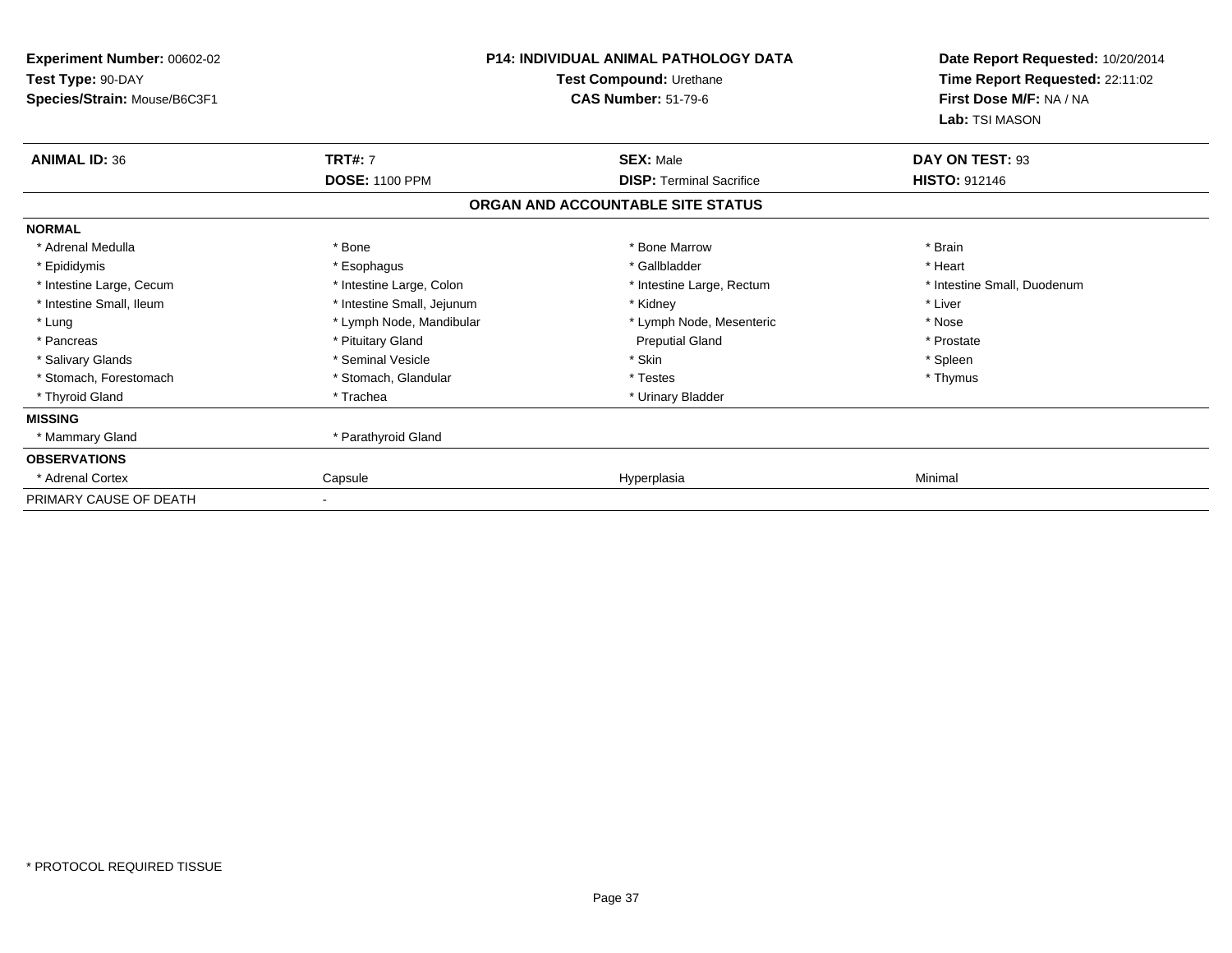| <b>Experiment Number: 00602-02</b> | <b>P14: INDIVIDUAL ANIMAL PATHOLOGY DATA</b><br>Test Compound: Urethane |                                   | Date Report Requested: 10/20/2014<br>Time Report Requested: 22:11:02 |
|------------------------------------|-------------------------------------------------------------------------|-----------------------------------|----------------------------------------------------------------------|
| Test Type: 90-DAY                  |                                                                         |                                   |                                                                      |
| Species/Strain: Mouse/B6C3F1       |                                                                         | <b>CAS Number: 51-79-6</b>        | First Dose M/F: NA / NA                                              |
|                                    |                                                                         |                                   | Lab: TSI MASON                                                       |
| <b>ANIMAL ID: 37</b>               | <b>TRT#: 7</b>                                                          | <b>SEX: Male</b>                  | DAY ON TEST: 93                                                      |
|                                    | <b>DOSE: 1100 PPM</b>                                                   | <b>DISP: Terminal Sacrifice</b>   | <b>HISTO: 912147</b>                                                 |
|                                    |                                                                         | ORGAN AND ACCOUNTABLE SITE STATUS |                                                                      |
| <b>NORMAL</b>                      |                                                                         |                                   |                                                                      |
| * Adrenal Cortex                   | * Adrenal Medulla                                                       | * Bone                            | * Bone Marrow                                                        |
| * Brain                            | * Epididymis                                                            | * Esophagus                       | * Gallbladder                                                        |
| * Heart                            | * Intestine Large, Cecum                                                | * Intestine Large, Colon          | * Intestine Large, Rectum                                            |
| * Intestine Small, Duodenum        | * Intestine Small, Ileum                                                | * Intestine Small, Jejunum        | * Kidney                                                             |
| * Liver                            | * Lung                                                                  | * Lymph Node, Mandibular          | * Lymph Node, Mesenteric                                             |
| * Nose                             | * Pancreas                                                              | * Parathyroid Gland               | * Pituitary Gland                                                    |
| <b>Preputial Gland</b>             | * Prostate                                                              | * Salivary Glands                 | * Seminal Vesicle                                                    |
| * Skin                             | * Spleen                                                                | * Stomach, Forestomach            | * Stomach, Glandular                                                 |
| * Testes                           | * Thymus                                                                | * Thyroid Gland                   | * Trachea                                                            |
| * Urinary Bladder                  |                                                                         |                                   |                                                                      |
| <b>MISSING</b>                     |                                                                         |                                   |                                                                      |
| * Mammary Gland                    |                                                                         |                                   |                                                                      |
| PRIMARY CAUSE OF DEATH             |                                                                         |                                   |                                                                      |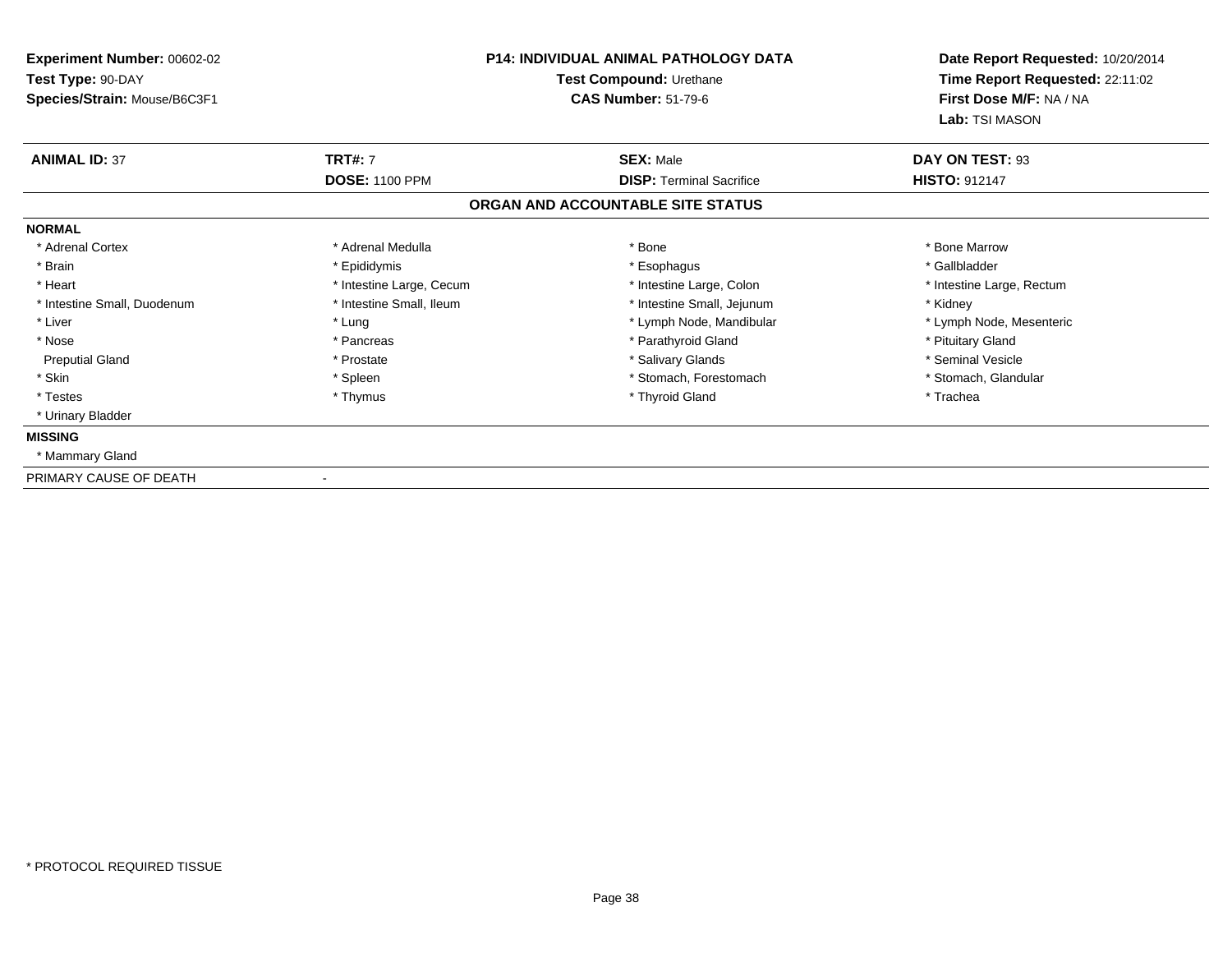| <b>Experiment Number: 00602-02</b><br>Test Type: 90-DAY<br>Species/Strain: Mouse/B6C3F1 |                          | <b>P14: INDIVIDUAL ANIMAL PATHOLOGY DATA</b><br>Test Compound: Urethane<br><b>CAS Number: 51-79-6</b> | Date Report Requested: 10/20/2014<br>Time Report Requested: 22:11:02<br>First Dose M/F: NA / NA<br>Lab: TSI MASON |
|-----------------------------------------------------------------------------------------|--------------------------|-------------------------------------------------------------------------------------------------------|-------------------------------------------------------------------------------------------------------------------|
| <b>ANIMAL ID: 38</b>                                                                    | <b>TRT#: 7</b>           | <b>SEX: Male</b>                                                                                      | DAY ON TEST: 93                                                                                                   |
|                                                                                         | <b>DOSE: 1100 PPM</b>    | <b>DISP: Terminal Sacrifice</b>                                                                       | <b>HISTO: 912148</b>                                                                                              |
|                                                                                         |                          | ORGAN AND ACCOUNTABLE SITE STATUS                                                                     |                                                                                                                   |
| <b>NORMAL</b>                                                                           |                          |                                                                                                       |                                                                                                                   |
| * Adrenal Cortex                                                                        | * Adrenal Medulla        | * Bone                                                                                                | * Bone Marrow                                                                                                     |
| * Brain                                                                                 | * Epididymis             | * Esophagus                                                                                           | * Gallbladder                                                                                                     |
| * Heart                                                                                 | * Intestine Large, Cecum | * Intestine Large, Colon                                                                              | * Intestine Large, Rectum                                                                                         |
| * Intestine Small, Duodenum                                                             | * Intestine Small, Ileum | * Intestine Small, Jejunum                                                                            | * Liver                                                                                                           |
| * Lung                                                                                  | * Lymph Node, Mandibular | * Lymph Node, Mesenteric                                                                              | * Nose                                                                                                            |
| * Pancreas                                                                              | * Parathyroid Gland      | * Pituitary Gland                                                                                     | <b>Preputial Gland</b>                                                                                            |
| * Prostate                                                                              | * Salivary Glands        | * Seminal Vesicle                                                                                     | * Skin                                                                                                            |
| * Spleen                                                                                | * Stomach, Forestomach   | * Stomach, Glandular                                                                                  | * Testes                                                                                                          |
| * Thymus                                                                                | * Thyroid Gland          | * Trachea                                                                                             | * Urinary Bladder                                                                                                 |
| <b>MISSING</b>                                                                          |                          |                                                                                                       |                                                                                                                   |
| * Mammary Gland                                                                         |                          |                                                                                                       |                                                                                                                   |
| <b>OBSERVATIONS</b>                                                                     |                          |                                                                                                       |                                                                                                                   |
| * Kidney                                                                                |                          | Nephropathy                                                                                           | Minimal                                                                                                           |
| PRIMARY CAUSE OF DEATH                                                                  |                          |                                                                                                       |                                                                                                                   |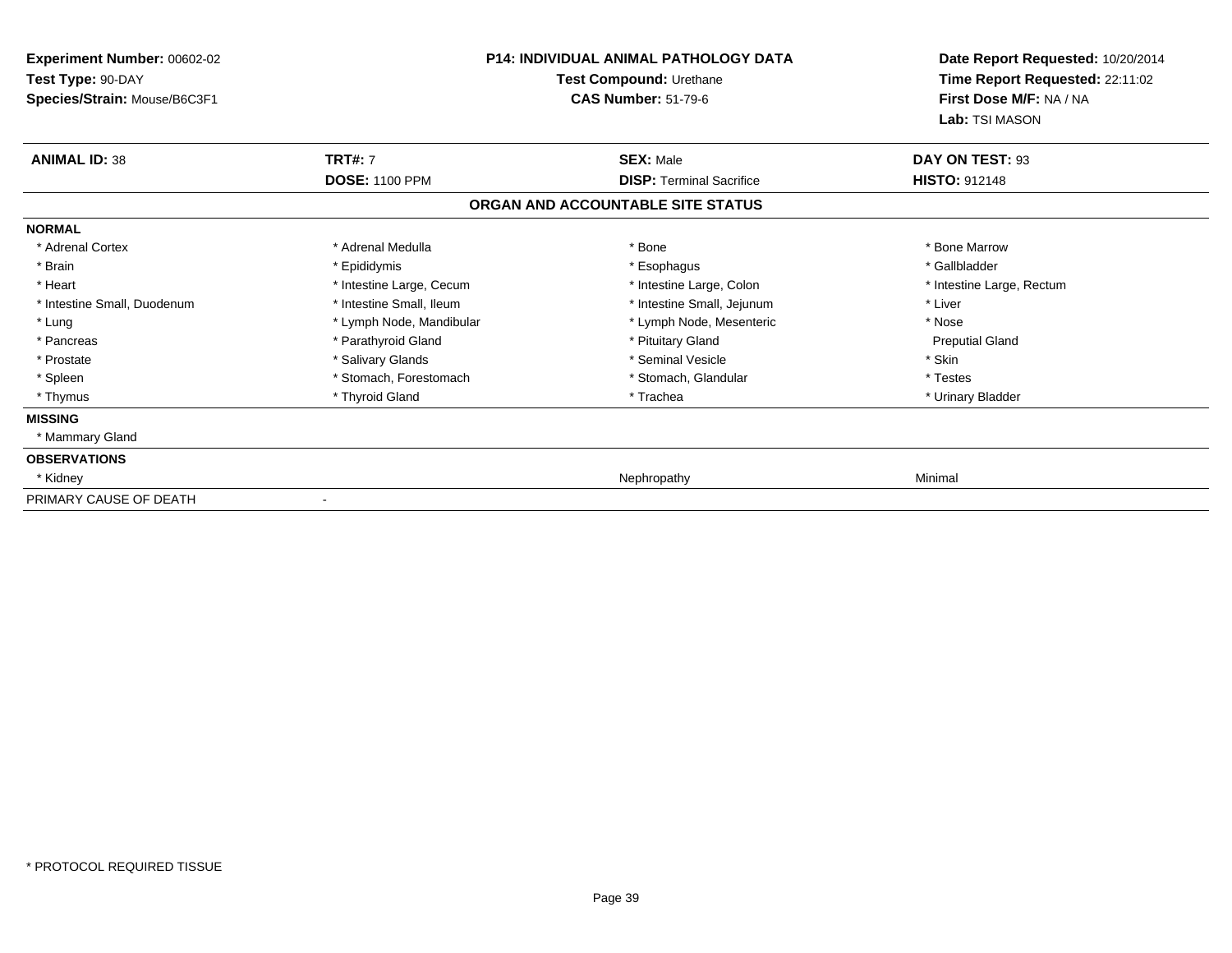| Experiment Number: 00602-02<br>Test Type: 90-DAY<br>Species/Strain: Mouse/B6C3F1 |                          | <b>P14: INDIVIDUAL ANIMAL PATHOLOGY DATA</b><br>Test Compound: Urethane<br><b>CAS Number: 51-79-6</b> | Date Report Requested: 10/20/2014<br>Time Report Requested: 22:11:02<br>First Dose M/F: NA / NA |
|----------------------------------------------------------------------------------|--------------------------|-------------------------------------------------------------------------------------------------------|-------------------------------------------------------------------------------------------------|
|                                                                                  |                          |                                                                                                       | Lab: TSI MASON                                                                                  |
| <b>ANIMAL ID: 39</b>                                                             | <b>TRT#: 7</b>           | <b>SEX: Male</b>                                                                                      | DAY ON TEST: 93                                                                                 |
|                                                                                  | <b>DOSE: 1100 PPM</b>    | <b>DISP: Terminal Sacrifice</b>                                                                       | <b>HISTO: 912149</b>                                                                            |
|                                                                                  |                          | ORGAN AND ACCOUNTABLE SITE STATUS                                                                     |                                                                                                 |
| <b>NORMAL</b>                                                                    |                          |                                                                                                       |                                                                                                 |
| * Adrenal Cortex                                                                 | * Adrenal Medulla        | * Bone                                                                                                | * Bone Marrow                                                                                   |
| * Brain                                                                          | * Epididymis             | * Esophagus                                                                                           | * Gallbladder                                                                                   |
| * Heart                                                                          | * Intestine Large, Cecum | * Intestine Large, Colon                                                                              | * Intestine Large, Rectum                                                                       |
| * Intestine Small, Duodenum                                                      | * Intestine Small, Ileum | * Intestine Small, Jejunum                                                                            | * Islets, Pancreatic                                                                            |
| * Kidney                                                                         | * Liver                  | * Lung                                                                                                | * Lymph Node, Mandibular                                                                        |
| * Lymph Node, Mesenteric                                                         | * Nose                   | * Parathyroid Gland                                                                                   | * Pituitary Gland                                                                               |
| <b>Preputial Gland</b>                                                           | * Prostate               | * Salivary Glands                                                                                     | * Seminal Vesicle                                                                               |
| * Skin                                                                           | * Spleen                 | * Stomach, Forestomach                                                                                | * Stomach, Glandular                                                                            |
| * Testes                                                                         | * Thymus                 | * Thyroid Gland                                                                                       | * Trachea                                                                                       |
| * Urinary Bladder                                                                |                          |                                                                                                       |                                                                                                 |
| <b>MISSING</b>                                                                   |                          |                                                                                                       |                                                                                                 |
| * Mammary Gland                                                                  |                          |                                                                                                       |                                                                                                 |
| <b>OBSERVATIONS</b>                                                              |                          |                                                                                                       |                                                                                                 |
| * Pancreas                                                                       |                          | Inflammation                                                                                          | Chronic, Minimal                                                                                |
| PRIMARY CAUSE OF DEATH                                                           |                          |                                                                                                       |                                                                                                 |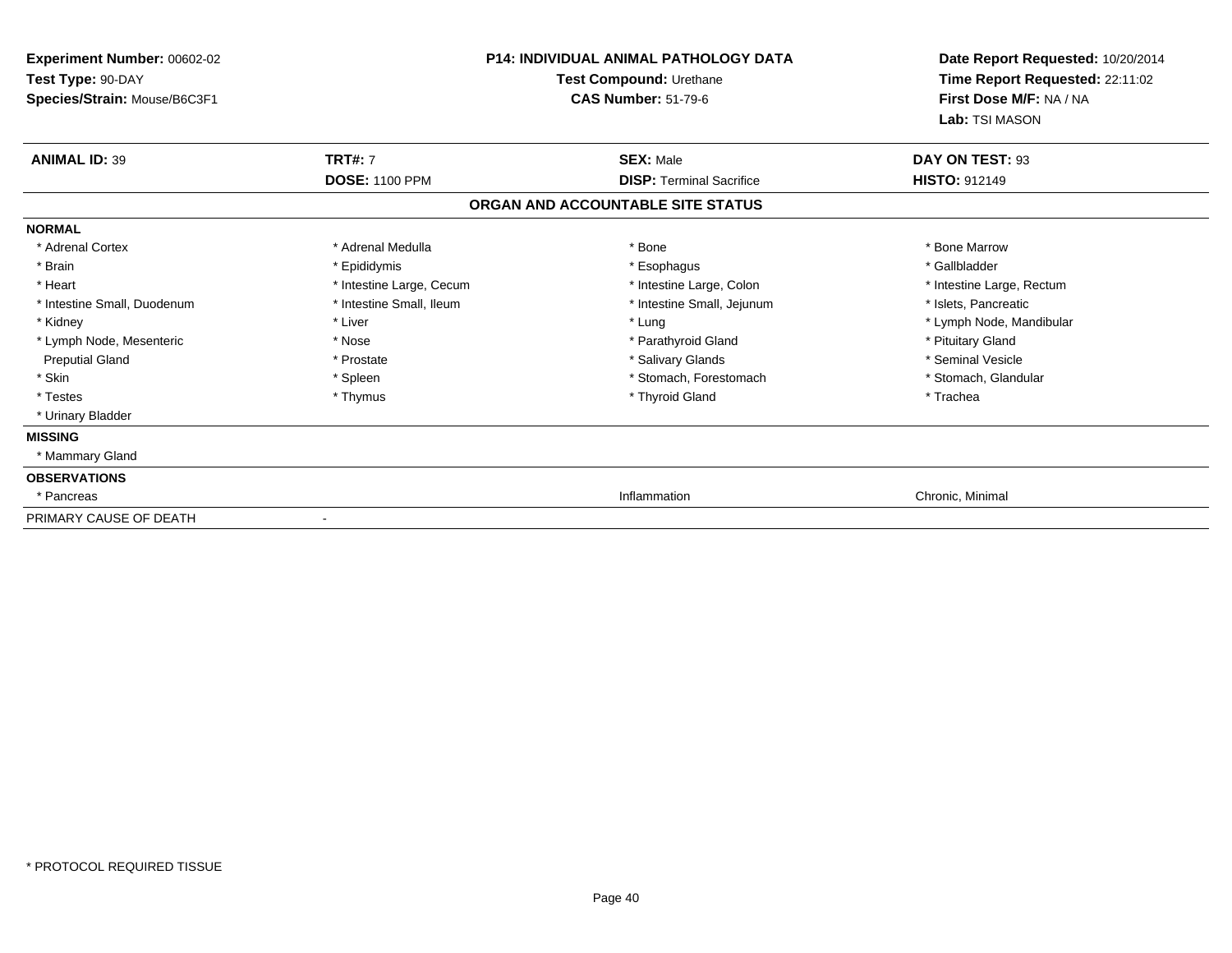| <b>Experiment Number: 00602-02</b><br>Test Type: 90-DAY<br>Species/Strain: Mouse/B6C3F1 |                            | <b>P14: INDIVIDUAL ANIMAL PATHOLOGY DATA</b><br>Test Compound: Urethane<br><b>CAS Number: 51-79-6</b> | Date Report Requested: 10/20/2014<br>Time Report Requested: 22:11:02<br>First Dose M/F: NA / NA |
|-----------------------------------------------------------------------------------------|----------------------------|-------------------------------------------------------------------------------------------------------|-------------------------------------------------------------------------------------------------|
|                                                                                         |                            |                                                                                                       | Lab: TSI MASON                                                                                  |
| <b>ANIMAL ID: 40</b>                                                                    | <b>TRT#: 7</b>             | <b>SEX: Male</b>                                                                                      | DAY ON TEST: 93                                                                                 |
|                                                                                         | <b>DOSE: 1100 PPM</b>      | <b>DISP: Terminal Sacrifice</b>                                                                       | <b>HISTO: 912150</b>                                                                            |
|                                                                                         |                            | ORGAN AND ACCOUNTABLE SITE STATUS                                                                     |                                                                                                 |
| <b>NORMAL</b>                                                                           |                            |                                                                                                       |                                                                                                 |
| * Adrenal Cortex                                                                        | * Adrenal Medulla          | * Bone                                                                                                | * Bone Marrow                                                                                   |
| * Brain                                                                                 | * Epididymis               | * Esophagus                                                                                           | * Gallbladder                                                                                   |
| * Intestine Large, Cecum                                                                | * Intestine Large, Colon   | * Intestine Large, Rectum                                                                             | * Intestine Small, Duodenum                                                                     |
| * Intestine Small, Ileum                                                                | * Intestine Small, Jejunum | * Islets, Pancreatic                                                                                  | * Kidney                                                                                        |
| * Liver                                                                                 | * Lung                     | * Lymph Node, Mandibular                                                                              | * Lymph Node, Mesenteric                                                                        |
| * Nose                                                                                  | * Pancreas                 | * Parathyroid Gland                                                                                   | * Pituitary Gland                                                                               |
| <b>Preputial Gland</b>                                                                  | * Prostate                 | * Salivary Glands                                                                                     | * Seminal Vesicle                                                                               |
| * Skin                                                                                  | * Spleen                   | * Stomach, Forestomach                                                                                | * Stomach, Glandular                                                                            |
| * Testes                                                                                | * Thymus                   | * Thyroid Gland                                                                                       | * Trachea                                                                                       |
| * Urinary Bladder                                                                       |                            |                                                                                                       |                                                                                                 |
| <b>MISSING</b>                                                                          |                            |                                                                                                       |                                                                                                 |
| * Mammary Gland                                                                         |                            |                                                                                                       |                                                                                                 |
| <b>OBSERVATIONS</b>                                                                     |                            |                                                                                                       |                                                                                                 |
| * Heart                                                                                 |                            | Cardiomyopathy                                                                                        | Minimal                                                                                         |
| PRIMARY CAUSE OF DEATH                                                                  |                            |                                                                                                       |                                                                                                 |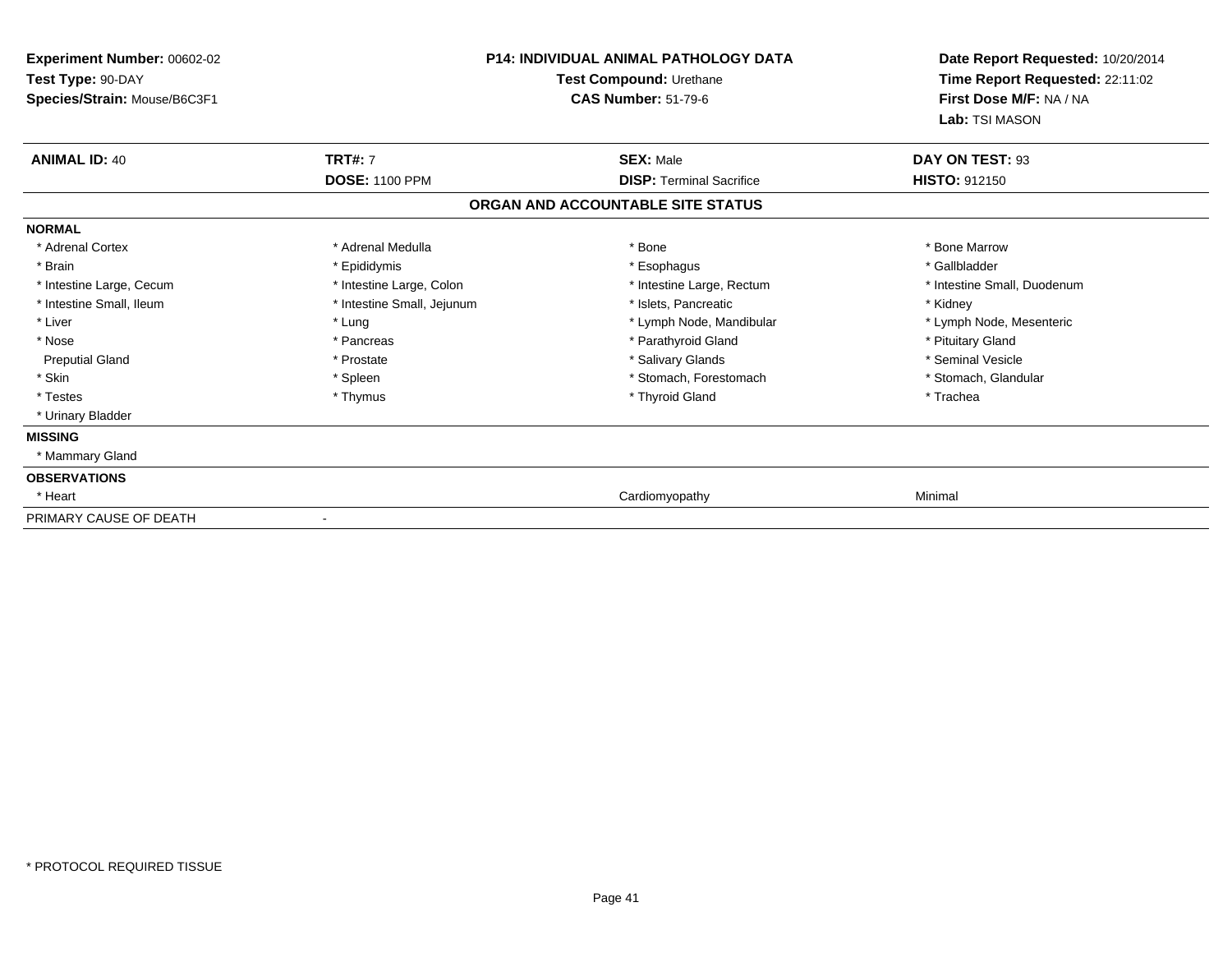| Experiment Number: 00602-02  | <b>P14: INDIVIDUAL ANIMAL PATHOLOGY DATA</b> |                                   | Date Report Requested: 10/20/2014                          |  |
|------------------------------|----------------------------------------------|-----------------------------------|------------------------------------------------------------|--|
| Test Type: 90-DAY            |                                              | Test Compound: Urethane           |                                                            |  |
| Species/Strain: Mouse/B6C3F1 |                                              | <b>CAS Number: 51-79-6</b>        | Time Report Requested: 22:11:02<br>First Dose M/F: NA / NA |  |
|                              |                                              |                                   | Lab: TSI MASON                                             |  |
| <b>ANIMAL ID: 41</b>         | <b>TRT#: 9</b>                               | <b>SEX: Male</b>                  | DAY ON TEST: 25                                            |  |
|                              | <b>DOSE: 3300 PPM</b>                        | <b>DISP:</b> Moribund Sacrifice   | <b>HISTO: 912131</b>                                       |  |
|                              |                                              | ORGAN AND ACCOUNTABLE SITE STATUS |                                                            |  |
| <b>NORMAL</b>                |                                              |                                   |                                                            |  |
| * Adrenal Medulla            | * Bone                                       | * Bone Marrow                     | * Brain                                                    |  |
| * Epididymis                 | * Esophagus                                  | * Gallbladder                     | * Intestine Large, Cecum                                   |  |
| * Intestine Large, Colon     | * Intestine Large, Rectum                    | * Intestine Small, Duodenum       | * Intestine Small, Ileum                                   |  |
| * Intestine Small, Jejunum   | * Islets, Pancreatic                         | * Kidney                          | * Nose                                                     |  |
| * Pancreas                   | * Parathyroid Gland                          | * Pituitary Gland                 | <b>Preputial Gland</b>                                     |  |
| * Prostate                   | * Salivary Glands                            | * Seminal Vesicle                 | * Skin                                                     |  |
| * Stomach, Forestomach       | * Stomach, Glandular                         | * Testes                          | * Thyroid Gland                                            |  |
| * Trachea                    | * Urinary Bladder                            |                                   |                                                            |  |
| <b>MISSING</b>               |                                              |                                   |                                                            |  |
| * Mammary Gland              |                                              |                                   |                                                            |  |
| <b>OBSERVATIONS</b>          |                                              |                                   |                                                            |  |
| * Adrenal Cortex             | Capsule                                      | Hyperplasia                       | Minimal                                                    |  |
| * Heart                      |                                              | Cardiomyopathy                    | Mild                                                       |  |
|                              |                                              | Mineralization                    | Mild                                                       |  |
| * Liver                      |                                              | <b>Cytoplasmic Alteration</b>     | Mild                                                       |  |
| * Lung                       | <b>Bronchiole</b>                            | Hyperplasia                       | Minimal                                                    |  |
|                              |                                              | Inflammation                      | Mild                                                       |  |
| * Lymph Node, Mandibular     |                                              | Depletion Lymphoid                | Marked                                                     |  |
| * Lymph Node, Mesenteric     |                                              | Depletion Lymphoid                | Marked                                                     |  |
| * Spleen                     |                                              | Depletion Lymphoid                | Mild                                                       |  |
| * Thymus                     |                                              | Depletion Lymphoid                | Marked                                                     |  |
| PRIMARY CAUSE OF DEATH       |                                              |                                   |                                                            |  |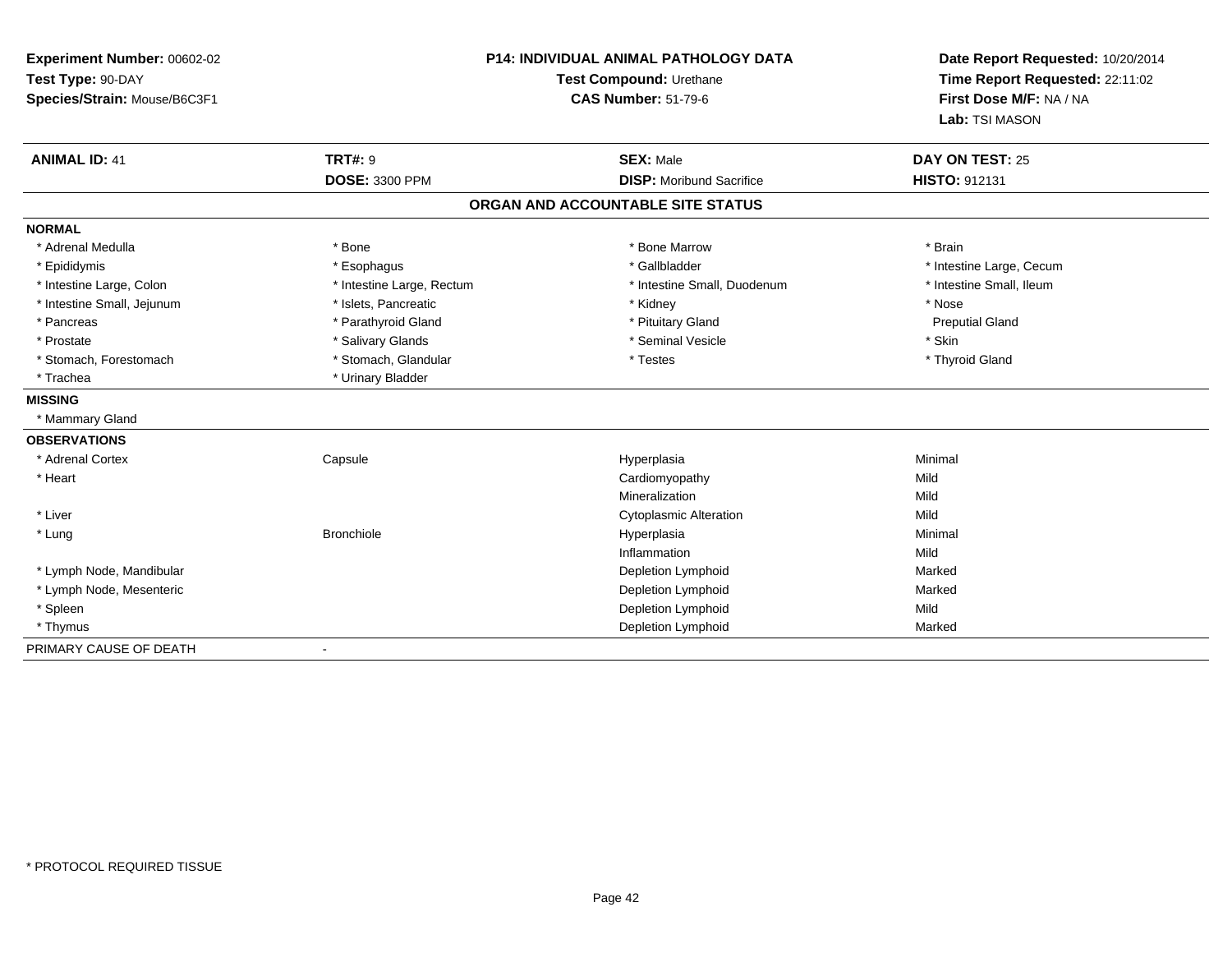| Experiment Number: 00602-02  | <b>P14: INDIVIDUAL ANIMAL PATHOLOGY DATA</b><br>Test Compound: Urethane |                                   | Date Report Requested: 10/20/2014 |
|------------------------------|-------------------------------------------------------------------------|-----------------------------------|-----------------------------------|
| Test Type: 90-DAY            |                                                                         |                                   | Time Report Requested: 22:11:02   |
| Species/Strain: Mouse/B6C3F1 |                                                                         | <b>CAS Number: 51-79-6</b>        | First Dose M/F: NA / NA           |
|                              |                                                                         |                                   | Lab: TSI MASON                    |
| <b>ANIMAL ID: 42</b>         | <b>TRT#: 9</b>                                                          | <b>SEX: Male</b>                  | DAY ON TEST: 25                   |
|                              | <b>DOSE: 3300 PPM</b>                                                   | <b>DISP:</b> Moribund Sacrifice   | <b>HISTO: 912132</b>              |
|                              |                                                                         | ORGAN AND ACCOUNTABLE SITE STATUS |                                   |
| <b>NORMAL</b>                |                                                                         |                                   |                                   |
| * Adrenal Cortex             | * Bone                                                                  | * Bone Marrow                     | * Brain                           |
| * Epididymis                 | * Esophagus                                                             | * Gallbladder                     | * Intestine Large, Cecum          |
| * Intestine Large, Colon     | * Intestine Large, Rectum                                               | * Intestine Small, Duodenum       | * Intestine Small, Ileum          |
| * Intestine Small, Jejunum   | * Islets, Pancreatic                                                    | * Nose                            | * Pancreas                        |
| * Parathyroid Gland          | * Pituitary Gland                                                       | <b>Preputial Gland</b>            | * Prostate                        |
| * Salivary Glands            | * Seminal Vesicle                                                       | * Skin                            | * Stomach, Forestomach            |
| * Stomach, Glandular         | * Testes                                                                | * Thyroid Gland                   | * Trachea                         |
| * Urinary Bladder            |                                                                         |                                   |                                   |
| <b>MISSING</b>               |                                                                         |                                   |                                   |
| * Adrenal Medulla            | * Mammary Gland                                                         | * Thymus                          |                                   |
| <b>OBSERVATIONS</b>          |                                                                         |                                   |                                   |
| * Heart                      |                                                                         | Mineralization                    | Minimal                           |
| * Kidney                     |                                                                         | Nephropathy                       | Minimal                           |
| * Liver                      |                                                                         | <b>Cytoplasmic Alteration</b>     | Mild                              |
| * Lung                       | <b>Bronchiole</b>                                                       | Hyperplasia                       | Mild                              |
|                              |                                                                         | Inflammation                      | Mild                              |
| * Lymph Node, Mandibular     |                                                                         | Depletion Lymphoid                | Mild                              |
| * Lymph Node, Mesenteric     |                                                                         | Depletion Lymphoid                | Mild                              |
| * Spleen                     |                                                                         | Depletion Lymphoid                | Mild                              |
| PRIMARY CAUSE OF DEATH       |                                                                         |                                   |                                   |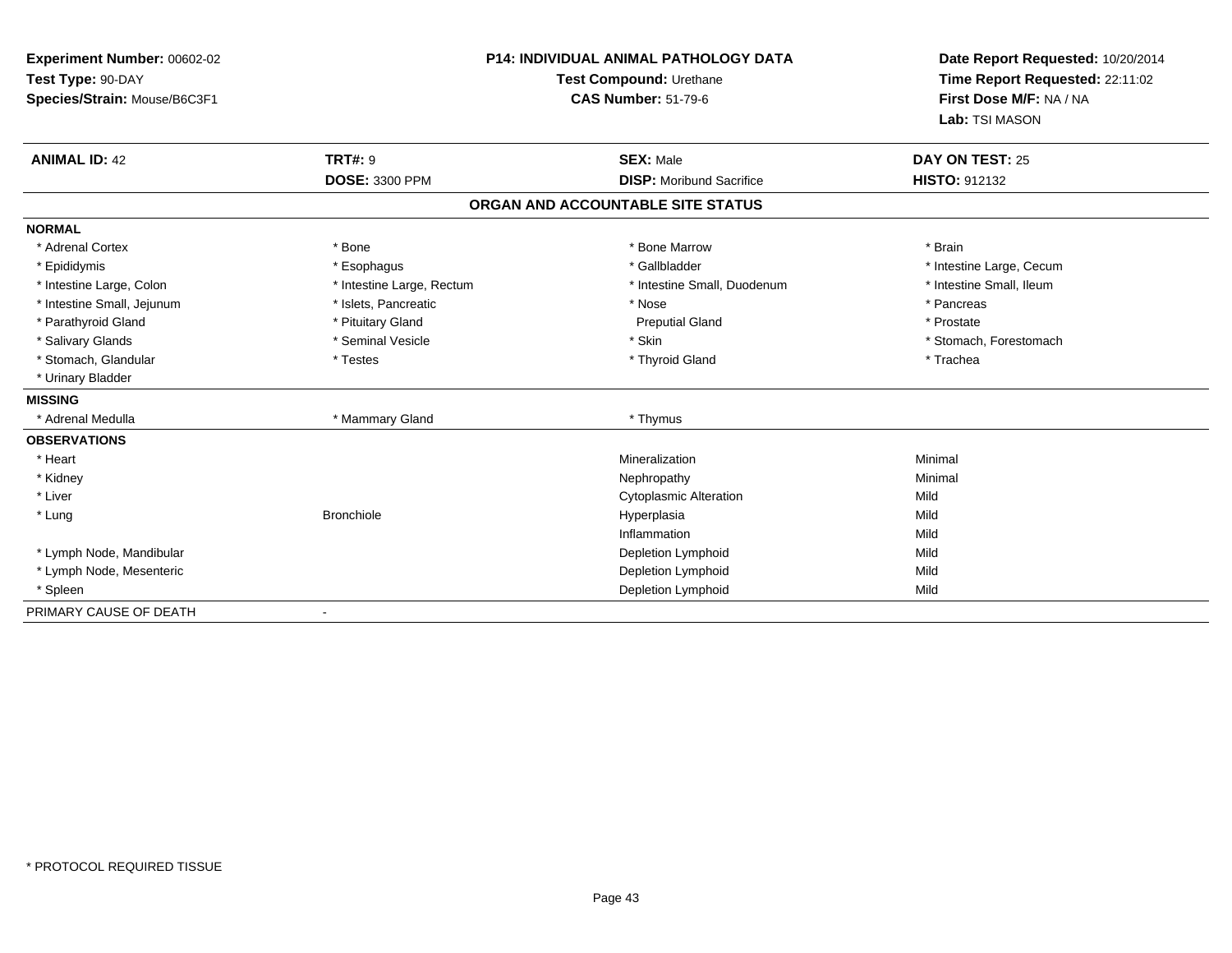| Experiment Number: 00602-02  | P14: INDIVIDUAL ANIMAL PATHOLOGY DATA |                                   | Date Report Requested: 10/20/2014 |  |
|------------------------------|---------------------------------------|-----------------------------------|-----------------------------------|--|
| Test Type: 90-DAY            |                                       | Test Compound: Urethane           | Time Report Requested: 22:11:02   |  |
| Species/Strain: Mouse/B6C3F1 |                                       | <b>CAS Number: 51-79-6</b>        | First Dose M/F: NA / NA           |  |
|                              |                                       |                                   | Lab: TSI MASON                    |  |
| <b>ANIMAL ID: 43</b>         | <b>TRT#: 9</b>                        | <b>SEX: Male</b>                  | DAY ON TEST: 25                   |  |
|                              | <b>DOSE: 3300 PPM</b>                 | <b>DISP:</b> Moribund Sacrifice   | <b>HISTO: 912133</b>              |  |
|                              |                                       | ORGAN AND ACCOUNTABLE SITE STATUS |                                   |  |
| <b>NORMAL</b>                |                                       |                                   |                                   |  |
| * Adrenal Cortex             | * Adrenal Medulla                     | * Bone                            | * Bone Marrow                     |  |
| * Brain                      | * Epididymis                          | * Esophagus                       | * Intestine Large, Cecum          |  |
| * Intestine Large, Colon     | * Intestine Large, Rectum             | * Intestine Small, Duodenum       | * Intestine Small, Ileum          |  |
| * Intestine Small, Jejunum   | * Islets, Pancreatic                  | * Kidney                          | * Nose                            |  |
| * Pancreas                   | * Parathyroid Gland                   | * Pituitary Gland                 | <b>Preputial Gland</b>            |  |
| * Prostate                   | * Salivary Glands                     | * Seminal Vesicle                 | * Skin                            |  |
| * Stomach, Forestomach       | * Stomach, Glandular                  | * Testes                          | * Thyroid Gland                   |  |
| * Trachea                    | * Urinary Bladder                     |                                   |                                   |  |
| <b>MISSING</b>               |                                       |                                   |                                   |  |
| * Gallbladder                | * Mammary Gland                       | * Thymus                          |                                   |  |
| <b>OBSERVATIONS</b>          |                                       |                                   |                                   |  |
| * Heart                      |                                       | Cardiomyopathy                    | Minimal                           |  |
| * Liver                      |                                       | <b>Cytoplasmic Alteration</b>     | Mild                              |  |
| * Lung                       | <b>Bronchiole</b>                     | Hyperplasia                       | Mild                              |  |
|                              |                                       | Inflammation                      | Mild                              |  |
| * Lymph Node, Mandibular     |                                       | Depletion Lymphoid                | Mild                              |  |
| * Lymph Node, Mesenteric     |                                       | Depletion Lymphoid                | Mild                              |  |
| * Spleen                     |                                       | Depletion Lymphoid                | Mild                              |  |
| PRIMARY CAUSE OF DEATH       |                                       |                                   |                                   |  |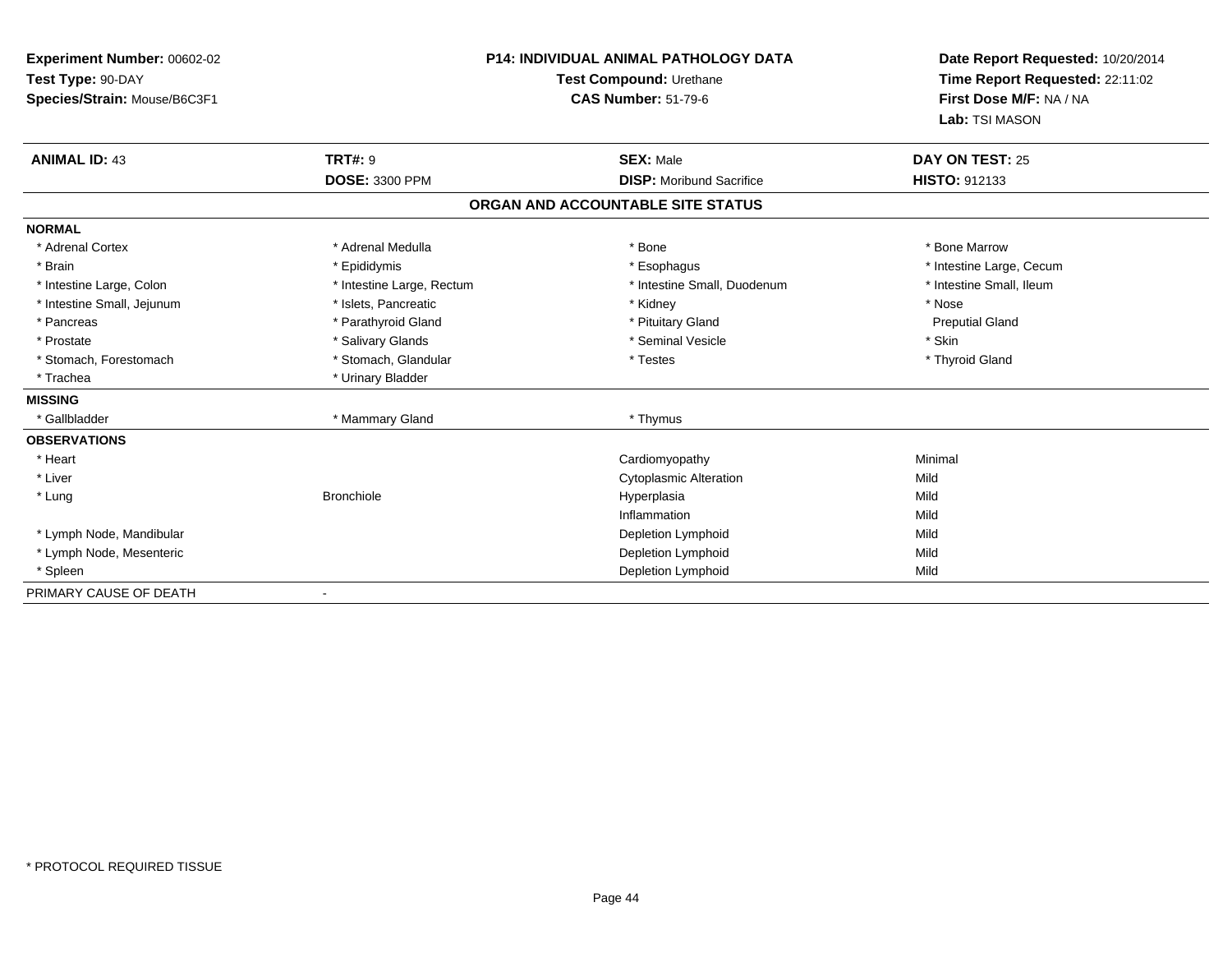| Experiment Number: 00602-02<br>Test Type: 90-DAY |                          | P14: INDIVIDUAL ANIMAL PATHOLOGY DATA<br>Test Compound: Urethane | Date Report Requested: 10/20/2014<br>Time Report Requested: 22:11:02<br>First Dose M/F: NA / NA |
|--------------------------------------------------|--------------------------|------------------------------------------------------------------|-------------------------------------------------------------------------------------------------|
| Species/Strain: Mouse/B6C3F1                     |                          | <b>CAS Number: 51-79-6</b>                                       |                                                                                                 |
|                                                  |                          |                                                                  | Lab: TSI MASON                                                                                  |
| <b>ANIMAL ID: 44</b>                             | <b>TRT#: 9</b>           | <b>SEX: Male</b>                                                 | DAY ON TEST: 25                                                                                 |
|                                                  | <b>DOSE: 3300 PPM</b>    | <b>DISP:</b> Moribund Sacrifice                                  | <b>HISTO: 912134</b>                                                                            |
|                                                  |                          | ORGAN AND ACCOUNTABLE SITE STATUS                                |                                                                                                 |
| <b>NORMAL</b>                                    |                          |                                                                  |                                                                                                 |
| * Adrenal Cortex                                 | * Adrenal Medulla        | * Bone                                                           | * Bone Marrow                                                                                   |
| * Brain                                          | * Epididymis             | * Esophagus                                                      | * Gallbladder                                                                                   |
| * Heart                                          | * Intestine Large, Cecum | * Intestine Large, Colon                                         | * Intestine Large, Rectum                                                                       |
| * Intestine Small, Duodenum                      | * Intestine Small, Ileum | * Intestine Small, Jejunum                                       | * Kidney                                                                                        |
| * Nose                                           | * Pancreas               | * Parathyroid Gland                                              | * Pituitary Gland                                                                               |
| <b>Preputial Gland</b>                           | * Prostate               | * Salivary Glands                                                | * Seminal Vesicle                                                                               |
| * Skin                                           | * Stomach, Forestomach   | * Stomach, Glandular                                             | * Testes                                                                                        |
| * Thyroid Gland                                  | * Trachea                | * Urinary Bladder                                                |                                                                                                 |
| <b>MISSING</b>                                   |                          |                                                                  |                                                                                                 |
| * Mammary Gland                                  |                          |                                                                  |                                                                                                 |
| <b>OBSERVATIONS</b>                              |                          |                                                                  |                                                                                                 |
| * Liver                                          |                          | Congestion                                                       | Mild                                                                                            |
|                                                  |                          | <b>Cytoplasmic Alteration</b>                                    | Mild                                                                                            |
| [Congestion TGLS = 1-2]                          |                          |                                                                  |                                                                                                 |
| * Lung                                           | <b>Bronchiole</b>        | Hyperplasia                                                      | Mild                                                                                            |
|                                                  |                          | Inflammation                                                     | Mild                                                                                            |
| * Lymph Node, Mandibular                         |                          | Depletion Lymphoid                                               | Mild                                                                                            |
| * Lymph Node, Mesenteric                         |                          | Depletion Lymphoid                                               | Moderate                                                                                        |
| * Spleen                                         |                          | Depletion Lymphoid                                               | Mild                                                                                            |
| * Thymus                                         |                          | Depletion Lymphoid                                               | Moderate                                                                                        |
| PRIMARY CAUSE OF DEATH                           |                          |                                                                  |                                                                                                 |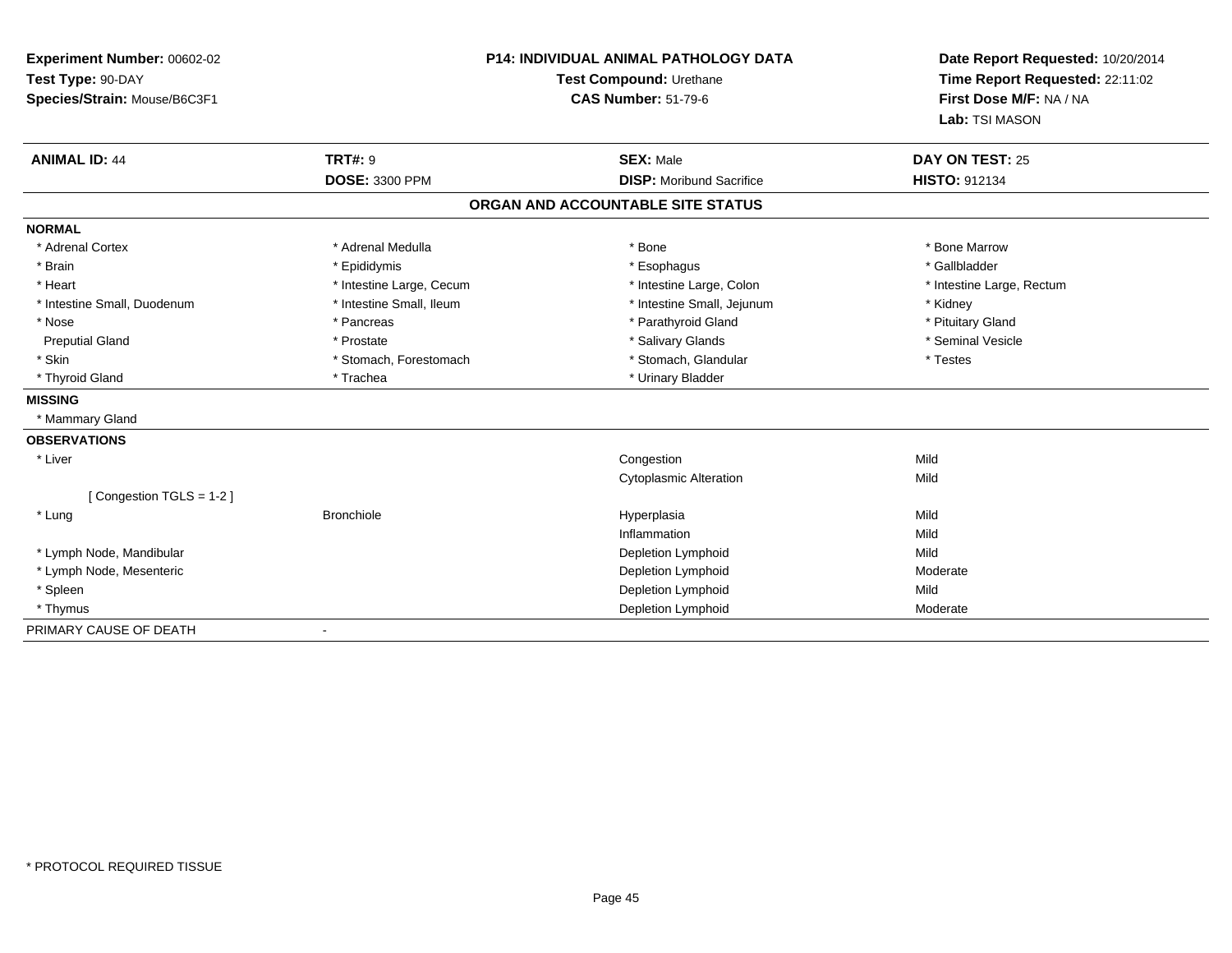| Experiment Number: 00602-02  |                          | <b>P14: INDIVIDUAL ANIMAL PATHOLOGY DATA</b> |                                 |
|------------------------------|--------------------------|----------------------------------------------|---------------------------------|
| Test Type: 90-DAY            | Test Compound: Urethane  |                                              | Time Report Requested: 22:11:02 |
| Species/Strain: Mouse/B6C3F1 |                          | <b>CAS Number: 51-79-6</b>                   | First Dose M/F: NA / NA         |
|                              |                          |                                              | Lab: TSI MASON                  |
| <b>ANIMAL ID: 45</b>         | <b>TRT#: 9</b>           | <b>SEX: Male</b>                             | DAY ON TEST: 25                 |
|                              | <b>DOSE: 3300 PPM</b>    | <b>DISP: Moribund Sacrifice</b>              | <b>HISTO: 912135</b>            |
|                              |                          | ORGAN AND ACCOUNTABLE SITE STATUS            |                                 |
| <b>NORMAL</b>                |                          |                                              |                                 |
| * Adrenal Cortex             | * Adrenal Medulla        | * Bone                                       | * Bone Marrow                   |
| * Brain                      | * Epididymis             | * Esophagus                                  | * Gallbladder                   |
| * Heart                      | * Intestine Large, Cecum | * Intestine Large, Colon                     | * Intestine Large, Rectum       |
| * Intestine Small, Duodenum  | * Intestine Small, Ileum | * Intestine Small, Jejunum                   | * Islets, Pancreatic            |
| * Kidney                     | * Nose                   | * Pancreas                                   | * Parathyroid Gland             |
| * Pituitary Gland            | <b>Preputial Gland</b>   | * Prostate                                   | * Salivary Glands               |
| * Seminal Vesicle            | * Skin                   | * Stomach, Forestomach                       | * Stomach, Glandular            |
| * Testes                     | * Thyroid Gland          | * Trachea                                    | * Urinary Bladder               |
| <b>MISSING</b>               |                          |                                              |                                 |
| * Mammary Gland              | * Thymus                 |                                              |                                 |
| <b>OBSERVATIONS</b>          |                          |                                              |                                 |
| * Liver                      |                          | <b>Cytoplasmic Alteration</b>                | Mild                            |
| * Lung                       | <b>Bronchiole</b>        | Hyperplasia                                  | Mild                            |
|                              |                          | Inflammation                                 | Mild                            |
| * Lymph Node, Mandibular     |                          | Depletion Lymphoid                           | Marked                          |
| * Lymph Node, Mesenteric     |                          | Depletion Lymphoid                           | Moderate                        |
| * Spleen                     |                          | Depletion Lymphoid                           | Moderate                        |
| PRIMARY CAUSE OF DEATH       |                          |                                              |                                 |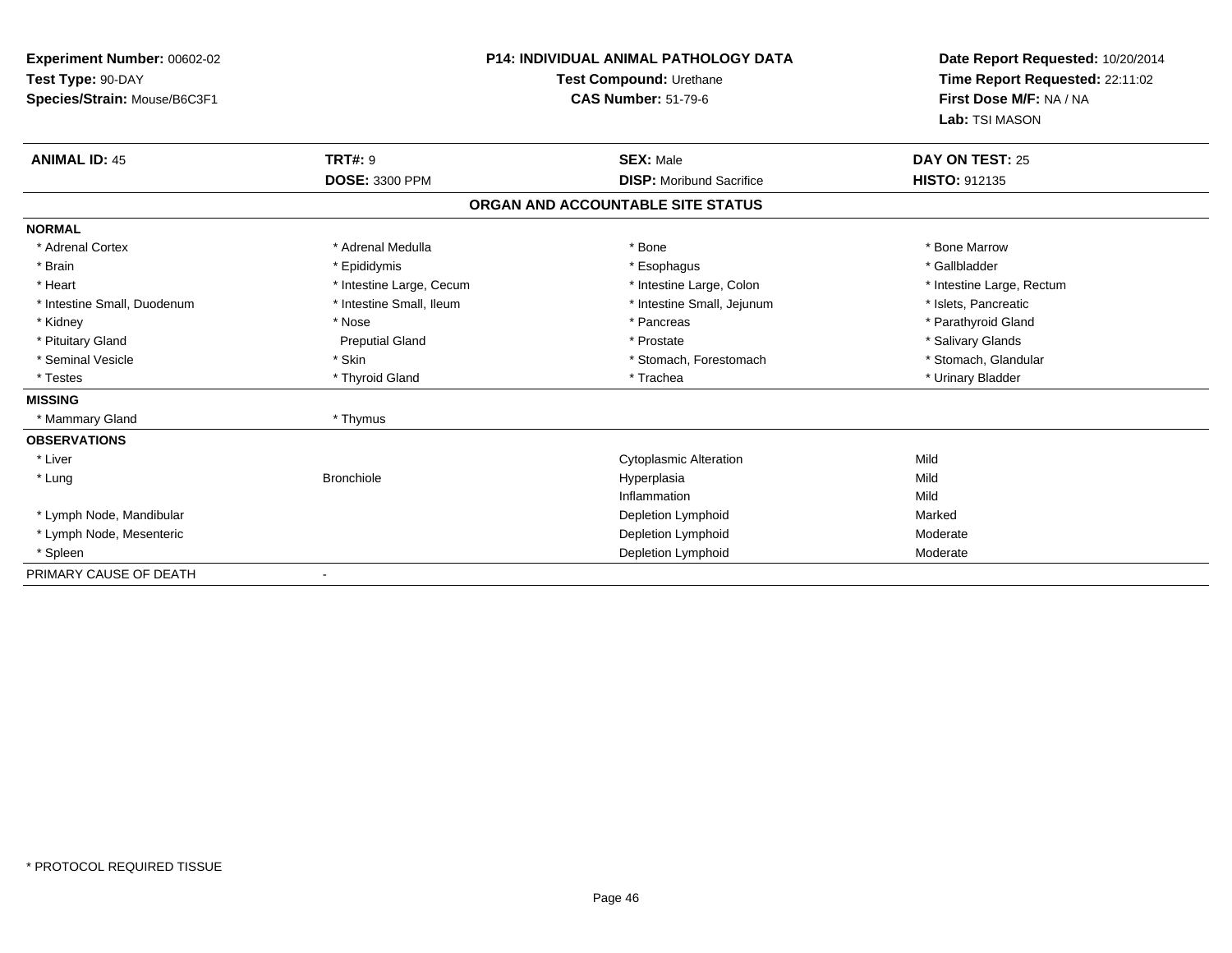| Experiment Number: 00602-02<br>Test Type: 90-DAY<br>Species/Strain: Mouse/B6C3F1 |                            | P14: INDIVIDUAL ANIMAL PATHOLOGY DATA<br>Test Compound: Urethane<br><b>CAS Number: 51-79-6</b> | Date Report Requested: 10/20/2014<br>Time Report Requested: 22:11:02<br>First Dose M/F: NA / NA<br>Lab: TSI MASON |
|----------------------------------------------------------------------------------|----------------------------|------------------------------------------------------------------------------------------------|-------------------------------------------------------------------------------------------------------------------|
| <b>ANIMAL ID: 46</b>                                                             | <b>TRT#: 9</b>             | <b>SEX: Male</b>                                                                               | <b>DAY ON TEST: 25</b>                                                                                            |
|                                                                                  | <b>DOSE: 3300 PPM</b>      | <b>DISP:</b> Moribund Sacrifice                                                                | <b>HISTO: 912136</b>                                                                                              |
|                                                                                  |                            | ORGAN AND ACCOUNTABLE SITE STATUS                                                              |                                                                                                                   |
| <b>NORMAL</b>                                                                    |                            |                                                                                                |                                                                                                                   |
| * Adrenal Cortex                                                                 | * Adrenal Medulla          | * Bone                                                                                         | * Bone Marrow                                                                                                     |
| * Epididymis                                                                     | * Esophagus                | * Gallbladder                                                                                  | * Heart                                                                                                           |
| * Intestine Large, Cecum                                                         | * Intestine Large, Colon   | * Intestine Large, Rectum                                                                      | * Intestine Small, Duodenum                                                                                       |
| * Intestine Small. Ileum                                                         | * Intestine Small, Jejunum | * Islets, Pancreatic                                                                           | * Kidney                                                                                                          |
| * Lymph Node, Mesenteric                                                         | * Nose                     | * Pancreas                                                                                     | * Parathyroid Gland                                                                                               |
| * Pituitary Gland                                                                | <b>Preputial Gland</b>     | * Prostate                                                                                     | * Salivary Glands                                                                                                 |
| * Seminal Vesicle                                                                | * Skin                     | * Stomach, Forestomach                                                                         | * Stomach, Glandular                                                                                              |
| * Testes                                                                         | * Thyroid Gland            | * Trachea                                                                                      | * Urinary Bladder                                                                                                 |
| <b>MISSING</b>                                                                   |                            |                                                                                                |                                                                                                                   |
| * Mammary Gland                                                                  |                            |                                                                                                |                                                                                                                   |
| <b>OBSERVATIONS</b>                                                              |                            |                                                                                                |                                                                                                                   |
| * Brain                                                                          |                            | Hemorrhage                                                                                     | Minimal                                                                                                           |
| * Liver                                                                          |                            | <b>Cytoplasmic Alteration</b>                                                                  | Mild                                                                                                              |
| * Lung                                                                           | <b>Bronchiole</b>          | Hyperplasia                                                                                    | Minimal                                                                                                           |
|                                                                                  |                            | Inflammation                                                                                   | Mild                                                                                                              |
| * Lymph Node, Mandibular                                                         |                            | Depletion Lymphoid                                                                             | Moderate                                                                                                          |
| * Spleen                                                                         |                            | Depletion Lymphoid                                                                             | Minimal                                                                                                           |
| * Thymus                                                                         |                            | Depletion Lymphoid                                                                             | Marked                                                                                                            |
| PRIMARY CAUSE OF DEATH                                                           |                            |                                                                                                |                                                                                                                   |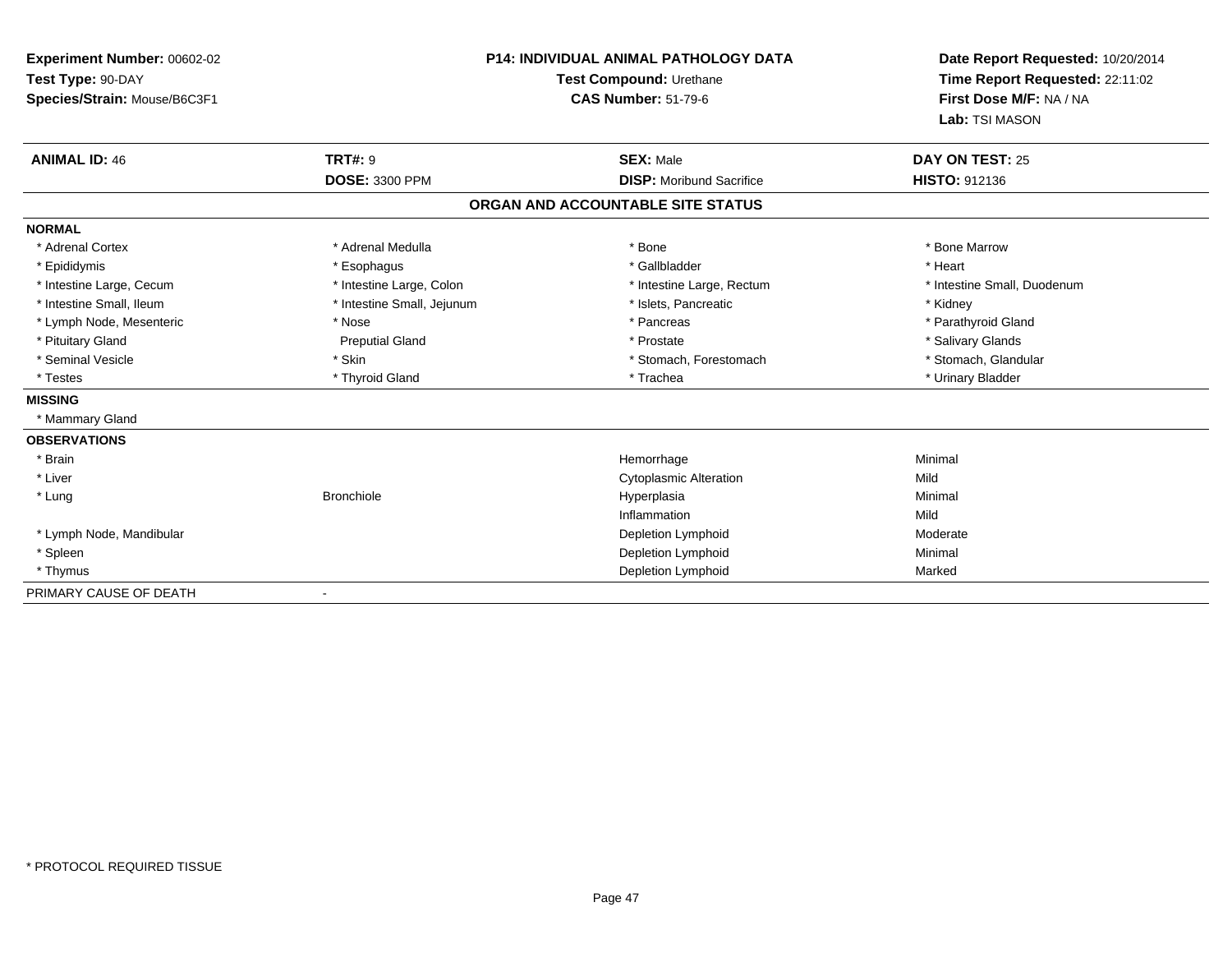| Experiment Number: 00602-02  |                          | <b>P14: INDIVIDUAL ANIMAL PATHOLOGY DATA</b> |                                                            |
|------------------------------|--------------------------|----------------------------------------------|------------------------------------------------------------|
| Test Type: 90-DAY            |                          | Test Compound: Urethane                      | Time Report Requested: 22:11:02<br>First Dose M/F: NA / NA |
| Species/Strain: Mouse/B6C3F1 |                          | <b>CAS Number: 51-79-6</b>                   |                                                            |
|                              |                          |                                              | Lab: TSI MASON                                             |
| <b>ANIMAL ID: 47</b>         | <b>TRT#: 9</b>           | <b>SEX: Male</b>                             | DAY ON TEST: 25                                            |
|                              | <b>DOSE: 3300 PPM</b>    | <b>DISP:</b> Moribund Sacrifice              | <b>HISTO: 912137</b>                                       |
|                              |                          | ORGAN AND ACCOUNTABLE SITE STATUS            |                                                            |
| <b>NORMAL</b>                |                          |                                              |                                                            |
| * Adrenal Cortex             | * Adrenal Medulla        | * Bone                                       | * Bone Marrow                                              |
| * Brain                      | * Epididymis             | * Esophagus                                  | * Gallbladder                                              |
| * Heart                      | * Intestine Large, Cecum | * Intestine Large, Colon                     | * Intestine Large, Rectum                                  |
| * Intestine Small, Duodenum  | * Intestine Small, Ileum | * Intestine Small, Jejunum                   | * Islets, Pancreatic                                       |
| * Lymph Node, Mandibular     | * Lymph Node, Mesenteric | * Nose                                       | * Pancreas                                                 |
| * Pituitary Gland            | <b>Preputial Gland</b>   | * Prostate                                   | * Salivary Glands                                          |
| * Seminal Vesicle            | * Skin                   | * Spleen                                     | * Stomach, Forestomach                                     |
| * Stomach, Glandular         | * Testes                 | * Thyroid Gland                              | * Trachea                                                  |
| * Urinary Bladder            |                          |                                              |                                                            |
| <b>MISSING</b>               |                          |                                              |                                                            |
| * Mammary Gland              | * Parathyroid Gland      |                                              |                                                            |
| <b>OBSERVATIONS</b>          |                          |                                              |                                                            |
| * Kidney                     |                          | Nephropathy                                  | Minimal                                                    |
| * Liver                      |                          | <b>Cytoplasmic Alteration</b>                | Mild                                                       |
| * Lung                       | <b>Bronchiole</b>        | Hyperplasia                                  | Minimal                                                    |
|                              |                          | Inflammation                                 | Minimal                                                    |
| * Thymus                     |                          | Depletion Lymphoid                           | Moderate                                                   |
| PRIMARY CAUSE OF DEATH       |                          |                                              |                                                            |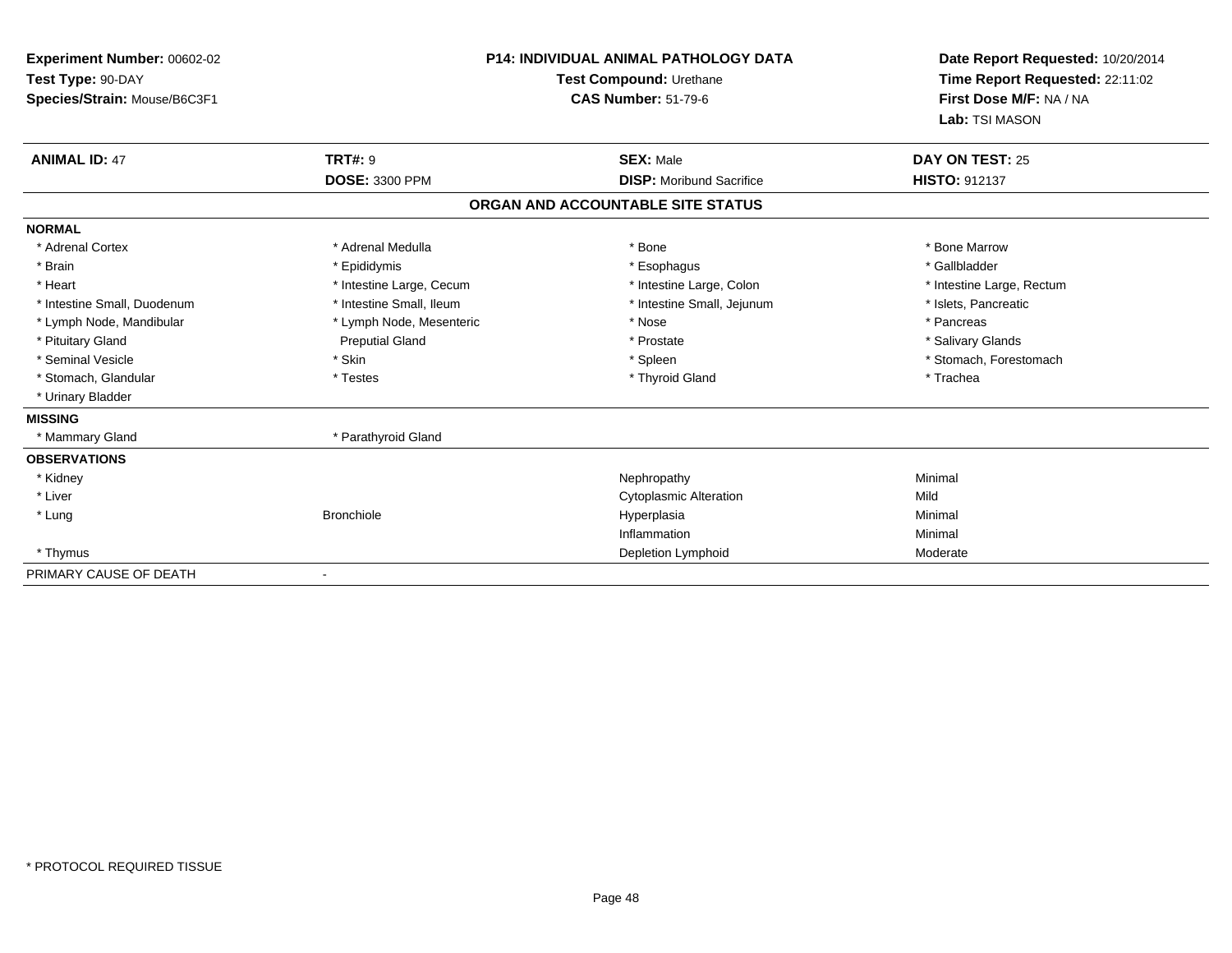| Experiment Number: 00602-02  | <b>P14: INDIVIDUAL ANIMAL PATHOLOGY DATA</b> |                                   | Date Report Requested: 10/20/2014                          |  |
|------------------------------|----------------------------------------------|-----------------------------------|------------------------------------------------------------|--|
| Test Type: 90-DAY            |                                              | Test Compound: Urethane           | Time Report Requested: 22:11:02<br>First Dose M/F: NA / NA |  |
| Species/Strain: Mouse/B6C3F1 |                                              | <b>CAS Number: 51-79-6</b>        |                                                            |  |
|                              |                                              |                                   | Lab: TSI MASON                                             |  |
| <b>ANIMAL ID: 48</b>         | <b>TRT#: 9</b>                               | <b>SEX: Male</b>                  | DAY ON TEST: 25                                            |  |
|                              | <b>DOSE: 3300 PPM</b>                        | <b>DISP:</b> Moribund Sacrifice   | <b>HISTO: 912138</b>                                       |  |
|                              |                                              | ORGAN AND ACCOUNTABLE SITE STATUS |                                                            |  |
| <b>NORMAL</b>                |                                              |                                   |                                                            |  |
| * Adrenal Cortex             | * Adrenal Medulla                            | * Bone                            | * Bone Marrow                                              |  |
| * Brain                      | * Epididymis                                 | * Esophagus                       | * Gallbladder                                              |  |
| * Heart                      | * Intestine Large, Cecum                     | * Intestine Large, Colon          | * Intestine Large, Rectum                                  |  |
| * Intestine Small, Duodenum  | * Intestine Small, Ileum                     | * Intestine Small, Jejunum        | * Islets, Pancreatic                                       |  |
| * Kidney                     | * Lymph Node, Mesenteric                     | * Nose                            | * Pancreas                                                 |  |
| * Parathyroid Gland          | * Pituitary Gland                            | <b>Preputial Gland</b>            | * Prostate                                                 |  |
| * Salivary Glands            | * Seminal Vesicle                            | * Skin                            | * Stomach, Forestomach                                     |  |
| * Stomach, Glandular         | * Testes                                     | * Thyroid Gland                   | * Trachea                                                  |  |
| * Urinary Bladder            |                                              |                                   |                                                            |  |
| <b>MISSING</b>               |                                              |                                   |                                                            |  |
| * Mammary Gland              |                                              |                                   |                                                            |  |
| <b>OBSERVATIONS</b>          |                                              |                                   |                                                            |  |
| * Liver                      |                                              | <b>Cytoplasmic Alteration</b>     | Mild                                                       |  |
| * Lung                       | <b>Bronchiole</b>                            | Hyperplasia                       | Mild                                                       |  |
|                              |                                              | Inflammation                      | Mild                                                       |  |
| * Lymph Node, Mandibular     |                                              | Depletion Lymphoid                | Marked                                                     |  |
| * Spleen                     |                                              | Depletion Lymphoid                | Moderate                                                   |  |
| * Thymus                     |                                              | Depletion Lymphoid                | Moderate                                                   |  |
| PRIMARY CAUSE OF DEATH       |                                              |                                   |                                                            |  |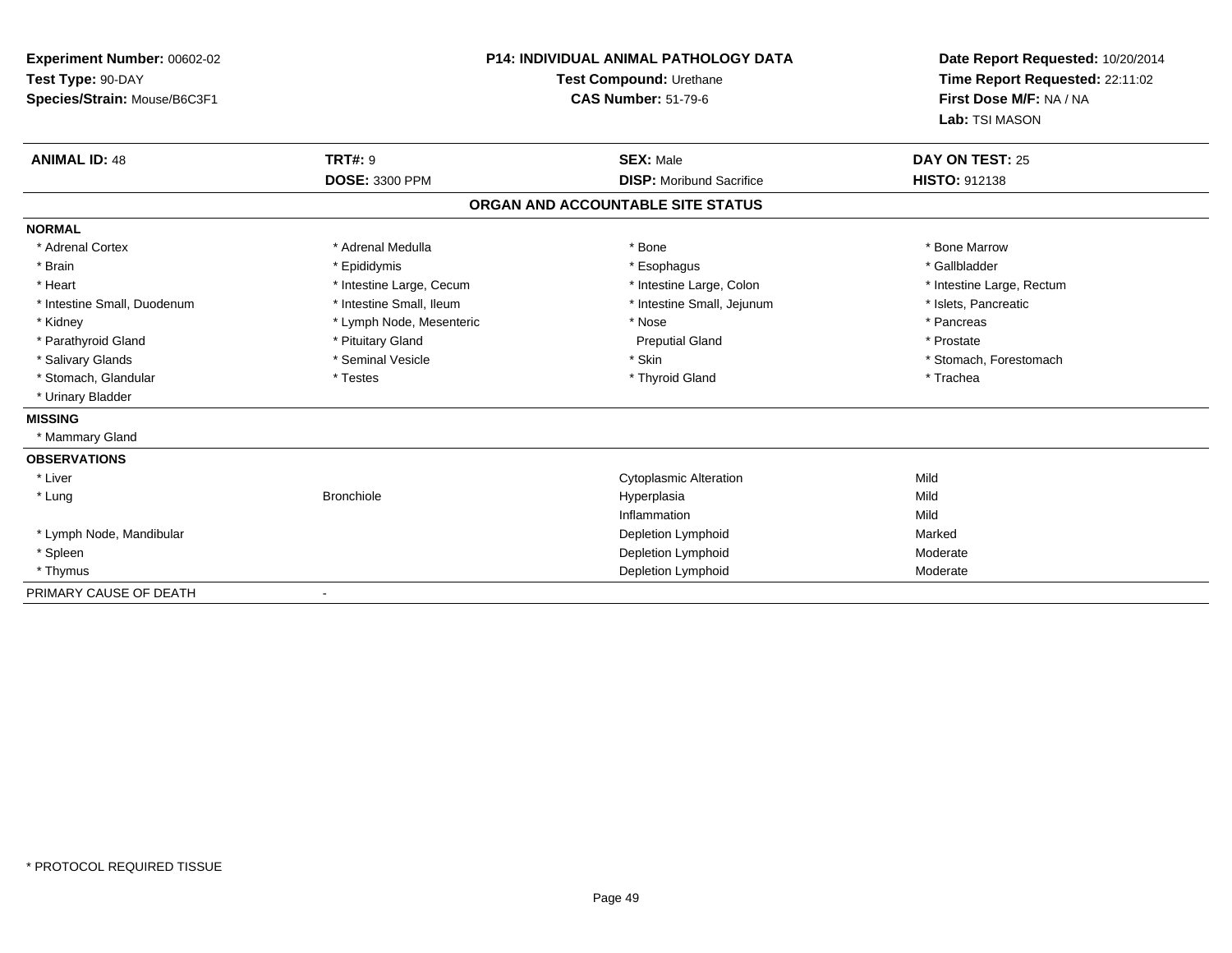| Experiment Number: 00602-02  |                            | <b>P14: INDIVIDUAL ANIMAL PATHOLOGY DATA</b> |                                 |
|------------------------------|----------------------------|----------------------------------------------|---------------------------------|
| Test Type: 90-DAY            | Test Compound: Urethane    |                                              | Time Report Requested: 22:11:02 |
| Species/Strain: Mouse/B6C3F1 |                            | <b>CAS Number: 51-79-6</b>                   | First Dose M/F: NA / NA         |
|                              |                            |                                              | Lab: TSI MASON                  |
| <b>ANIMAL ID: 49</b>         | <b>TRT#: 9</b>             | <b>SEX: Male</b>                             | DAY ON TEST: 25                 |
|                              | DOSE: 3300 PPM             | <b>DISP: Moribund Sacrifice</b>              | HISTO: 912139                   |
|                              |                            | ORGAN AND ACCOUNTABLE SITE STATUS            |                                 |
| <b>NORMAL</b>                |                            |                                              |                                 |
| * Adrenal Cortex             | * Adrenal Medulla          | * Bone                                       | * Bone Marrow                   |
| * Brain                      | * Epididymis               | * Esophagus                                  | * Gallbladder                   |
| * Intestine Large, Cecum     | * Intestine Large, Colon   | * Intestine Large, Rectum                    | * Intestine Small, Duodenum     |
| * Intestine Small, Ileum     | * Intestine Small, Jejunum | * Islets, Pancreatic                         | * Mammary Gland                 |
| * Nose                       | * Pancreas                 | * Pituitary Gland                            | <b>Preputial Gland</b>          |
| * Prostate                   | * Salivary Glands          | * Seminal Vesicle                            | * Skin                          |
| * Stomach, Forestomach       | * Stomach, Glandular       | * Testes                                     | * Thyroid Gland                 |
| * Trachea                    | * Urinary Bladder          |                                              |                                 |
| <b>MISSING</b>               |                            |                                              |                                 |
| * Parathyroid Gland          |                            |                                              |                                 |
| <b>OBSERVATIONS</b>          |                            |                                              |                                 |
| * Heart                      |                            | Cardiomyopathy                               | Mild                            |
|                              |                            | Hemorrhage                                   | Mild                            |
|                              |                            | Mineralization                               | Mild                            |
| * Kidney                     |                            | Nephropathy                                  | Mild                            |
| * Liver                      |                            | <b>Cytoplasmic Alteration</b>                | Mild                            |
| * Lung                       | <b>Bronchiole</b>          | Hyperplasia                                  | Minimal                         |
|                              |                            | Inflammation                                 | Mild                            |
| * Lymph Node, Mandibular     |                            | Depletion Lymphoid                           | Mild                            |
| * Lymph Node, Mesenteric     |                            | Depletion Lymphoid                           | Mild                            |
| * Spleen                     |                            | Depletion Lymphoid                           | Moderate                        |
| * Thymus                     |                            | Depletion Lymphoid                           | Marked                          |
| PRIMARY CAUSE OF DEATH       |                            |                                              |                                 |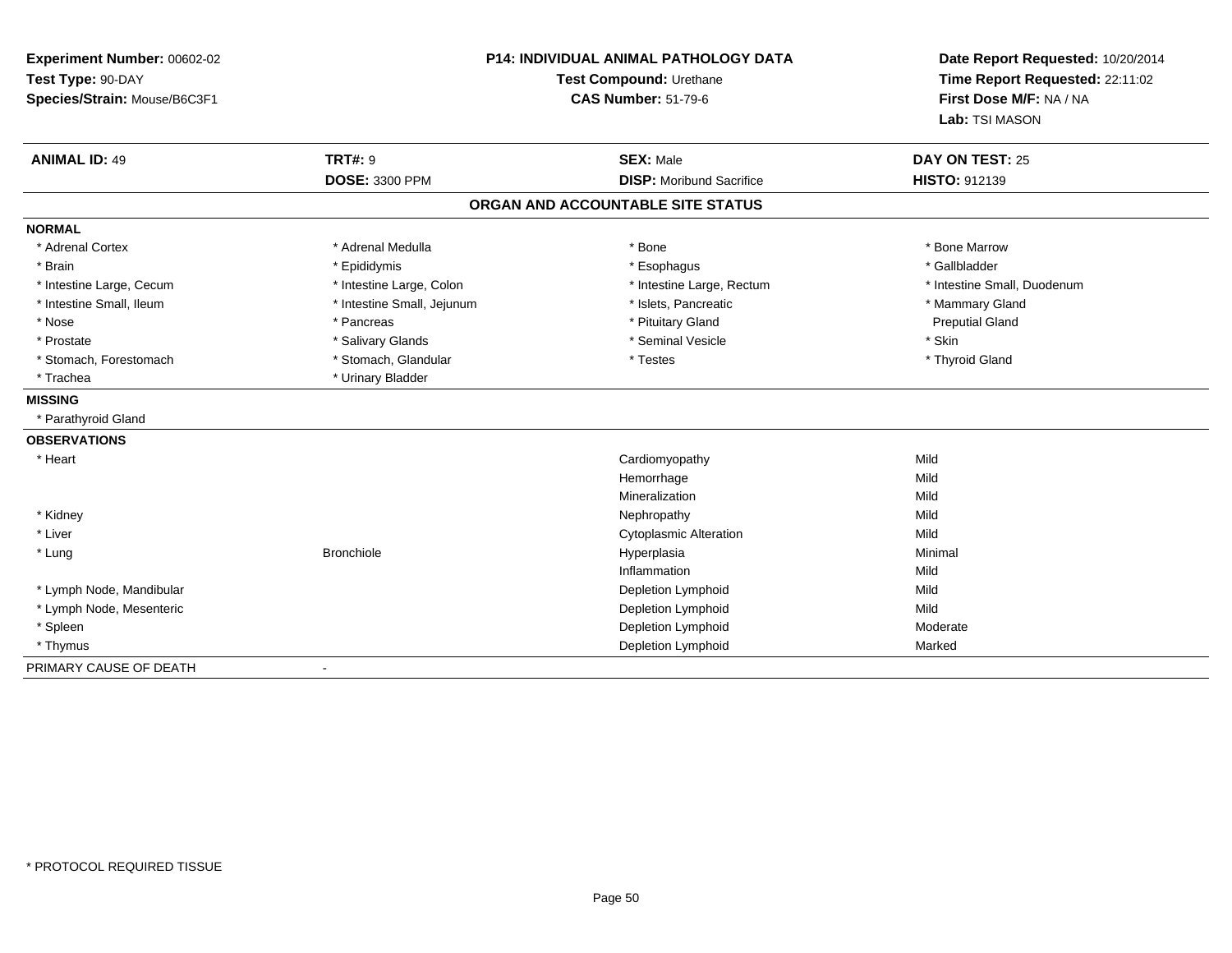| Experiment Number: 00602-02  |                          | <b>P14: INDIVIDUAL ANIMAL PATHOLOGY DATA</b> | Date Report Requested: 10/20/2014 |  |
|------------------------------|--------------------------|----------------------------------------------|-----------------------------------|--|
| Test Type: 90-DAY            |                          | Test Compound: Urethane                      | Time Report Requested: 22:11:02   |  |
| Species/Strain: Mouse/B6C3F1 |                          | <b>CAS Number: 51-79-6</b>                   | First Dose M/F: NA / NA           |  |
|                              |                          |                                              | Lab: TSI MASON                    |  |
| <b>ANIMAL ID: 50</b>         | <b>TRT#: 9</b>           | <b>SEX: Male</b>                             | <b>DAY ON TEST: 25</b>            |  |
|                              | <b>DOSE: 3300 PPM</b>    | <b>DISP:</b> Moribund Sacrifice              | <b>HISTO: 912140</b>              |  |
|                              |                          | ORGAN AND ACCOUNTABLE SITE STATUS            |                                   |  |
| <b>NORMAL</b>                |                          |                                              |                                   |  |
| * Adrenal Cortex             | * Adrenal Medulla        | * Bone                                       | * Bone Marrow                     |  |
| * Brain                      | * Epididymis             | * Esophagus                                  | * Gallbladder                     |  |
| * Heart                      | * Intestine Large, Cecum | * Intestine Large, Colon                     | * Intestine Large, Rectum         |  |
| * Intestine Small, Duodenum  | * Intestine Small. Ileum | * Intestine Small, Jejunum                   | * Islets. Pancreatic              |  |
| * Kidney                     | * Lymph Node, Mandibular | * Nose                                       | * Pancreas                        |  |
| * Pituitary Gland            | <b>Preputial Gland</b>   | * Prostate                                   | * Salivary Glands                 |  |
| * Seminal Vesicle            | * Skin                   | * Stomach, Forestomach                       | * Stomach, Glandular              |  |
| * Testes                     | * Thyroid Gland          | * Trachea                                    | * Urinary Bladder                 |  |
| <b>MISSING</b>               |                          |                                              |                                   |  |
| * Mammary Gland              | * Parathyroid Gland      |                                              |                                   |  |
| <b>OBSERVATIONS</b>          |                          |                                              |                                   |  |
| * Liver                      |                          | <b>Cytoplasmic Alteration</b>                | Minimal                           |  |
|                              |                          | <b>Eosinophilic Focus</b>                    |                                   |  |
| * Lung                       | <b>Bronchiole</b>        | Hyperplasia                                  | Mild                              |  |
|                              |                          | Inflammation                                 | Minimal                           |  |
| * Lymph Node, Mesenteric     |                          | Depletion Lymphoid                           | Mild                              |  |
| * Spleen                     |                          | Depletion Lymphoid                           | Mild                              |  |
| * Thymus                     |                          | Depletion Lymphoid                           | Mild                              |  |
| PRIMARY CAUSE OF DEATH       |                          |                                              |                                   |  |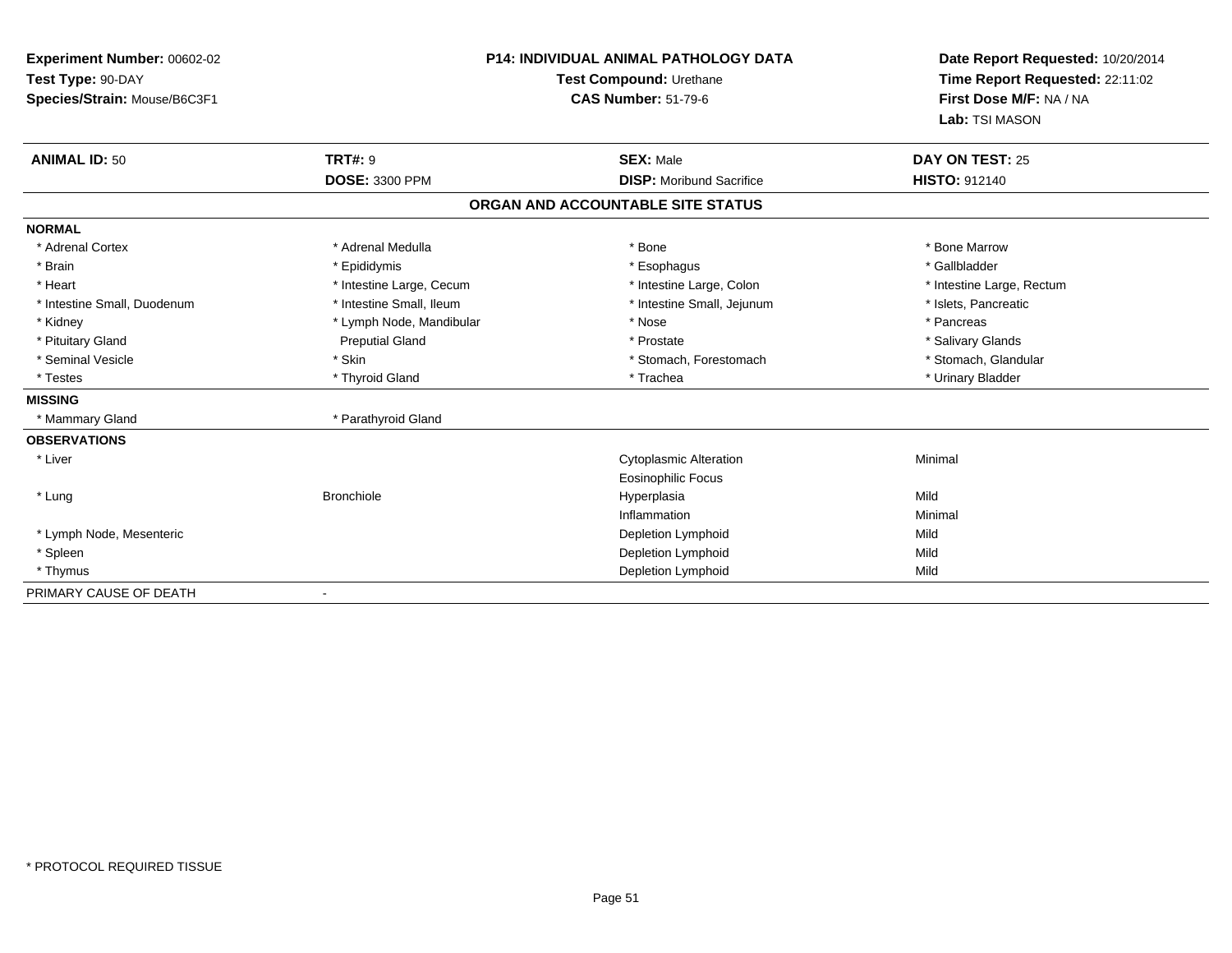| Experiment Number: 00602-02<br>Test Type: 90-DAY<br>Species/Strain: Mouse/B6C3F1 | P14: INDIVIDUAL ANIMAL PATHOLOGY DATA<br>Test Compound: Urethane<br><b>CAS Number: 51-79-6</b> |                                   | Date Report Requested: 10/20/2014<br>Time Report Requested: 22:11:02<br>First Dose M/F: NA / NA<br>Lab: TSI MASON |
|----------------------------------------------------------------------------------|------------------------------------------------------------------------------------------------|-----------------------------------|-------------------------------------------------------------------------------------------------------------------|
| <b>ANIMAL ID: 51</b>                                                             | <b>TRT#: 11</b>                                                                                | <b>SEX: Male</b>                  | DAY ON TEST: 10                                                                                                   |
|                                                                                  | DOSE: 10000 PPM                                                                                | <b>DISP: Natural Death</b>        | HISTO: 902121                                                                                                     |
|                                                                                  |                                                                                                | ORGAN AND ACCOUNTABLE SITE STATUS |                                                                                                                   |
| <b>NORMAL</b>                                                                    |                                                                                                |                                   |                                                                                                                   |
| * Adrenal Cortex                                                                 | * Adrenal Medulla                                                                              | * Bone                            | * Epididymis                                                                                                      |
| * Esophagus                                                                      | * Intestine Large, Rectum                                                                      | * Intestine Small, Ileum          | * Intestine Small, Jejunum                                                                                        |
| * Nose                                                                           | * Pancreas                                                                                     | * Pituitary Gland                 | <b>Preputial Gland</b>                                                                                            |
| * Prostate                                                                       | * Salivary Glands                                                                              | * Seminal Vesicle                 | * Skin                                                                                                            |
| * Stomach, Forestomach                                                           | * Stomach, Glandular                                                                           | * Thyroid Gland                   | * Trachea                                                                                                         |
| * Urinary Bladder                                                                |                                                                                                |                                   |                                                                                                                   |
| <b>MISSING</b>                                                                   |                                                                                                |                                   |                                                                                                                   |
| * Mammary Gland                                                                  | * Parathyroid Gland                                                                            | * Thymus                          |                                                                                                                   |
| <b>AUTO PRECLUDES DIAG.</b>                                                      |                                                                                                |                                   |                                                                                                                   |
| * Gallbladder                                                                    | * Intestine Large, Cecum                                                                       | * Intestine Large, Colon          | * Intestine Small. Duodenum                                                                                       |
| <b>OBSERVATIONS</b>                                                              |                                                                                                |                                   |                                                                                                                   |
| * Bone Marrow                                                                    |                                                                                                | <b>Depletion Cellular</b>         | Marked                                                                                                            |
| * Brain                                                                          |                                                                                                | Hemorrhage                        | Minimal                                                                                                           |
| * Heart                                                                          |                                                                                                | Hemorrhage                        | Mild                                                                                                              |
| * Islets, Pancreatic                                                             |                                                                                                | Angiectasis                       | Mild                                                                                                              |
| * Kidney                                                                         |                                                                                                | Nephropathy                       | Mild                                                                                                              |
| * Liver                                                                          |                                                                                                | <b>Cytoplasmic Alteration</b>     | Mild                                                                                                              |
| * Lung                                                                           |                                                                                                | Hemorrhage                        | Mild                                                                                                              |
|                                                                                  |                                                                                                | Inflammation                      | Mild                                                                                                              |
| * Lymph Node, Mandibular                                                         |                                                                                                | Depletion Lymphoid                | Marked                                                                                                            |
| * Lymph Node, Mesenteric                                                         |                                                                                                | Depletion Lymphoid                | Marked                                                                                                            |
| * Spleen                                                                         |                                                                                                | Depletion Lymphoid                | Marked                                                                                                            |
| * Testes                                                                         | Seminif Tub                                                                                    | Degeneration                      | Mild                                                                                                              |
| PRIMARY CAUSE OF DEATH                                                           | $\blacksquare$                                                                                 |                                   |                                                                                                                   |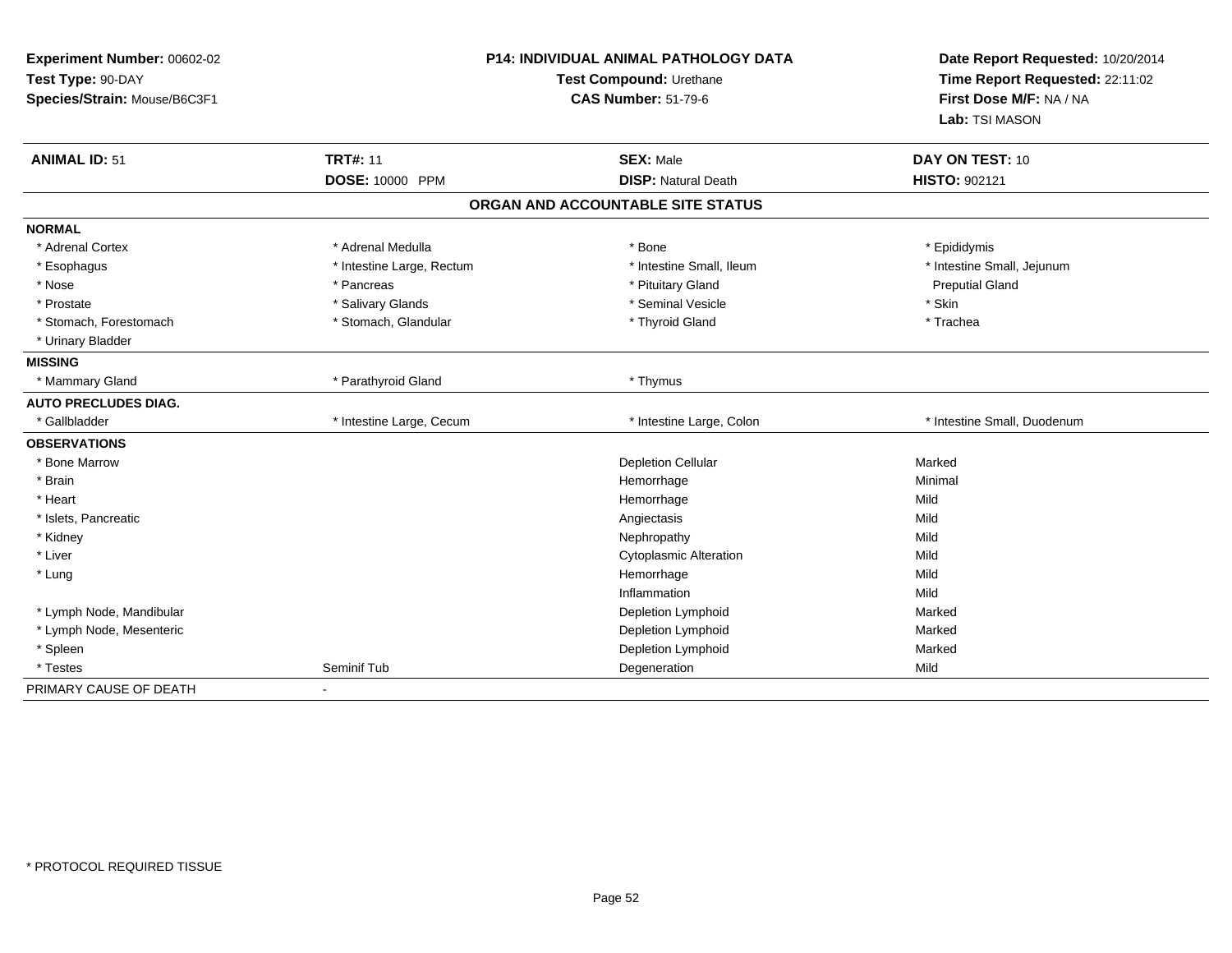| Experiment Number: 00602-02<br>Test Type: 90-DAY<br>Species/Strain: Mouse/B6C3F1 |                           | <b>P14: INDIVIDUAL ANIMAL PATHOLOGY DATA</b><br>Test Compound: Urethane<br><b>CAS Number: 51-79-6</b> |                                   |
|----------------------------------------------------------------------------------|---------------------------|-------------------------------------------------------------------------------------------------------|-----------------------------------|
| <b>ANIMAL ID: 52</b>                                                             | <b>TRT#: 11</b>           | <b>SEX: Male</b>                                                                                      | Lab: TSI MASON<br>DAY ON TEST: 12 |
|                                                                                  | <b>DOSE: 10000 PPM</b>    | <b>DISP:</b> Moribund Sacrifice                                                                       | <b>HISTO: 912122</b>              |
|                                                                                  |                           | ORGAN AND ACCOUNTABLE SITE STATUS                                                                     |                                   |
| <b>NORMAL</b>                                                                    |                           |                                                                                                       |                                   |
| * Adrenal Cortex                                                                 | * Adrenal Medulla         | * Bone                                                                                                | * Brain                           |
| * Epididymis                                                                     | * Esophagus               | * Gallbladder                                                                                         | * Intestine Large, Cecum          |
| * Intestine Large, Colon                                                         | * Intestine Large, Rectum | * Intestine Small, Duodenum                                                                           | * Intestine Small, Ileum          |
| * Intestine Small, Jejunum                                                       | * Nose                    | * Pancreas                                                                                            | * Parathyroid Gland               |
| <b>Preputial Gland</b>                                                           | * Prostate                | * Salivary Glands                                                                                     | * Seminal Vesicle                 |
| * Skin                                                                           | * Stomach, Forestomach    | * Stomach, Glandular                                                                                  | * Thyroid Gland                   |
| * Trachea                                                                        | * Urinary Bladder         |                                                                                                       |                                   |
| <b>MISSING</b>                                                                   |                           |                                                                                                       |                                   |
| * Mammary Gland                                                                  | * Pituitary Gland         |                                                                                                       |                                   |
| <b>OBSERVATIONS</b>                                                              |                           |                                                                                                       |                                   |
| * Bone Marrow                                                                    |                           | <b>Depletion Cellular</b>                                                                             | Mild                              |
| * Heart                                                                          |                           | Hemorrhage                                                                                            | Moderate                          |
| * Islets, Pancreatic                                                             |                           | Angiectasis                                                                                           | Minimal                           |
| * Kidney                                                                         |                           | Nephropathy                                                                                           | Moderate                          |
| * Liver                                                                          |                           | <b>Cytoplasmic Alteration</b>                                                                         | Mild                              |
| * Lung                                                                           |                           | Inflammation                                                                                          | Minimal                           |
| * Lymph Node, Mandibular                                                         |                           | Depletion Lymphoid                                                                                    | Marked                            |
| * Lymph Node, Mesenteric                                                         |                           | Depletion Lymphoid                                                                                    | Moderate                          |
| * Spleen                                                                         |                           | Depletion Lymphoid                                                                                    | Marked                            |
| * Testes                                                                         | Seminif Tub               | Degeneration                                                                                          | Mild                              |
| * Thymus                                                                         |                           | Depletion Lymphoid                                                                                    | Marked                            |
| PRIMARY CAUSE OF DEATH                                                           |                           |                                                                                                       |                                   |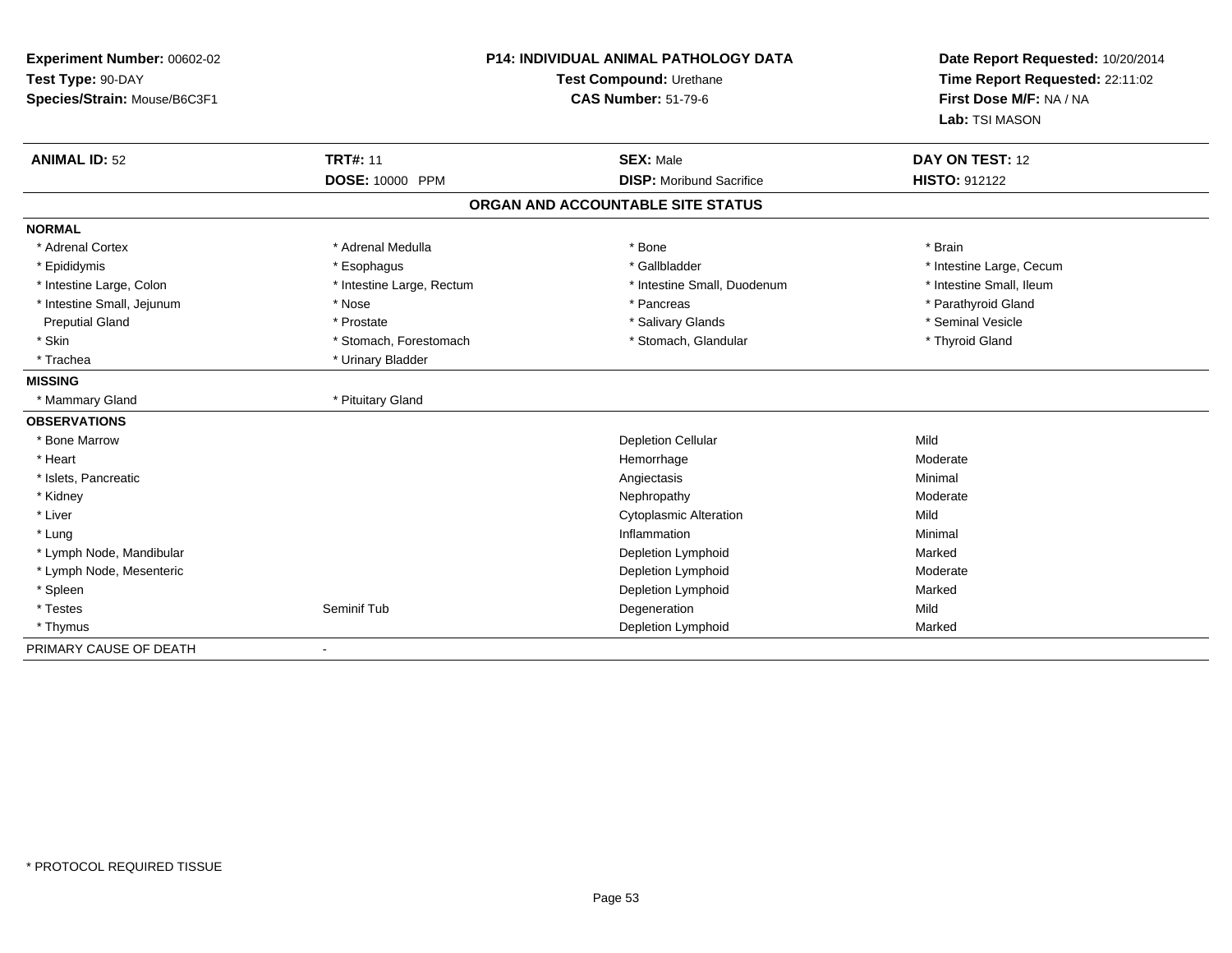| Experiment Number: 00602-02<br>Test Type: 90-DAY<br>Species/Strain: Mouse/B6C3F1 |                           | <b>P14: INDIVIDUAL ANIMAL PATHOLOGY DATA</b><br>Test Compound: Urethane<br><b>CAS Number: 51-79-6</b> | Date Report Requested: 10/20/2014<br>Time Report Requested: 22:11:02<br>First Dose M/F: NA / NA<br>Lab: TSI MASON |  |
|----------------------------------------------------------------------------------|---------------------------|-------------------------------------------------------------------------------------------------------|-------------------------------------------------------------------------------------------------------------------|--|
| <b>ANIMAL ID: 53</b>                                                             | <b>TRT#: 11</b>           | <b>SEX: Male</b>                                                                                      | DAY ON TEST: 11                                                                                                   |  |
|                                                                                  | DOSE: 10000 PPM           | <b>DISP:</b> Moribund Sacrifice                                                                       | <b>HISTO: 912123</b>                                                                                              |  |
|                                                                                  |                           | ORGAN AND ACCOUNTABLE SITE STATUS                                                                     |                                                                                                                   |  |
| <b>NORMAL</b>                                                                    |                           |                                                                                                       |                                                                                                                   |  |
| * Adrenal Cortex                                                                 | * Adrenal Medulla         | * Bone                                                                                                | * Brain                                                                                                           |  |
| * Epididymis                                                                     | * Esophagus               | * Gallbladder                                                                                         | * Intestine Large, Cecum                                                                                          |  |
| * Intestine Large, Colon                                                         | * Intestine Large, Rectum | * Intestine Small, Duodenum                                                                           | * Intestine Small, Ileum                                                                                          |  |
| * Intestine Small, Jejunum                                                       | * Islets, Pancreatic      | * Nose                                                                                                | * Pancreas                                                                                                        |  |
| * Parathyroid Gland                                                              | * Pituitary Gland         | <b>Preputial Gland</b>                                                                                | * Prostate                                                                                                        |  |
| * Salivary Glands                                                                | * Seminal Vesicle         | * Skin                                                                                                | * Stomach, Forestomach                                                                                            |  |
| * Stomach, Glandular                                                             | * Thyroid Gland           | * Trachea                                                                                             | * Urinary Bladder                                                                                                 |  |
| <b>MISSING</b>                                                                   |                           |                                                                                                       |                                                                                                                   |  |
| * Lymph Node, Mandibular                                                         | * Mammary Gland           |                                                                                                       |                                                                                                                   |  |
| <b>OBSERVATIONS</b>                                                              |                           |                                                                                                       |                                                                                                                   |  |
| * Bone Marrow                                                                    |                           | <b>Depletion Cellular</b>                                                                             | Marked                                                                                                            |  |
| * Heart                                                                          |                           | Hemorrhage                                                                                            | Minimal                                                                                                           |  |
| * Kidney                                                                         |                           | Nephropathy                                                                                           | Moderate                                                                                                          |  |
| * Liver                                                                          |                           | <b>Cytoplasmic Alteration</b>                                                                         | Mild                                                                                                              |  |
| * Lung                                                                           | <b>Bronchiole</b>         | Hyperplasia                                                                                           | Minimal                                                                                                           |  |
|                                                                                  |                           | Inflammation                                                                                          | Mild                                                                                                              |  |
| * Lymph Node, Mesenteric                                                         |                           | Depletion Lymphoid                                                                                    | Marked                                                                                                            |  |
| * Spleen                                                                         |                           | Depletion Lymphoid                                                                                    | Marked                                                                                                            |  |
| [Depletion Lymphoid TGLS = 1-12]                                                 |                           |                                                                                                       |                                                                                                                   |  |
| * Testes                                                                         | Seminif Tub               | Degeneration                                                                                          | Mild                                                                                                              |  |
| * Thymus                                                                         |                           | Depletion Lymphoid                                                                                    | Marked                                                                                                            |  |
| PRIMARY CAUSE OF DEATH                                                           |                           |                                                                                                       |                                                                                                                   |  |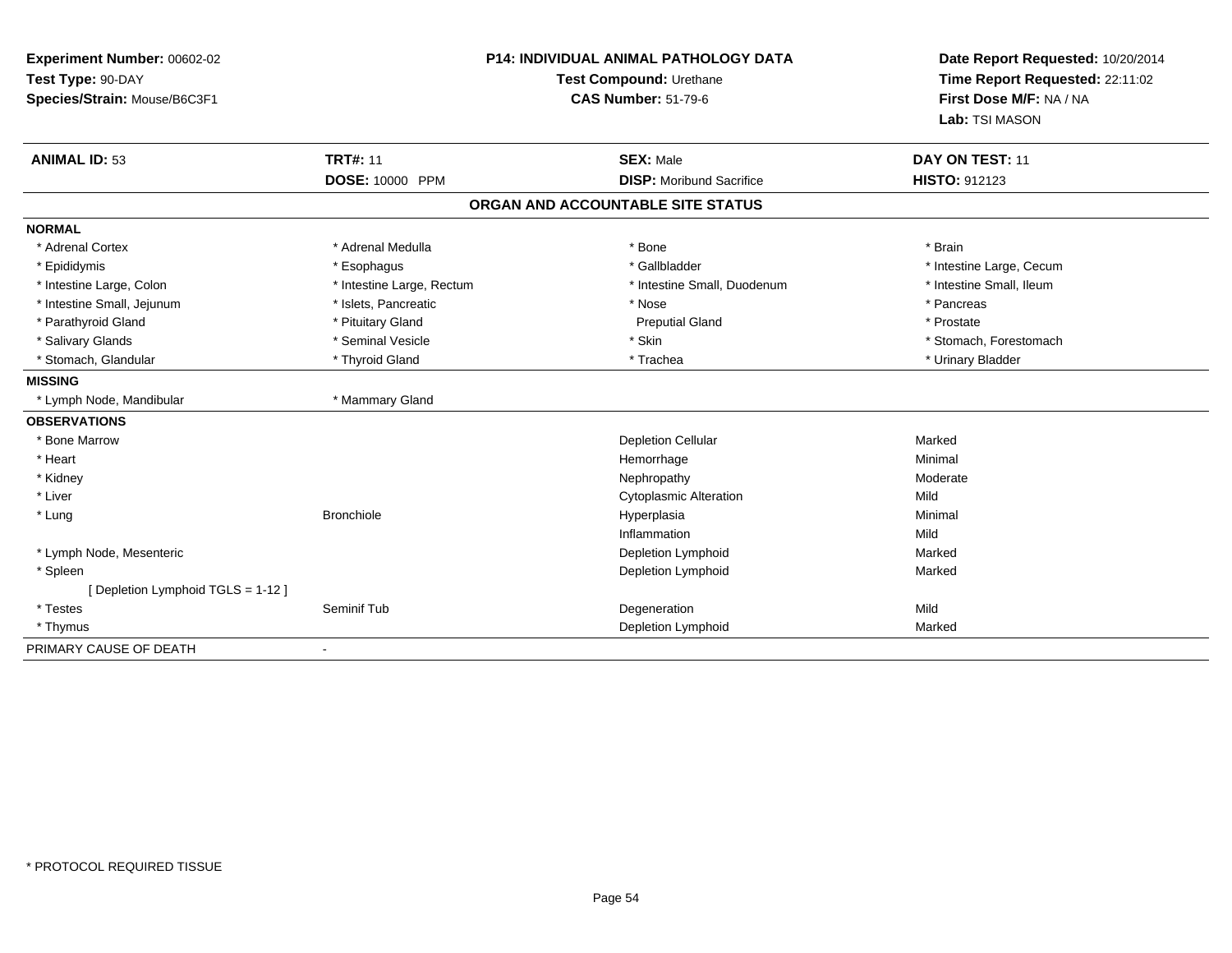| Experiment Number: 00602-02<br>Test Type: 90-DAY<br>Species/Strain: Mouse/B6C3F1 |                           | <b>P14: INDIVIDUAL ANIMAL PATHOLOGY DATA</b><br>Test Compound: Urethane<br><b>CAS Number: 51-79-6</b> | Date Report Requested: 10/20/2014<br>Time Report Requested: 22:11:02<br>First Dose M/F: NA / NA<br>Lab: TSI MASON |
|----------------------------------------------------------------------------------|---------------------------|-------------------------------------------------------------------------------------------------------|-------------------------------------------------------------------------------------------------------------------|
| <b>ANIMAL ID: 54</b>                                                             | <b>TRT#: 11</b>           | <b>SEX: Male</b>                                                                                      | DAY ON TEST: 12                                                                                                   |
|                                                                                  | DOSE: 10000 PPM           | <b>DISP:</b> Moribund Sacrifice                                                                       | <b>HISTO: 912124</b>                                                                                              |
|                                                                                  |                           | ORGAN AND ACCOUNTABLE SITE STATUS                                                                     |                                                                                                                   |
| <b>NORMAL</b>                                                                    |                           |                                                                                                       |                                                                                                                   |
| * Adrenal Cortex                                                                 | * Adrenal Medulla         | * Bone                                                                                                | * Brain                                                                                                           |
| * Epididymis                                                                     | * Esophagus               | * Gallbladder                                                                                         | * Intestine Large, Cecum                                                                                          |
| * Intestine Large, Colon                                                         | * Intestine Large, Rectum | * Intestine Small, Duodenum                                                                           | * Intestine Small, Ileum                                                                                          |
| * Intestine Small, Jejunum                                                       | * Islets, Pancreatic      | * Nose                                                                                                | * Pancreas                                                                                                        |
| * Parathyroid Gland                                                              | * Pituitary Gland         | <b>Preputial Gland</b>                                                                                | * Prostate                                                                                                        |
| * Salivary Glands                                                                | * Seminal Vesicle         | * Skin                                                                                                | * Stomach, Forestomach                                                                                            |
| * Stomach, Glandular                                                             | * Thyroid Gland           | * Trachea                                                                                             | * Urinary Bladder                                                                                                 |
| <b>MISSING</b>                                                                   |                           |                                                                                                       |                                                                                                                   |
| * Mammary Gland                                                                  | * Thymus                  |                                                                                                       |                                                                                                                   |
| <b>OBSERVATIONS</b>                                                              |                           |                                                                                                       |                                                                                                                   |
| * Bone Marrow                                                                    |                           | <b>Depletion Cellular</b>                                                                             | Moderate                                                                                                          |
| * Heart                                                                          |                           | Hemorrhage                                                                                            | Minimal                                                                                                           |
| * Kidney                                                                         |                           | Nephropathy                                                                                           | Mild                                                                                                              |
| * Liver                                                                          |                           | <b>Cytoplasmic Alteration</b>                                                                         | Moderate                                                                                                          |
| * Lung                                                                           |                           | Inflammation                                                                                          | Minimal                                                                                                           |
| * Lymph Node, Mandibular                                                         |                           | Depletion Lymphoid                                                                                    | Marked                                                                                                            |
| * Lymph Node, Mesenteric                                                         |                           | Depletion Lymphoid                                                                                    | Marked                                                                                                            |
| * Spleen                                                                         |                           | Depletion Lymphoid                                                                                    | Marked                                                                                                            |
| * Testes                                                                         | Seminif Tub               | Degeneration                                                                                          | Minimal                                                                                                           |
| PRIMARY CAUSE OF DEATH                                                           |                           |                                                                                                       |                                                                                                                   |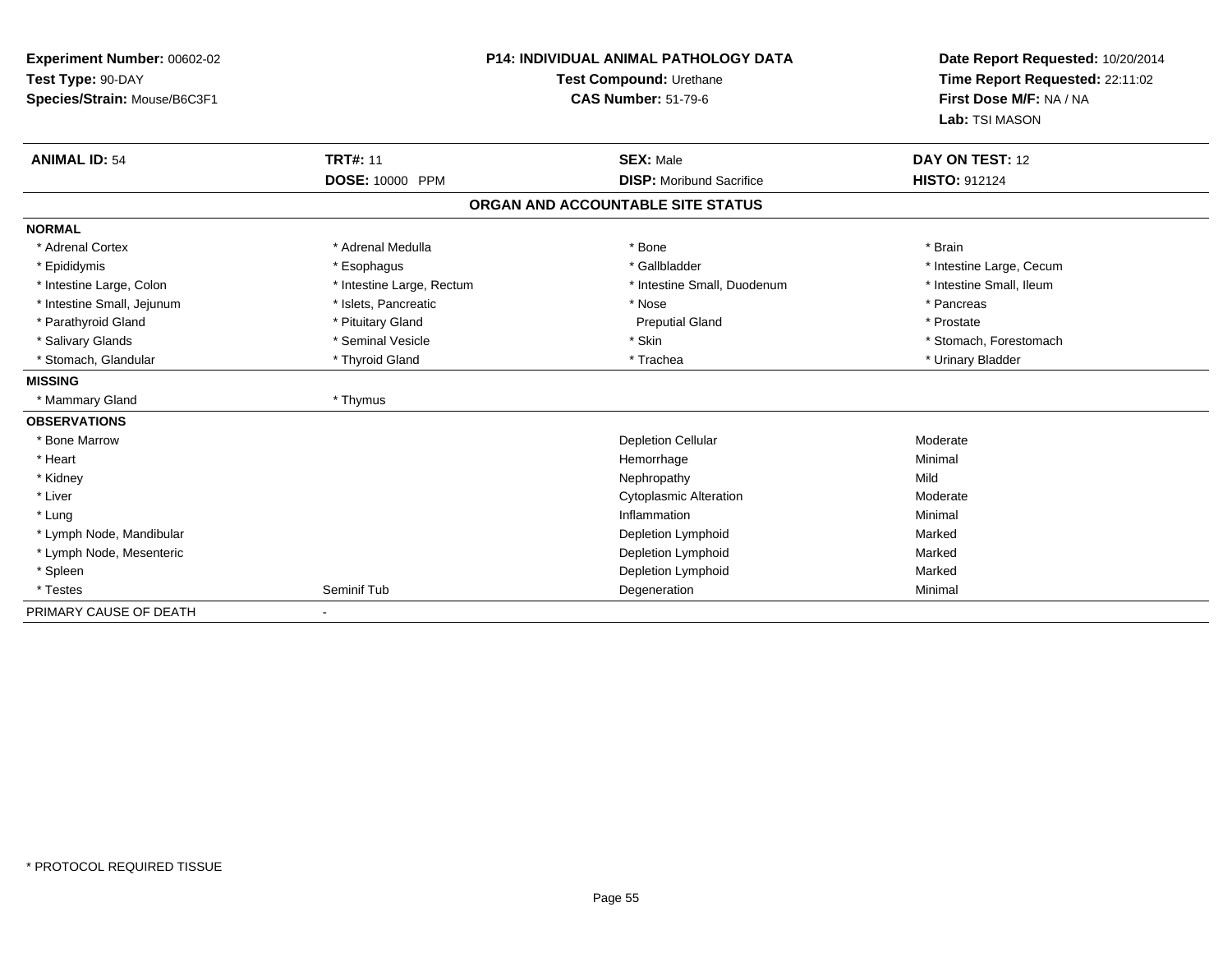| Experiment Number: 00602-02<br>Test Type: 90-DAY<br>Species/Strain: Mouse/B6C3F1 |                             | P14: INDIVIDUAL ANIMAL PATHOLOGY DATA<br>Test Compound: Urethane<br><b>CAS Number: 51-79-6</b> | Date Report Requested: 10/20/2014<br>Time Report Requested: 22:11:02<br>First Dose M/F: NA / NA<br>Lab: TSI MASON |
|----------------------------------------------------------------------------------|-----------------------------|------------------------------------------------------------------------------------------------|-------------------------------------------------------------------------------------------------------------------|
| <b>ANIMAL ID: 55</b>                                                             | <b>TRT#: 11</b>             | <b>SEX: Male</b>                                                                               | DAY ON TEST: 12                                                                                                   |
|                                                                                  | <b>DOSE: 10000 PPM</b>      | <b>DISP: Natural Death</b>                                                                     | HISTO: 912125                                                                                                     |
|                                                                                  |                             | ORGAN AND ACCOUNTABLE SITE STATUS                                                              |                                                                                                                   |
| <b>NORMAL</b>                                                                    |                             |                                                                                                |                                                                                                                   |
| * Adrenal Cortex                                                                 | * Adrenal Medulla           | * Bone                                                                                         | * Brain                                                                                                           |
| * Epididymis                                                                     | * Esophagus                 | * Intestine Large, Cecum                                                                       | * Intestine Large, Colon                                                                                          |
| * Intestine Large, Rectum                                                        | * Intestine Small, Ileum    | * Nose                                                                                         | * Pancreas                                                                                                        |
| * Parathyroid Gland                                                              | * Pituitary Gland           | <b>Preputial Gland</b>                                                                         | * Prostate                                                                                                        |
| * Salivary Glands                                                                | * Seminal Vesicle           | * Skin                                                                                         | * Stomach, Forestomach                                                                                            |
| * Stomach, Glandular                                                             | * Thyroid Gland             | * Trachea                                                                                      | * Urinary Bladder                                                                                                 |
| <b>MISSING</b>                                                                   |                             |                                                                                                |                                                                                                                   |
| * Lymph Node, Mandibular                                                         | * Mammary Gland             |                                                                                                |                                                                                                                   |
| <b>AUTO PRECLUDES DIAG.</b>                                                      |                             |                                                                                                |                                                                                                                   |
| * Gallbladder                                                                    | * Intestine Small, Duodenum | * Intestine Small, Jejunum                                                                     |                                                                                                                   |
| <b>OBSERVATIONS</b>                                                              |                             |                                                                                                |                                                                                                                   |
| * Bone Marrow                                                                    |                             | <b>Depletion Cellular</b>                                                                      | Mild                                                                                                              |
| * Heart                                                                          |                             | Hemorrhage                                                                                     | Minimal                                                                                                           |
|                                                                                  |                             | Mineralization                                                                                 | Minimal                                                                                                           |
| * Islets, Pancreatic                                                             |                             | Angiectasis                                                                                    | Minimal                                                                                                           |
| * Kidney                                                                         |                             | Nephropathy                                                                                    | Mild                                                                                                              |
| * Liver                                                                          |                             | <b>Cytoplasmic Alteration</b>                                                                  | Mild                                                                                                              |
| * Lung                                                                           |                             | Inflammation                                                                                   | Mild                                                                                                              |
| * Lymph Node, Mesenteric                                                         |                             | Depletion Lymphoid                                                                             | Marked                                                                                                            |
| * Spleen                                                                         |                             | Depletion Lymphoid                                                                             | Marked                                                                                                            |
| * Testes                                                                         | Seminif Tub                 | Degeneration                                                                                   | Minimal                                                                                                           |
| * Thymus                                                                         |                             | Depletion Lymphoid                                                                             | Marked                                                                                                            |
| PRIMARY CAUSE OF DEATH                                                           | $\mathbf{r}$                |                                                                                                |                                                                                                                   |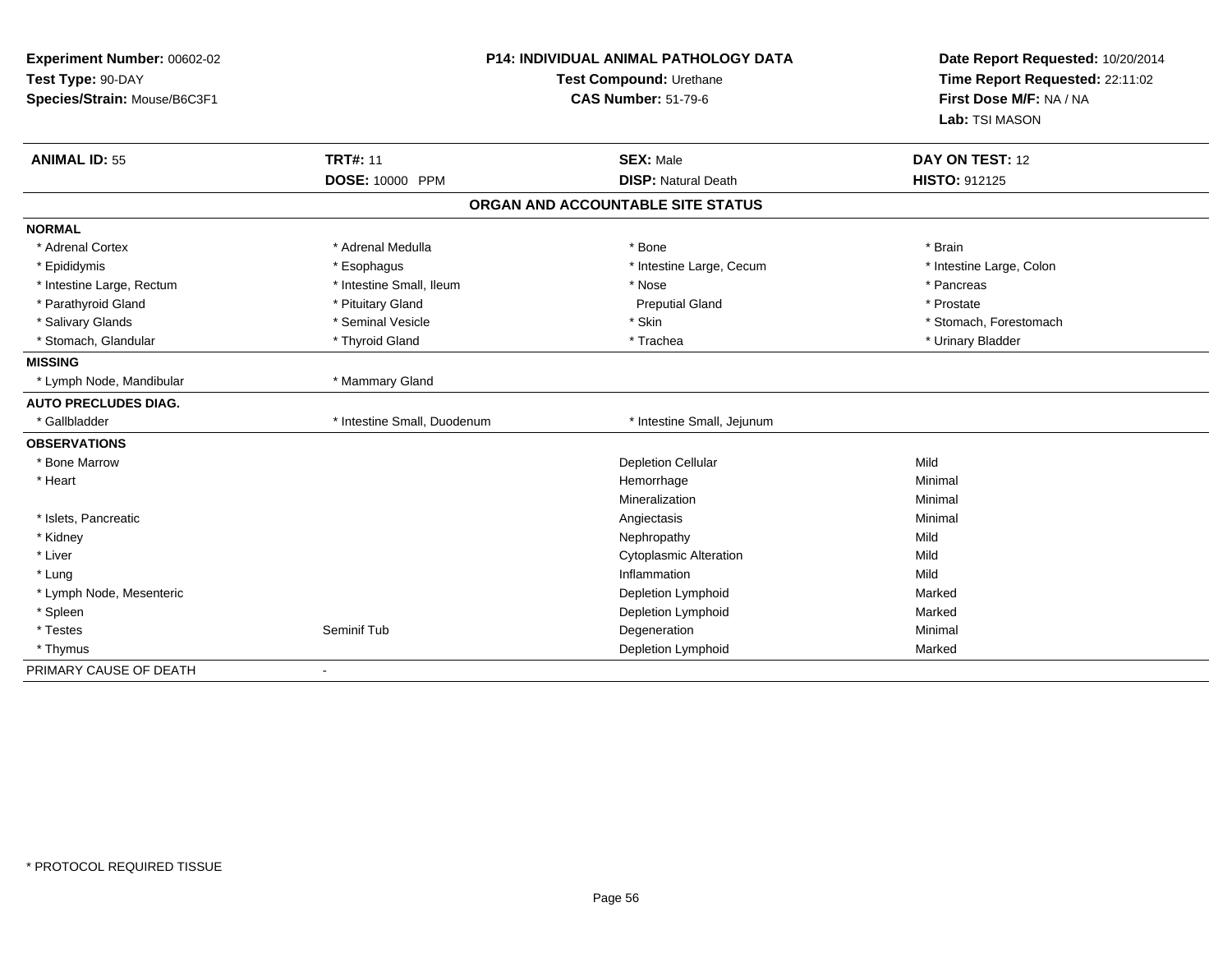| Experiment Number: 00602-02<br>Test Type: 90-DAY<br>Species/Strain: Mouse/B6C3F1 | P14: INDIVIDUAL ANIMAL PATHOLOGY DATA<br>Test Compound: Urethane<br><b>CAS Number: 51-79-6</b> |                                   | Date Report Requested: 10/20/2014<br>Time Report Requested: 22:11:02<br>First Dose M/F: NA / NA<br>Lab: TSI MASON |
|----------------------------------------------------------------------------------|------------------------------------------------------------------------------------------------|-----------------------------------|-------------------------------------------------------------------------------------------------------------------|
| <b>ANIMAL ID: 56</b>                                                             | <b>TRT#: 11</b>                                                                                | <b>SEX: Male</b>                  | <b>DAY ON TEST: 13</b>                                                                                            |
|                                                                                  | DOSE: 10000 PPM                                                                                | <b>DISP: Natural Death</b>        | <b>HISTO: 912126</b>                                                                                              |
|                                                                                  |                                                                                                | ORGAN AND ACCOUNTABLE SITE STATUS |                                                                                                                   |
| <b>NORMAL</b>                                                                    |                                                                                                |                                   |                                                                                                                   |
| * Adrenal Cortex                                                                 | * Adrenal Medulla                                                                              | * Bone                            | * Brain                                                                                                           |
| * Epididymis                                                                     | * Esophagus                                                                                    | * Intestine Large, Cecum          | * Intestine Large, Colon                                                                                          |
| * Intestine Large, Rectum                                                        | * Intestine Small, Duodenum                                                                    | * Intestine Small, Jejunum        | * Nose                                                                                                            |
| * Pancreas                                                                       | <b>Preputial Gland</b>                                                                         | * Prostate                        | * Salivary Glands                                                                                                 |
| * Seminal Vesicle                                                                | * Skin                                                                                         | * Stomach, Forestomach            | * Stomach, Glandular                                                                                              |
| * Testes                                                                         | * Thyroid Gland                                                                                | * Trachea                         | * Urinary Bladder                                                                                                 |
| <b>MISSING</b>                                                                   |                                                                                                |                                   |                                                                                                                   |
| * Mammary Gland                                                                  | * Parathyroid Gland                                                                            | * Pituitary Gland                 |                                                                                                                   |
| <b>AUTO PRECLUDES DIAG.</b>                                                      |                                                                                                |                                   |                                                                                                                   |
| * Gallbladder                                                                    | * Intestine Small. Ileum                                                                       |                                   |                                                                                                                   |
| <b>OBSERVATIONS</b>                                                              |                                                                                                |                                   |                                                                                                                   |
| * Bone Marrow                                                                    |                                                                                                | <b>Depletion Cellular</b>         | Moderate                                                                                                          |
| * Heart                                                                          |                                                                                                | Hemorrhage                        | Minimal                                                                                                           |
| * Islets, Pancreatic                                                             |                                                                                                | Angiectasis                       | Minimal                                                                                                           |
| * Kidney                                                                         |                                                                                                | Nephropathy                       | Mild                                                                                                              |
| * Liver                                                                          |                                                                                                | Cytoplasmic Alteration            | Minimal                                                                                                           |
| * Lung                                                                           |                                                                                                | Inflammation                      | Minimal                                                                                                           |
| * Lymph Node, Mandibular                                                         |                                                                                                | Depletion Lymphoid                | Marked                                                                                                            |
| * Lymph Node, Mesenteric                                                         |                                                                                                | Depletion Lymphoid                | Marked                                                                                                            |
| * Spleen                                                                         |                                                                                                | Depletion Lymphoid                | Marked                                                                                                            |
| * Thymus                                                                         |                                                                                                | Depletion Lymphoid                | Marked                                                                                                            |
| PRIMARY CAUSE OF DEATH                                                           |                                                                                                |                                   |                                                                                                                   |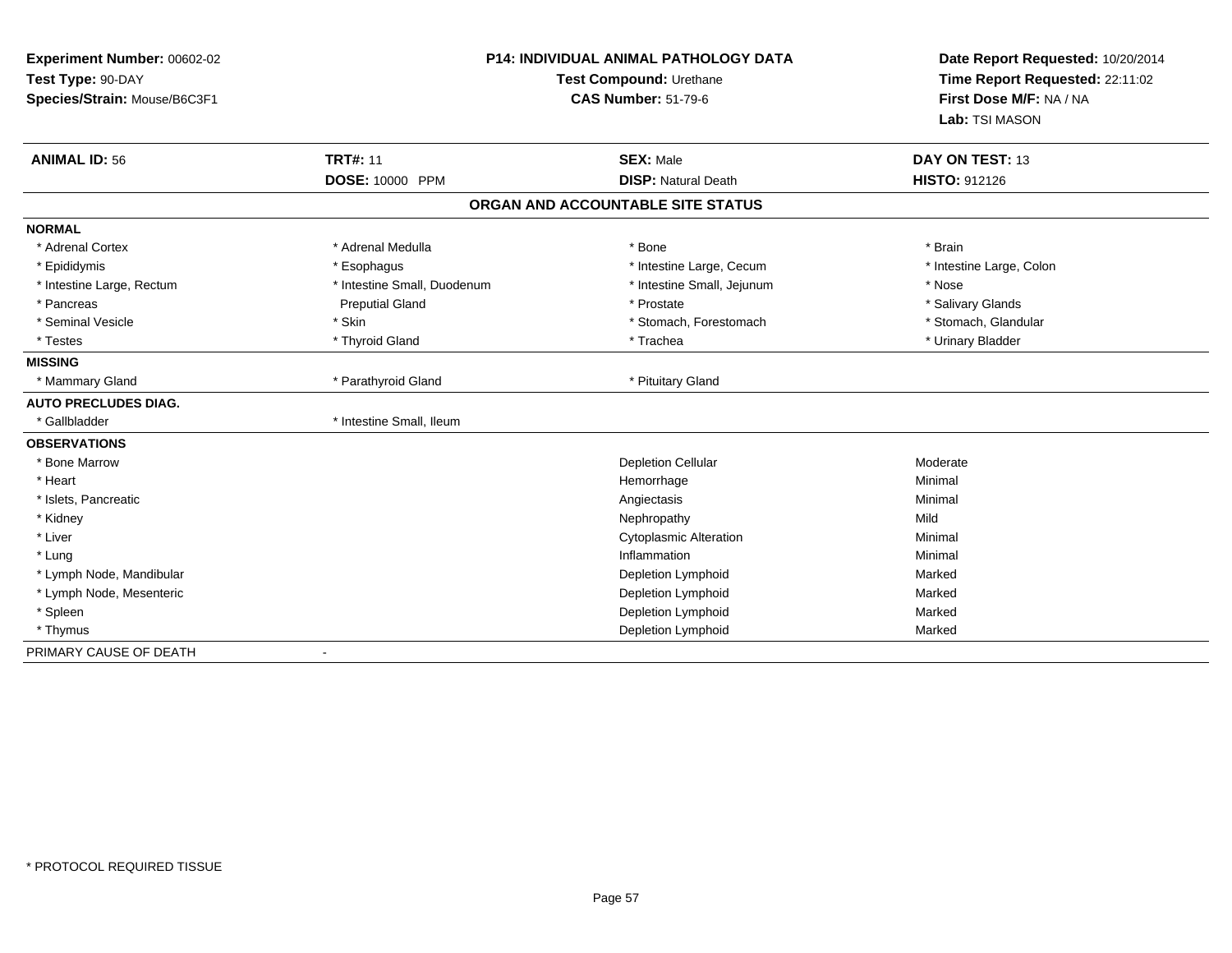| Experiment Number: 00602-02  |                            | P14: INDIVIDUAL ANIMAL PATHOLOGY DATA | Date Report Requested: 10/20/2014<br>Time Report Requested: 22:11:02 |
|------------------------------|----------------------------|---------------------------------------|----------------------------------------------------------------------|
| Test Type: 90-DAY            |                            | Test Compound: Urethane               |                                                                      |
| Species/Strain: Mouse/B6C3F1 |                            | <b>CAS Number: 51-79-6</b>            | First Dose M/F: NA / NA<br>Lab: TSI MASON                            |
|                              |                            |                                       |                                                                      |
| <b>ANIMAL ID: 57</b>         | <b>TRT#: 11</b>            | <b>SEX: Male</b>                      | DAY ON TEST: 13                                                      |
|                              | DOSE: 10000 PPM            | <b>DISP: Natural Death</b>            | <b>HISTO: 912127</b>                                                 |
|                              |                            | ORGAN AND ACCOUNTABLE SITE STATUS     |                                                                      |
| <b>NORMAL</b>                |                            |                                       |                                                                      |
| * Adrenal Cortex             | * Adrenal Medulla          | * Bone                                | * Brain                                                              |
| * Epididymis                 | * Esophagus                | * Intestine Large, Colon              | * Intestine Large, Rectum                                            |
| * Intestine Small, Ileum     | * Intestine Small, Jejunum | * Islets, Pancreatic                  | * Nose                                                               |
| * Pancreas                   | * Pituitary Gland          | <b>Preputial Gland</b>                | * Prostate                                                           |
| * Salivary Glands            | * Seminal Vesicle          | * Skin                                | * Stomach, Forestomach                                               |
| * Stomach, Glandular         | * Testes                   | * Thyroid Gland                       | * Trachea                                                            |
| * Urinary Bladder            |                            |                                       |                                                                      |
| <b>MISSING</b>               |                            |                                       |                                                                      |
| * Mammary Gland              | * Parathyroid Gland        | * Thymus                              |                                                                      |
| <b>AUTO PRECLUDES DIAG.</b>  |                            |                                       |                                                                      |
| * Gallbladder                | * Intestine Large, Cecum   | * Intestine Small, Duodenum           |                                                                      |
| <b>OBSERVATIONS</b>          |                            |                                       |                                                                      |
| * Bone Marrow                |                            | <b>Depletion Cellular</b>             | Moderate                                                             |
| * Heart                      |                            | Hemorrhage                            | Minimal                                                              |
| * Kidney                     |                            | Nephropathy                           | Minimal                                                              |
| * Liver                      |                            | <b>Cytoplasmic Alteration</b>         | Moderate                                                             |
| * Lung                       |                            | Inflammation                          | Mild                                                                 |
| * Lymph Node, Mandibular     |                            | Depletion Lymphoid                    | Marked                                                               |
| * Lymph Node, Mesenteric     |                            | Depletion Lymphoid                    | Marked                                                               |
| * Spleen                     |                            | Depletion Lymphoid                    | Marked                                                               |
| PRIMARY CAUSE OF DEATH       | $\overline{\phantom{a}}$   |                                       |                                                                      |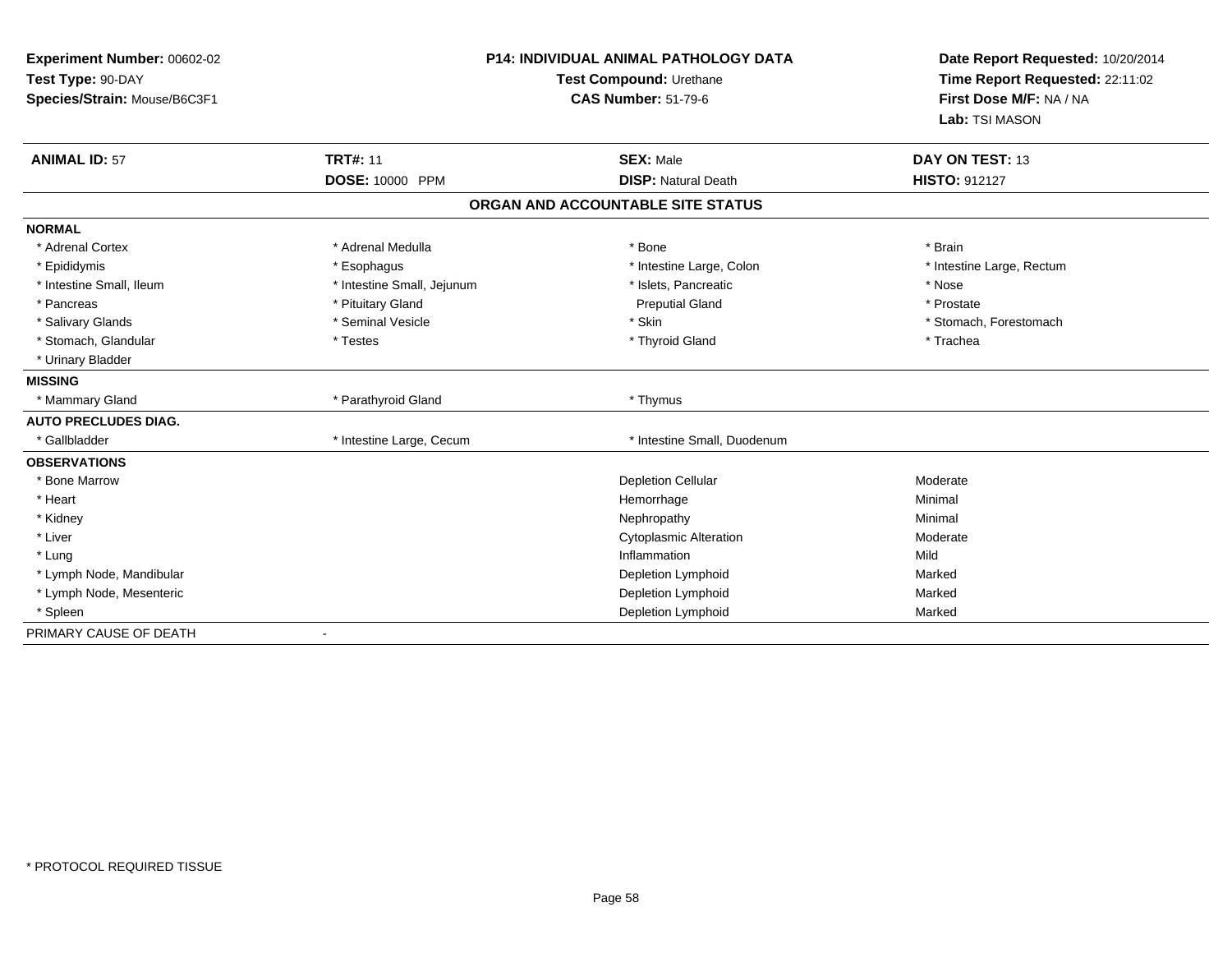| Experiment Number: 00602-02<br>Test Type: 90-DAY<br>Species/Strain: Mouse/B6C3F1 | P14: INDIVIDUAL ANIMAL PATHOLOGY DATA<br>Test Compound: Urethane<br><b>CAS Number: 51-79-6</b> |                                   | Date Report Requested: 10/20/2014<br>Time Report Requested: 22:11:02<br>First Dose M/F: NA / NA<br>Lab: TSI MASON |
|----------------------------------------------------------------------------------|------------------------------------------------------------------------------------------------|-----------------------------------|-------------------------------------------------------------------------------------------------------------------|
| <b>ANIMAL ID: 58</b>                                                             | <b>TRT#: 11</b>                                                                                | <b>SEX: Male</b>                  | DAY ON TEST: 18                                                                                                   |
|                                                                                  | <b>DOSE: 10000 PPM</b>                                                                         | <b>DISP: Natural Death</b>        | HISTO: 912128                                                                                                     |
|                                                                                  |                                                                                                | ORGAN AND ACCOUNTABLE SITE STATUS |                                                                                                                   |
| <b>NORMAL</b>                                                                    |                                                                                                |                                   |                                                                                                                   |
| * Adrenal Cortex                                                                 | * Adrenal Medulla                                                                              | * Bone                            | * Brain                                                                                                           |
| * Epididymis                                                                     | * Esophagus                                                                                    | * Intestine Large, Cecum          | * Intestine Large, Colon                                                                                          |
| * Intestine Large, Rectum                                                        | * Intestine Small, Duodenum                                                                    | * Intestine Small, Jejunum        | * Mammary Gland                                                                                                   |
| * Nose                                                                           | * Pancreas                                                                                     | * Parathyroid Gland               | * Pituitary Gland                                                                                                 |
| <b>Preputial Gland</b>                                                           | * Prostate                                                                                     | * Salivary Glands                 | * Seminal Vesicle                                                                                                 |
| * Stomach, Forestomach                                                           | * Stomach, Glandular                                                                           | * Testes                          | * Thyroid Gland                                                                                                   |
| * Trachea                                                                        | * Urinary Bladder                                                                              |                                   |                                                                                                                   |
| <b>AUTO PRECLUDES DIAG.</b>                                                      |                                                                                                |                                   |                                                                                                                   |
| * Gallbladder                                                                    | * Intestine Small, Ileum                                                                       |                                   |                                                                                                                   |
| <b>OBSERVATIONS</b>                                                              |                                                                                                |                                   |                                                                                                                   |
| * Bone Marrow                                                                    |                                                                                                | <b>Depletion Cellular</b>         | Mild                                                                                                              |
| * Heart                                                                          |                                                                                                | Hemorrhage                        | Minimal                                                                                                           |
|                                                                                  |                                                                                                | Mineralization                    | Mild                                                                                                              |
| * Islets, Pancreatic                                                             |                                                                                                | Angiectasis                       | Minimal                                                                                                           |
| * Kidney                                                                         |                                                                                                | Nephropathy                       | Mild                                                                                                              |
| * Liver                                                                          |                                                                                                | <b>Cytoplasmic Alteration</b>     | Mild                                                                                                              |
| * Lung                                                                           |                                                                                                | Inflammation                      | Mild                                                                                                              |
| * Lymph Node, Mandibular                                                         |                                                                                                | Depletion Lymphoid                | Marked                                                                                                            |
| * Lymph Node, Mesenteric                                                         |                                                                                                | Depletion Lymphoid                | Marked                                                                                                            |
| * Mammary GI                                                                     |                                                                                                |                                   |                                                                                                                   |
| Note: TGL 1 MAMMARY FOCI ARE IN SUBCUT OF SKIN                                   |                                                                                                |                                   |                                                                                                                   |
| * Skin                                                                           | <b>Subcut Tiss</b>                                                                             | Congestion                        | Mild                                                                                                              |
| [Congestion TGLS = $1-3$ ]                                                       |                                                                                                |                                   |                                                                                                                   |
| * Spleen                                                                         |                                                                                                | Depletion Lymphoid                | Moderate                                                                                                          |
| * Thymus                                                                         |                                                                                                | Depletion Lymphoid                | Marked                                                                                                            |
| PRIMARY CAUSE OF DEATH                                                           | $\blacksquare$                                                                                 |                                   |                                                                                                                   |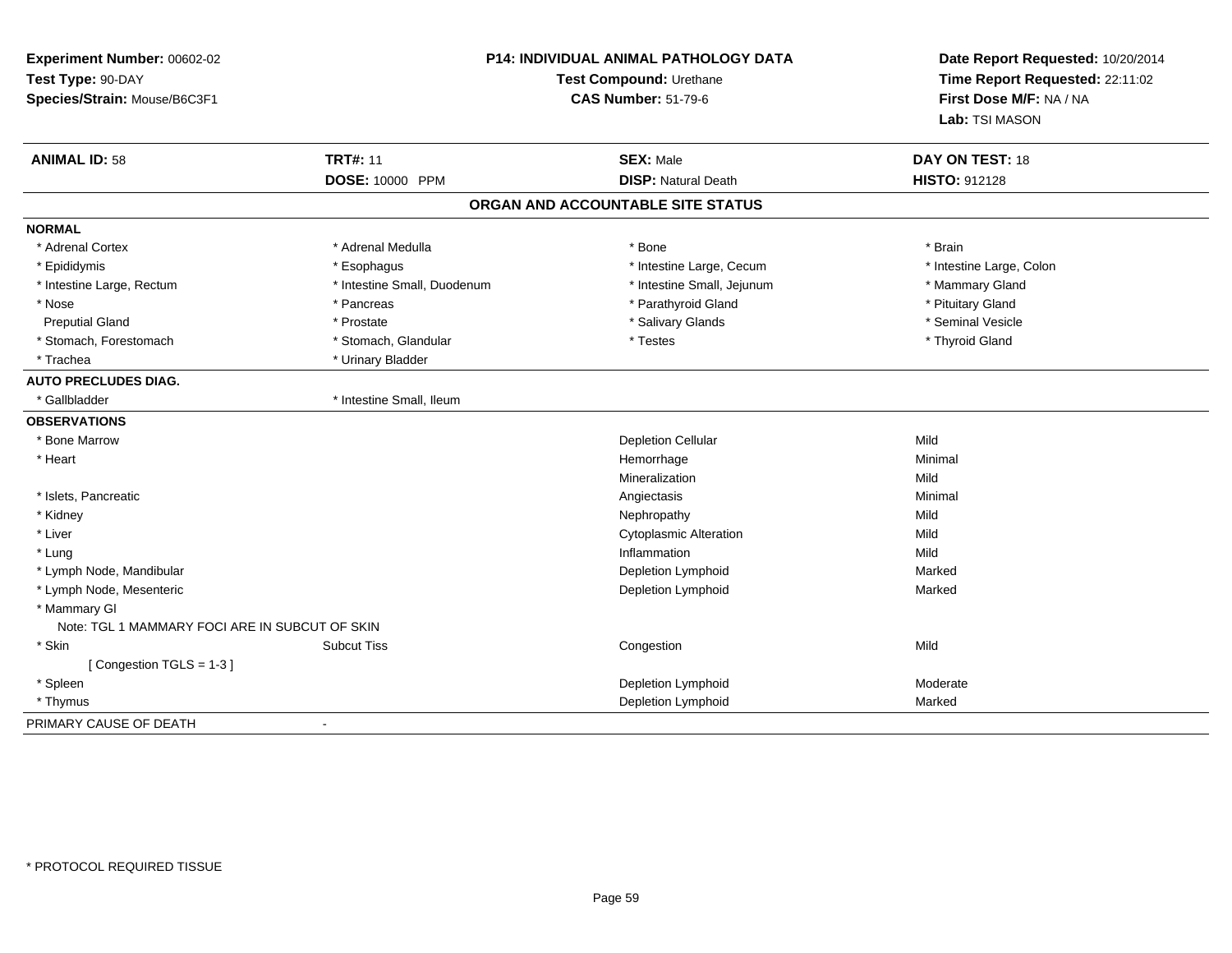| Experiment Number: 00602-02<br>Test Type: 90-DAY<br>Species/Strain: Mouse/B6C3F1 |                             | <b>P14: INDIVIDUAL ANIMAL PATHOLOGY DATA</b><br>Test Compound: Urethane<br><b>CAS Number: 51-79-6</b> | Date Report Requested: 10/20/2014<br>Time Report Requested: 22:11:02<br>First Dose M/F: NA / NA<br>Lab: TSI MASON |
|----------------------------------------------------------------------------------|-----------------------------|-------------------------------------------------------------------------------------------------------|-------------------------------------------------------------------------------------------------------------------|
| <b>ANIMAL ID: 59</b>                                                             | <b>TRT#: 11</b>             | <b>SEX: Male</b>                                                                                      | <b>DAY ON TEST: 17</b>                                                                                            |
|                                                                                  | DOSE: 10000 PPM             | <b>DISP: Natural Death</b>                                                                            | <b>HISTO: 912129</b>                                                                                              |
|                                                                                  |                             | ORGAN AND ACCOUNTABLE SITE STATUS                                                                     |                                                                                                                   |
| <b>NORMAL</b>                                                                    |                             |                                                                                                       |                                                                                                                   |
| * Adrenal Cortex                                                                 | * Adrenal Medulla           | * Bone                                                                                                | * Brain                                                                                                           |
| * Epididymis                                                                     | * Esophagus                 | * Heart                                                                                               | * Intestine Large, Cecum                                                                                          |
| * Intestine Large, Colon                                                         | * Intestine Large, Rectum   | * Islets, Pancreatic                                                                                  | * Kidney                                                                                                          |
| * Nose                                                                           | * Pancreas                  | * Pituitary Gland                                                                                     | <b>Preputial Gland</b>                                                                                            |
| * Prostate                                                                       | * Salivary Glands           | * Seminal Vesicle                                                                                     | * Skin                                                                                                            |
| * Stomach, Forestomach                                                           | * Stomach, Glandular        | * Testes                                                                                              | * Thyroid Gland                                                                                                   |
| * Trachea                                                                        | * Urinary Bladder           |                                                                                                       |                                                                                                                   |
| <b>MISSING</b>                                                                   |                             |                                                                                                       |                                                                                                                   |
| * Mammary Gland                                                                  | * Parathyroid Gland         |                                                                                                       |                                                                                                                   |
| <b>AUTO PRECLUDES DIAG.</b>                                                      |                             |                                                                                                       |                                                                                                                   |
| * Gallbladder                                                                    | * Intestine Small, Duodenum | * Intestine Small, Ileum                                                                              | * Intestine Small, Jejunum                                                                                        |
| * Lymph Node, Mesenteric                                                         |                             |                                                                                                       |                                                                                                                   |
| <b>OBSERVATIONS</b>                                                              |                             |                                                                                                       |                                                                                                                   |
| * Bone Marrow                                                                    |                             | <b>Depletion Cellular</b>                                                                             | Minimal                                                                                                           |
| * Liver                                                                          |                             | <b>Cytoplasmic Alteration</b>                                                                         | Mild                                                                                                              |
| * Lung                                                                           |                             | Inflammation                                                                                          | Minimal                                                                                                           |
| * Lymph Node, Mandibular                                                         |                             | Depletion Lymphoid                                                                                    | Moderate                                                                                                          |
| * Spleen                                                                         |                             | Depletion Lymphoid                                                                                    | Marked                                                                                                            |
| * Thymus                                                                         |                             | Depletion Lymphoid                                                                                    | Marked                                                                                                            |
| PRIMARY CAUSE OF DEATH                                                           |                             |                                                                                                       |                                                                                                                   |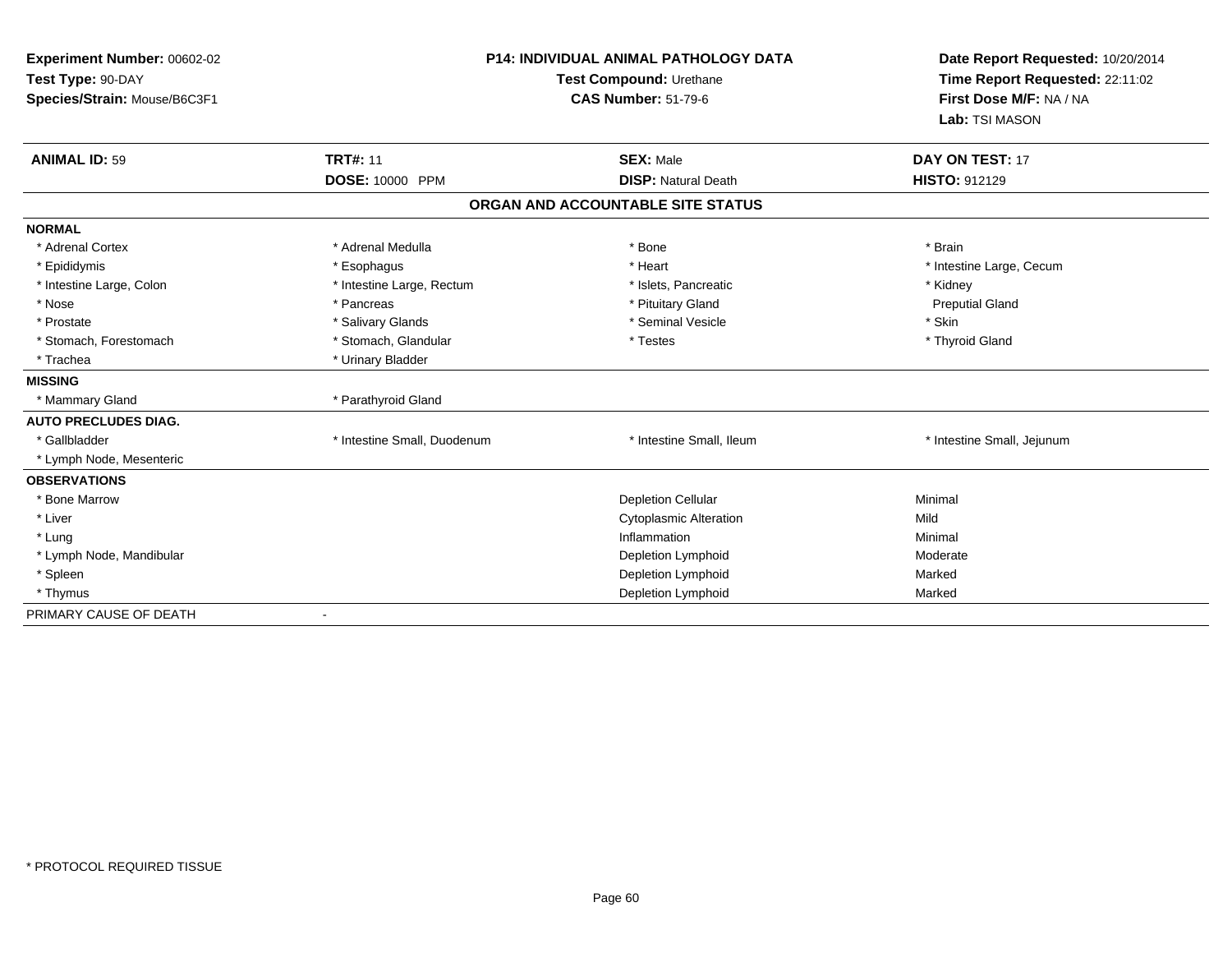| Experiment Number: 00602-02<br>Test Type: 90-DAY<br>Species/Strain: Mouse/B6C3F1 |                          | P14: INDIVIDUAL ANIMAL PATHOLOGY DATA<br>Test Compound: Urethane<br><b>CAS Number: 51-79-6</b> | Date Report Requested: 10/20/2014<br>Time Report Requested: 22:11:02<br>First Dose M/F: NA / NA<br>Lab: TSI MASON |
|----------------------------------------------------------------------------------|--------------------------|------------------------------------------------------------------------------------------------|-------------------------------------------------------------------------------------------------------------------|
| <b>ANIMAL ID: 60</b>                                                             | <b>TRT#: 11</b>          | <b>SEX: Male</b>                                                                               | DAY ON TEST: 16                                                                                                   |
|                                                                                  | DOSE: 10000 PPM          | <b>DISP: Natural Death</b>                                                                     | <b>HISTO: 912130</b>                                                                                              |
|                                                                                  |                          | ORGAN AND ACCOUNTABLE SITE STATUS                                                              |                                                                                                                   |
| <b>NORMAL</b>                                                                    |                          |                                                                                                |                                                                                                                   |
| * Adrenal Cortex                                                                 | * Adrenal Medulla        | * Bone                                                                                         | * Epididymis                                                                                                      |
| * Esophagus                                                                      | * Intestine Large, Colon | * Intestine Large, Rectum                                                                      | * Islets, Pancreatic                                                                                              |
| * Nose                                                                           | * Pancreas               | * Pituitary Gland                                                                              | <b>Preputial Gland</b>                                                                                            |
| * Prostate                                                                       | * Salivary Glands        | * Seminal Vesicle                                                                              | * Skin                                                                                                            |
| * Stomach, Forestomach                                                           | * Stomach, Glandular     | * Testes                                                                                       | * Thyroid Gland                                                                                                   |
| * Trachea                                                                        | * Urinary Bladder        |                                                                                                |                                                                                                                   |
| <b>MISSING</b>                                                                   |                          |                                                                                                |                                                                                                                   |
| * Lymph Node, Mesenteric                                                         | * Mammary Gland          | * Parathyroid Gland                                                                            |                                                                                                                   |
| <b>AUTO PRECLUDES DIAG.</b>                                                      |                          |                                                                                                |                                                                                                                   |
| * Gallbladder                                                                    | * Intestine Large, Cecum | * Intestine Small, Duodenum                                                                    | * Intestine Small, Ileum                                                                                          |
| * Intestine Small, Jejunum                                                       |                          |                                                                                                |                                                                                                                   |
| <b>OBSERVATIONS</b>                                                              |                          |                                                                                                |                                                                                                                   |
| * Bone Marrow                                                                    |                          | <b>Depletion Cellular</b>                                                                      | Moderate                                                                                                          |
| * Brain                                                                          |                          | Hemorrhage                                                                                     | Minimal                                                                                                           |
| * Heart                                                                          |                          | Hemorrhage                                                                                     | Mild                                                                                                              |
|                                                                                  |                          | Mineralization                                                                                 | Minimal                                                                                                           |
| * Kidney                                                                         |                          | Nephropathy                                                                                    | Mild                                                                                                              |
| * Liver                                                                          |                          | <b>Cytoplasmic Alteration</b>                                                                  | Moderate                                                                                                          |
| * Lung                                                                           |                          | Inflammation                                                                                   | Mild                                                                                                              |
| * Lymph Node, Mandibular                                                         |                          | Depletion Lymphoid                                                                             | Marked                                                                                                            |
| * Spleen                                                                         |                          | Depletion Lymphoid                                                                             | Marked                                                                                                            |
| * Thymus                                                                         |                          | Depletion Lymphoid                                                                             | Marked                                                                                                            |
| PRIMARY CAUSE OF DEATH                                                           | $\sim$                   |                                                                                                |                                                                                                                   |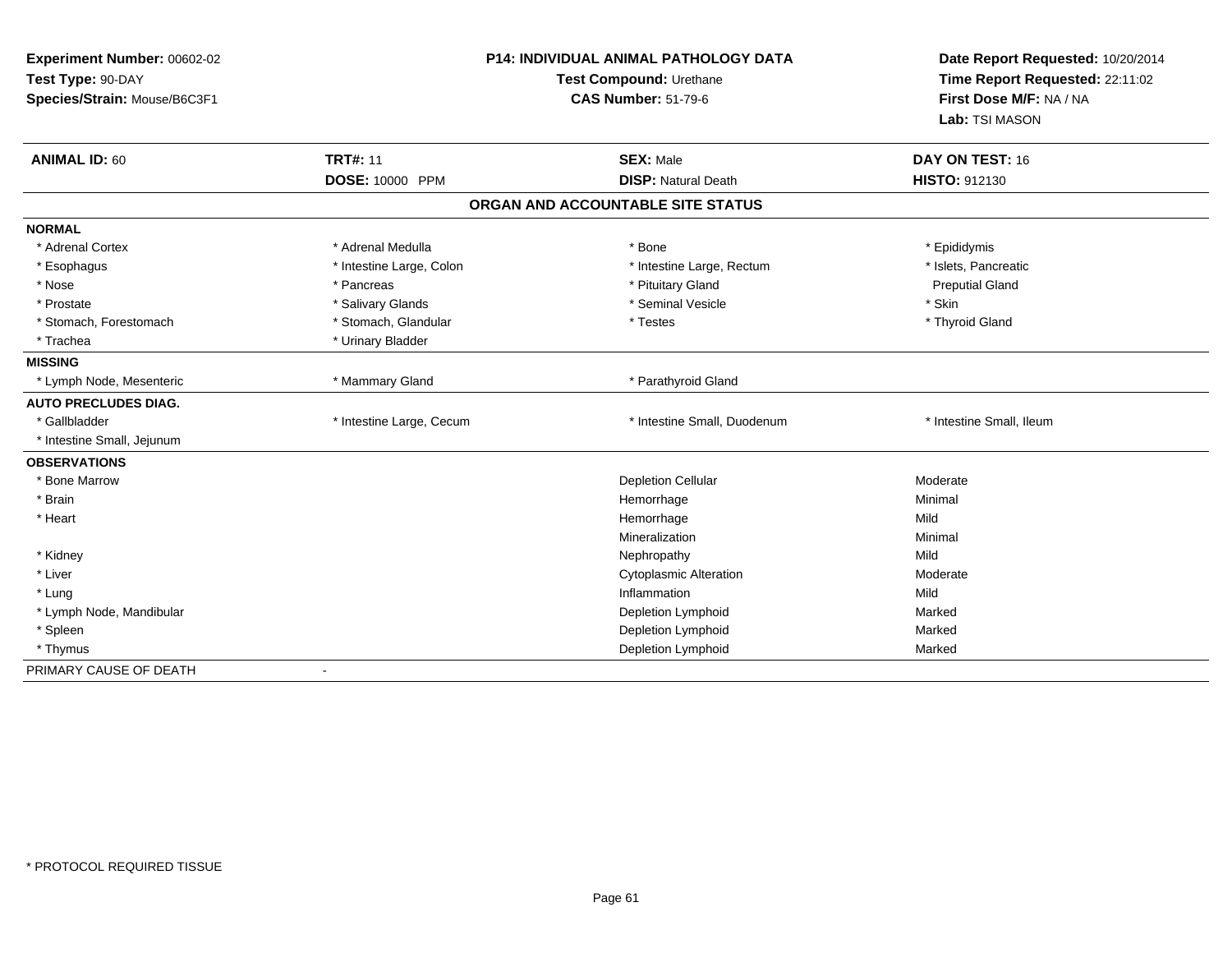| <b>Experiment Number: 00602-02</b><br>Test Type: 90-DAY<br>Species/Strain: Mouse/B6C3F1 |                             | <b>P14: INDIVIDUAL ANIMAL PATHOLOGY DATA</b><br>Test Compound: Urethane<br><b>CAS Number: 51-79-6</b> | Date Report Requested: 10/20/2014<br>Time Report Requested: 22:11:02<br>First Dose M/F: NA / NA<br>Lab: TSI MASON |
|-----------------------------------------------------------------------------------------|-----------------------------|-------------------------------------------------------------------------------------------------------|-------------------------------------------------------------------------------------------------------------------|
| <b>ANIMAL ID: 61</b>                                                                    | <b>TRT#: 2</b>              | <b>SEX: Female</b>                                                                                    | DAY ON TEST: 90                                                                                                   |
|                                                                                         | DOSE: 0 PPM                 | <b>DISP:</b> Accidentally Killed                                                                      | <b>HISTO: 912171</b>                                                                                              |
|                                                                                         |                             | ORGAN AND ACCOUNTABLE SITE STATUS                                                                     |                                                                                                                   |
| <b>NORMAL</b>                                                                           |                             |                                                                                                       |                                                                                                                   |
| * Adrenal Medulla                                                                       | * Bone                      | * Bone Marrow                                                                                         | * Brain                                                                                                           |
| * Clitoral Gland                                                                        | * Esophagus                 | * Heart                                                                                               | * Intestine Large, Cecum                                                                                          |
| * Intestine Large, Colon                                                                | * Intestine Large, Rectum   | * Kidney                                                                                              | * Liver                                                                                                           |
| * Lymph Node, Mandibular                                                                | * Lymph Node, Mesenteric    | * Mammary Gland                                                                                       | * Nose                                                                                                            |
| * Ovary                                                                                 | * Pancreas                  | * Parathyroid Gland                                                                                   | * Pituitary Gland                                                                                                 |
| * Salivary Glands                                                                       | * Skin                      | * Spleen                                                                                              | * Stomach, Forestomach                                                                                            |
| * Stomach, Glandular                                                                    | * Thymus                    | * Thyroid Gland                                                                                       | * Trachea                                                                                                         |
| * Urinary Bladder                                                                       | * Uterus                    |                                                                                                       |                                                                                                                   |
| <b>AUTO PRECLUDES DIAG.</b>                                                             |                             |                                                                                                       |                                                                                                                   |
| * Gallbladder                                                                           | * Intestine Small, Duodenum | * Intestine Small, Ileum                                                                              | * Intestine Small, Jejunum                                                                                        |
| <b>OBSERVATIONS</b>                                                                     |                             |                                                                                                       |                                                                                                                   |
| * Adrenal Cortex                                                                        | Capsule                     | Hyperplasia                                                                                           | Minimal                                                                                                           |
| * Lung                                                                                  |                             | Congestion                                                                                            | Marked                                                                                                            |
| * Stom Gland                                                                            |                             |                                                                                                       |                                                                                                                   |
| Note: TGL 1 GLANDULAR FOCI CAUSED BY AUTOLYSIS                                          |                             |                                                                                                       |                                                                                                                   |
| PRIMARY CAUSE OF DEATH                                                                  |                             |                                                                                                       |                                                                                                                   |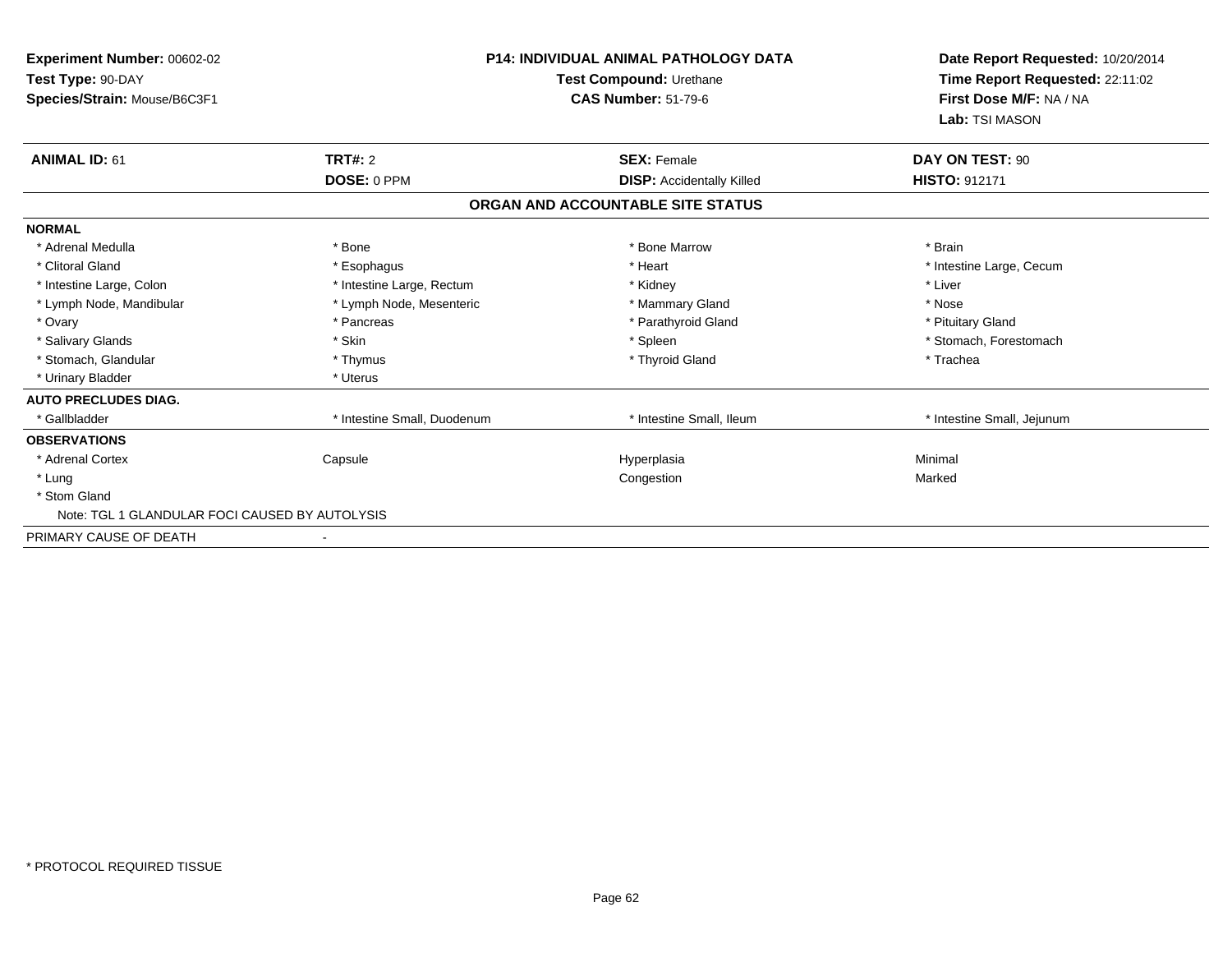| <b>Experiment Number: 00602-02</b><br>Test Type: 90-DAY<br>Species/Strain: Mouse/B6C3F1 |                          | <b>P14: INDIVIDUAL ANIMAL PATHOLOGY DATA</b><br>Test Compound: Urethane<br><b>CAS Number: 51-79-6</b> | Date Report Requested: 10/20/2014<br>Time Report Requested: 22:11:02<br>First Dose M/F: NA / NA<br>Lab: TSI MASON |
|-----------------------------------------------------------------------------------------|--------------------------|-------------------------------------------------------------------------------------------------------|-------------------------------------------------------------------------------------------------------------------|
| <b>ANIMAL ID: 62</b>                                                                    | <b>TRT#: 2</b>           | <b>SEX: Female</b>                                                                                    | DAY ON TEST: 82                                                                                                   |
|                                                                                         | DOSE: 0 PPM              | <b>DISP: Natural Death</b>                                                                            | <b>HISTO: 912172</b>                                                                                              |
|                                                                                         |                          | ORGAN AND ACCOUNTABLE SITE STATUS                                                                     |                                                                                                                   |
| <b>NORMAL</b>                                                                           |                          |                                                                                                       |                                                                                                                   |
| * Adrenal Medulla                                                                       | * Bone                   | * Bone Marrow                                                                                         | * Brain                                                                                                           |
| * Clitoral Gland                                                                        | * Esophagus              | * Gallbladder                                                                                         | * Heart                                                                                                           |
| * Intestine Large, Cecum                                                                | * Intestine Large, Colon | * Intestine Large, Rectum                                                                             | * Intestine Small, Duodenum                                                                                       |
| * Intestine Small, Jejunum                                                              | * Islets, Pancreatic     | * Kidney                                                                                              | * Liver                                                                                                           |
| * Lung                                                                                  | * Lymph Node, Mandibular | * Lymph Node, Mesenteric                                                                              | * Mammary Gland                                                                                                   |
| * Nose                                                                                  | * Ovary                  | * Pancreas                                                                                            | * Parathyroid Gland                                                                                               |
| * Pituitary Gland                                                                       | * Salivary Glands        | * Skin                                                                                                | * Spleen                                                                                                          |
| * Stomach, Forestomach                                                                  | * Stomach, Glandular     | * Thymus                                                                                              | * Thyroid Gland                                                                                                   |
| * Trachea                                                                               | * Urinary Bladder        | * Uterus                                                                                              |                                                                                                                   |
| <b>AUTO PRECLUDES DIAG.</b>                                                             |                          |                                                                                                       |                                                                                                                   |
| * Intestine Small, Ileum                                                                |                          |                                                                                                       |                                                                                                                   |
| <b>OBSERVATIONS</b>                                                                     |                          |                                                                                                       |                                                                                                                   |
| <b>Adrenal Cortex</b>                                                                   | Capsule                  | Hyperplasia                                                                                           | Minimal                                                                                                           |
| PRIMARY CAUSE OF DEATH                                                                  |                          |                                                                                                       |                                                                                                                   |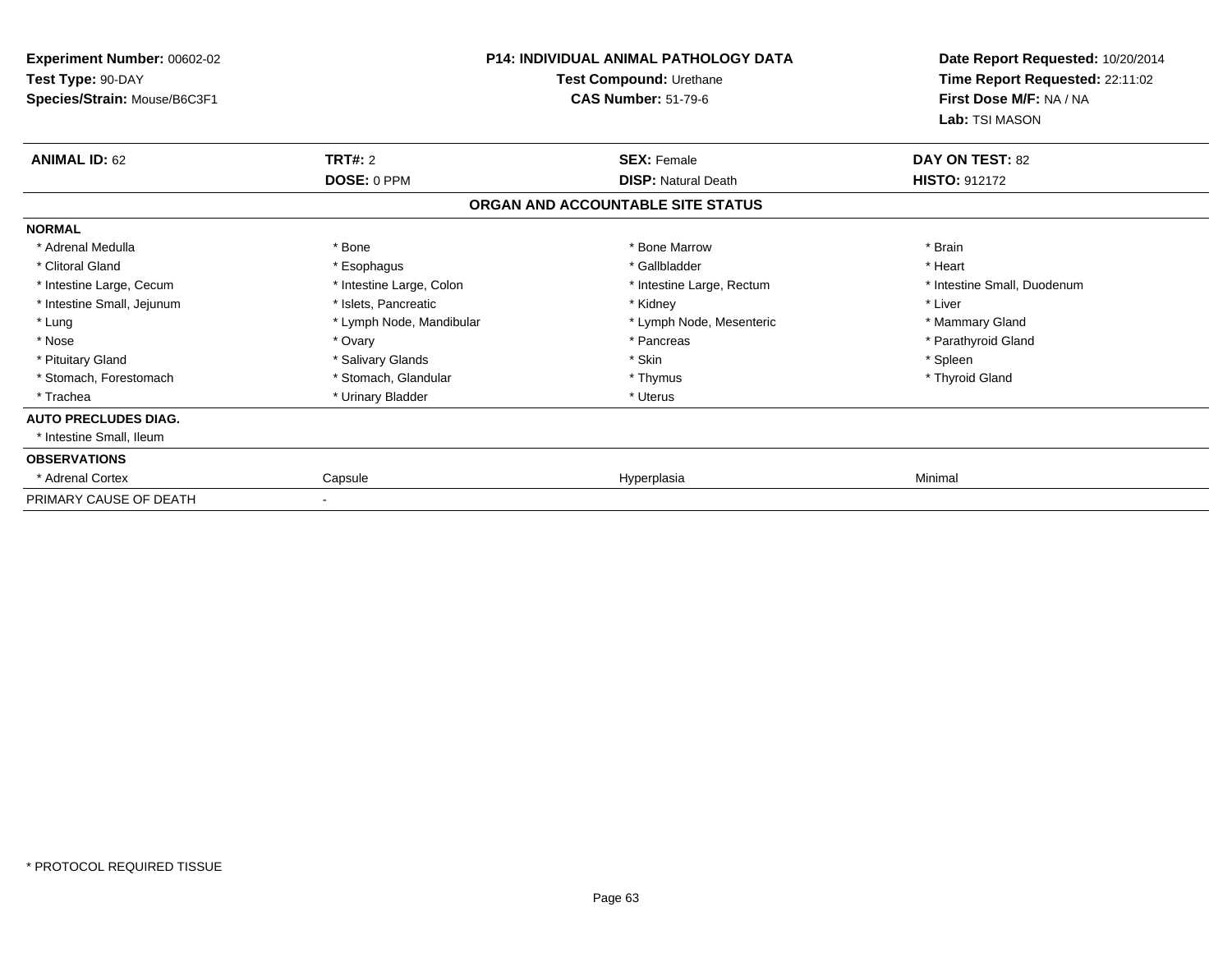| <b>Experiment Number: 00602-02</b><br>Test Type: 90-DAY<br>Species/Strain: Mouse/B6C3F1 |                             | <b>P14: INDIVIDUAL ANIMAL PATHOLOGY DATA</b><br>Test Compound: Urethane<br><b>CAS Number: 51-79-6</b> | Date Report Requested: 10/20/2014<br>Time Report Requested: 22:11:02<br>First Dose M/F: NA / NA |
|-----------------------------------------------------------------------------------------|-----------------------------|-------------------------------------------------------------------------------------------------------|-------------------------------------------------------------------------------------------------|
|                                                                                         |                             |                                                                                                       | Lab: TSI MASON                                                                                  |
| <b>ANIMAL ID: 63</b>                                                                    | <b>TRT#: 2</b>              | <b>SEX: Female</b>                                                                                    | DAY ON TEST: 93                                                                                 |
|                                                                                         | DOSE: 0 PPM                 | <b>DISP: Terminal Sacrifice</b>                                                                       | <b>HISTO: 912173</b>                                                                            |
|                                                                                         |                             | ORGAN AND ACCOUNTABLE SITE STATUS                                                                     |                                                                                                 |
| <b>NORMAL</b>                                                                           |                             |                                                                                                       |                                                                                                 |
| * Adrenal Medulla                                                                       | * Bone                      | * Brain                                                                                               | * Clitoral Gland                                                                                |
| * Esophagus                                                                             | * Heart                     | * Intestine Large, Cecum                                                                              | * Intestine Large, Colon                                                                        |
| * Intestine Large, Rectum                                                               | * Intestine Small, Duodenum | * Intestine Small, Ileum                                                                              | * Intestine Small, Jejunum                                                                      |
| * Liver                                                                                 | * Lung                      | * Lymph Node, Mandibular                                                                              | * Lymph Node, Mesenteric                                                                        |
| * Mammary Gland                                                                         | * Nose                      | * Ovary                                                                                               | * Pancreas                                                                                      |
| * Pituitary Gland                                                                       | * Salivary Glands           | * Skin                                                                                                | * Spleen                                                                                        |
| * Stomach, Forestomach                                                                  | * Stomach, Glandular        | * Thymus                                                                                              | * Thyroid Gland                                                                                 |
| * Trachea                                                                               | * Uterus                    |                                                                                                       |                                                                                                 |
| <b>MISSING</b>                                                                          |                             |                                                                                                       |                                                                                                 |
| * Gallbladder                                                                           | * Parathyroid Gland         | * Urinary Bladder                                                                                     |                                                                                                 |
| <b>OBSERVATIONS</b>                                                                     |                             |                                                                                                       |                                                                                                 |
| * Adrenal Cortex                                                                        | Capsule                     | Hyperplasia                                                                                           | Minimal                                                                                         |
| * Bone Marrow                                                                           |                             | Myelofibrosis                                                                                         | Minimal                                                                                         |
| * Kidney                                                                                |                             | Inflammation                                                                                          | Chronic, Minimal                                                                                |
| PRIMARY CAUSE OF DEATH                                                                  |                             |                                                                                                       |                                                                                                 |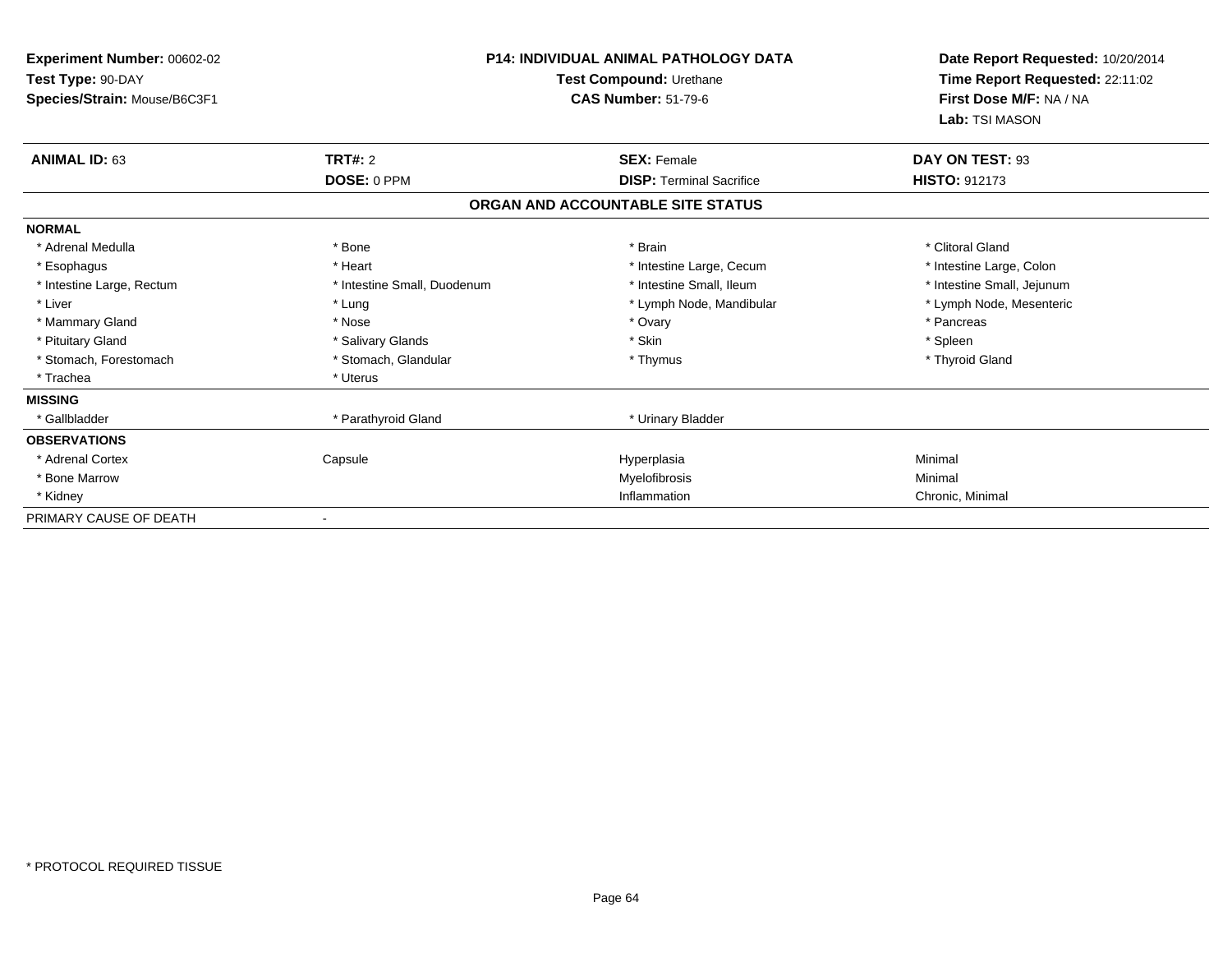| Experiment Number: 00602-02<br>Test Type: 90-DAY<br>Species/Strain: Mouse/B6C3F1 |                            | <b>P14: INDIVIDUAL ANIMAL PATHOLOGY DATA</b><br>Test Compound: Urethane<br><b>CAS Number: 51-79-6</b> | Date Report Requested: 10/20/2014<br>Time Report Requested: 22:11:02<br>First Dose M/F: NA / NA<br>Lab: TSI MASON |
|----------------------------------------------------------------------------------|----------------------------|-------------------------------------------------------------------------------------------------------|-------------------------------------------------------------------------------------------------------------------|
| <b>ANIMAL ID: 64</b>                                                             | TRT#: 2                    | <b>SEX: Female</b>                                                                                    | DAY ON TEST: 93                                                                                                   |
|                                                                                  | DOSE: 0 PPM                | <b>DISP: Terminal Sacrifice</b>                                                                       | <b>HISTO: 912174</b>                                                                                              |
|                                                                                  |                            | ORGAN AND ACCOUNTABLE SITE STATUS                                                                     |                                                                                                                   |
| <b>NORMAL</b>                                                                    |                            |                                                                                                       |                                                                                                                   |
| * Adrenal Medulla                                                                | * Bone                     | * Bone Marrow                                                                                         | * Brain                                                                                                           |
| * Clitoral Gland                                                                 | * Esophagus                | * Gallbladder                                                                                         | * Heart                                                                                                           |
| * Intestine Large, Cecum                                                         | * Intestine Large, Colon   | * Intestine Large, Rectum                                                                             | * Intestine Small, Duodenum                                                                                       |
| * Intestine Small, Ileum                                                         | * Intestine Small, Jejunum | * Kidney                                                                                              | * Liver                                                                                                           |
| * Lung                                                                           | * Lymph Node, Mandibular   | * Lymph Node, Mesenteric                                                                              | * Mammary Gland                                                                                                   |
| * Nose                                                                           | * Ovary                    | * Pancreas                                                                                            | * Pituitary Gland                                                                                                 |
| * Salivary Glands                                                                | * Skin                     | * Spleen                                                                                              | * Stomach, Forestomach                                                                                            |
| * Stomach, Glandular                                                             | * Thymus                   | * Thyroid Gland                                                                                       | * Trachea                                                                                                         |
| * Urinary Bladder                                                                | * Uterus                   |                                                                                                       |                                                                                                                   |
| <b>MISSING</b>                                                                   |                            |                                                                                                       |                                                                                                                   |
| * Parathyroid Gland                                                              |                            |                                                                                                       |                                                                                                                   |
| <b>OBSERVATIONS</b>                                                              |                            |                                                                                                       |                                                                                                                   |
| Adrenal Cortex                                                                   | Capsule                    | Hyperplasia                                                                                           | Minimal                                                                                                           |
| PRIMARY CAUSE OF DEATH                                                           |                            |                                                                                                       |                                                                                                                   |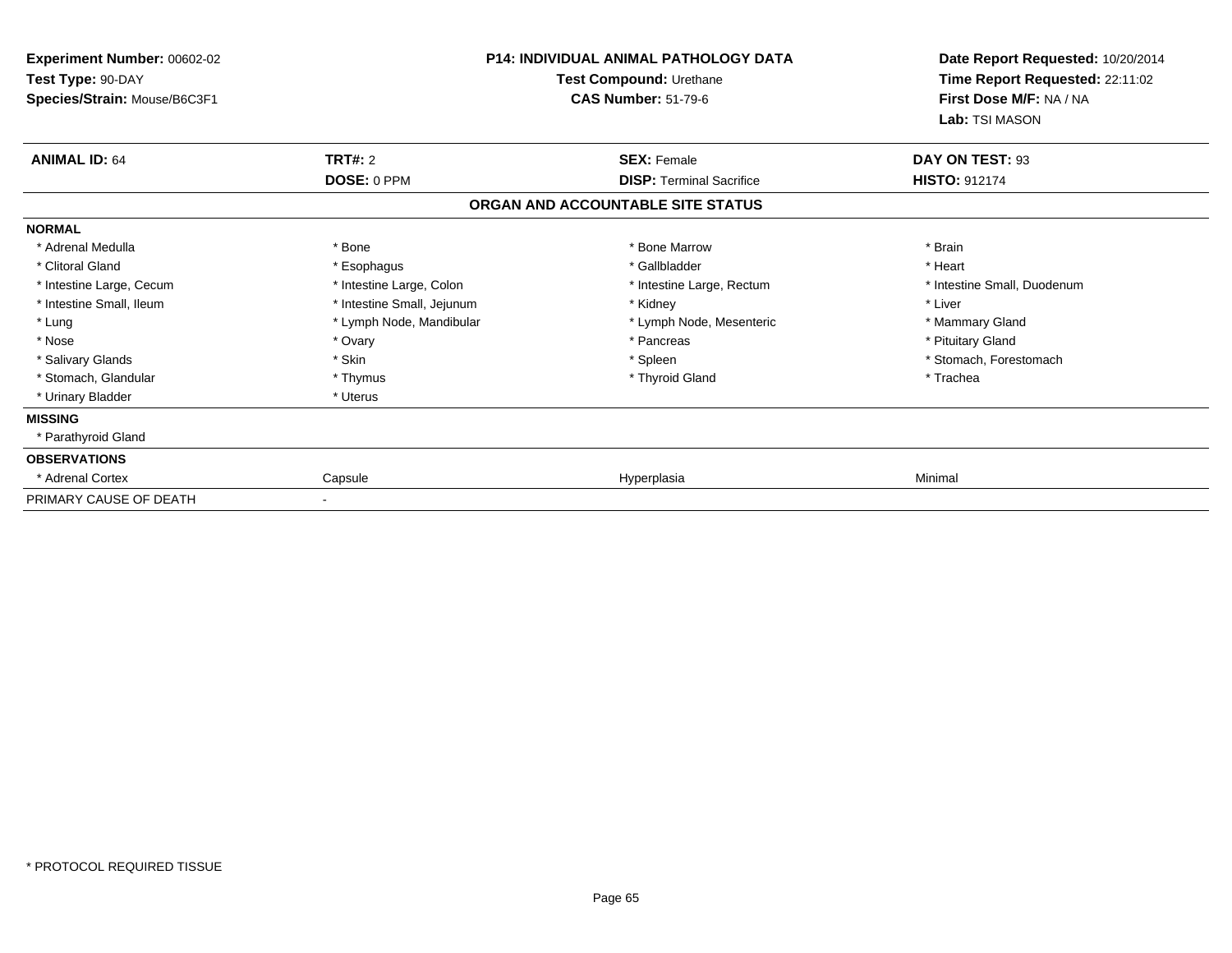| Experiment Number: 00602-02<br>Test Type: 90-DAY |                            | <b>P14: INDIVIDUAL ANIMAL PATHOLOGY DATA</b><br>Test Compound: Urethane | Date Report Requested: 10/20/2014<br>Time Report Requested: 22:11:02 |
|--------------------------------------------------|----------------------------|-------------------------------------------------------------------------|----------------------------------------------------------------------|
| Species/Strain: Mouse/B6C3F1                     |                            | <b>CAS Number: 51-79-6</b>                                              | First Dose M/F: NA / NA<br>Lab: TSI MASON                            |
| <b>ANIMAL ID: 65</b>                             | <b>TRT#: 2</b>             | <b>SEX: Female</b>                                                      | DAY ON TEST: 93                                                      |
|                                                  | DOSE: 0 PPM                | <b>DISP: Terminal Sacrifice</b>                                         | <b>HISTO: 912175</b>                                                 |
|                                                  |                            | ORGAN AND ACCOUNTABLE SITE STATUS                                       |                                                                      |
| <b>NORMAL</b>                                    |                            |                                                                         |                                                                      |
| * Adrenal Medulla                                | * Bone                     | * Bone Marrow                                                           | * Brain                                                              |
| * Clitoral Gland                                 | * Esophagus                | * Gallbladder                                                           | * Heart                                                              |
| * Intestine Large, Cecum                         | * Intestine Large, Colon   | * Intestine Large, Rectum                                               | * Intestine Small, Duodenum                                          |
| * Intestine Small, Ileum                         | * Intestine Small, Jejunum | * Islets, Pancreatic                                                    | * Kidney                                                             |
| * Liver                                          | * Lung                     | * Lymph Node, Mandibular                                                | * Lymph Node, Mesenteric                                             |
| * Mammary Gland                                  | * Ovary                    | * Pancreas                                                              | * Parathyroid Gland                                                  |
| * Pituitary Gland                                | * Salivary Glands          | * Skin                                                                  | * Spleen                                                             |
| * Stomach, Forestomach                           | * Stomach, Glandular       | * Thymus                                                                | * Thyroid Gland                                                      |
| * Trachea                                        | * Urinary Bladder          | * Uterus                                                                |                                                                      |
| <b>OBSERVATIONS</b>                              |                            |                                                                         |                                                                      |
| * Adrenal Cortex                                 | Capsule                    | Hyperplasia                                                             | Minimal                                                              |
| * Nose                                           | Glands                     | Inflammation                                                            | Acute, Minimal                                                       |
| PRIMARY CAUSE OF DEATH                           |                            |                                                                         |                                                                      |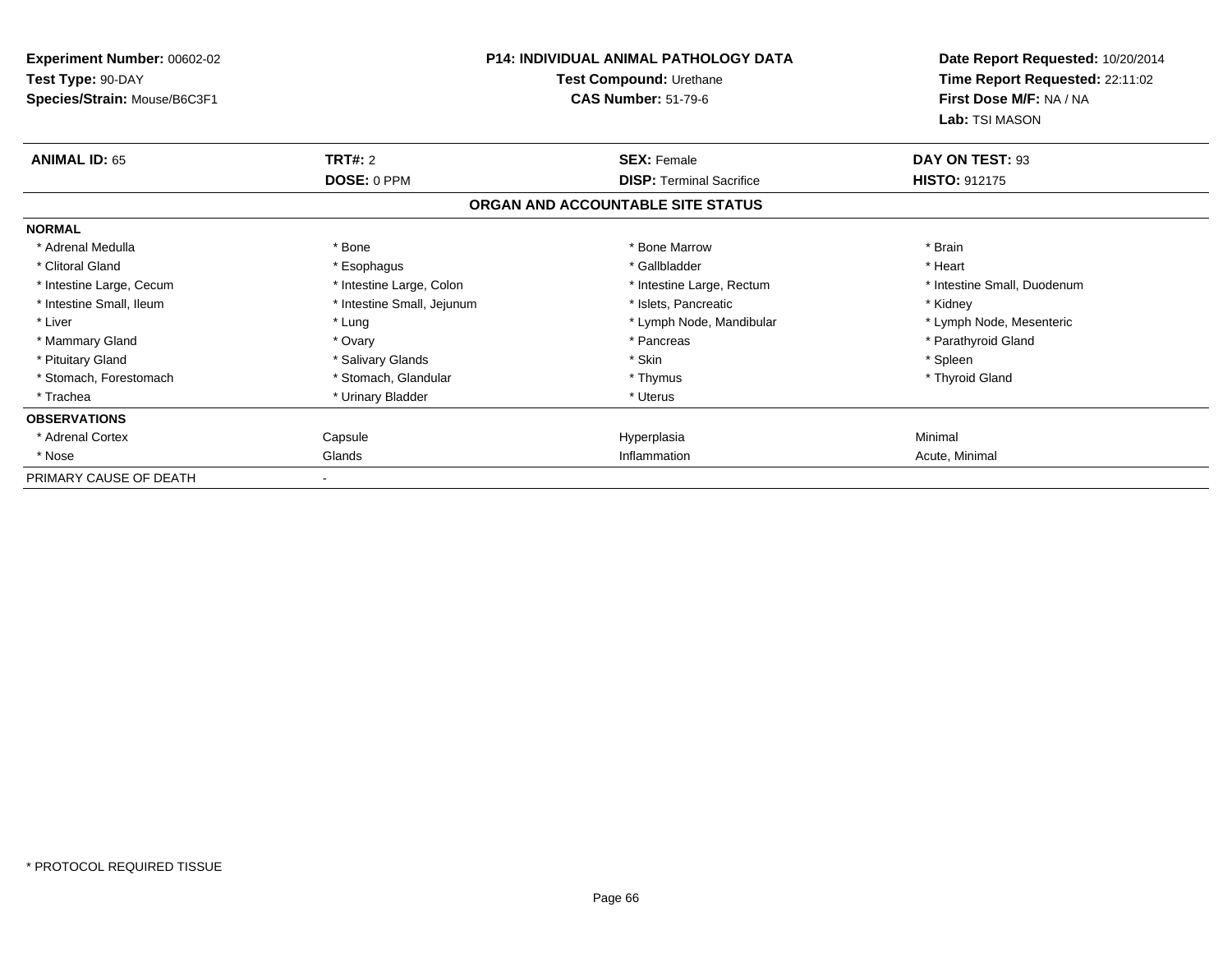| Experiment Number: 00602-02<br>Test Type: 90-DAY<br>Species/Strain: Mouse/B6C3F1 |                            | <b>P14: INDIVIDUAL ANIMAL PATHOLOGY DATA</b><br>Test Compound: Urethane<br><b>CAS Number: 51-79-6</b> | Date Report Requested: 10/20/2014<br>Time Report Requested: 22:11:02<br>First Dose M/F: NA / NA<br>Lab: TSI MASON |
|----------------------------------------------------------------------------------|----------------------------|-------------------------------------------------------------------------------------------------------|-------------------------------------------------------------------------------------------------------------------|
| <b>ANIMAL ID: 66</b>                                                             | <b>TRT#: 2</b>             | <b>SEX: Female</b>                                                                                    | DAY ON TEST: 93                                                                                                   |
|                                                                                  | DOSE: 0 PPM                | <b>DISP: Terminal Sacrifice</b>                                                                       | <b>HISTO: 912176</b>                                                                                              |
|                                                                                  |                            | ORGAN AND ACCOUNTABLE SITE STATUS                                                                     |                                                                                                                   |
| <b>NORMAL</b>                                                                    |                            |                                                                                                       |                                                                                                                   |
| * Adrenal Medulla                                                                | * Bone                     | * Bone Marrow                                                                                         | * Brain                                                                                                           |
| * Clitoral Gland                                                                 | * Esophagus                | * Gallbladder                                                                                         | * Heart                                                                                                           |
| * Intestine Large, Cecum                                                         | * Intestine Large, Colon   | * Intestine Large, Rectum                                                                             | * Intestine Small, Duodenum                                                                                       |
| * Intestine Small, Ileum                                                         | * Intestine Small, Jejunum | * Kidney                                                                                              | * Liver                                                                                                           |
| * Lung                                                                           | * Lymph Node, Mandibular   | * Lymph Node, Mesenteric                                                                              | * Mammary Gland                                                                                                   |
| * Nose                                                                           | * Pancreas                 | * Parathyroid Gland                                                                                   | * Pituitary Gland                                                                                                 |
| * Salivary Glands                                                                | * Skin                     | * Spleen                                                                                              | * Stomach, Forestomach                                                                                            |
| * Stomach, Glandular                                                             | * Thymus                   | * Thyroid Gland                                                                                       | * Trachea                                                                                                         |
| * Urinary Bladder                                                                | * Uterus                   |                                                                                                       |                                                                                                                   |
| <b>OBSERVATIONS</b>                                                              |                            |                                                                                                       |                                                                                                                   |
| * Adrenal Cortex                                                                 | Capsule                    | Hyperplasia                                                                                           | Minimal                                                                                                           |
| * Ovary                                                                          |                            | Teratoma Benign                                                                                       |                                                                                                                   |
| PRIMARY CAUSE OF DEATH                                                           |                            |                                                                                                       |                                                                                                                   |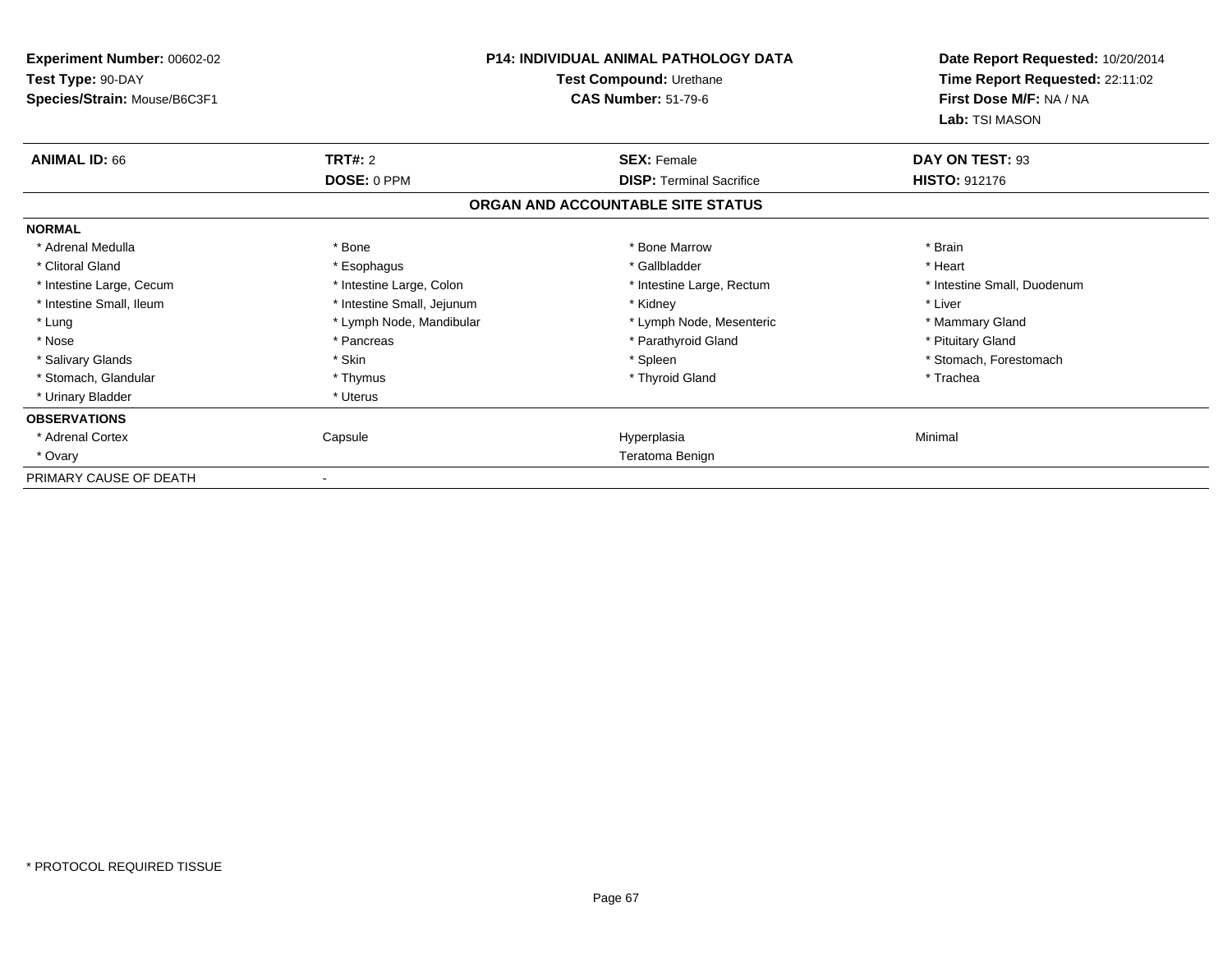| Experiment Number: 00602-02<br>Test Type: 90-DAY<br>Species/Strain: Mouse/B6C3F1 |                            | P14: INDIVIDUAL ANIMAL PATHOLOGY DATA<br>Test Compound: Urethane<br><b>CAS Number: 51-79-6</b> | Date Report Requested: 10/20/2014<br>Time Report Requested: 22:11:02<br>First Dose M/F: NA / NA<br>Lab: TSI MASON |
|----------------------------------------------------------------------------------|----------------------------|------------------------------------------------------------------------------------------------|-------------------------------------------------------------------------------------------------------------------|
| <b>ANIMAL ID: 67</b>                                                             | <b>TRT#: 2</b>             | <b>SEX: Female</b>                                                                             | DAY ON TEST: 93                                                                                                   |
|                                                                                  | DOSE: 0 PPM                | <b>DISP: Terminal Sacrifice</b>                                                                | <b>HISTO: 912177</b>                                                                                              |
|                                                                                  |                            | ORGAN AND ACCOUNTABLE SITE STATUS                                                              |                                                                                                                   |
| <b>NORMAL</b>                                                                    |                            |                                                                                                |                                                                                                                   |
| * Adrenal Medulla                                                                | * Bone                     | * Bone Marrow                                                                                  | * Brain                                                                                                           |
| * Clitoral Gland                                                                 | * Esophagus                | * Gallbladder                                                                                  | * Heart                                                                                                           |
| * Intestine Large, Cecum                                                         | * Intestine Large, Colon   | * Intestine Large, Rectum                                                                      | * Intestine Small, Duodenum                                                                                       |
| * Intestine Small, Ileum                                                         | * Intestine Small, Jejunum | * Islets, Pancreatic                                                                           | * Kidney                                                                                                          |
| * Liver                                                                          | * Lung                     | * Lymph Node, Mandibular                                                                       | * Lymph Node, Mesenteric                                                                                          |
| * Mammary Gland                                                                  | * Nose                     | * Ovary                                                                                        | * Pancreas                                                                                                        |
| * Pituitary Gland                                                                | * Salivary Glands          | * Skin                                                                                         | * Spleen                                                                                                          |
| * Stomach, Forestomach                                                           | * Stomach, Glandular       | * Thymus                                                                                       | * Trachea                                                                                                         |
| * Urinary Bladder                                                                | * Uterus                   |                                                                                                |                                                                                                                   |
| <b>MISSING</b>                                                                   |                            |                                                                                                |                                                                                                                   |
| * Parathyroid Gland                                                              | * Thyroid Gland            |                                                                                                |                                                                                                                   |
| <b>OBSERVATIONS</b>                                                              |                            |                                                                                                |                                                                                                                   |
| Adrenal Cortex                                                                   | Capsule                    | Hyperplasia                                                                                    | Minimal                                                                                                           |
| PRIMARY CAUSE OF DEATH                                                           |                            |                                                                                                |                                                                                                                   |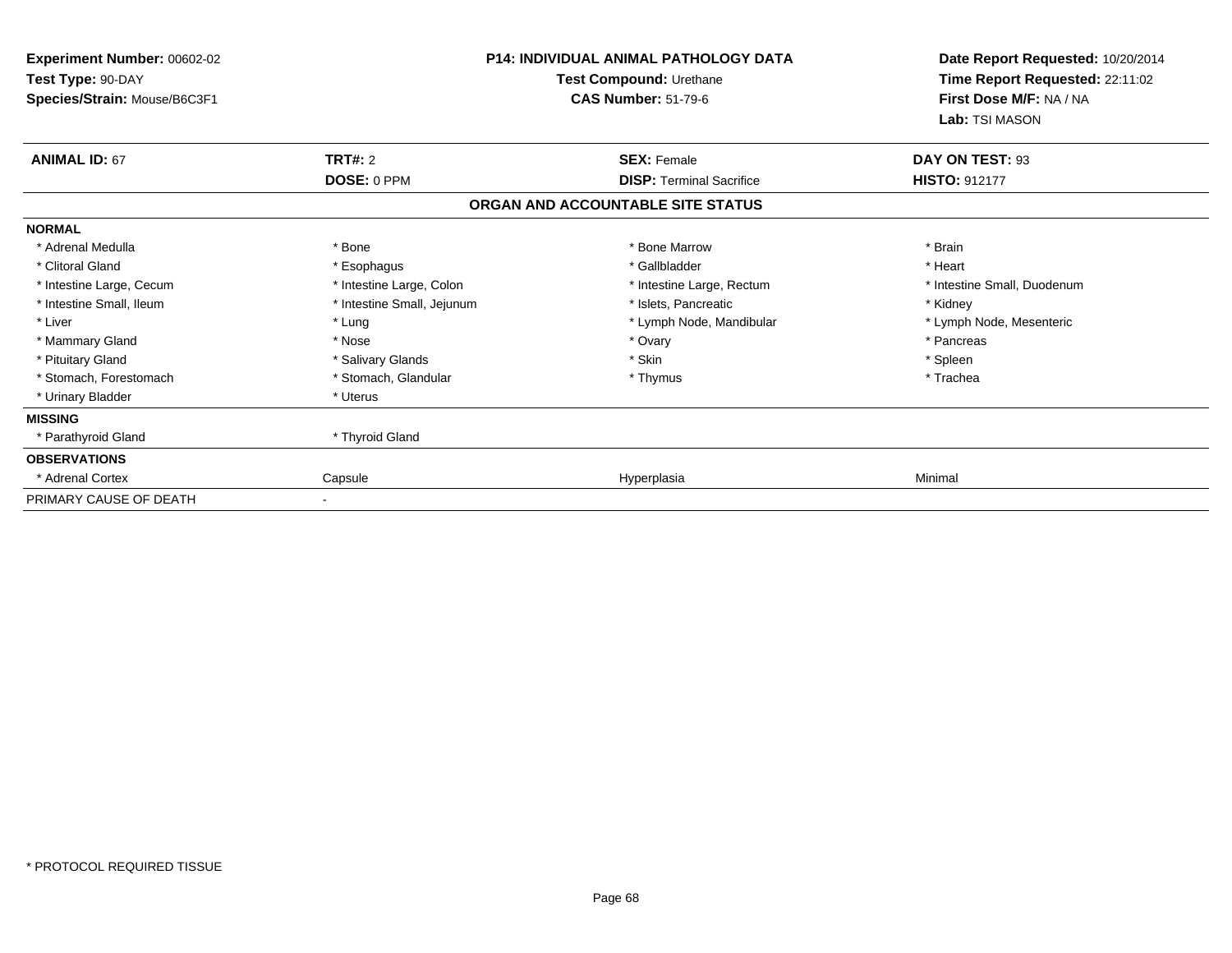| Experiment Number: 00602-02<br>Test Type: 90-DAY<br>Species/Strain: Mouse/B6C3F1 |                            | <b>P14: INDIVIDUAL ANIMAL PATHOLOGY DATA</b><br>Test Compound: Urethane<br><b>CAS Number: 51-79-6</b> | Date Report Requested: 10/20/2014<br>Time Report Requested: 22:11:02<br>First Dose M/F: NA / NA<br>Lab: TSI MASON |
|----------------------------------------------------------------------------------|----------------------------|-------------------------------------------------------------------------------------------------------|-------------------------------------------------------------------------------------------------------------------|
| <b>ANIMAL ID: 68</b>                                                             | <b>TRT#: 2</b>             | <b>SEX: Female</b>                                                                                    | DAY ON TEST: 93                                                                                                   |
|                                                                                  | DOSE: 0 PPM                | <b>DISP: Terminal Sacrifice</b>                                                                       | <b>HISTO: 912178</b>                                                                                              |
|                                                                                  |                            | ORGAN AND ACCOUNTABLE SITE STATUS                                                                     |                                                                                                                   |
| <b>NORMAL</b>                                                                    |                            |                                                                                                       |                                                                                                                   |
| * Adrenal Medulla                                                                | * Bone                     | * Bone Marrow                                                                                         | * Brain                                                                                                           |
| * Clitoral Gland                                                                 | * Esophagus                | * Gallbladder                                                                                         | * Heart                                                                                                           |
| * Intestine Large, Cecum                                                         | * Intestine Large, Colon   | * Intestine Large, Rectum                                                                             | * Intestine Small, Duodenum                                                                                       |
| * Intestine Small, Ileum                                                         | * Intestine Small, Jejunum | * Islets, Pancreatic                                                                                  | * Kidney                                                                                                          |
| * Liver                                                                          | * Lung                     | * Lymph Node, Mandibular                                                                              | * Lymph Node, Mesenteric                                                                                          |
| * Mammary Gland                                                                  | * Nose                     | * Ovary                                                                                               | * Pancreas                                                                                                        |
| * Parathyroid Gland                                                              | * Pituitary Gland          | * Salivary Glands                                                                                     | * Skin                                                                                                            |
| * Spleen                                                                         | * Stomach, Forestomach     | * Stomach, Glandular                                                                                  | * Thymus                                                                                                          |
| * Thyroid Gland                                                                  | * Trachea                  | * Urinary Bladder                                                                                     | * Uterus                                                                                                          |
| <b>OBSERVATIONS</b>                                                              |                            |                                                                                                       |                                                                                                                   |
| * Adrenal Cortex                                                                 | Capsule                    | Hyperplasia                                                                                           | Minimal                                                                                                           |
| PRIMARY CAUSE OF DEATH                                                           |                            |                                                                                                       |                                                                                                                   |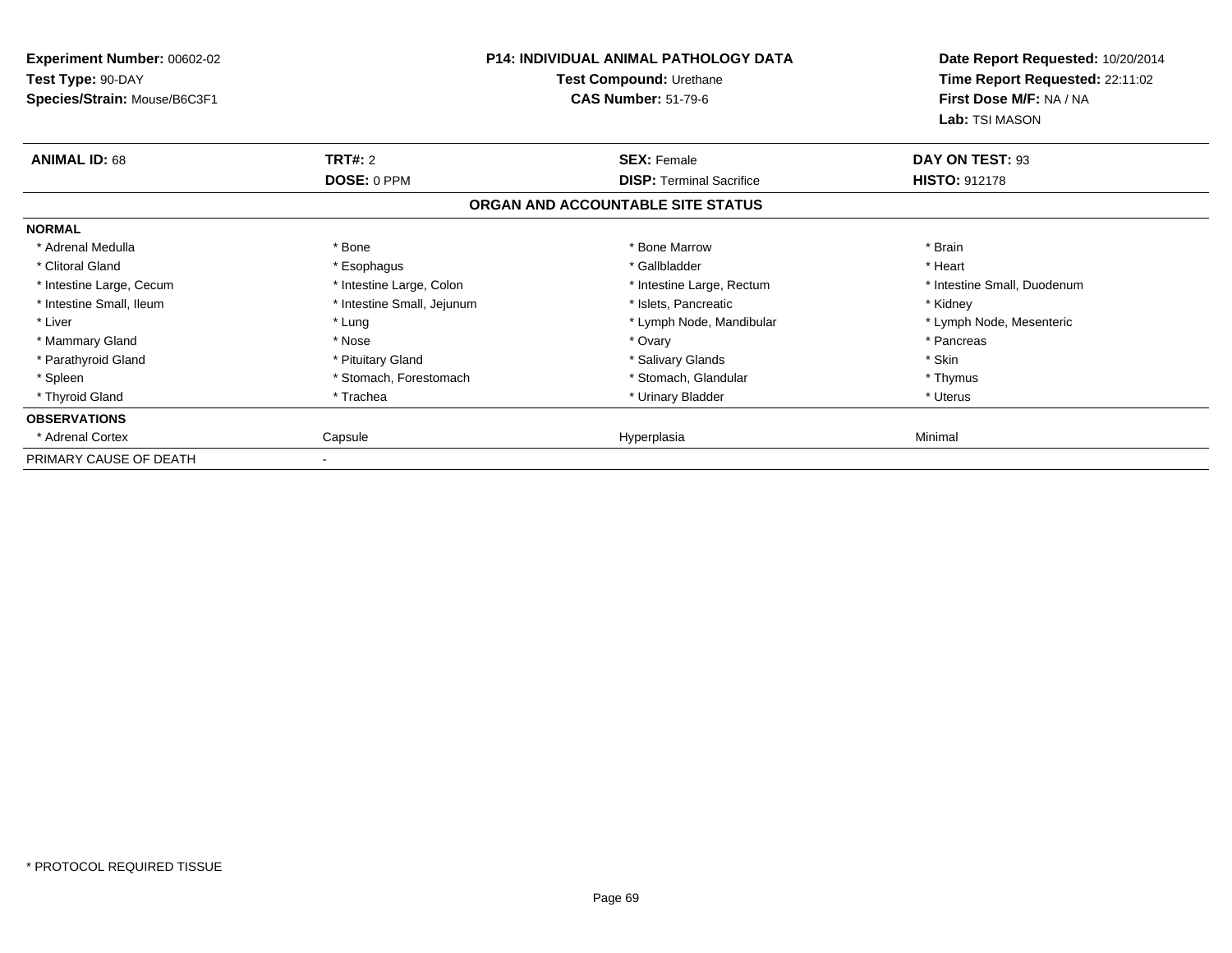| Experiment Number: 00602-02<br>Test Type: 90-DAY<br>Species/Strain: Mouse/B6C3F1 |                            | <b>P14: INDIVIDUAL ANIMAL PATHOLOGY DATA</b><br>Test Compound: Urethane<br><b>CAS Number: 51-79-6</b> | Date Report Requested: 10/20/2014<br>Time Report Requested: 22:11:02<br>First Dose M/F: NA / NA<br>Lab: TSI MASON |
|----------------------------------------------------------------------------------|----------------------------|-------------------------------------------------------------------------------------------------------|-------------------------------------------------------------------------------------------------------------------|
| <b>ANIMAL ID: 69</b>                                                             | TRT#: 2                    | <b>SEX: Female</b>                                                                                    | DAY ON TEST: 93                                                                                                   |
|                                                                                  | DOSE: 0 PPM                | <b>DISP: Terminal Sacrifice</b>                                                                       | <b>HISTO: 912179</b>                                                                                              |
|                                                                                  |                            | ORGAN AND ACCOUNTABLE SITE STATUS                                                                     |                                                                                                                   |
| <b>NORMAL</b>                                                                    |                            |                                                                                                       |                                                                                                                   |
| * Adrenal Medulla                                                                | * Bone                     | * Bone Marrow                                                                                         | * Brain                                                                                                           |
| * Clitoral Gland                                                                 | * Esophagus                | * Gallbladder                                                                                         | * Heart                                                                                                           |
| * Intestine Large, Cecum                                                         | * Intestine Large, Colon   | * Intestine Large, Rectum                                                                             | * Intestine Small, Duodenum                                                                                       |
| * Intestine Small, Ileum                                                         | * Intestine Small, Jejunum | * Islets, Pancreatic                                                                                  | * Kidney                                                                                                          |
| * Liver                                                                          | * Lung                     | * Lymph Node, Mandibular                                                                              | * Lymph Node, Mesenteric                                                                                          |
| * Mammary Gland                                                                  | * Nose                     | * Ovary                                                                                               | * Pancreas                                                                                                        |
| * Pituitary Gland                                                                | * Salivary Glands          | * Skin                                                                                                | * Spleen                                                                                                          |
| * Stomach, Forestomach                                                           | * Stomach, Glandular       | * Thymus                                                                                              | * Thyroid Gland                                                                                                   |
| * Trachea                                                                        | * Urinary Bladder          | * Uterus                                                                                              |                                                                                                                   |
| <b>OBSERVATIONS</b>                                                              |                            |                                                                                                       |                                                                                                                   |
| * Adrenal Cortex                                                                 | Capsule                    | Hyperplasia                                                                                           | Minimal                                                                                                           |
| * Parathyroid Gland                                                              |                            | <b>Ectopic Thymus</b>                                                                                 |                                                                                                                   |
| PRIMARY CAUSE OF DEATH                                                           | $\blacksquare$             |                                                                                                       |                                                                                                                   |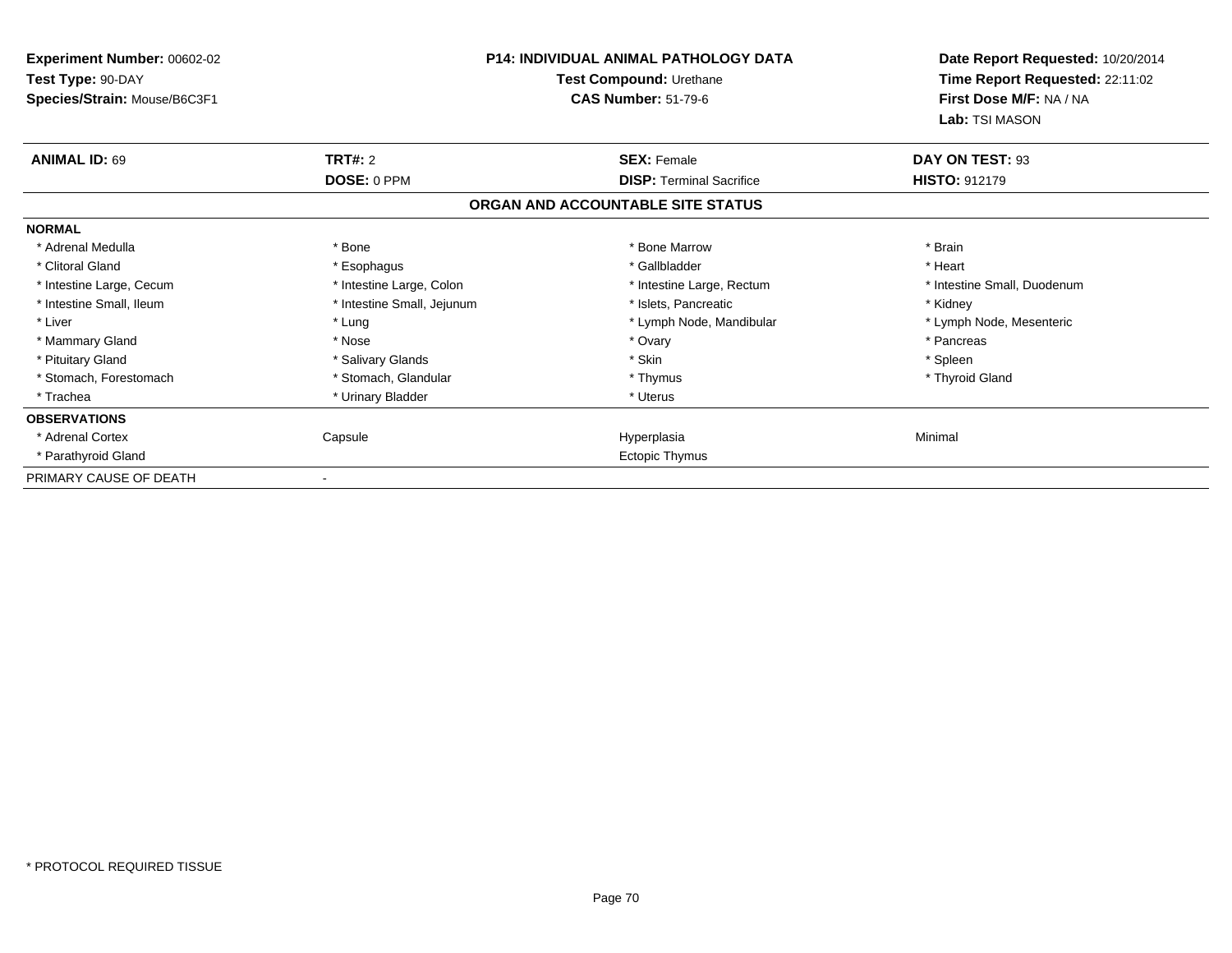| <b>Experiment Number: 00602-02</b><br>Test Type: 90-DAY<br>Species/Strain: Mouse/B6C3F1 |                            | <b>P14: INDIVIDUAL ANIMAL PATHOLOGY DATA</b><br>Test Compound: Urethane<br><b>CAS Number: 51-79-6</b> | Date Report Requested: 10/20/2014<br>Time Report Requested: 22:11:02<br>First Dose M/F: NA / NA<br>Lab: TSI MASON |
|-----------------------------------------------------------------------------------------|----------------------------|-------------------------------------------------------------------------------------------------------|-------------------------------------------------------------------------------------------------------------------|
| <b>ANIMAL ID: 70</b>                                                                    | TRT#: 2                    | <b>SEX: Female</b>                                                                                    | DAY ON TEST: 93                                                                                                   |
|                                                                                         | DOSE: 0 PPM                | <b>DISP: Terminal Sacrifice</b>                                                                       | <b>HISTO: 912180</b>                                                                                              |
|                                                                                         |                            | ORGAN AND ACCOUNTABLE SITE STATUS                                                                     |                                                                                                                   |
| <b>NORMAL</b>                                                                           |                            |                                                                                                       |                                                                                                                   |
| * Adrenal Medulla                                                                       | * Bone                     | * Bone Marrow                                                                                         | * Brain                                                                                                           |
| * Clitoral Gland                                                                        | * Esophagus                | * Gallbladder                                                                                         | * Heart                                                                                                           |
| * Intestine Large, Cecum                                                                | * Intestine Large, Colon   | * Intestine Large, Rectum                                                                             | * Intestine Small, Duodenum                                                                                       |
| * Intestine Small, Ileum                                                                | * Intestine Small, Jejunum | * Liver                                                                                               | * Lung                                                                                                            |
| * Lymph Node, Mandibular                                                                | * Lymph Node, Mesenteric   | * Mammary Gland                                                                                       | * Ovary                                                                                                           |
| * Pancreas                                                                              | * Parathyroid Gland        | * Pituitary Gland                                                                                     | * Salivary Glands                                                                                                 |
| * Skin                                                                                  | * Spleen                   | * Stomach. Forestomach                                                                                | * Stomach, Glandular                                                                                              |
| * Thymus                                                                                | * Thyroid Gland            | * Trachea                                                                                             | * Urinary Bladder                                                                                                 |
| * Uterus                                                                                |                            |                                                                                                       |                                                                                                                   |
| <b>OBSERVATIONS</b>                                                                     |                            |                                                                                                       |                                                                                                                   |
| * Adrenal Cortex                                                                        | Capsule                    | Hyperplasia                                                                                           | Minimal                                                                                                           |
| * Kidney                                                                                | Papilla                    | Mineralization                                                                                        | Minimal                                                                                                           |
| * Nose                                                                                  | Glands                     | Inflammation                                                                                          | Acute, Minimal                                                                                                    |
| PRIMARY CAUSE OF DEATH                                                                  |                            |                                                                                                       |                                                                                                                   |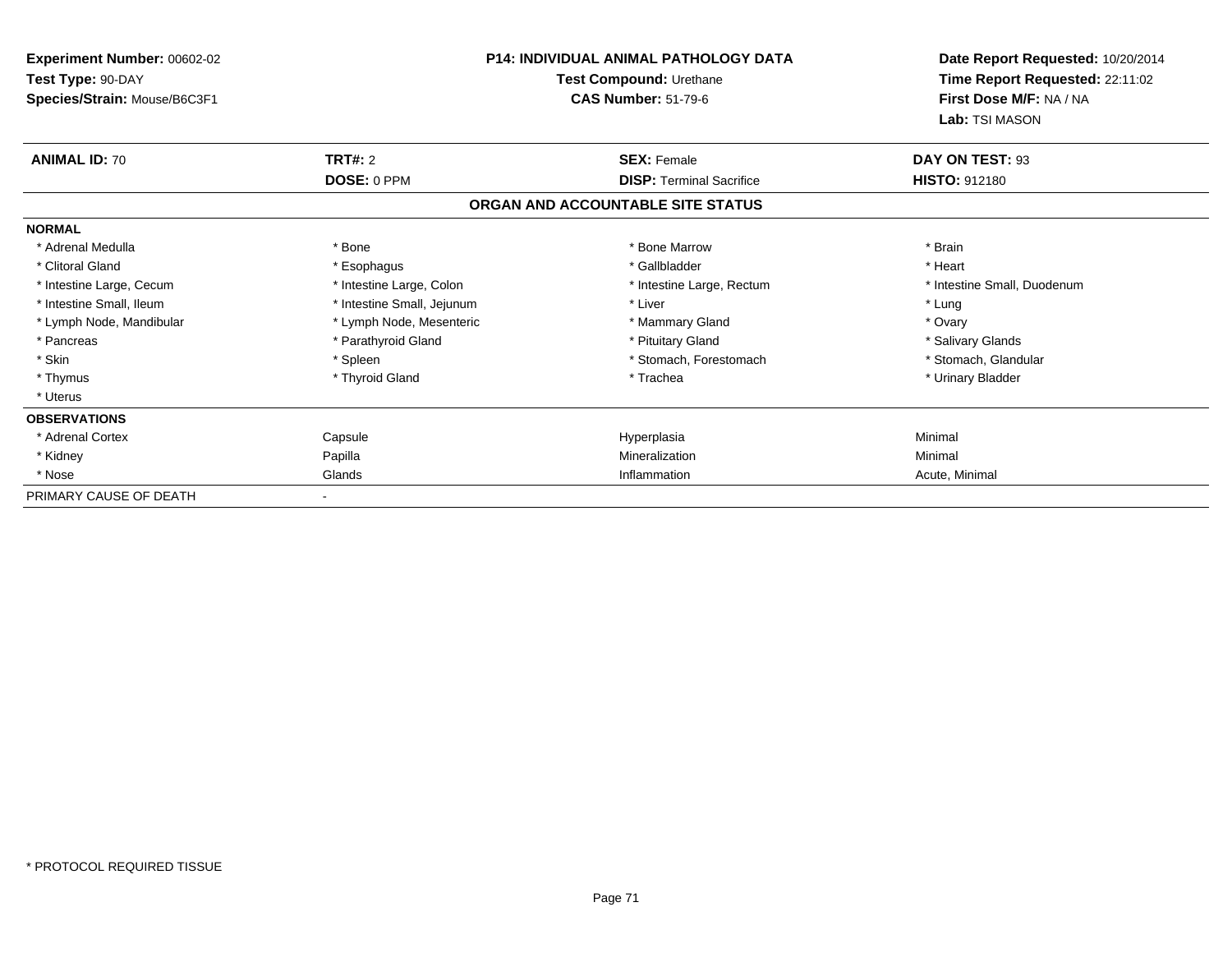| <b>Experiment Number: 00602-02</b><br>Test Type: 90-DAY<br>Species/Strain: Mouse/B6C3F1 | <b>P14: INDIVIDUAL ANIMAL PATHOLOGY DATA</b><br>Test Compound: Urethane<br><b>CAS Number: 51-79-6</b> |                                   |                          |  | Date Report Requested: 10/20/2014<br>Time Report Requested: 22:11:02<br>First Dose M/F: NA / NA<br>Lab: TSI MASON |
|-----------------------------------------------------------------------------------------|-------------------------------------------------------------------------------------------------------|-----------------------------------|--------------------------|--|-------------------------------------------------------------------------------------------------------------------|
| <b>ANIMAL ID: 71</b>                                                                    | <b>TRT#: 4</b>                                                                                        | <b>SEX: Female</b>                | DAY ON TEST: 93          |  |                                                                                                                   |
|                                                                                         | <b>DOSE: 110 PPM</b>                                                                                  | <b>DISP: Terminal Sacrifice</b>   | <b>HISTO: 912221</b>     |  |                                                                                                                   |
|                                                                                         |                                                                                                       | ORGAN AND ACCOUNTABLE SITE STATUS |                          |  |                                                                                                                   |
| <b>NORMAL</b>                                                                           |                                                                                                       |                                   |                          |  |                                                                                                                   |
| * Bone Marrow                                                                           | * Heart                                                                                               | * Islets, Pancreatic              | * Kidney                 |  |                                                                                                                   |
| * Liver                                                                                 | * Lung                                                                                                | * Lymph Node, Mandibular          | * Lymph Node, Mesenteric |  |                                                                                                                   |
| * Ovary                                                                                 | * Spleen                                                                                              | * Thymus                          |                          |  |                                                                                                                   |
| PRIMARY CAUSE OF DEATH                                                                  |                                                                                                       |                                   |                          |  |                                                                                                                   |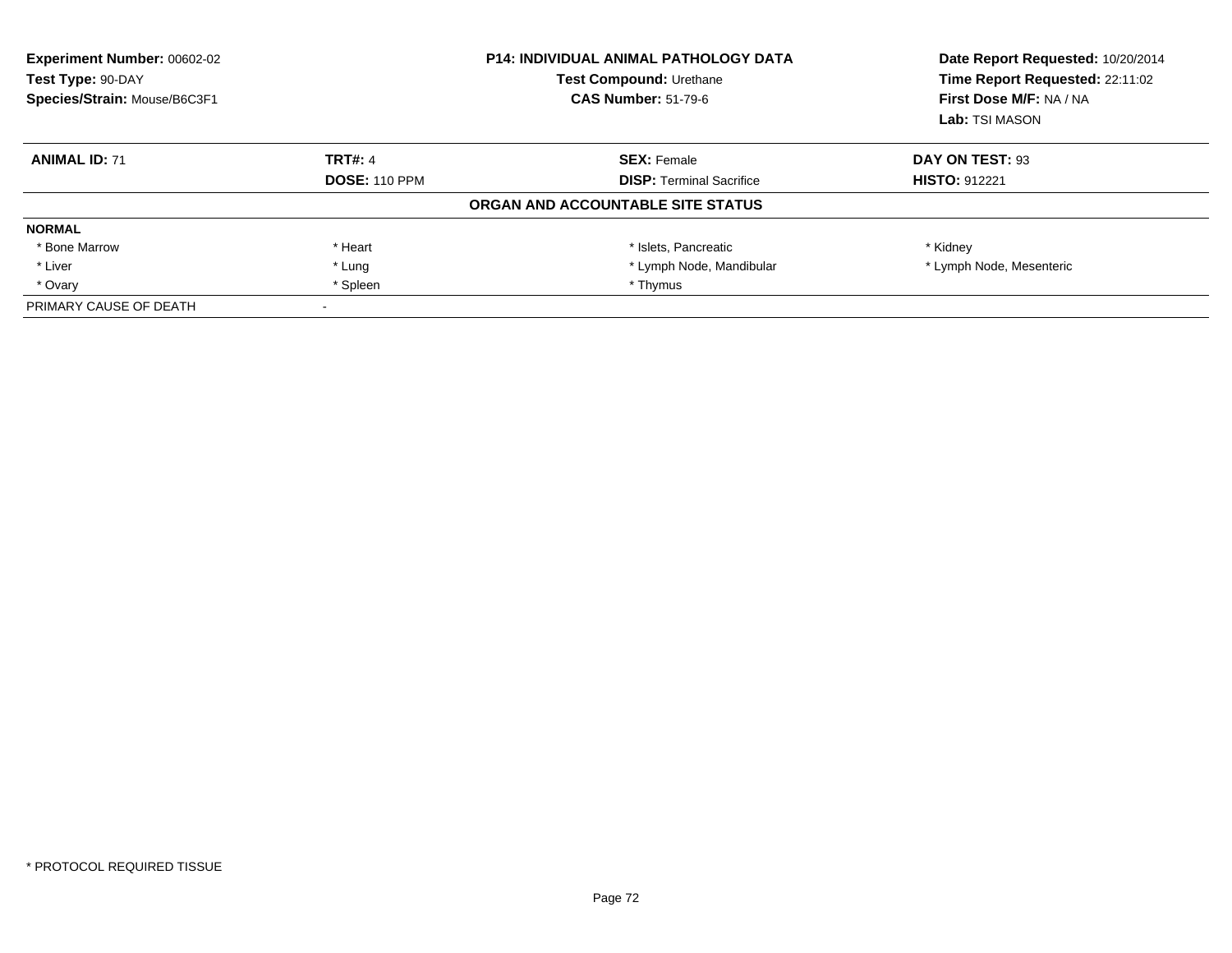| Experiment Number: 00602-02<br>Test Type: 90-DAY<br>Species/Strain: Mouse/B6C3F1 |                      | <b>P14: INDIVIDUAL ANIMAL PATHOLOGY DATA</b><br><b>Test Compound: Urethane</b><br><b>CAS Number: 51-79-6</b> | Date Report Requested: 10/20/2014<br>Time Report Requested: 22:11:02<br>First Dose M/F: NA / NA<br>Lab: TSI MASON |
|----------------------------------------------------------------------------------|----------------------|--------------------------------------------------------------------------------------------------------------|-------------------------------------------------------------------------------------------------------------------|
| <b>ANIMAL ID: 72</b>                                                             | <b>TRT#: 4</b>       | <b>SEX: Female</b>                                                                                           | DAY ON TEST: 93                                                                                                   |
|                                                                                  | <b>DOSE: 110 PPM</b> | <b>DISP:</b> Terminal Sacrifice                                                                              | <b>HISTO: 912222</b>                                                                                              |
|                                                                                  |                      | ORGAN AND ACCOUNTABLE SITE STATUS                                                                            |                                                                                                                   |
| <b>NORMAL</b>                                                                    |                      |                                                                                                              |                                                                                                                   |
| * Bone Marrow                                                                    | * Heart              | * Islets, Pancreatic                                                                                         | * Kidney                                                                                                          |
| * Liver                                                                          | * Lung               | * Lymph Node, Mandibular                                                                                     | * Lymph Node, Mesenteric                                                                                          |
| * Ovary                                                                          | * Spleen             | * Thymus                                                                                                     |                                                                                                                   |
| PRIMARY CAUSE OF DEATH                                                           |                      |                                                                                                              |                                                                                                                   |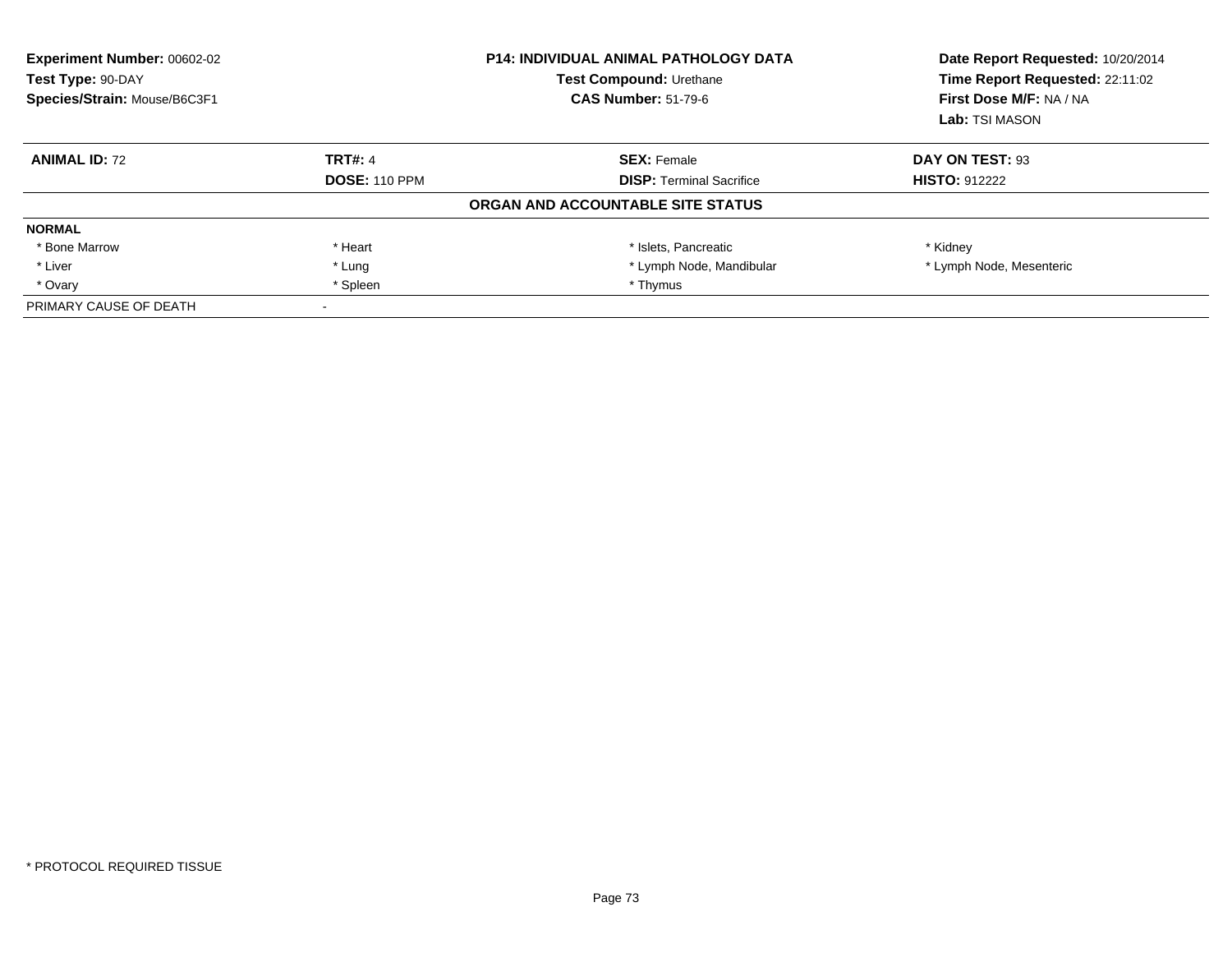| Experiment Number: 00602-02<br>Test Type: 90-DAY<br>Species/Strain: Mouse/B6C3F1 |                      | <b>P14: INDIVIDUAL ANIMAL PATHOLOGY DATA</b><br><b>Test Compound: Urethane</b><br><b>CAS Number: 51-79-6</b> | Date Report Requested: 10/20/2014<br>Time Report Requested: 22:11:02<br>First Dose M/F: NA / NA<br>Lab: TSI MASON |
|----------------------------------------------------------------------------------|----------------------|--------------------------------------------------------------------------------------------------------------|-------------------------------------------------------------------------------------------------------------------|
| <b>ANIMAL ID: 73</b>                                                             | <b>TRT#: 4</b>       | <b>SEX: Female</b>                                                                                           | DAY ON TEST: 93                                                                                                   |
|                                                                                  | <b>DOSE: 110 PPM</b> | <b>DISP:</b> Terminal Sacrifice                                                                              | <b>HISTO: 912223</b>                                                                                              |
|                                                                                  |                      | ORGAN AND ACCOUNTABLE SITE STATUS                                                                            |                                                                                                                   |
| <b>NORMAL</b>                                                                    |                      |                                                                                                              |                                                                                                                   |
| * Bone Marrow                                                                    | * Heart              | * Islets, Pancreatic                                                                                         | * Kidney                                                                                                          |
| * Liver                                                                          | * Lung               | * Lymph Node, Mandibular                                                                                     | * Lymph Node, Mesenteric                                                                                          |
| * Ovary                                                                          | * Spleen             | * Thymus                                                                                                     |                                                                                                                   |
| PRIMARY CAUSE OF DEATH                                                           |                      |                                                                                                              |                                                                                                                   |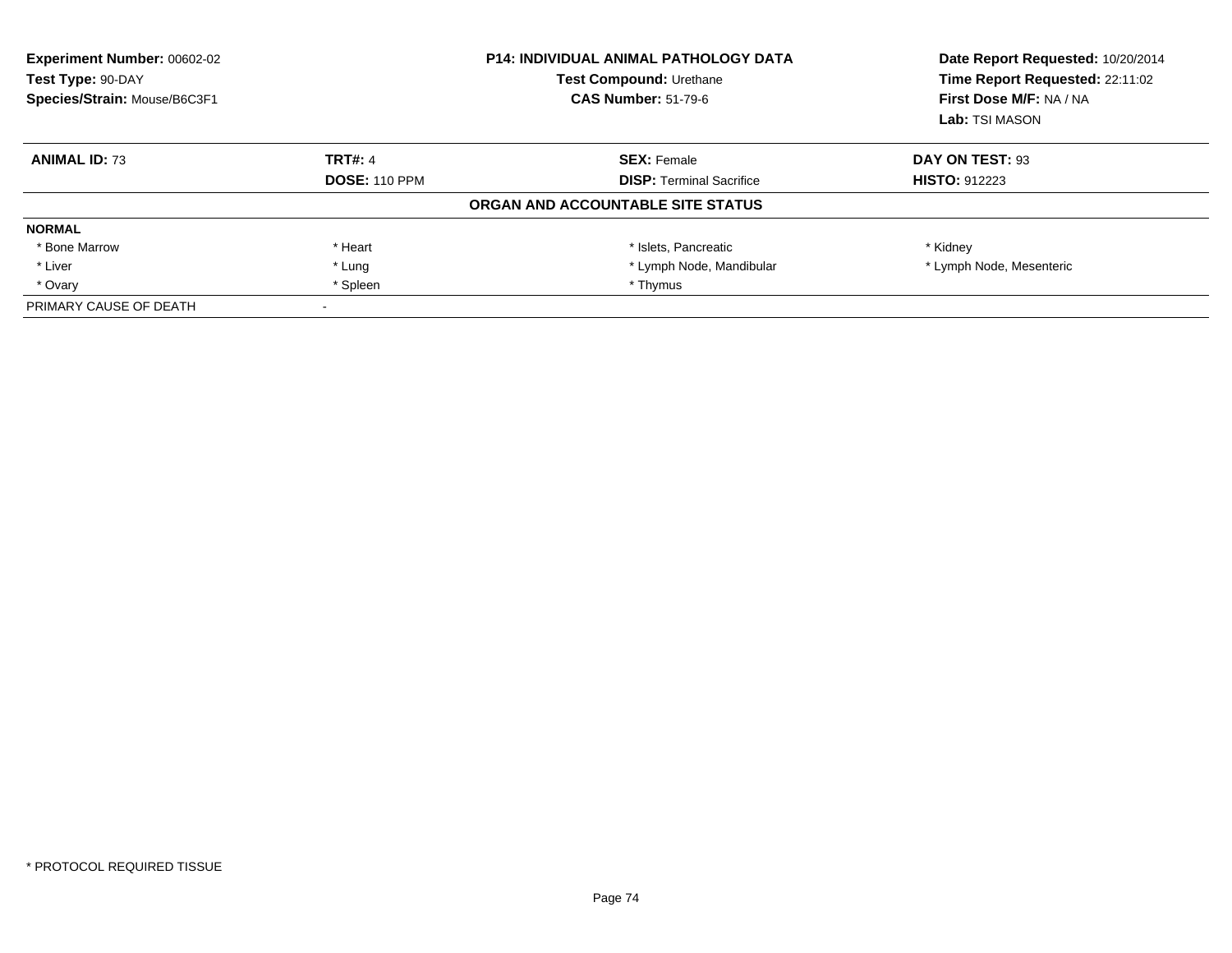| <b>Experiment Number: 00602-02</b><br>Test Type: 90-DAY<br>Species/Strain: Mouse/B6C3F1 |                      | <b>P14: INDIVIDUAL ANIMAL PATHOLOGY DATA</b><br>Test Compound: Urethane<br><b>CAS Number: 51-79-6</b> | Date Report Requested: 10/20/2014<br>Time Report Requested: 22:11:02<br>First Dose M/F: NA / NA<br>Lab: TSI MASON |
|-----------------------------------------------------------------------------------------|----------------------|-------------------------------------------------------------------------------------------------------|-------------------------------------------------------------------------------------------------------------------|
| <b>ANIMAL ID: 74</b>                                                                    | <b>TRT#: 4</b>       | <b>SEX: Female</b>                                                                                    | DAY ON TEST: 93                                                                                                   |
|                                                                                         | <b>DOSE: 110 PPM</b> | <b>DISP: Terminal Sacrifice</b>                                                                       | <b>HISTO: 912224</b>                                                                                              |
|                                                                                         |                      | ORGAN AND ACCOUNTABLE SITE STATUS                                                                     |                                                                                                                   |
| <b>NORMAL</b>                                                                           |                      |                                                                                                       |                                                                                                                   |
| * Bone Marrow                                                                           | * Heart              | * Islets, Pancreatic                                                                                  | * Kidney                                                                                                          |
| * Liver                                                                                 | * Lung               | * Lymph Node, Mandibular                                                                              | * Lymph Node, Mesenteric                                                                                          |
| * Ovary                                                                                 | * Spleen             | * Thymus                                                                                              |                                                                                                                   |
| PRIMARY CAUSE OF DEATH                                                                  |                      |                                                                                                       |                                                                                                                   |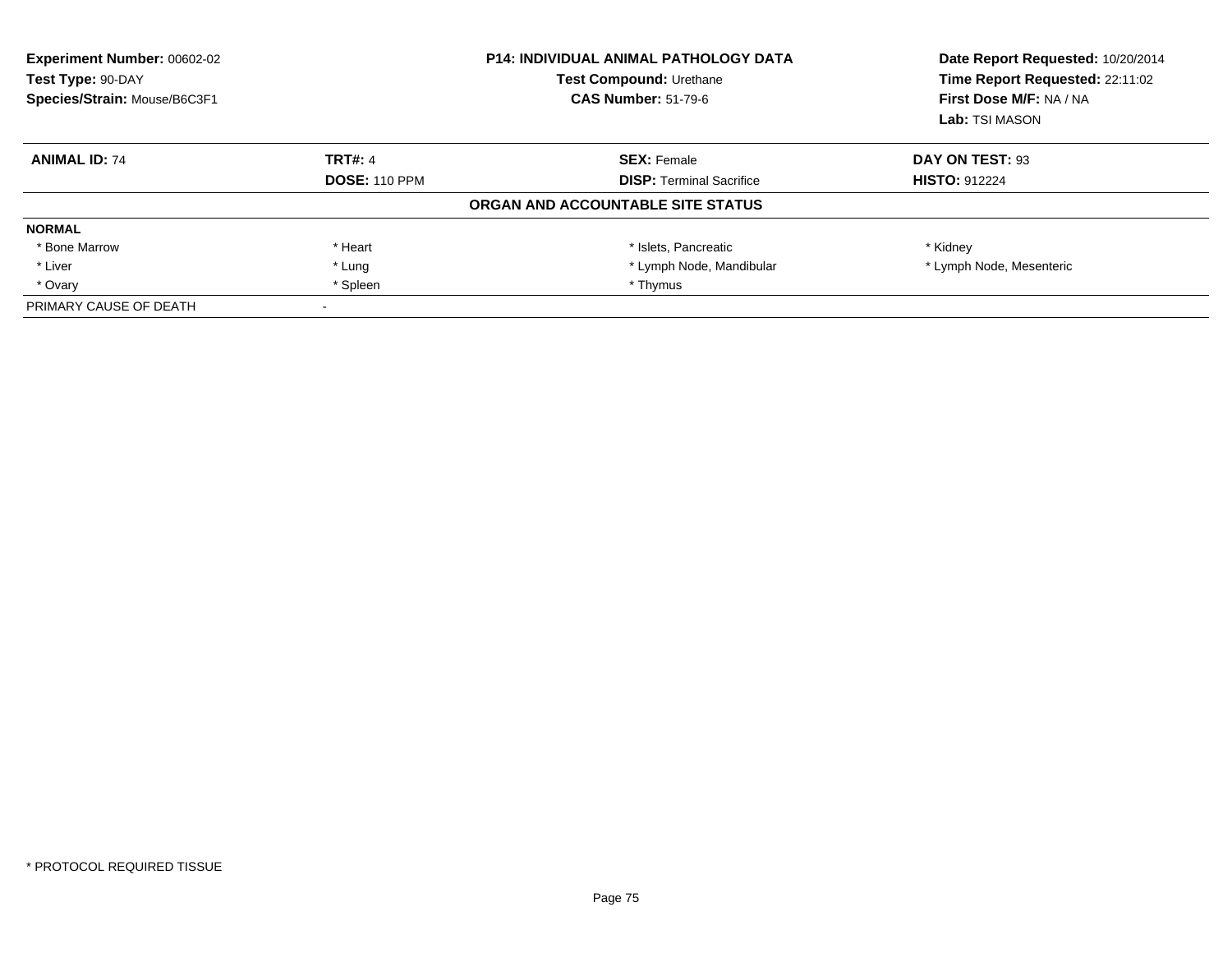| <b>Experiment Number: 00602-02</b><br>Test Type: 90-DAY<br>Species/Strain: Mouse/B6C3F1 |                      | <b>P14: INDIVIDUAL ANIMAL PATHOLOGY DATA</b><br>Test Compound: Urethane<br><b>CAS Number: 51-79-6</b> | Date Report Requested: 10/20/2014<br>Time Report Requested: 22:11:02<br>First Dose M/F: NA / NA<br>Lab: TSI MASON |
|-----------------------------------------------------------------------------------------|----------------------|-------------------------------------------------------------------------------------------------------|-------------------------------------------------------------------------------------------------------------------|
| <b>ANIMAL ID: 75</b>                                                                    | <b>TRT#: 4</b>       | <b>SEX: Female</b>                                                                                    | DAY ON TEST: 93                                                                                                   |
|                                                                                         | <b>DOSE: 110 PPM</b> | <b>DISP: Terminal Sacrifice</b>                                                                       | <b>HISTO: 912225</b>                                                                                              |
|                                                                                         |                      | ORGAN AND ACCOUNTABLE SITE STATUS                                                                     |                                                                                                                   |
| <b>NORMAL</b>                                                                           |                      |                                                                                                       |                                                                                                                   |
| * Bone Marrow                                                                           | * Heart              | * Islets, Pancreatic                                                                                  | * Kidney                                                                                                          |
| * Liver                                                                                 | * Lung               | * Lymph Node, Mandibular                                                                              | * Lymph Node, Mesenteric                                                                                          |
| * Ovary                                                                                 | * Spleen             | * Thymus                                                                                              |                                                                                                                   |
| PRIMARY CAUSE OF DEATH                                                                  |                      |                                                                                                       |                                                                                                                   |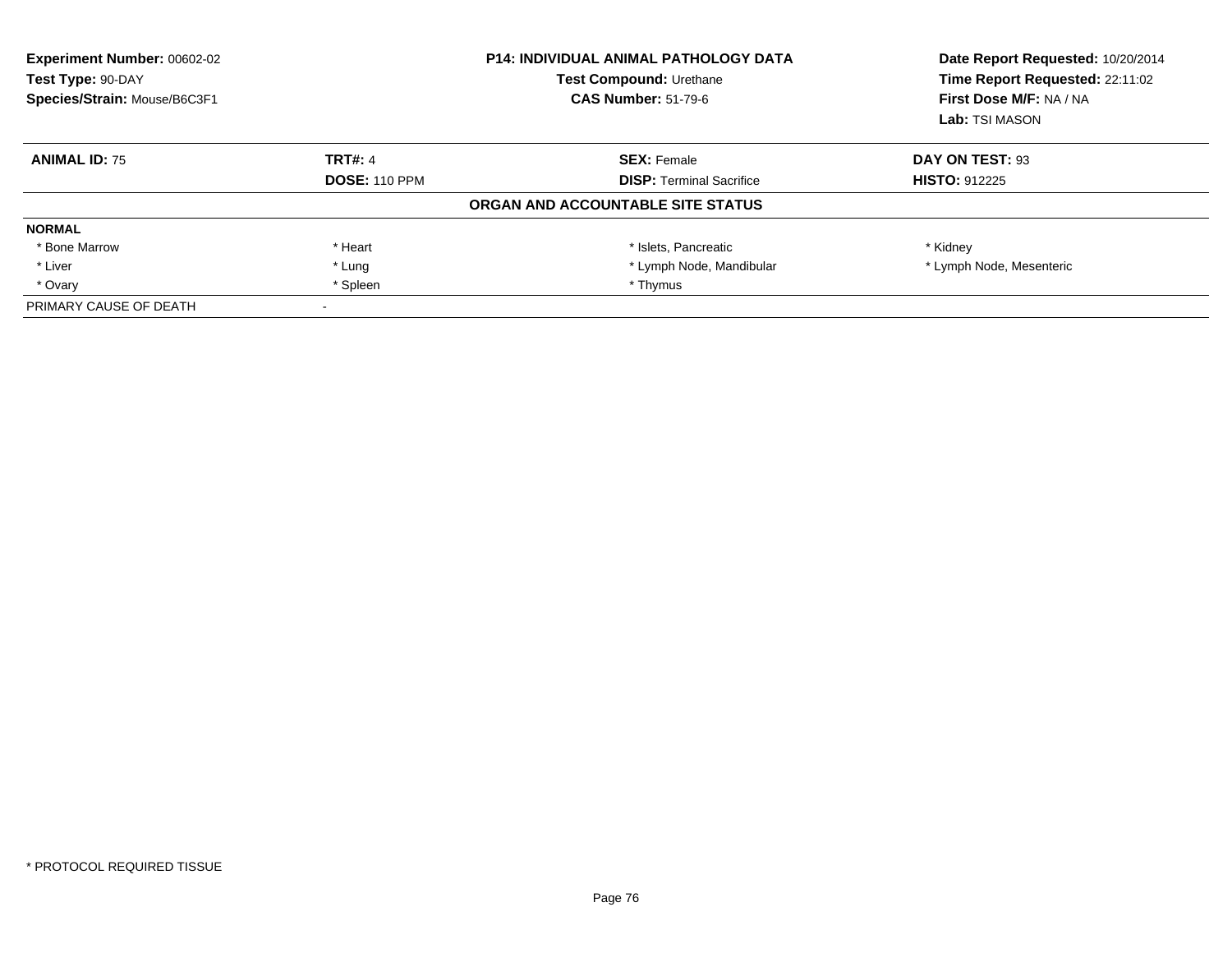| <b>Experiment Number: 00602-02</b><br>Test Type: 90-DAY<br>Species/Strain: Mouse/B6C3F1 |                      | <b>P14: INDIVIDUAL ANIMAL PATHOLOGY DATA</b><br>Test Compound: Urethane<br><b>CAS Number: 51-79-6</b> | Date Report Requested: 10/20/2014<br>Time Report Requested: 22:11:02<br>First Dose M/F: NA / NA<br>Lab: TSI MASON |
|-----------------------------------------------------------------------------------------|----------------------|-------------------------------------------------------------------------------------------------------|-------------------------------------------------------------------------------------------------------------------|
| <b>ANIMAL ID: 76</b>                                                                    | <b>TRT#: 4</b>       | <b>SEX: Female</b>                                                                                    | DAY ON TEST: 93                                                                                                   |
|                                                                                         | <b>DOSE: 110 PPM</b> | <b>DISP: Terminal Sacrifice</b>                                                                       | <b>HISTO: 912226</b>                                                                                              |
|                                                                                         |                      | ORGAN AND ACCOUNTABLE SITE STATUS                                                                     |                                                                                                                   |
| <b>NORMAL</b>                                                                           |                      |                                                                                                       |                                                                                                                   |
| * Bone Marrow                                                                           | * Heart              | * Islets, Pancreatic                                                                                  | * Kidney                                                                                                          |
| * Liver                                                                                 | * Lung               | * Lymph Node, Mandibular                                                                              | * Lymph Node, Mesenteric                                                                                          |
| * Ovary                                                                                 | * Spleen             | * Thymus                                                                                              |                                                                                                                   |
| PRIMARY CAUSE OF DEATH                                                                  |                      |                                                                                                       |                                                                                                                   |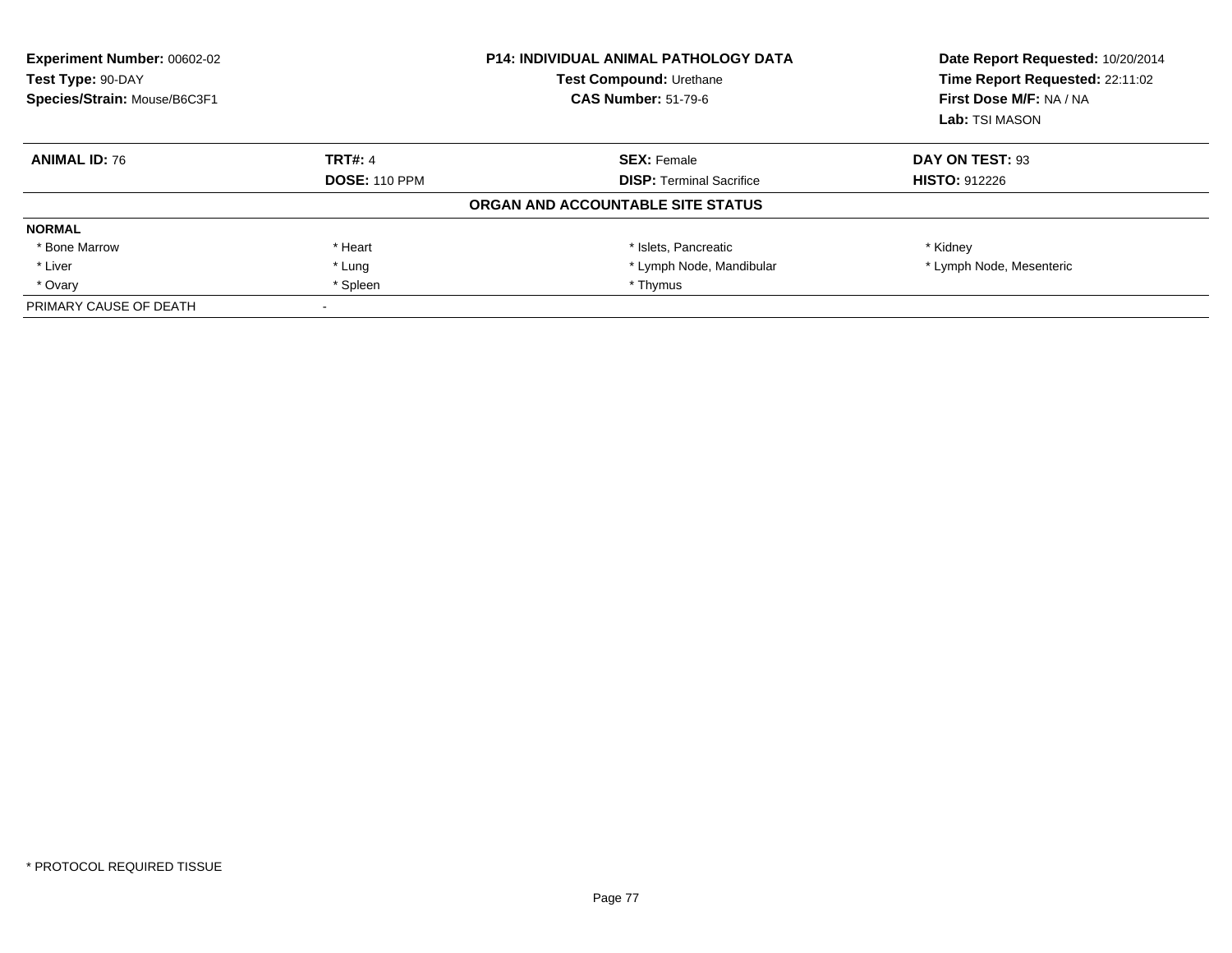| <b>Experiment Number: 00602-02</b><br>Test Type: 90-DAY<br>Species/Strain: Mouse/B6C3F1 |                      | <b>P14: INDIVIDUAL ANIMAL PATHOLOGY DATA</b><br>Test Compound: Urethane<br><b>CAS Number: 51-79-6</b> | Date Report Requested: 10/20/2014<br>Time Report Requested: 22:11:02<br>First Dose M/F: NA / NA<br>Lab: TSI MASON |
|-----------------------------------------------------------------------------------------|----------------------|-------------------------------------------------------------------------------------------------------|-------------------------------------------------------------------------------------------------------------------|
| <b>ANIMAL ID: 77</b>                                                                    | <b>TRT#: 4</b>       | <b>SEX: Female</b>                                                                                    | DAY ON TEST: 93                                                                                                   |
|                                                                                         | <b>DOSE: 110 PPM</b> | <b>DISP: Terminal Sacrifice</b>                                                                       | <b>HISTO: 912227</b>                                                                                              |
|                                                                                         |                      | ORGAN AND ACCOUNTABLE SITE STATUS                                                                     |                                                                                                                   |
| <b>NORMAL</b>                                                                           |                      |                                                                                                       |                                                                                                                   |
| * Bone Marrow                                                                           | * Heart              | * Islets, Pancreatic                                                                                  | * Kidney                                                                                                          |
| * Liver                                                                                 | * Lung               | * Lymph Node, Mandibular                                                                              | * Lymph Node, Mesenteric                                                                                          |
| * Ovary                                                                                 | * Spleen             | * Thymus                                                                                              |                                                                                                                   |
| PRIMARY CAUSE OF DEATH                                                                  |                      |                                                                                                       |                                                                                                                   |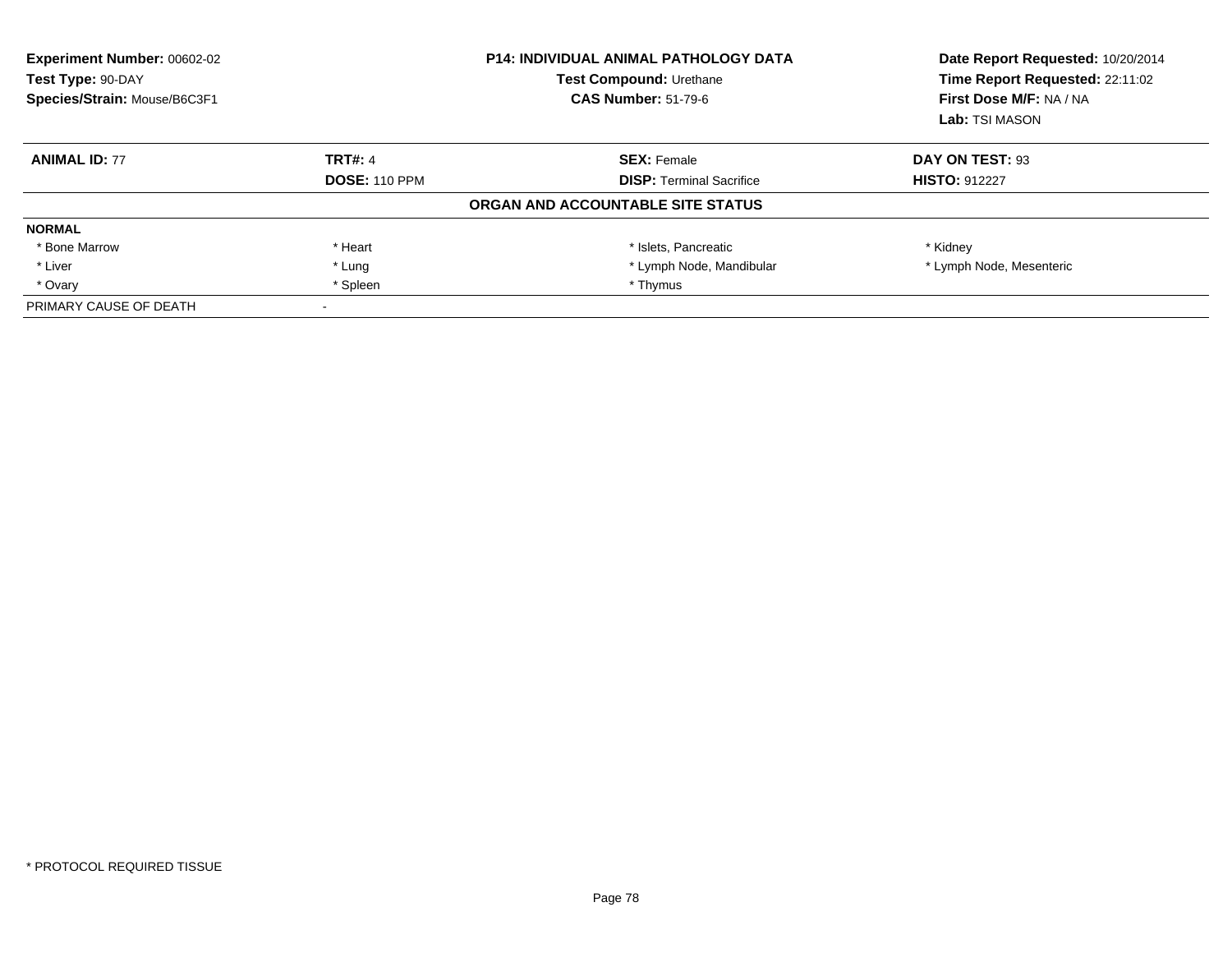| <b>Experiment Number: 00602-02</b><br>Test Type: 90-DAY<br>Species/Strain: Mouse/B6C3F1 |                      | <b>P14: INDIVIDUAL ANIMAL PATHOLOGY DATA</b><br>Test Compound: Urethane<br><b>CAS Number: 51-79-6</b> | Date Report Requested: 10/20/2014<br>Time Report Requested: 22:11:02<br>First Dose M/F: NA / NA<br>Lab: TSI MASON |
|-----------------------------------------------------------------------------------------|----------------------|-------------------------------------------------------------------------------------------------------|-------------------------------------------------------------------------------------------------------------------|
| <b>ANIMAL ID: 78</b>                                                                    | <b>TRT#: 4</b>       | <b>SEX: Female</b>                                                                                    | DAY ON TEST: 93                                                                                                   |
|                                                                                         | <b>DOSE: 110 PPM</b> | <b>DISP: Terminal Sacrifice</b>                                                                       | <b>HISTO: 912228</b>                                                                                              |
|                                                                                         |                      | ORGAN AND ACCOUNTABLE SITE STATUS                                                                     |                                                                                                                   |
| <b>NORMAL</b>                                                                           |                      |                                                                                                       |                                                                                                                   |
| * Bone Marrow                                                                           | * Heart              | * Islets, Pancreatic                                                                                  | * Kidney                                                                                                          |
| * Liver                                                                                 | * Lung               | * Lymph Node, Mandibular                                                                              | * Lymph Node, Mesenteric                                                                                          |
| * Ovary                                                                                 | * Spleen             | * Thymus                                                                                              |                                                                                                                   |
| PRIMARY CAUSE OF DEATH                                                                  |                      |                                                                                                       |                                                                                                                   |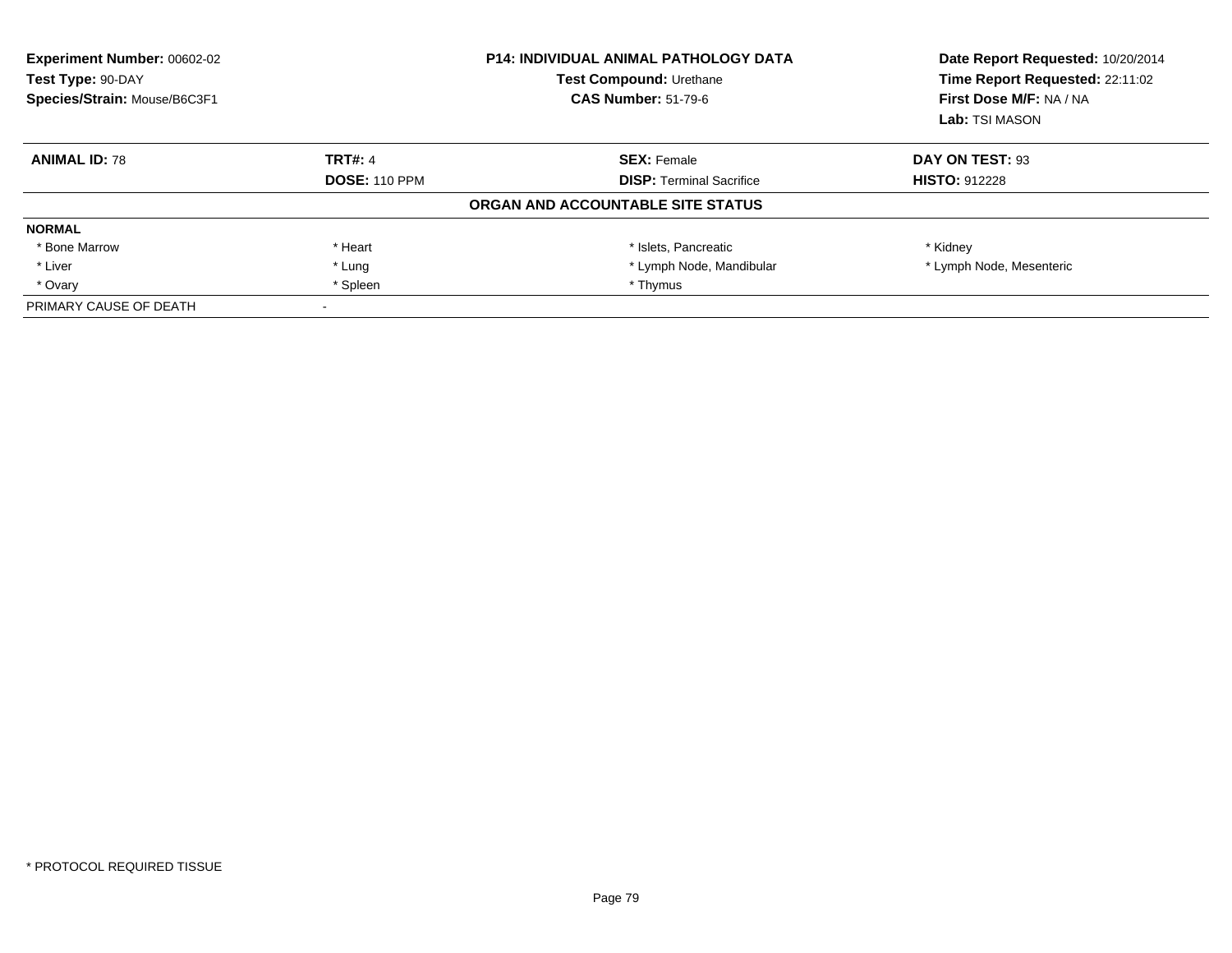| Experiment Number: 00602-02<br>Test Type: 90-DAY<br>Species/Strain: Mouse/B6C3F1 |                      | <b>P14: INDIVIDUAL ANIMAL PATHOLOGY DATA</b><br><b>Test Compound: Urethane</b><br><b>CAS Number: 51-79-6</b> | Date Report Requested: 10/20/2014<br>Time Report Requested: 22:11:02<br>First Dose M/F: NA / NA<br>Lab: TSI MASON |
|----------------------------------------------------------------------------------|----------------------|--------------------------------------------------------------------------------------------------------------|-------------------------------------------------------------------------------------------------------------------|
| <b>ANIMAL ID: 79</b>                                                             | <b>TRT#: 4</b>       | <b>SEX: Female</b>                                                                                           | DAY ON TEST: 93                                                                                                   |
|                                                                                  | <b>DOSE: 110 PPM</b> | <b>DISP:</b> Terminal Sacrifice                                                                              | <b>HISTO: 912229</b>                                                                                              |
|                                                                                  |                      | ORGAN AND ACCOUNTABLE SITE STATUS                                                                            |                                                                                                                   |
| <b>NORMAL</b>                                                                    |                      |                                                                                                              |                                                                                                                   |
| * Bone Marrow                                                                    | * Heart              | * Islets, Pancreatic                                                                                         | * Kidney                                                                                                          |
| * Liver                                                                          | * Lung               | * Lymph Node, Mandibular                                                                                     | * Lymph Node, Mesenteric                                                                                          |
| * Ovary                                                                          | * Spleen             | * Thymus                                                                                                     |                                                                                                                   |
| PRIMARY CAUSE OF DEATH                                                           |                      |                                                                                                              |                                                                                                                   |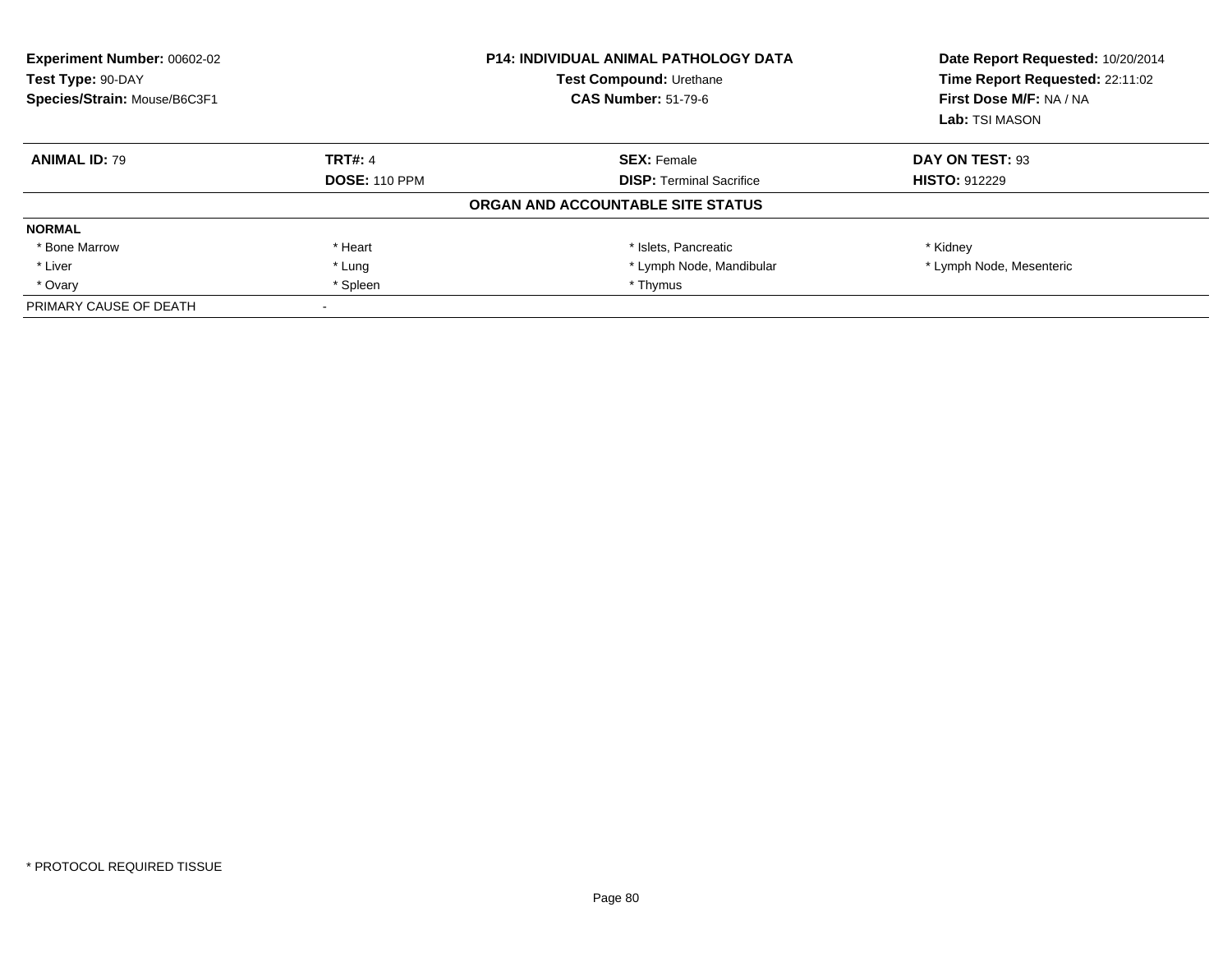| <b>Experiment Number: 00602-02</b><br>Test Type: 90-DAY<br>Species/Strain: Mouse/B6C3F1 |                      | <b>P14: INDIVIDUAL ANIMAL PATHOLOGY DATA</b><br>Test Compound: Urethane<br><b>CAS Number: 51-79-6</b> | Date Report Requested: 10/20/2014<br>Time Report Requested: 22:11:02<br>First Dose M/F: NA / NA<br>Lab: TSI MASON |
|-----------------------------------------------------------------------------------------|----------------------|-------------------------------------------------------------------------------------------------------|-------------------------------------------------------------------------------------------------------------------|
| <b>ANIMAL ID: 80</b>                                                                    | <b>TRT#: 4</b>       | <b>SEX: Female</b>                                                                                    | DAY ON TEST: 93                                                                                                   |
|                                                                                         | <b>DOSE: 110 PPM</b> | <b>DISP: Terminal Sacrifice</b>                                                                       | <b>HISTO: 912230</b>                                                                                              |
|                                                                                         |                      | ORGAN AND ACCOUNTABLE SITE STATUS                                                                     |                                                                                                                   |
| <b>NORMAL</b>                                                                           |                      |                                                                                                       |                                                                                                                   |
| * Bone Marrow                                                                           | * Heart              | * Islets, Pancreatic                                                                                  | * Kidney                                                                                                          |
| * Liver                                                                                 | * Lung               | * Lymph Node, Mandibular                                                                              | * Lymph Node, Mesenteric                                                                                          |
| * Ovary                                                                                 | * Spleen             | * Thymus                                                                                              |                                                                                                                   |
| PRIMARY CAUSE OF DEATH                                                                  |                      |                                                                                                       |                                                                                                                   |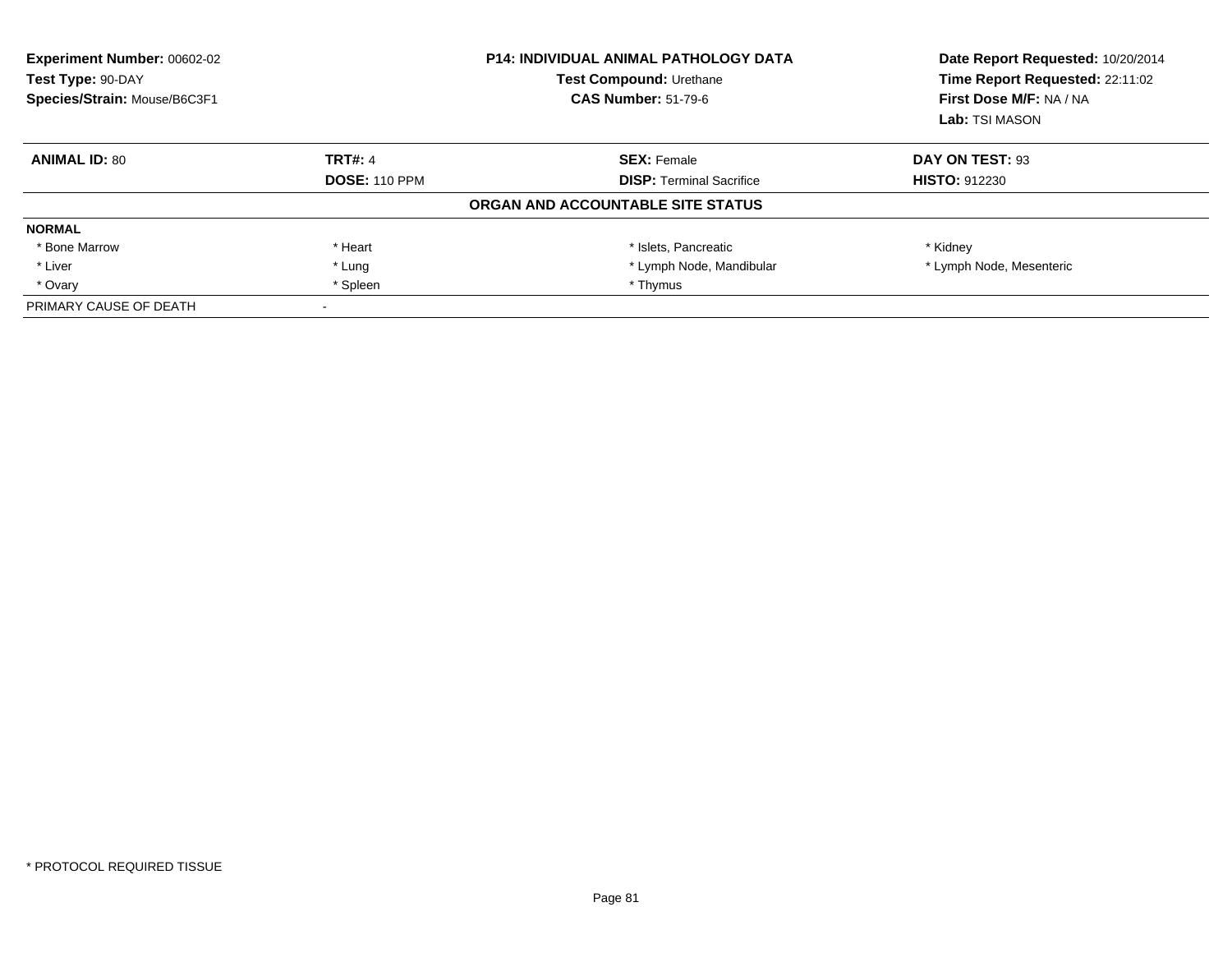| <b>Experiment Number: 00602-02</b><br>Test Type: 90-DAY<br>Species/Strain: Mouse/B6C3F1 |                      | <b>P14: INDIVIDUAL ANIMAL PATHOLOGY DATA</b><br>Test Compound: Urethane<br><b>CAS Number: 51-79-6</b> | Date Report Requested: 10/20/2014<br>Time Report Requested: 22:11:02<br>First Dose M/F: NA / NA<br>Lab: TSI MASON |
|-----------------------------------------------------------------------------------------|----------------------|-------------------------------------------------------------------------------------------------------|-------------------------------------------------------------------------------------------------------------------|
| <b>ANIMAL ID: 81</b>                                                                    | <b>TRT#: 6</b>       | <b>SEX: Female</b>                                                                                    | DAY ON TEST: 93                                                                                                   |
|                                                                                         | <b>DOSE: 330 PPM</b> | <b>DISP: Terminal Sacrifice</b>                                                                       | <b>HISTO: 912211</b>                                                                                              |
|                                                                                         |                      | ORGAN AND ACCOUNTABLE SITE STATUS                                                                     |                                                                                                                   |
| <b>NORMAL</b>                                                                           |                      |                                                                                                       |                                                                                                                   |
| * Bone Marrow                                                                           | * Heart              | * Islets, Pancreatic                                                                                  | * Kidney                                                                                                          |
| * Liver                                                                                 | * Lung               | * Lymph Node, Mandibular                                                                              | * Lymph Node, Mesenteric                                                                                          |
| * Ovary                                                                                 | * Spleen             | * Thymus                                                                                              |                                                                                                                   |
| PRIMARY CAUSE OF DEATH                                                                  |                      |                                                                                                       |                                                                                                                   |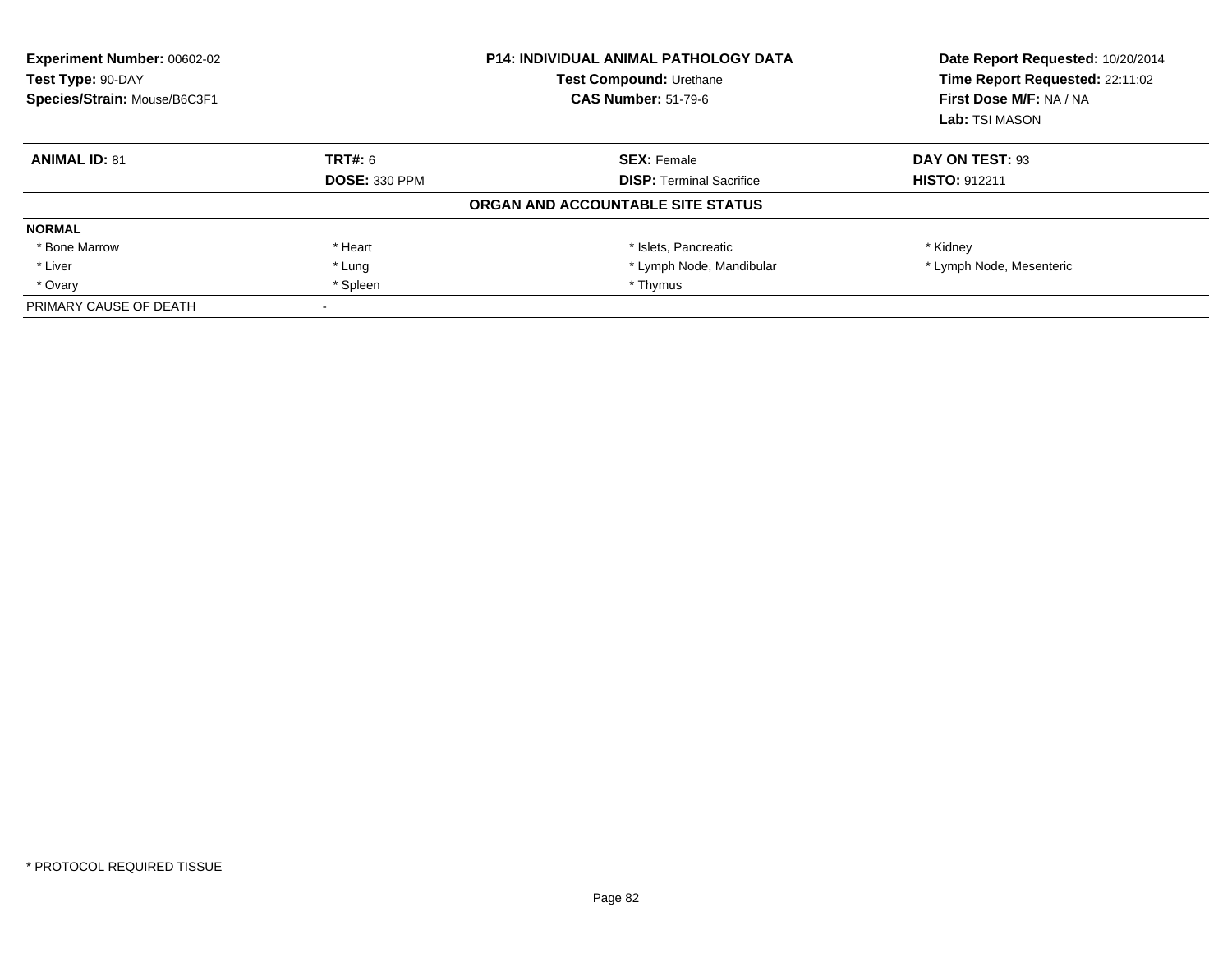| <b>Experiment Number: 00602-02</b><br>Test Type: 90-DAY<br>Species/Strain: Mouse/B6C3F1 |                      | <b>P14: INDIVIDUAL ANIMAL PATHOLOGY DATA</b><br>Test Compound: Urethane<br><b>CAS Number: 51-79-6</b> | Date Report Requested: 10/20/2014<br>Time Report Requested: 22:11:02<br>First Dose M/F: NA / NA<br>Lab: TSI MASON |
|-----------------------------------------------------------------------------------------|----------------------|-------------------------------------------------------------------------------------------------------|-------------------------------------------------------------------------------------------------------------------|
| <b>ANIMAL ID: 82</b>                                                                    | TRT#: 6              | <b>SEX: Female</b>                                                                                    | DAY ON TEST: 93                                                                                                   |
|                                                                                         | <b>DOSE: 330 PPM</b> | <b>DISP: Terminal Sacrifice</b>                                                                       | <b>HISTO: 912212</b>                                                                                              |
|                                                                                         |                      | ORGAN AND ACCOUNTABLE SITE STATUS                                                                     |                                                                                                                   |
| <b>NORMAL</b>                                                                           |                      |                                                                                                       |                                                                                                                   |
| * Bone Marrow                                                                           | * Heart              | * Islets, Pancreatic                                                                                  | * Kidney                                                                                                          |
| * Liver                                                                                 | * Lung               | * Lymph Node, Mandibular                                                                              | * Lymph Node, Mesenteric                                                                                          |
| * Ovary                                                                                 | * Spleen             | * Thymus                                                                                              |                                                                                                                   |
| PRIMARY CAUSE OF DEATH                                                                  |                      |                                                                                                       |                                                                                                                   |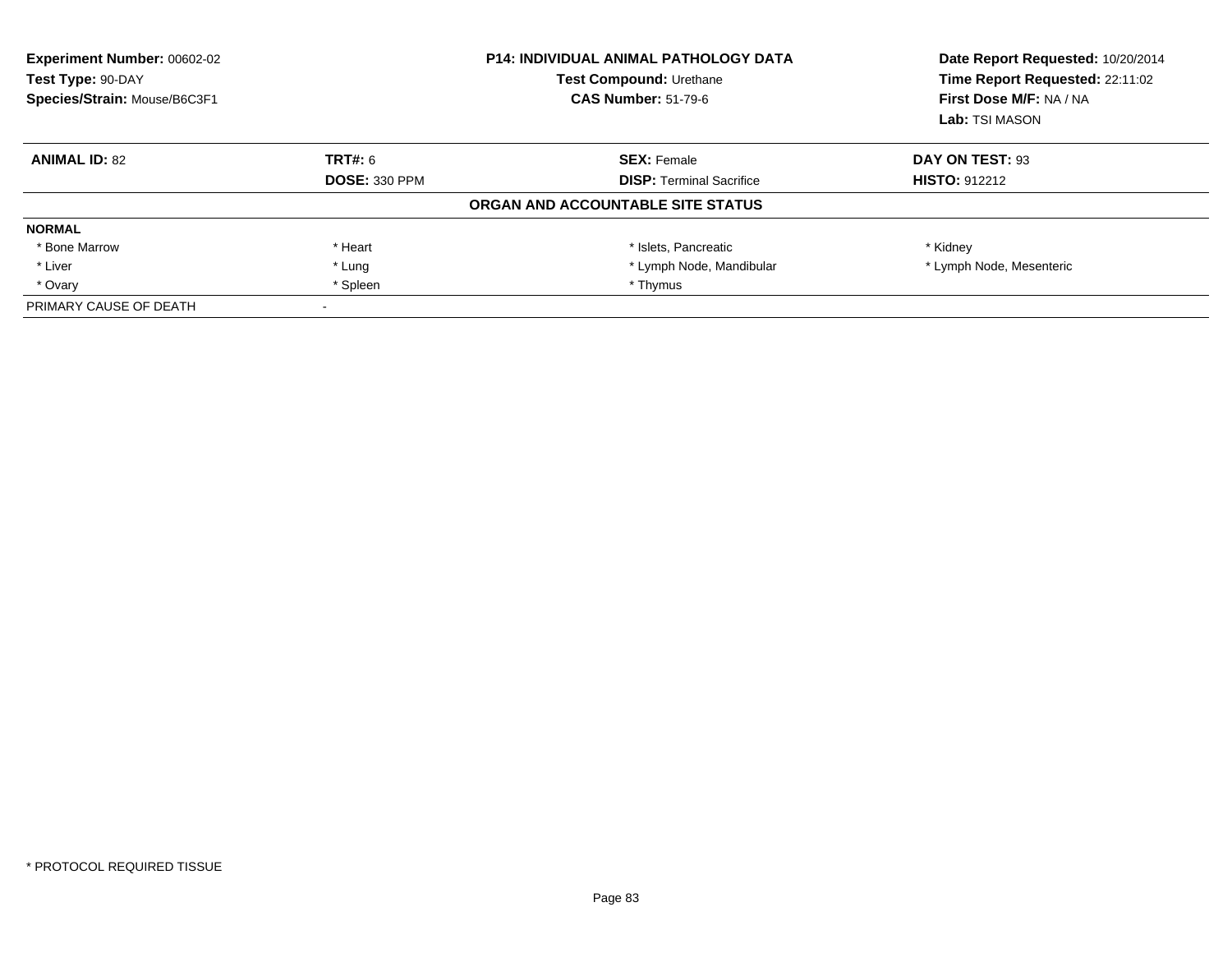| <b>Experiment Number: 00602-02</b><br>Test Type: 90-DAY<br>Species/Strain: Mouse/B6C3F1 |                      | <b>P14: INDIVIDUAL ANIMAL PATHOLOGY DATA</b><br>Test Compound: Urethane<br><b>CAS Number: 51-79-6</b> | Date Report Requested: 10/20/2014<br>Time Report Requested: 22:11:02<br>First Dose M/F: NA / NA<br>Lab: TSI MASON |
|-----------------------------------------------------------------------------------------|----------------------|-------------------------------------------------------------------------------------------------------|-------------------------------------------------------------------------------------------------------------------|
| <b>ANIMAL ID: 83</b>                                                                    | <b>TRT#: 6</b>       | <b>SEX: Female</b>                                                                                    | DAY ON TEST: 93                                                                                                   |
|                                                                                         | <b>DOSE: 330 PPM</b> | <b>DISP: Terminal Sacrifice</b>                                                                       | <b>HISTO: 912213</b>                                                                                              |
|                                                                                         |                      | ORGAN AND ACCOUNTABLE SITE STATUS                                                                     |                                                                                                                   |
| <b>NORMAL</b>                                                                           |                      |                                                                                                       |                                                                                                                   |
| * Bone Marrow                                                                           | * Heart              | * Islets, Pancreatic                                                                                  | * Kidney                                                                                                          |
| * Liver                                                                                 | * Lung               | * Lymph Node, Mandibular                                                                              | * Lymph Node, Mesenteric                                                                                          |
| * Ovary                                                                                 | * Spleen             | * Thymus                                                                                              |                                                                                                                   |
| PRIMARY CAUSE OF DEATH                                                                  |                      |                                                                                                       |                                                                                                                   |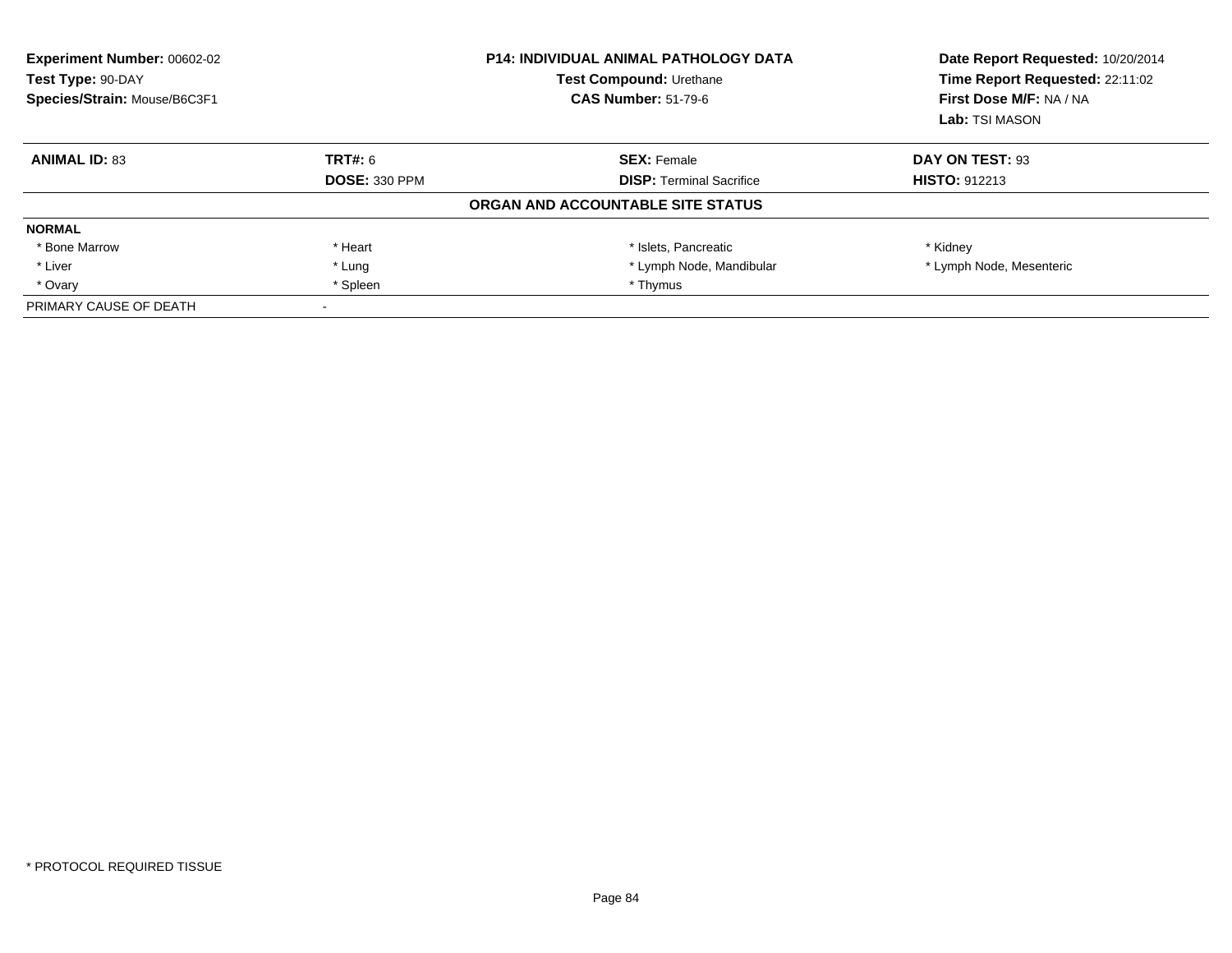| <b>Experiment Number: 00602-02</b><br>Test Type: 90-DAY<br>Species/Strain: Mouse/B6C3F1 |                      | <b>P14: INDIVIDUAL ANIMAL PATHOLOGY DATA</b><br>Test Compound: Urethane<br><b>CAS Number: 51-79-6</b> | Date Report Requested: 10/20/2014<br>Time Report Requested: 22:11:02<br>First Dose M/F: NA / NA<br>Lab: TSI MASON |
|-----------------------------------------------------------------------------------------|----------------------|-------------------------------------------------------------------------------------------------------|-------------------------------------------------------------------------------------------------------------------|
| <b>ANIMAL ID: 84</b>                                                                    | <b>TRT#: 6</b>       | <b>SEX: Female</b>                                                                                    | DAY ON TEST: 93                                                                                                   |
|                                                                                         | <b>DOSE: 330 PPM</b> | <b>DISP: Terminal Sacrifice</b>                                                                       | <b>HISTO: 912214</b>                                                                                              |
|                                                                                         |                      | ORGAN AND ACCOUNTABLE SITE STATUS                                                                     |                                                                                                                   |
| <b>NORMAL</b>                                                                           |                      |                                                                                                       |                                                                                                                   |
| * Bone Marrow                                                                           | * Heart              | * Islets, Pancreatic                                                                                  | * Kidney                                                                                                          |
| * Liver                                                                                 | * Lung               | * Lymph Node, Mandibular                                                                              | * Lymph Node, Mesenteric                                                                                          |
| * Ovary                                                                                 | * Spleen             | * Thymus                                                                                              |                                                                                                                   |
| PRIMARY CAUSE OF DEATH                                                                  |                      |                                                                                                       |                                                                                                                   |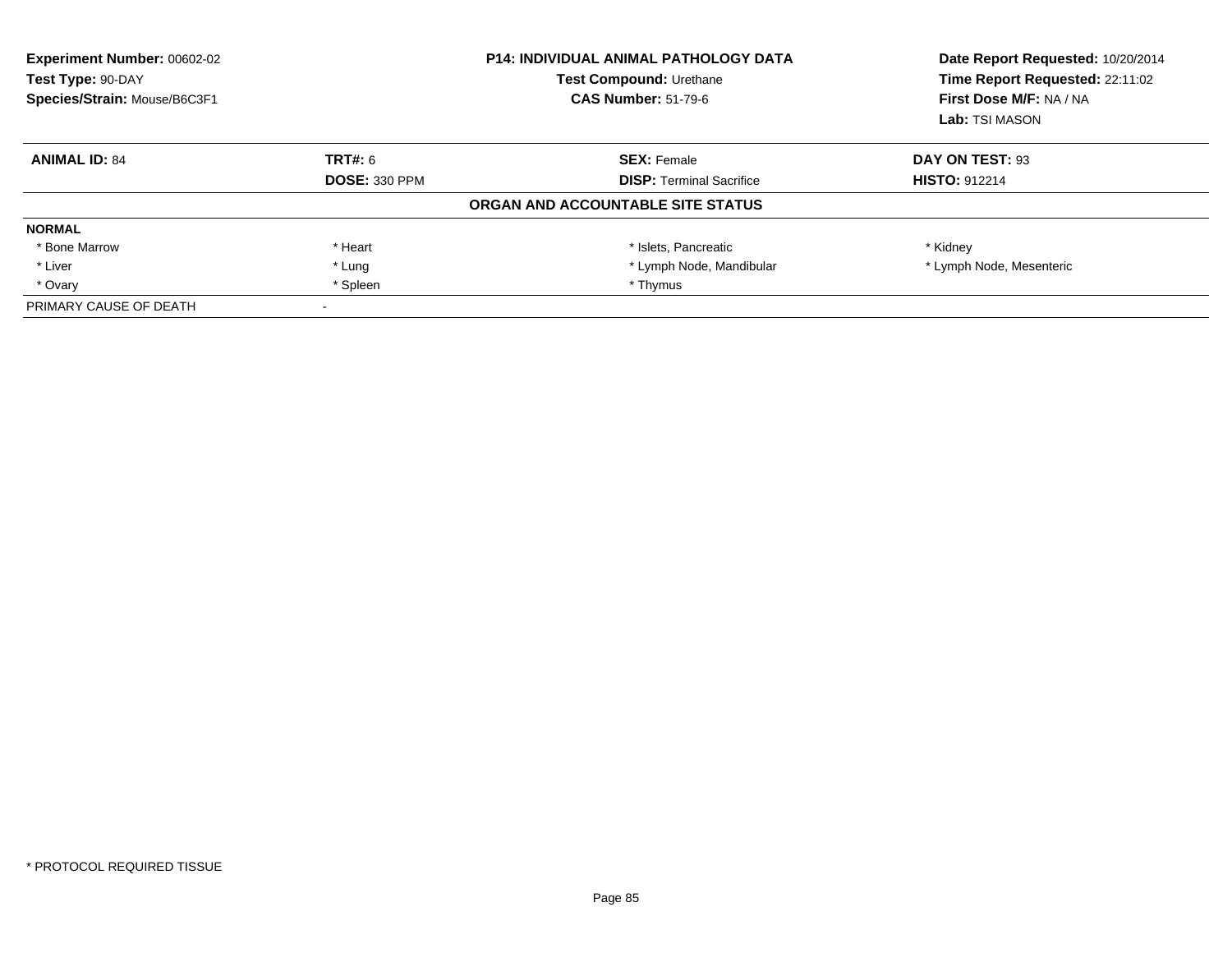| Experiment Number: 00602-02<br>Test Type: 90-DAY<br>Species/Strain: Mouse/B6C3F1 |                      | <b>P14: INDIVIDUAL ANIMAL PATHOLOGY DATA</b><br>Test Compound: Urethane<br><b>CAS Number: 51-79-6</b> | Date Report Requested: 10/20/2014<br>Time Report Requested: 22:11:02<br>First Dose M/F: NA / NA<br>Lab: TSI MASON |
|----------------------------------------------------------------------------------|----------------------|-------------------------------------------------------------------------------------------------------|-------------------------------------------------------------------------------------------------------------------|
| <b>ANIMAL ID: 85</b>                                                             | TRT#: 6              | <b>SEX: Female</b>                                                                                    | DAY ON TEST: 93                                                                                                   |
|                                                                                  | <b>DOSE: 330 PPM</b> | <b>DISP:</b> Terminal Sacrifice                                                                       | <b>HISTO: 912215</b>                                                                                              |
|                                                                                  |                      | ORGAN AND ACCOUNTABLE SITE STATUS                                                                     |                                                                                                                   |
| <b>NORMAL</b>                                                                    |                      |                                                                                                       |                                                                                                                   |
| * Bone Marrow                                                                    | * Heart              | * Islets, Pancreatic                                                                                  | * Kidney                                                                                                          |
| * Liver                                                                          | * Lung               | * Lymph Node, Mandibular                                                                              | * Lymph Node, Mesenteric                                                                                          |
| * Ovary                                                                          | * Spleen             | * Thymus                                                                                              |                                                                                                                   |
| PRIMARY CAUSE OF DEATH                                                           |                      |                                                                                                       |                                                                                                                   |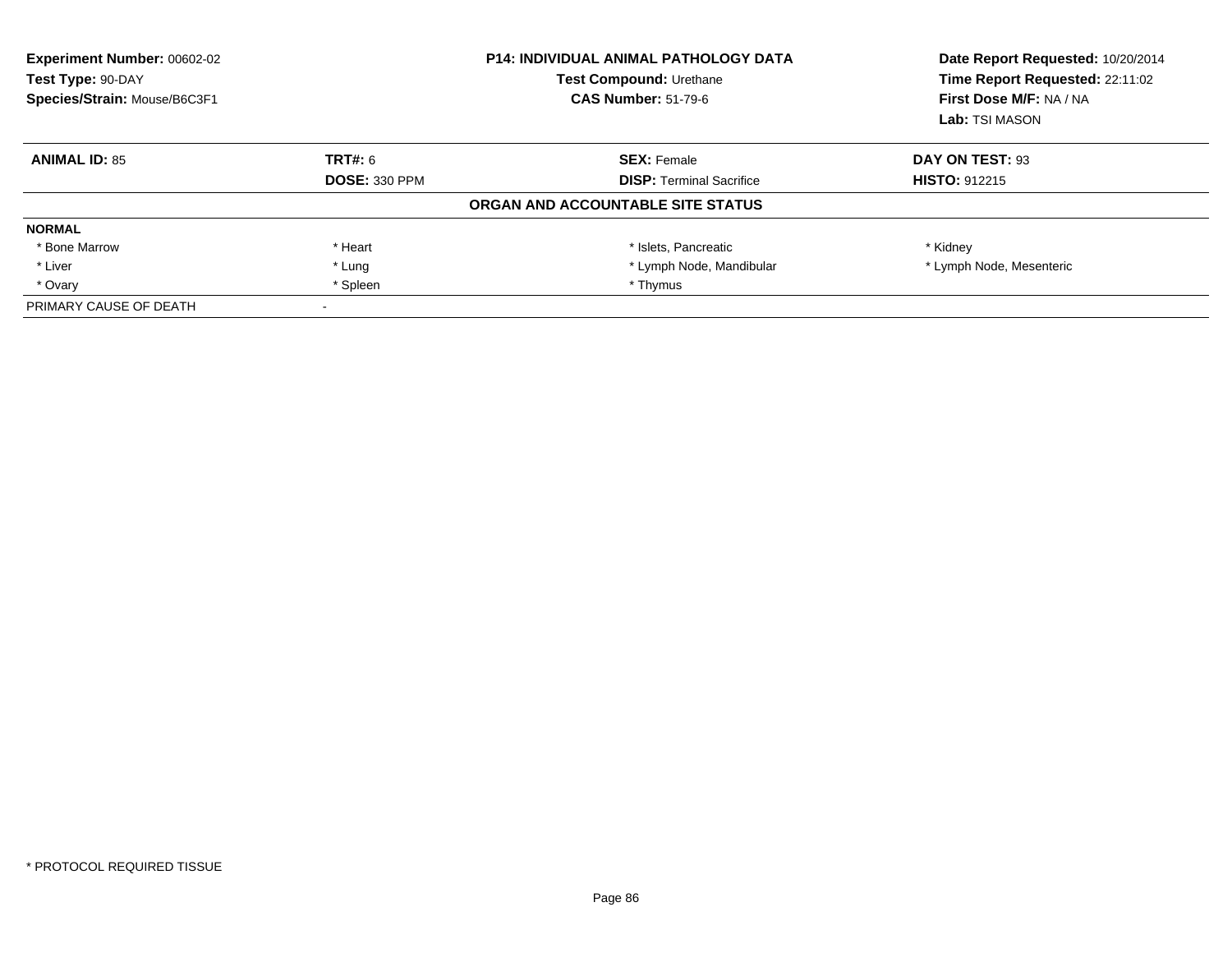| <b>Experiment Number: 00602-02</b><br>Test Type: 90-DAY<br>Species/Strain: Mouse/B6C3F1 |                      | <b>P14: INDIVIDUAL ANIMAL PATHOLOGY DATA</b><br>Test Compound: Urethane<br><b>CAS Number: 51-79-6</b> | Date Report Requested: 10/20/2014<br>Time Report Requested: 22:11:02<br>First Dose M/F: NA / NA<br>Lab: TSI MASON |
|-----------------------------------------------------------------------------------------|----------------------|-------------------------------------------------------------------------------------------------------|-------------------------------------------------------------------------------------------------------------------|
| <b>ANIMAL ID: 86</b>                                                                    | <b>TRT#: 6</b>       | <b>SEX: Female</b>                                                                                    | DAY ON TEST: 93                                                                                                   |
|                                                                                         | <b>DOSE: 330 PPM</b> | <b>DISP: Terminal Sacrifice</b>                                                                       | <b>HISTO: 912216</b>                                                                                              |
|                                                                                         |                      | ORGAN AND ACCOUNTABLE SITE STATUS                                                                     |                                                                                                                   |
| <b>NORMAL</b>                                                                           |                      |                                                                                                       |                                                                                                                   |
| * Bone Marrow                                                                           | * Heart              | * Islets, Pancreatic                                                                                  | * Kidney                                                                                                          |
| * Liver                                                                                 | * Lung               | * Lymph Node, Mandibular                                                                              | * Lymph Node, Mesenteric                                                                                          |
| * Ovary                                                                                 | * Spleen             | * Thymus                                                                                              |                                                                                                                   |
| PRIMARY CAUSE OF DEATH                                                                  |                      |                                                                                                       |                                                                                                                   |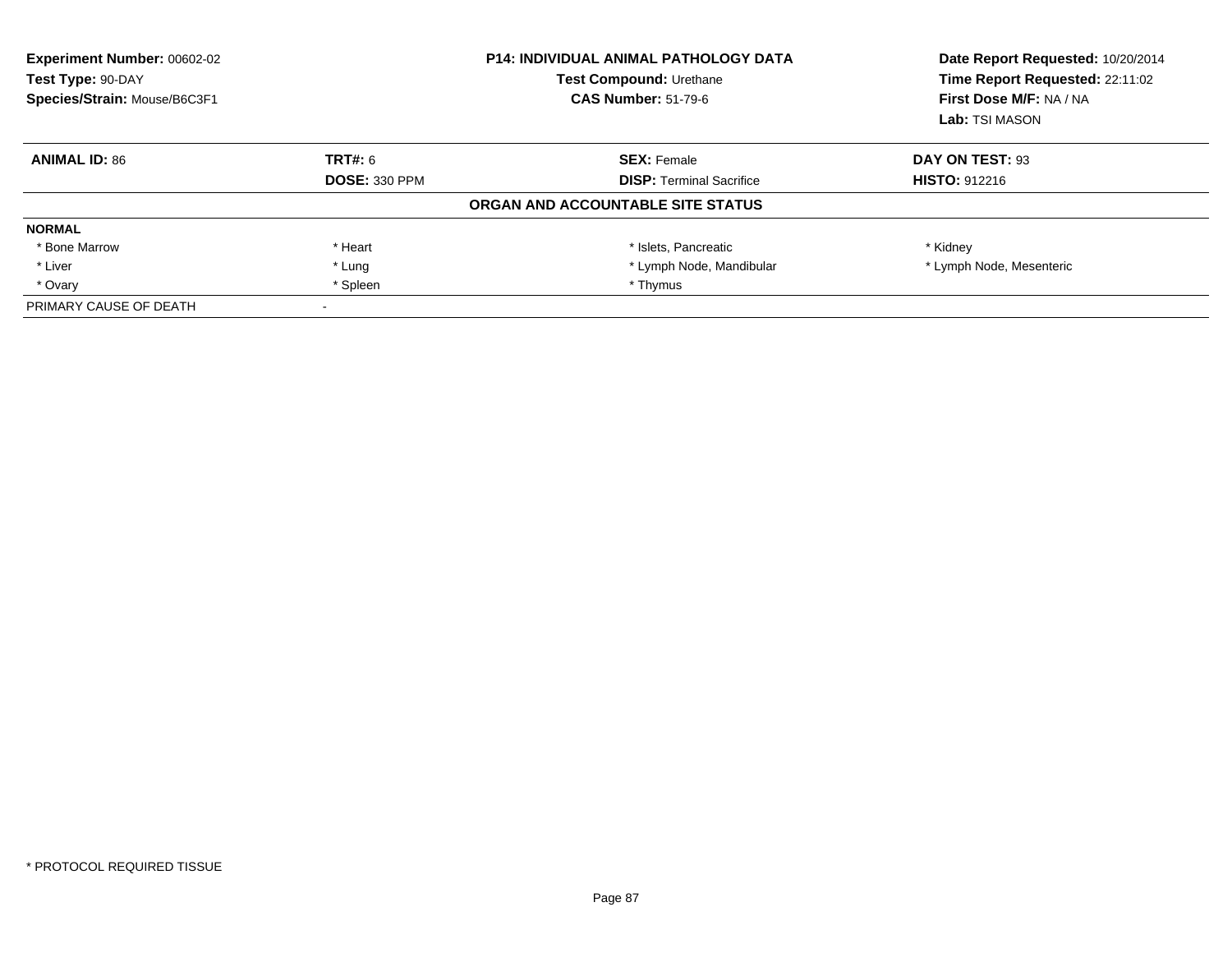| <b>Experiment Number: 00602-02</b><br>Test Type: 90-DAY<br>Species/Strain: Mouse/B6C3F1 |                      | <b>P14: INDIVIDUAL ANIMAL PATHOLOGY DATA</b><br>Test Compound: Urethane<br><b>CAS Number: 51-79-6</b> | Date Report Requested: 10/20/2014<br>Time Report Requested: 22:11:02<br>First Dose M/F: NA / NA<br>Lab: TSI MASON |
|-----------------------------------------------------------------------------------------|----------------------|-------------------------------------------------------------------------------------------------------|-------------------------------------------------------------------------------------------------------------------|
| <b>ANIMAL ID: 87</b>                                                                    | <b>TRT#: 6</b>       | <b>SEX: Female</b>                                                                                    | DAY ON TEST: 93                                                                                                   |
|                                                                                         | <b>DOSE: 330 PPM</b> | <b>DISP: Terminal Sacrifice</b>                                                                       | <b>HISTO: 912217</b>                                                                                              |
|                                                                                         |                      | ORGAN AND ACCOUNTABLE SITE STATUS                                                                     |                                                                                                                   |
| <b>NORMAL</b>                                                                           |                      |                                                                                                       |                                                                                                                   |
| * Bone Marrow                                                                           | * Heart              | * Islets, Pancreatic                                                                                  | * Kidney                                                                                                          |
| * Liver                                                                                 | * Lung               | * Lymph Node, Mandibular                                                                              | * Lymph Node, Mesenteric                                                                                          |
| * Ovary                                                                                 | * Spleen             | * Thymus                                                                                              |                                                                                                                   |
| PRIMARY CAUSE OF DEATH                                                                  |                      |                                                                                                       |                                                                                                                   |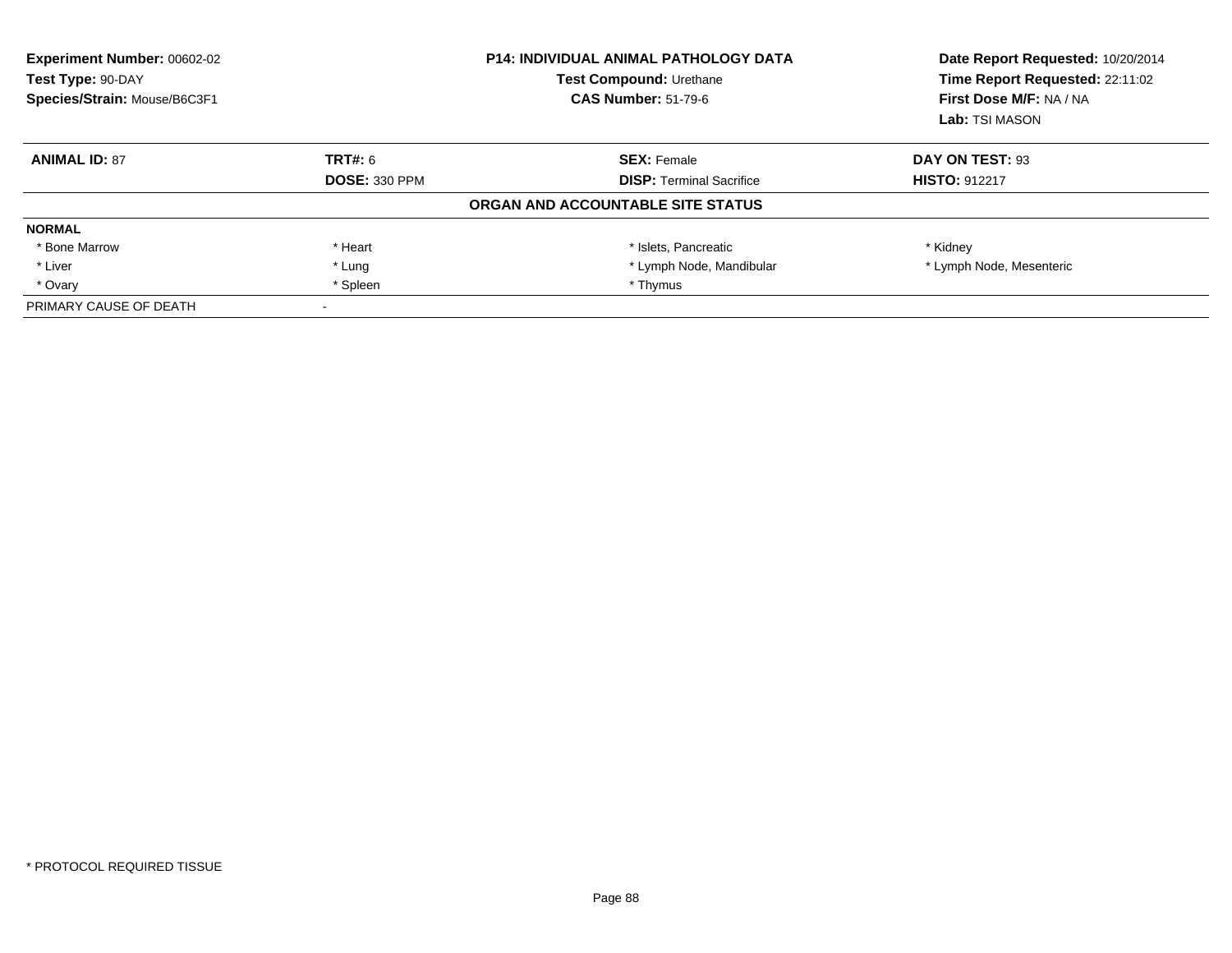| <b>Experiment Number: 00602-02</b><br>Test Type: 90-DAY<br>Species/Strain: Mouse/B6C3F1 |                      | <b>P14: INDIVIDUAL ANIMAL PATHOLOGY DATA</b><br>Test Compound: Urethane<br><b>CAS Number: 51-79-6</b> | Date Report Requested: 10/20/2014<br>Time Report Requested: 22:11:02<br>First Dose M/F: NA / NA<br>Lab: TSI MASON |
|-----------------------------------------------------------------------------------------|----------------------|-------------------------------------------------------------------------------------------------------|-------------------------------------------------------------------------------------------------------------------|
| <b>ANIMAL ID: 88</b>                                                                    | <b>TRT#: 6</b>       | <b>SEX: Female</b>                                                                                    | DAY ON TEST: 93                                                                                                   |
|                                                                                         | <b>DOSE: 330 PPM</b> | <b>DISP: Terminal Sacrifice</b>                                                                       | <b>HISTO: 912218</b>                                                                                              |
|                                                                                         |                      | ORGAN AND ACCOUNTABLE SITE STATUS                                                                     |                                                                                                                   |
| <b>NORMAL</b>                                                                           |                      |                                                                                                       |                                                                                                                   |
| * Bone Marrow                                                                           | * Heart              | * Islets, Pancreatic                                                                                  | * Kidney                                                                                                          |
| * Liver                                                                                 | * Lung               | * Lymph Node, Mandibular                                                                              | * Lymph Node, Mesenteric                                                                                          |
| * Ovary                                                                                 | * Spleen             | * Thymus                                                                                              |                                                                                                                   |
| PRIMARY CAUSE OF DEATH                                                                  |                      |                                                                                                       |                                                                                                                   |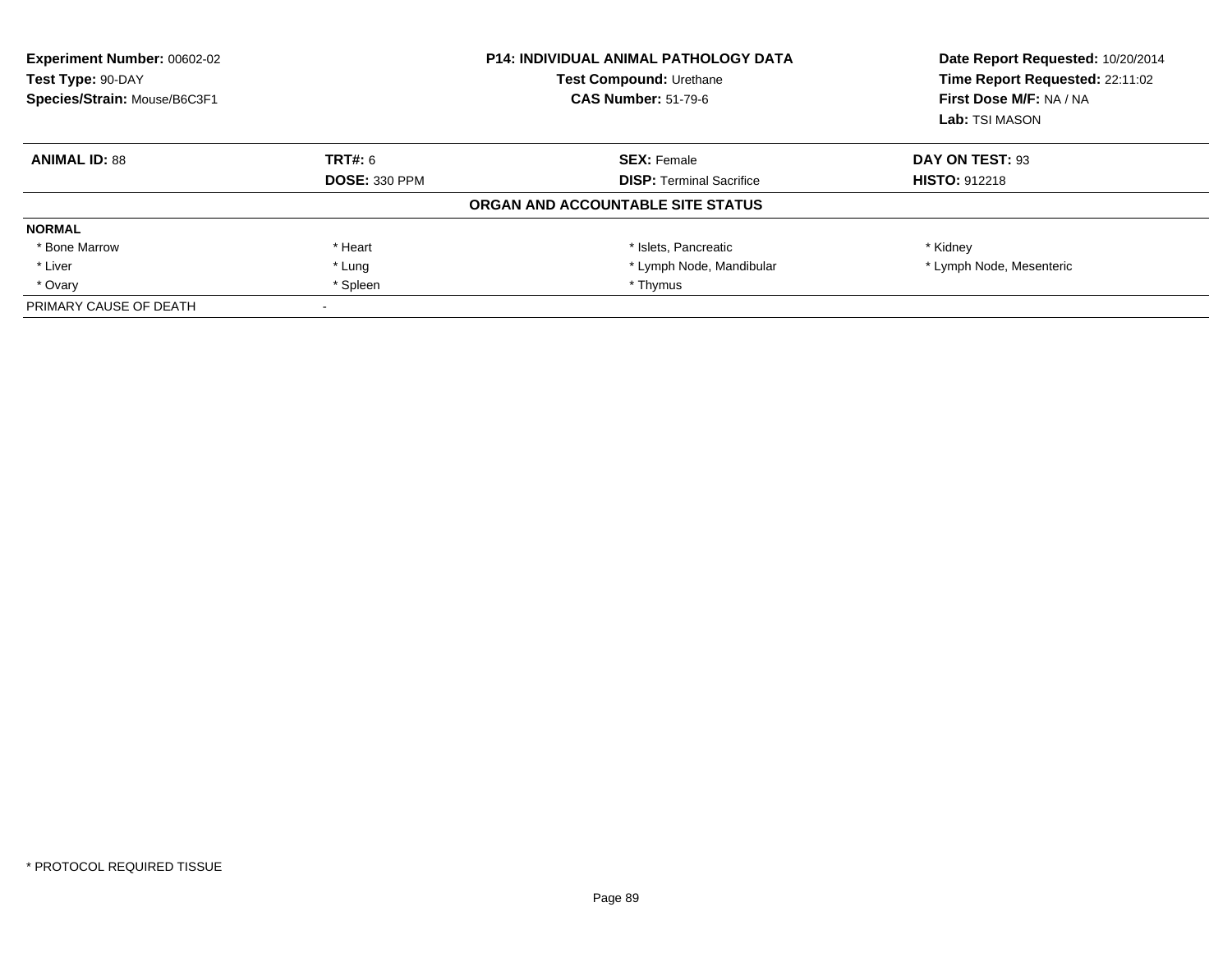| Experiment Number: 00602-02<br>Test Type: 90-DAY<br>Species/Strain: Mouse/B6C3F1 |                          | <b>P14: INDIVIDUAL ANIMAL PATHOLOGY DATA</b><br>Test Compound: Urethane<br><b>CAS Number: 51-79-6</b> | Date Report Requested: 10/20/2014<br>Time Report Requested: 22:11:02<br>First Dose M/F: NA / NA<br>Lab: TSI MASON |
|----------------------------------------------------------------------------------|--------------------------|-------------------------------------------------------------------------------------------------------|-------------------------------------------------------------------------------------------------------------------|
| <b>ANIMAL ID: 89</b>                                                             | <b>TRT#: 6</b>           | <b>SEX: Female</b>                                                                                    | DAY ON TEST: 93                                                                                                   |
|                                                                                  | <b>DOSE: 330 PPM</b>     | <b>DISP: Terminal Sacrifice</b>                                                                       | <b>HISTO: 912219</b>                                                                                              |
|                                                                                  |                          | ORGAN AND ACCOUNTABLE SITE STATUS                                                                     |                                                                                                                   |
| <b>NORMAL</b>                                                                    |                          |                                                                                                       |                                                                                                                   |
| * Bone Marrow                                                                    | * Heart                  | * Islets, Pancreatic                                                                                  | * Liver                                                                                                           |
| * Lung                                                                           | * Lymph Node, Mandibular | * Lymph Node, Mesenteric                                                                              | * Ovary                                                                                                           |
| * Spleen                                                                         | * Thymus                 |                                                                                                       |                                                                                                                   |
| <b>OBSERVATIONS</b>                                                              |                          |                                                                                                       |                                                                                                                   |
| * Kidney                                                                         |                          | Nephropathy                                                                                           | Minimal                                                                                                           |
| PRIMARY CAUSE OF DEATH                                                           |                          |                                                                                                       |                                                                                                                   |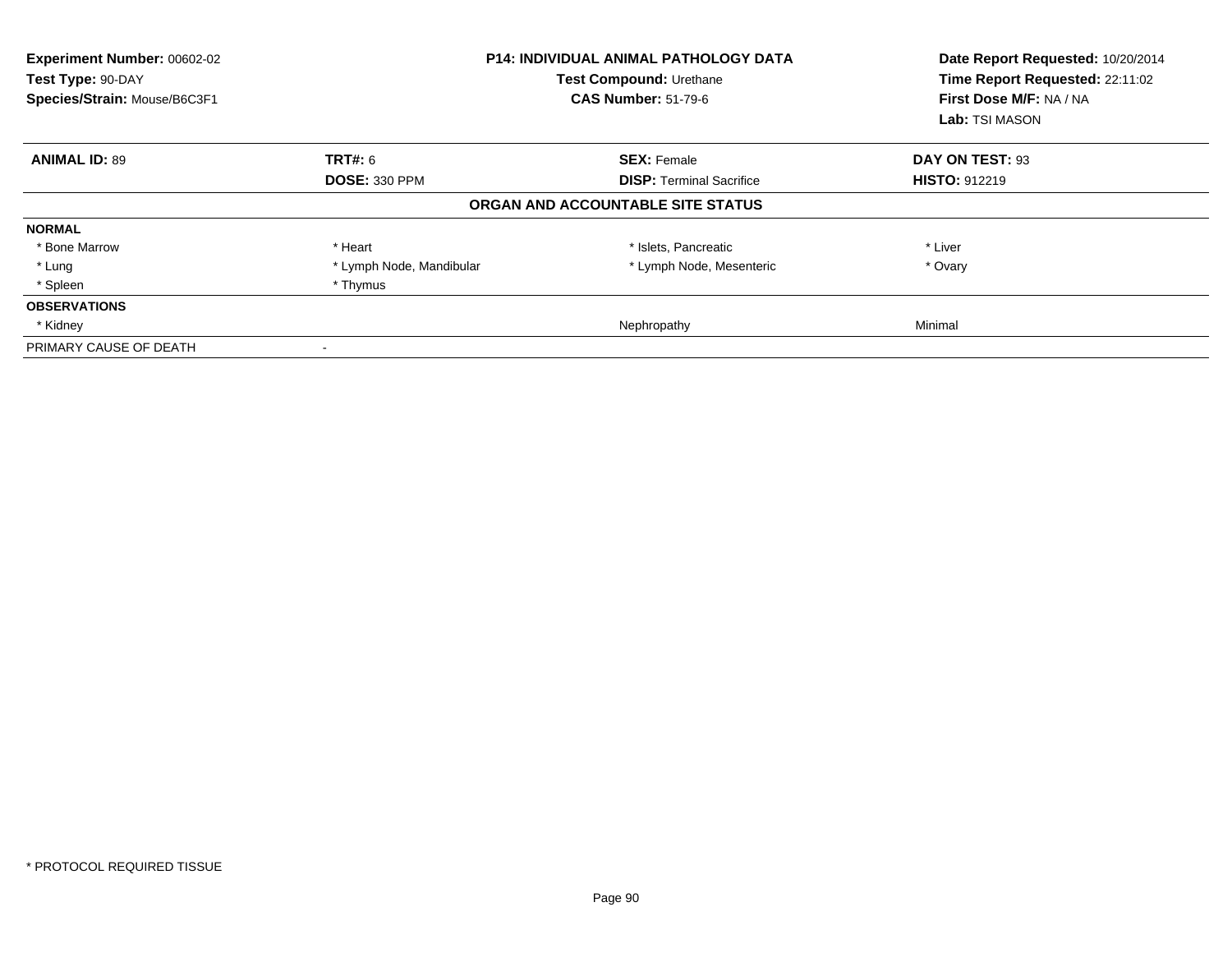| Experiment Number: 00602-02<br>Test Type: 90-DAY<br>Species/Strain: Mouse/B6C3F1 |                      | <b>P14: INDIVIDUAL ANIMAL PATHOLOGY DATA</b><br>Test Compound: Urethane<br><b>CAS Number: 51-79-6</b> | Date Report Requested: 10/20/2014<br>Time Report Requested: 22:11:02<br>First Dose M/F: NA / NA<br>Lab: TSI MASON |
|----------------------------------------------------------------------------------|----------------------|-------------------------------------------------------------------------------------------------------|-------------------------------------------------------------------------------------------------------------------|
| <b>ANIMAL ID: 90</b>                                                             | <b>TRT#:</b> 6       | <b>SEX: Female</b>                                                                                    | DAY ON TEST: 93                                                                                                   |
|                                                                                  | <b>DOSE: 330 PPM</b> | <b>DISP:</b> Terminal Sacrifice                                                                       | <b>HISTO: 912220</b>                                                                                              |
|                                                                                  |                      | ORGAN AND ACCOUNTABLE SITE STATUS                                                                     |                                                                                                                   |
| <b>NORMAL</b>                                                                    |                      |                                                                                                       |                                                                                                                   |
| * Bone Marrow                                                                    | * Heart              | * Islets, Pancreatic                                                                                  | * Kidney                                                                                                          |
| * Liver                                                                          | * Lung               | * Lymph Node, Mandibular                                                                              | * Lymph Node, Mesenteric                                                                                          |
| * Ovary                                                                          | * Spleen             | * Thymus                                                                                              |                                                                                                                   |
| <b>OBSERVATIONS</b>                                                              |                      |                                                                                                       |                                                                                                                   |
| * Liver                                                                          |                      |                                                                                                       |                                                                                                                   |
| Note: TGL 1 FOCI NOT SEEN ON MICRO AFTER RECUT                                   |                      |                                                                                                       |                                                                                                                   |
| PRIMARY CAUSE OF DEATH                                                           |                      |                                                                                                       |                                                                                                                   |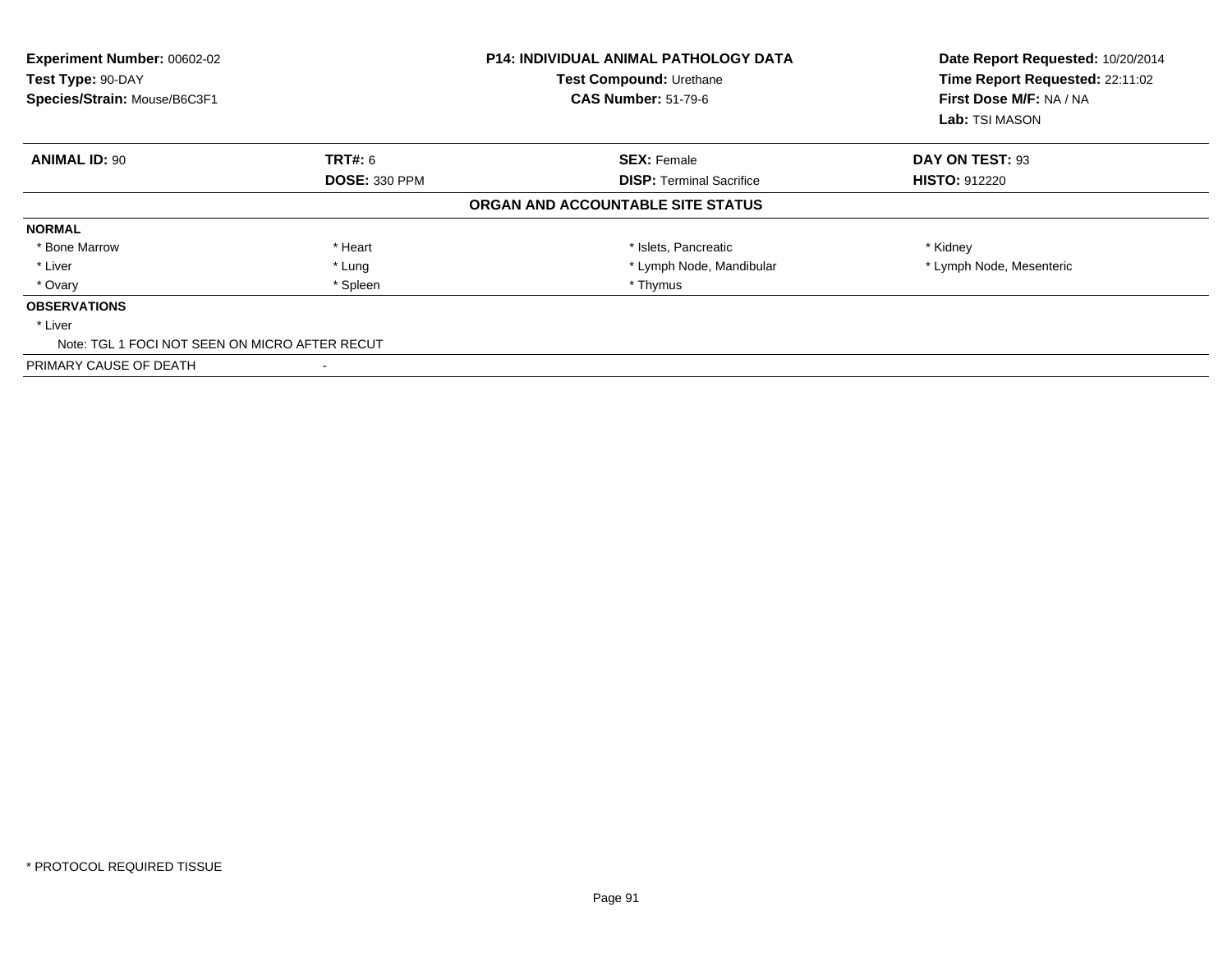| Experiment Number: 00602-02<br>Test Type: 90-DAY<br>Species/Strain: Mouse/B6C3F1<br><b>ANIMAL ID: 91</b> | <b>TRT#: 8</b><br><b>DOSE: 1100 PPM</b> | <b>P14: INDIVIDUAL ANIMAL PATHOLOGY DATA</b><br>Test Compound: Urethane<br><b>CAS Number: 51-79-6</b><br><b>SEX: Female</b><br><b>DISP: Terminal Sacrifice</b> | Date Report Requested: 10/20/2014<br>Time Report Requested: 22:11:02<br>First Dose M/F: NA / NA<br>Lab: TSI MASON<br>DAY ON TEST: 93<br><b>HISTO: 912201</b> |
|----------------------------------------------------------------------------------------------------------|-----------------------------------------|----------------------------------------------------------------------------------------------------------------------------------------------------------------|--------------------------------------------------------------------------------------------------------------------------------------------------------------|
|                                                                                                          |                                         | ORGAN AND ACCOUNTABLE SITE STATUS                                                                                                                              |                                                                                                                                                              |
| <b>NORMAL</b>                                                                                            |                                         |                                                                                                                                                                |                                                                                                                                                              |
| * Adrenal Cortex                                                                                         | * Adrenal Medulla                       | * Bone                                                                                                                                                         | * Brain                                                                                                                                                      |
| * Clitoral Gland                                                                                         | * Esophagus                             | * Gallbladder                                                                                                                                                  | * Heart                                                                                                                                                      |
| * Intestine Large, Cecum                                                                                 | * Intestine Large, Colon                | * Intestine Large, Rectum                                                                                                                                      | * Intestine Small, Duodenum                                                                                                                                  |
| * Intestine Small. Ileum                                                                                 | * Intestine Small, Jejunum              | * Islets, Pancreatic                                                                                                                                           | * Lymph Node, Mandibular                                                                                                                                     |
| * Lymph Node, Mesenteric                                                                                 | * Mammary Gland                         | * Nose                                                                                                                                                         | * Pancreas                                                                                                                                                   |
| * Pituitary Gland                                                                                        | * Salivary Glands                       | * Skin                                                                                                                                                         | * Spleen                                                                                                                                                     |
| * Stomach, Forestomach                                                                                   | * Stomach, Glandular                    | * Thymus                                                                                                                                                       | * Trachea                                                                                                                                                    |
| * Urinary Bladder                                                                                        | * Uterus                                |                                                                                                                                                                |                                                                                                                                                              |
| <b>MISSING</b>                                                                                           |                                         |                                                                                                                                                                |                                                                                                                                                              |
| * Parathyroid Gland                                                                                      |                                         |                                                                                                                                                                |                                                                                                                                                              |
| <b>OBSERVATIONS</b>                                                                                      |                                         |                                                                                                                                                                |                                                                                                                                                              |
| * Bone Marrow                                                                                            |                                         | <b>Depletion Cellular</b>                                                                                                                                      | Mild                                                                                                                                                         |
| * Kidney                                                                                                 |                                         | Nephropathy                                                                                                                                                    | Marked                                                                                                                                                       |
| * Liver                                                                                                  |                                         | <b>Cytoplasmic Alteration</b>                                                                                                                                  | Mild                                                                                                                                                         |
| * Lung                                                                                                   | Alveolar Epith                          | Hyperplasia                                                                                                                                                    | Minimal                                                                                                                                                      |
|                                                                                                          |                                         | Inflammation                                                                                                                                                   | Mild                                                                                                                                                         |
| * Ovary                                                                                                  |                                         | Atrophy                                                                                                                                                        | Moderate                                                                                                                                                     |
| * Thyroid Gland                                                                                          | <b>Follicular Cel</b>                   | Hyperplasia                                                                                                                                                    | Minimal                                                                                                                                                      |
| PRIMARY CAUSE OF DEATH                                                                                   | $\blacksquare$                          |                                                                                                                                                                |                                                                                                                                                              |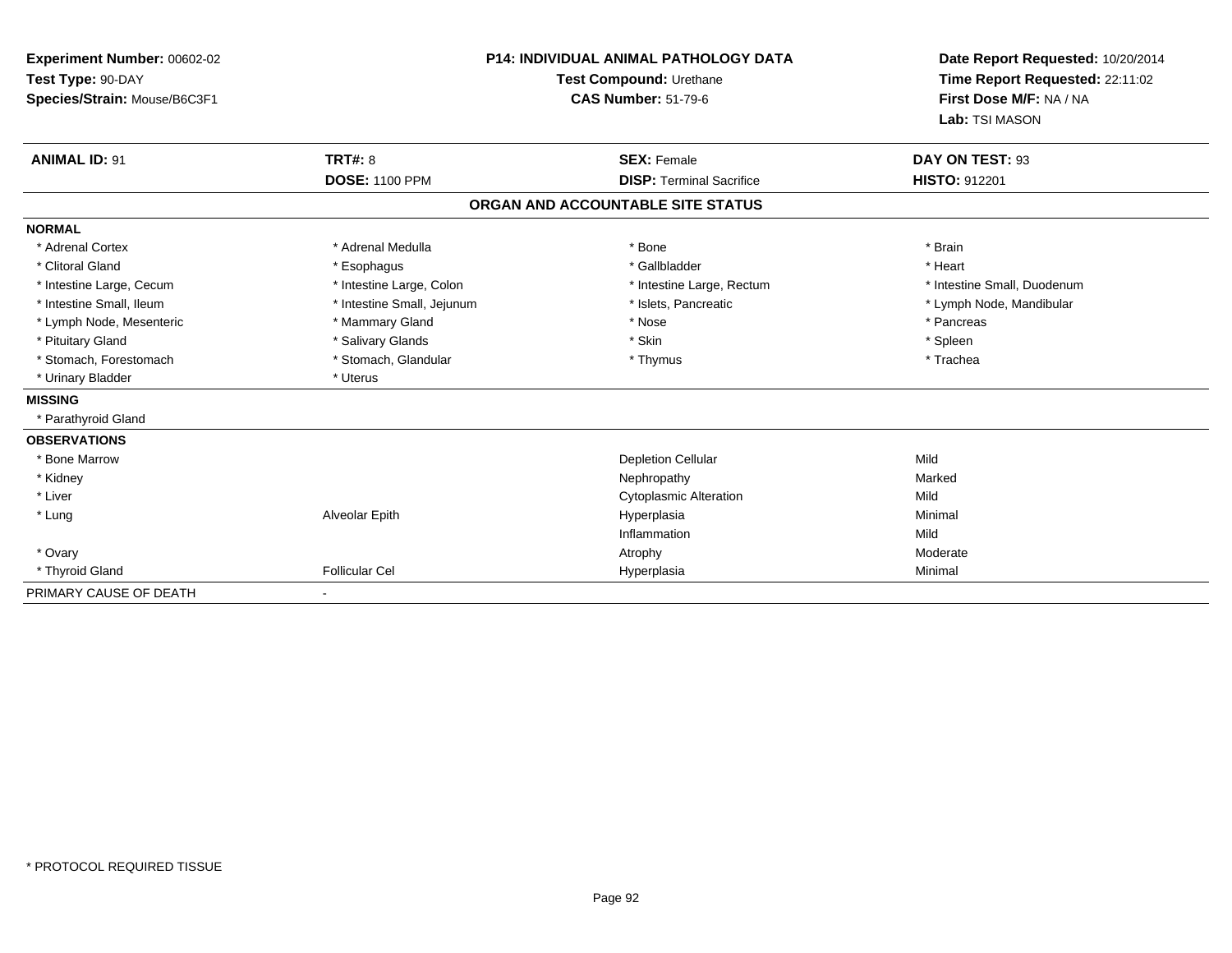| <b>Experiment Number: 00602-02</b><br>Test Type: 90-DAY<br>Species/Strain: Mouse/B6C3F1 |                           | <b>P14: INDIVIDUAL ANIMAL PATHOLOGY DATA</b><br>Test Compound: Urethane<br><b>CAS Number: 51-79-6</b> | Date Report Requested: 10/20/2014<br>Time Report Requested: 22:11:02<br>First Dose M/F: NA / NA |
|-----------------------------------------------------------------------------------------|---------------------------|-------------------------------------------------------------------------------------------------------|-------------------------------------------------------------------------------------------------|
|                                                                                         |                           |                                                                                                       | Lab: TSI MASON                                                                                  |
| <b>ANIMAL ID: 92</b>                                                                    | <b>TRT#: 8</b>            | <b>SEX: Female</b>                                                                                    | DAY ON TEST: 93                                                                                 |
|                                                                                         | <b>DOSE: 1100 PPM</b>     | <b>DISP: Terminal Sacrifice</b>                                                                       | <b>HISTO: 912202</b>                                                                            |
|                                                                                         |                           | ORGAN AND ACCOUNTABLE SITE STATUS                                                                     |                                                                                                 |
| <b>NORMAL</b>                                                                           |                           |                                                                                                       |                                                                                                 |
| * Adrenal Medulla                                                                       | * Bone                    | * Bone Marrow                                                                                         | * Brain                                                                                         |
| * Clitoral Gland                                                                        | * Esophagus               | * Gallbladder                                                                                         | * Intestine Large, Cecum                                                                        |
| * Intestine Large, Colon                                                                | * Intestine Large, Rectum | * Intestine Small, Duodenum                                                                           | * Intestine Small, Ileum                                                                        |
| * Intestine Small, Jejunum                                                              | * Lung                    | * Lymph Node, Mandibular                                                                              | * Lymph Node, Mesenteric                                                                        |
| * Mammary Gland                                                                         | * Nose                    | * Pancreas                                                                                            | * Parathyroid Gland                                                                             |
| * Pituitary Gland                                                                       | * Salivary Glands         | * Skin                                                                                                | * Spleen                                                                                        |
| * Stomach, Forestomach                                                                  | * Stomach, Glandular      | * Thymus                                                                                              | * Thyroid Gland                                                                                 |
| * Trachea                                                                               | * Urinary Bladder         | * Uterus                                                                                              |                                                                                                 |
| <b>OBSERVATIONS</b>                                                                     |                           |                                                                                                       |                                                                                                 |
| * Adrenal Cortex                                                                        | Capsule                   | Hyperplasia                                                                                           | Minimal                                                                                         |
| * Heart                                                                                 |                           | Cardiomyopathy                                                                                        | Minimal                                                                                         |
| * Kidney                                                                                |                           | Nephropathy                                                                                           | Minimal                                                                                         |
| * Liver                                                                                 |                           | <b>Cytoplasmic Alteration</b>                                                                         | Mild                                                                                            |
| * Ovary                                                                                 |                           | Atrophy                                                                                               | Mild                                                                                            |
| PRIMARY CAUSE OF DEATH                                                                  |                           |                                                                                                       |                                                                                                 |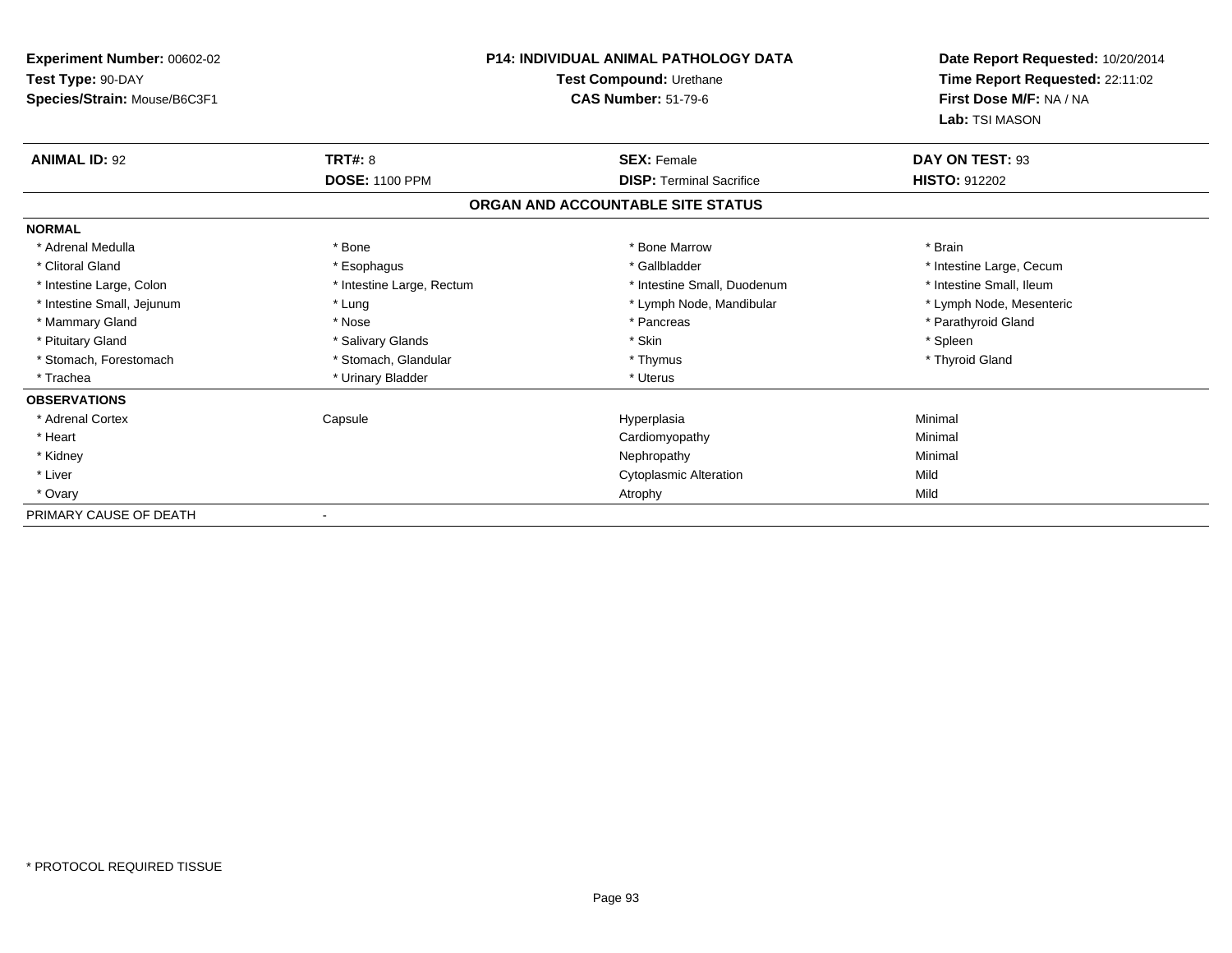| Experiment Number: 00602-02  | <b>P14: INDIVIDUAL ANIMAL PATHOLOGY DATA</b><br>Test Compound: Urethane |                                   | Date Report Requested: 10/20/2014 |  |
|------------------------------|-------------------------------------------------------------------------|-----------------------------------|-----------------------------------|--|
| Test Type: 90-DAY            |                                                                         |                                   | Time Report Requested: 22:11:02   |  |
| Species/Strain: Mouse/B6C3F1 |                                                                         | <b>CAS Number: 51-79-6</b>        | First Dose M/F: NA / NA           |  |
|                              |                                                                         |                                   | Lab: TSI MASON                    |  |
| <b>ANIMAL ID: 93</b>         | <b>TRT#: 8</b>                                                          | <b>SEX: Female</b>                | DAY ON TEST: 93                   |  |
|                              | <b>DOSE: 1100 PPM</b>                                                   | <b>DISP: Terminal Sacrifice</b>   | <b>HISTO: 912203</b>              |  |
|                              |                                                                         | ORGAN AND ACCOUNTABLE SITE STATUS |                                   |  |
| <b>NORMAL</b>                |                                                                         |                                   |                                   |  |
| * Adrenal Cortex             | * Adrenal Medulla                                                       | * Bone                            | * Bone Marrow                     |  |
| * Brain                      | * Clitoral Gland                                                        | * Esophagus                       | * Gallbladder                     |  |
| * Intestine Large, Cecum     | * Intestine Large, Colon                                                | * Intestine Large, Rectum         | * Intestine Small, Duodenum       |  |
| * Intestine Small, Ileum     | * Intestine Small, Jejunum                                              | * Islets, Pancreatic              | * Lymph Node, Mandibular          |  |
| * Mammary Gland              | * Nose                                                                  | * Pancreas                        | * Parathyroid Gland               |  |
| * Pituitary Gland            | * Salivary Glands                                                       | * Skin                            | * Spleen                          |  |
| * Stomach, Forestomach       | * Stomach, Glandular                                                    | * Thyroid Gland                   | * Trachea                         |  |
| * Urinary Bladder            | * Uterus                                                                |                                   |                                   |  |
| <b>OBSERVATIONS</b>          |                                                                         |                                   |                                   |  |
| * Heart                      |                                                                         | Cardiomyopathy                    | Moderate                          |  |
| * Kidney                     |                                                                         | Nephropathy                       | Marked                            |  |
| * Liver                      |                                                                         | <b>Cytoplasmic Alteration</b>     | Mild                              |  |
| * Lung                       | Alveolar Epith                                                          | Hyperplasia                       | Marked                            |  |
|                              |                                                                         | Inflammation                      | Moderate                          |  |
| [Inflammation TGLS = $2-1$ ] |                                                                         |                                   |                                   |  |
| * Lymph Node, Mesenteric     |                                                                         | Depletion Lymphoid                | Moderate                          |  |
| * Ovary                      |                                                                         | Atrophy                           | Marked                            |  |
| * Thymus                     |                                                                         | Depletion Lymphoid                | Mild                              |  |
| PRIMARY CAUSE OF DEATH       |                                                                         |                                   |                                   |  |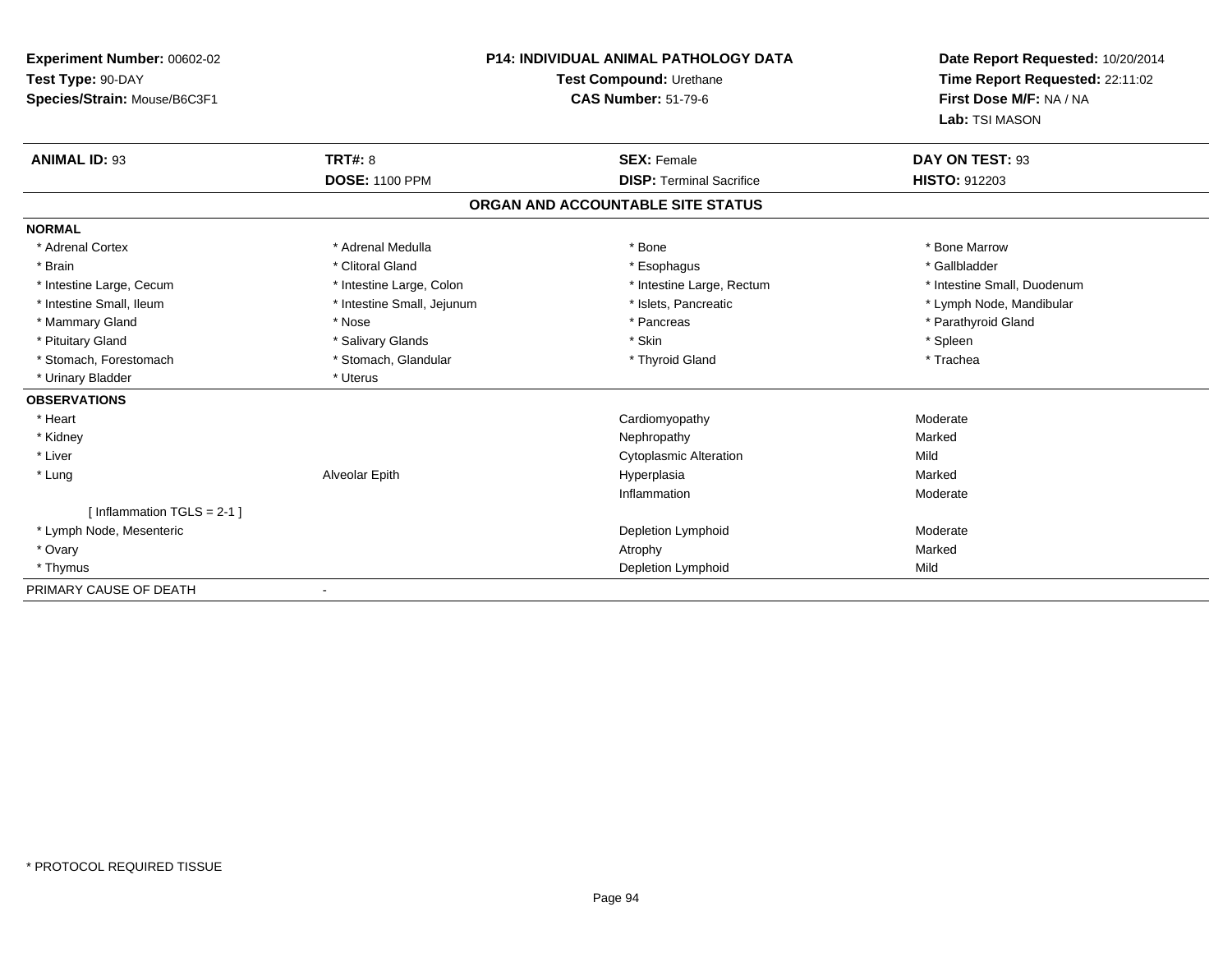| <b>P14: INDIVIDUAL ANIMAL PATHOLOGY DATA</b><br><b>Experiment Number: 00602-02</b><br>Test Type: 90-DAY<br>Test Compound: Urethane<br><b>CAS Number: 51-79-6</b><br>Species/Strain: Mouse/B6C3F1 |                          |                                   |                           |
|--------------------------------------------------------------------------------------------------------------------------------------------------------------------------------------------------|--------------------------|-----------------------------------|---------------------------|
| <b>ANIMAL ID: 94</b>                                                                                                                                                                             | <b>TRT#: 8</b>           | <b>SEX: Female</b>                | DAY ON TEST: 93           |
|                                                                                                                                                                                                  | <b>DOSE: 1100 PPM</b>    | <b>DISP: Terminal Sacrifice</b>   | <b>HISTO: 912204</b>      |
|                                                                                                                                                                                                  |                          | ORGAN AND ACCOUNTABLE SITE STATUS |                           |
| <b>NORMAL</b>                                                                                                                                                                                    |                          |                                   |                           |
| * Adrenal Cortex                                                                                                                                                                                 | * Adrenal Medulla        | * Bone                            | * Bone Marrow             |
| * Brain                                                                                                                                                                                          | * Clitoral Gland         | * Esophagus                       | * Gallbladder             |
| * Heart                                                                                                                                                                                          | * Intestine Large, Cecum | * Intestine Large, Colon          | * Intestine Large, Rectum |
| * Intestine Small, Duodenum                                                                                                                                                                      | * Intestine Small. Ileum | * Intestine Small, Jejunum        | * Islets. Pancreatic      |
| * Kidney                                                                                                                                                                                         | * Liver                  | * Lung                            | * Lymph Node, Mandibular  |
| * Lymph Node, Mesenteric                                                                                                                                                                         | * Mammary Gland          | * Nose                            | * Pancreas                |
| * Pituitary Gland                                                                                                                                                                                | * Salivary Glands        | * Skin                            | * Spleen                  |
| * Stomach, Forestomach                                                                                                                                                                           | * Thymus                 | * Thyroid Gland                   | * Trachea                 |
| * Urinary Bladder                                                                                                                                                                                | * Uterus                 |                                   |                           |
| <b>MISSING</b>                                                                                                                                                                                   |                          |                                   |                           |
| * Parathyroid Gland                                                                                                                                                                              |                          |                                   |                           |
| <b>OBSERVATIONS</b>                                                                                                                                                                              |                          |                                   |                           |
| * Ovary                                                                                                                                                                                          |                          | Atrophy                           | Mild                      |
| * Stomach, Glandular                                                                                                                                                                             |                          | Mineralization                    | Minimal                   |
| PRIMARY CAUSE OF DEATH                                                                                                                                                                           |                          |                                   |                           |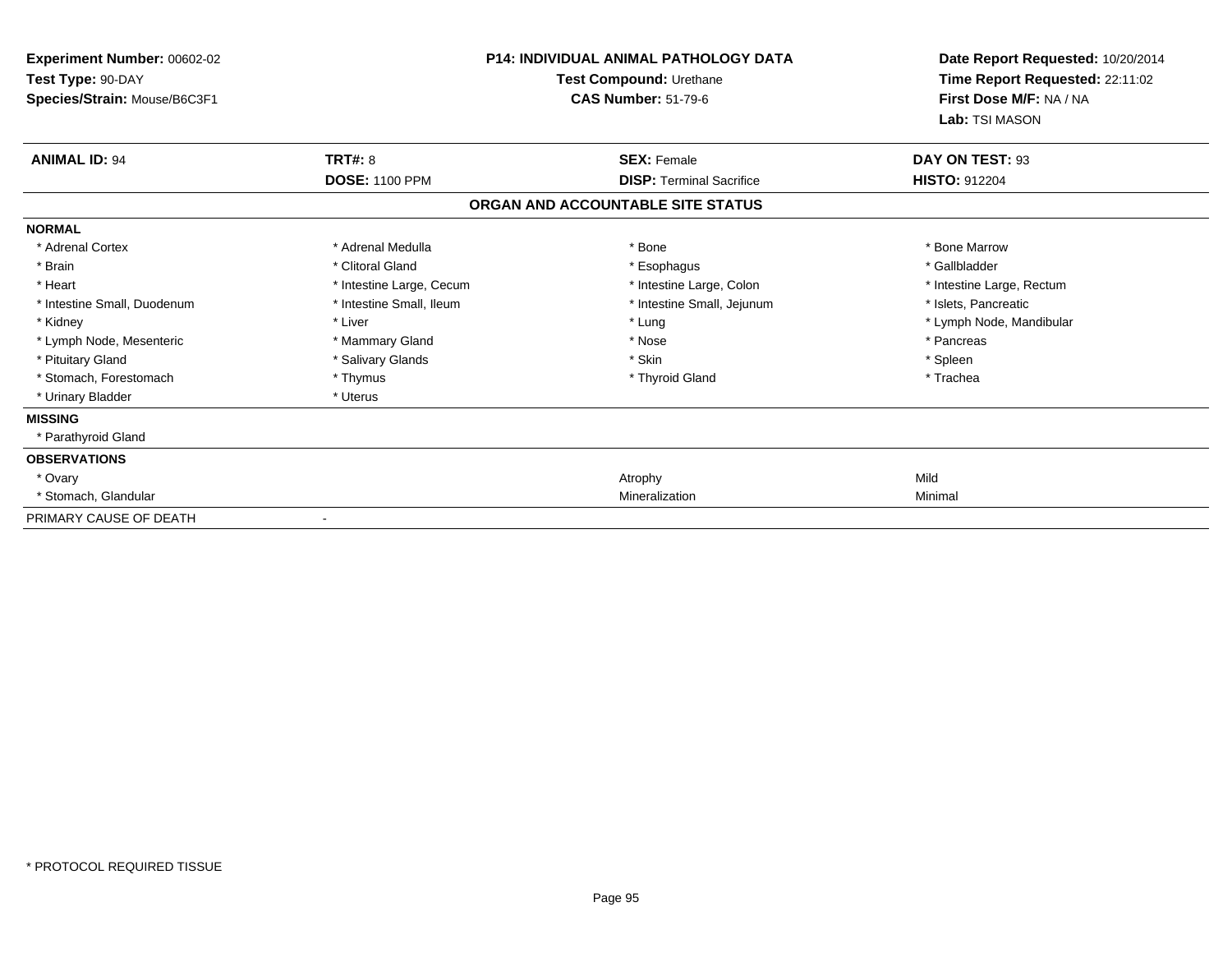| <b>Experiment Number: 00602-02</b>                |                            | <b>P14: INDIVIDUAL ANIMAL PATHOLOGY DATA</b>          | Date Report Requested: 10/20/2014                          |
|---------------------------------------------------|----------------------------|-------------------------------------------------------|------------------------------------------------------------|
| Test Type: 90-DAY<br>Species/Strain: Mouse/B6C3F1 |                            | Test Compound: Urethane<br><b>CAS Number: 51-79-6</b> | Time Report Requested: 22:11:02<br>First Dose M/F: NA / NA |
|                                                   |                            |                                                       | Lab: TSI MASON                                             |
| <b>ANIMAL ID: 95</b>                              | TRT#: 8                    | <b>SEX: Female</b>                                    | DAY ON TEST: 93                                            |
|                                                   | <b>DOSE: 1100 PPM</b>      | <b>DISP: Terminal Sacrifice</b>                       | <b>HISTO: 912205</b>                                       |
|                                                   |                            | ORGAN AND ACCOUNTABLE SITE STATUS                     |                                                            |
| <b>NORMAL</b>                                     |                            |                                                       |                                                            |
| * Adrenal Medulla                                 | * Bone                     | * Bone Marrow                                         | * Brain                                                    |
| * Clitoral Gland                                  | * Esophagus                | * Gallbladder                                         | * Heart                                                    |
| * Intestine Large, Cecum                          | * Intestine Large, Colon   | * Intestine Large, Rectum                             | * Intestine Small, Duodenum                                |
| * Intestine Small, Ileum                          | * Intestine Small, Jejunum | * Islets, Pancreatic                                  | * Lymph Node, Mandibular                                   |
| * Lymph Node, Mesenteric                          | * Mammary Gland            | * Nose                                                | * Ovary                                                    |
| * Pancreas                                        | * Parathyroid Gland        | * Pituitary Gland                                     | * Salivary Glands                                          |
| * Skin                                            | * Spleen                   | * Stomach, Forestomach                                | * Stomach, Glandular                                       |
| * Thymus                                          | * Thyroid Gland            | * Trachea                                             | * Urinary Bladder                                          |
| * Uterus                                          |                            |                                                       |                                                            |
| <b>OBSERVATIONS</b>                               |                            |                                                       |                                                            |
| * Adrenal Cortex                                  | Capsule                    | Hyperplasia                                           | Minimal                                                    |
| * Kidney                                          |                            | Nephropathy                                           | Mild                                                       |
| * Liver                                           |                            | <b>Cytoplasmic Alteration</b>                         | Mild                                                       |
| * Lung                                            | Alveolar Epith             | Hyperplasia                                           | Minimal                                                    |
|                                                   |                            | Inflammation                                          | Minimal                                                    |
| PRIMARY CAUSE OF DEATH                            |                            |                                                       |                                                            |

-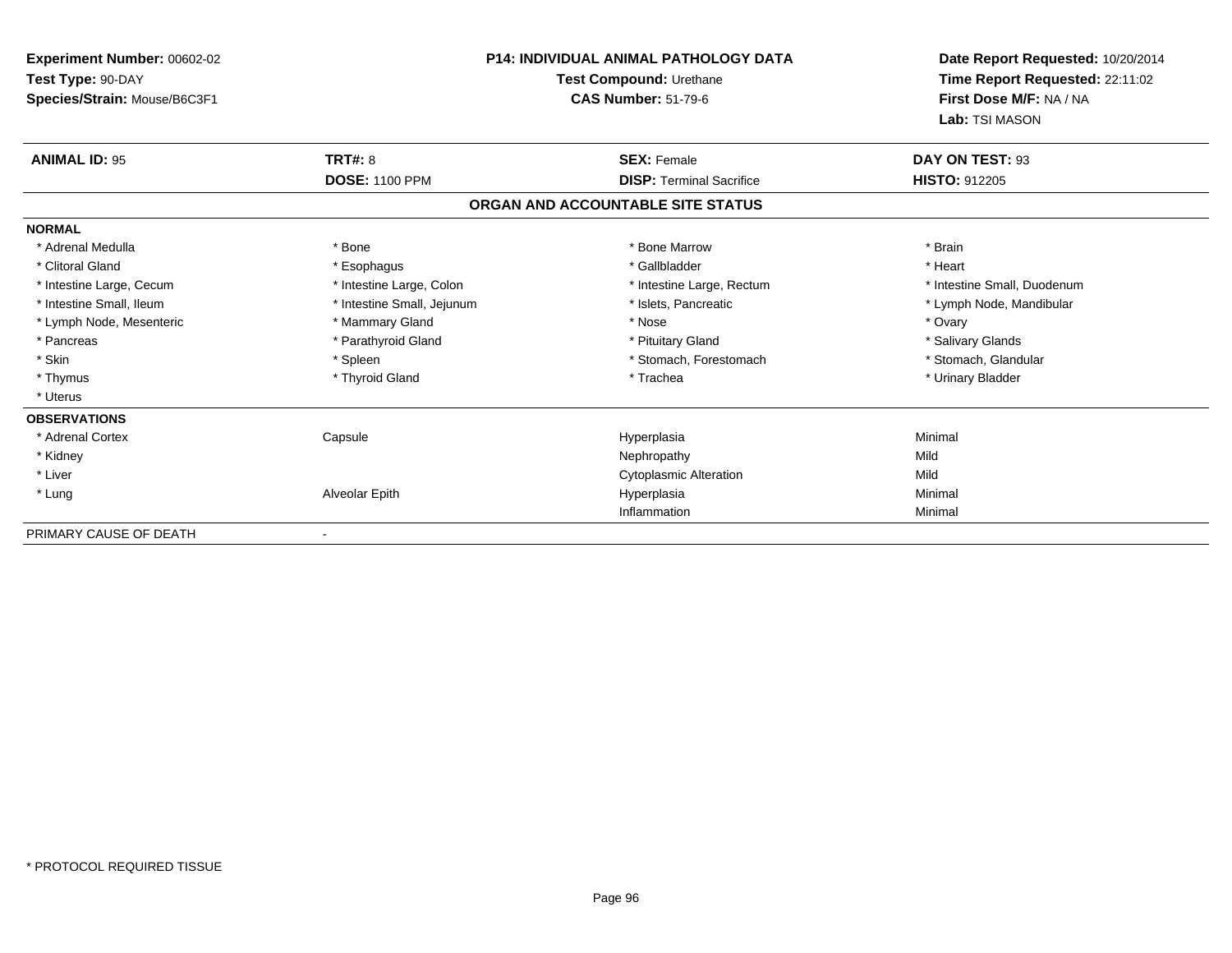| Experiment Number: 00602-02<br>Test Type: 90-DAY<br>Species/Strain: Mouse/B6C3F1 | <b>P14: INDIVIDUAL ANIMAL PATHOLOGY DATA</b><br>Test Compound: Urethane<br><b>CAS Number: 51-79-6</b> |                                   |                             | Date Report Requested: 10/20/2014<br>Time Report Requested: 22:11:02<br>First Dose M/F: NA / NA<br>Lab: TSI MASON |
|----------------------------------------------------------------------------------|-------------------------------------------------------------------------------------------------------|-----------------------------------|-----------------------------|-------------------------------------------------------------------------------------------------------------------|
| <b>ANIMAL ID: 96</b>                                                             | <b>TRT#: 8</b>                                                                                        | <b>SEX: Female</b>                | DAY ON TEST: 93             |                                                                                                                   |
|                                                                                  | <b>DOSE: 1100 PPM</b>                                                                                 | <b>DISP: Terminal Sacrifice</b>   | <b>HISTO: 912206</b>        |                                                                                                                   |
|                                                                                  |                                                                                                       | ORGAN AND ACCOUNTABLE SITE STATUS |                             |                                                                                                                   |
| <b>NORMAL</b>                                                                    |                                                                                                       |                                   |                             |                                                                                                                   |
| * Adrenal Medulla                                                                | * Bone                                                                                                | * Bone Marrow                     | * Brain                     |                                                                                                                   |
| * Clitoral Gland                                                                 | * Esophagus                                                                                           | * Gallbladder                     | * Heart                     |                                                                                                                   |
| * Intestine Large, Cecum                                                         | * Intestine Large, Colon                                                                              | * Intestine Large, Rectum         | * Intestine Small, Duodenum |                                                                                                                   |
| * Intestine Small. Ileum                                                         | * Intestine Small, Jejunum                                                                            | * Kidney                          | * Liver                     |                                                                                                                   |
| * Lymph Node, Mandibular                                                         | * Lymph Node, Mesenteric                                                                              | * Mammary Gland                   | * Nose                      |                                                                                                                   |
| * Ovary                                                                          | * Pancreas                                                                                            | * Parathyroid Gland               | * Pituitary Gland           |                                                                                                                   |
| * Salivary Glands                                                                | * Skin                                                                                                | * Spleen                          | * Stomach, Forestomach      |                                                                                                                   |
| * Stomach, Glandular                                                             | * Thyroid Gland                                                                                       | * Trachea                         | * Urinary Bladder           |                                                                                                                   |
| * Uterus                                                                         |                                                                                                       |                                   |                             |                                                                                                                   |
| <b>OBSERVATIONS</b>                                                              |                                                                                                       |                                   |                             |                                                                                                                   |
| * Adrenal Cortex                                                                 | Capsule                                                                                               | Hyperplasia                       | Minimal                     |                                                                                                                   |
| * Lung                                                                           |                                                                                                       | Inflammation                      | Minimal                     |                                                                                                                   |
| * Thymus                                                                         |                                                                                                       | Cyst                              |                             |                                                                                                                   |
| PRIMARY CAUSE OF DEATH                                                           |                                                                                                       |                                   |                             |                                                                                                                   |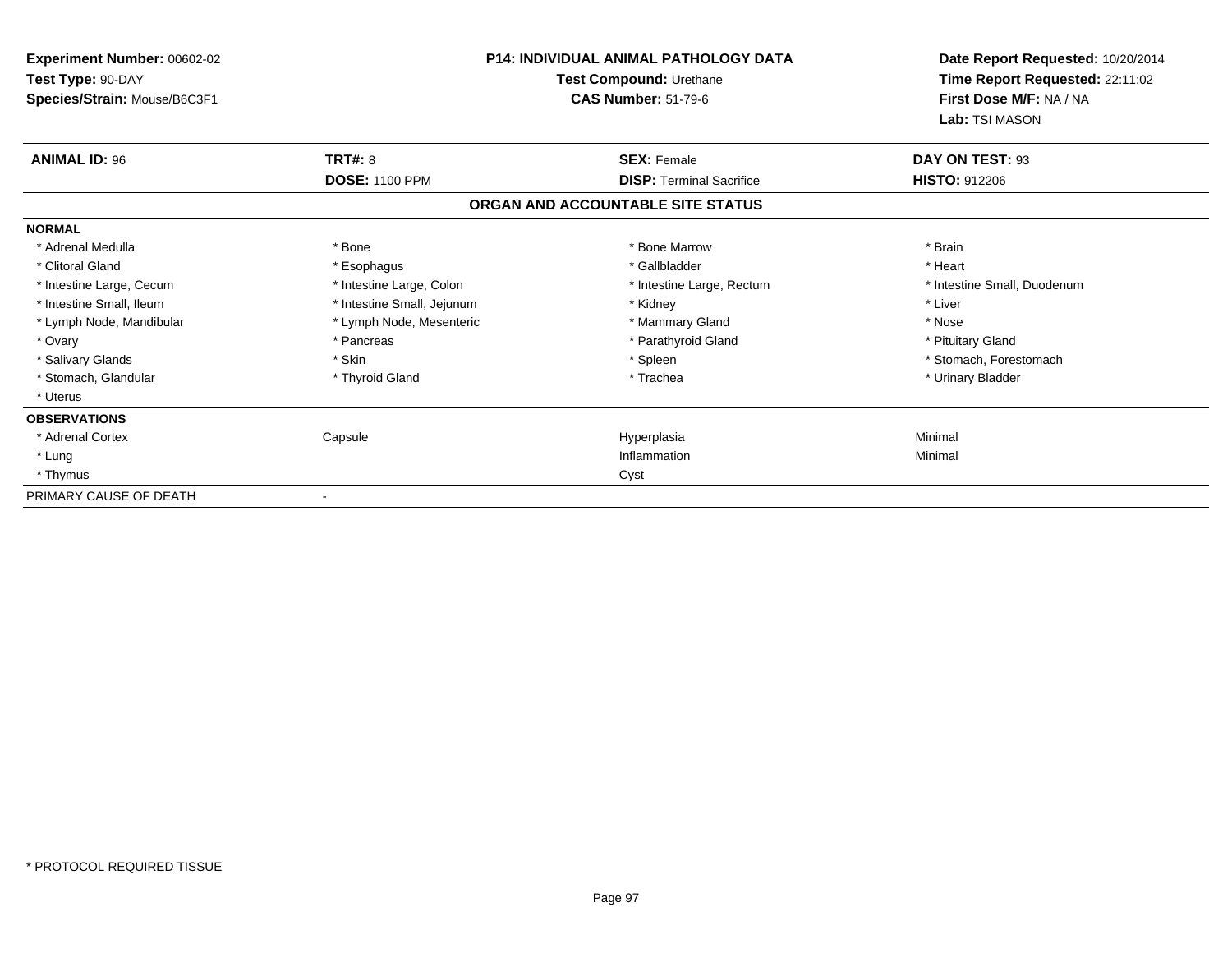| Experiment Number: 00602-02                       |                            | <b>P14: INDIVIDUAL ANIMAL PATHOLOGY DATA</b>          | Date Report Requested: 10/20/2014<br>Time Report Requested: 22:11:02<br>First Dose M/F: NA / NA<br>Lab: TSI MASON |
|---------------------------------------------------|----------------------------|-------------------------------------------------------|-------------------------------------------------------------------------------------------------------------------|
| Test Type: 90-DAY<br>Species/Strain: Mouse/B6C3F1 |                            | Test Compound: Urethane<br><b>CAS Number: 51-79-6</b> |                                                                                                                   |
| <b>ANIMAL ID: 97</b>                              | <b>TRT#: 8</b>             | <b>SEX: Female</b>                                    | DAY ON TEST: 93                                                                                                   |
|                                                   | <b>DOSE: 1100 PPM</b>      | <b>DISP: Terminal Sacrifice</b>                       | <b>HISTO: 912207</b>                                                                                              |
|                                                   |                            | ORGAN AND ACCOUNTABLE SITE STATUS                     |                                                                                                                   |
| <b>NORMAL</b>                                     |                            |                                                       |                                                                                                                   |
| * Adrenal Medulla                                 | * Bone                     | * Bone Marrow                                         | * Brain                                                                                                           |
| * Clitoral Gland                                  | * Esophagus                | * Gallbladder                                         | * Heart                                                                                                           |
| * Intestine Large, Cecum                          | * Intestine Large, Colon   | * Intestine Large, Rectum                             | * Intestine Small, Duodenum                                                                                       |
| * Intestine Small, Ileum                          | * Intestine Small, Jejunum | * Lymph Node, Mandibular                              | * Lymph Node, Mesenteric                                                                                          |
| * Mammary Gland                                   | * Nose                     | * Ovary                                               | * Pancreas                                                                                                        |
| * Parathyroid Gland                               | * Pituitary Gland          | * Salivary Glands                                     | * Skin                                                                                                            |
| * Spleen                                          | * Stomach, Forestomach     | * Stomach, Glandular                                  | * Thymus                                                                                                          |
| * Thyroid Gland                                   | * Trachea                  | * Urinary Bladder                                     | * Uterus                                                                                                          |
| <b>OBSERVATIONS</b>                               |                            |                                                       |                                                                                                                   |
| * Adrenal Cortex                                  | Capsule                    | Hyperplasia                                           | Minimal                                                                                                           |
| * Kidney                                          |                            | Nephropathy                                           | Moderate                                                                                                          |
| * Liver                                           |                            | <b>Cytoplasmic Alteration</b>                         | Mild                                                                                                              |
| * Lung                                            |                            | Hemorrhage                                            | Minimal                                                                                                           |
|                                                   |                            | Inflammation                                          | Mild                                                                                                              |
| PRIMARY CAUSE OF DEATH                            | $\overline{\phantom{a}}$   |                                                       |                                                                                                                   |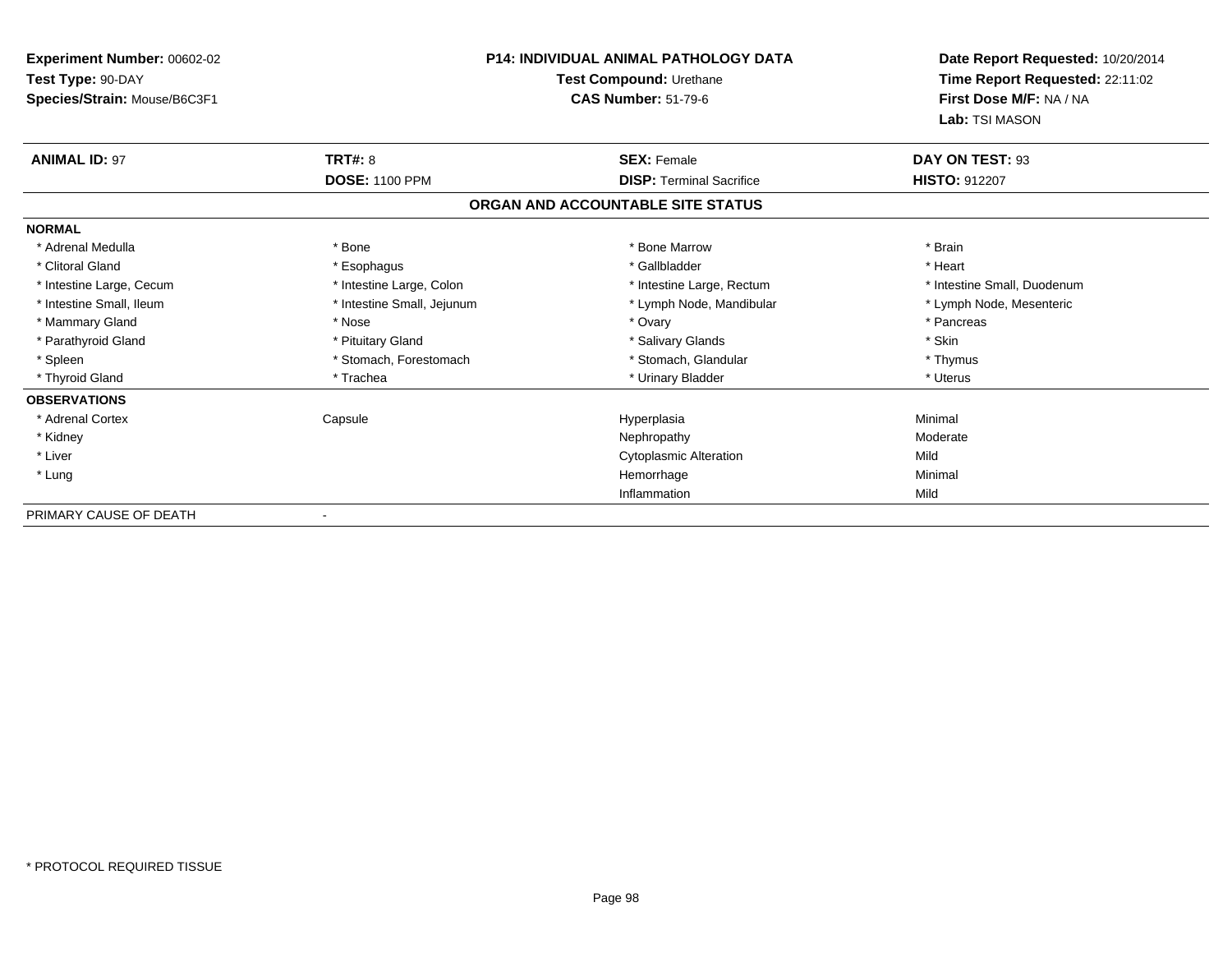| <b>Experiment Number: 00602-02</b><br>Test Type: 90-DAY<br>Species/Strain: Mouse/B6C3F1 |                            | <b>P14: INDIVIDUAL ANIMAL PATHOLOGY DATA</b><br>Test Compound: Urethane<br><b>CAS Number: 51-79-6</b> | Date Report Requested: 10/20/2014<br>Time Report Requested: 22:11:02<br>First Dose M/F: NA / NA<br>Lab: TSI MASON |
|-----------------------------------------------------------------------------------------|----------------------------|-------------------------------------------------------------------------------------------------------|-------------------------------------------------------------------------------------------------------------------|
| <b>ANIMAL ID: 98</b>                                                                    | <b>TRT#: 8</b>             | <b>SEX: Female</b>                                                                                    | DAY ON TEST: 93                                                                                                   |
|                                                                                         | <b>DOSE: 1100 PPM</b>      | <b>DISP: Terminal Sacrifice</b>                                                                       | <b>HISTO: 912208</b>                                                                                              |
|                                                                                         |                            | ORGAN AND ACCOUNTABLE SITE STATUS                                                                     |                                                                                                                   |
| <b>NORMAL</b>                                                                           |                            |                                                                                                       |                                                                                                                   |
| * Adrenal Medulla                                                                       | * Bone                     | * Bone Marrow                                                                                         | * Brain                                                                                                           |
| * Clitoral Gland                                                                        | * Esophagus                | * Gallbladder                                                                                         | * Heart                                                                                                           |
| * Intestine Large, Cecum                                                                | * Intestine Large, Colon   | * Intestine Large, Rectum                                                                             | * Intestine Small, Duodenum                                                                                       |
| * Intestine Small, Ileum                                                                | * Intestine Small, Jejunum | * Islets, Pancreatic                                                                                  | * Liver                                                                                                           |
| * Lymph Node, Mandibular                                                                | * Lymph Node, Mesenteric   | * Mammary Gland                                                                                       | * Nose                                                                                                            |
| * Pancreas                                                                              | * Pituitary Gland          | * Salivary Glands                                                                                     | * Skin                                                                                                            |
| * Spleen                                                                                | * Stomach, Forestomach     | * Stomach, Glandular                                                                                  | * Thymus                                                                                                          |
| * Thyroid Gland                                                                         | * Trachea                  | * Urinary Bladder                                                                                     | * Uterus                                                                                                          |
| <b>MISSING</b>                                                                          |                            |                                                                                                       |                                                                                                                   |
| * Parathyroid Gland                                                                     |                            |                                                                                                       |                                                                                                                   |
| <b>OBSERVATIONS</b>                                                                     |                            |                                                                                                       |                                                                                                                   |
| * Adrenal Cortex                                                                        | Capsule                    | Hyperplasia                                                                                           | Minimal                                                                                                           |
| * Kidney                                                                                |                            | Nephropathy                                                                                           | Mild                                                                                                              |
| * Lung                                                                                  | Alveolar Epith             | Hyperplasia                                                                                           | Minimal                                                                                                           |
| * Ovary                                                                                 |                            | Atrophy                                                                                               | Mild                                                                                                              |
| PRIMARY CAUSE OF DEATH                                                                  |                            |                                                                                                       |                                                                                                                   |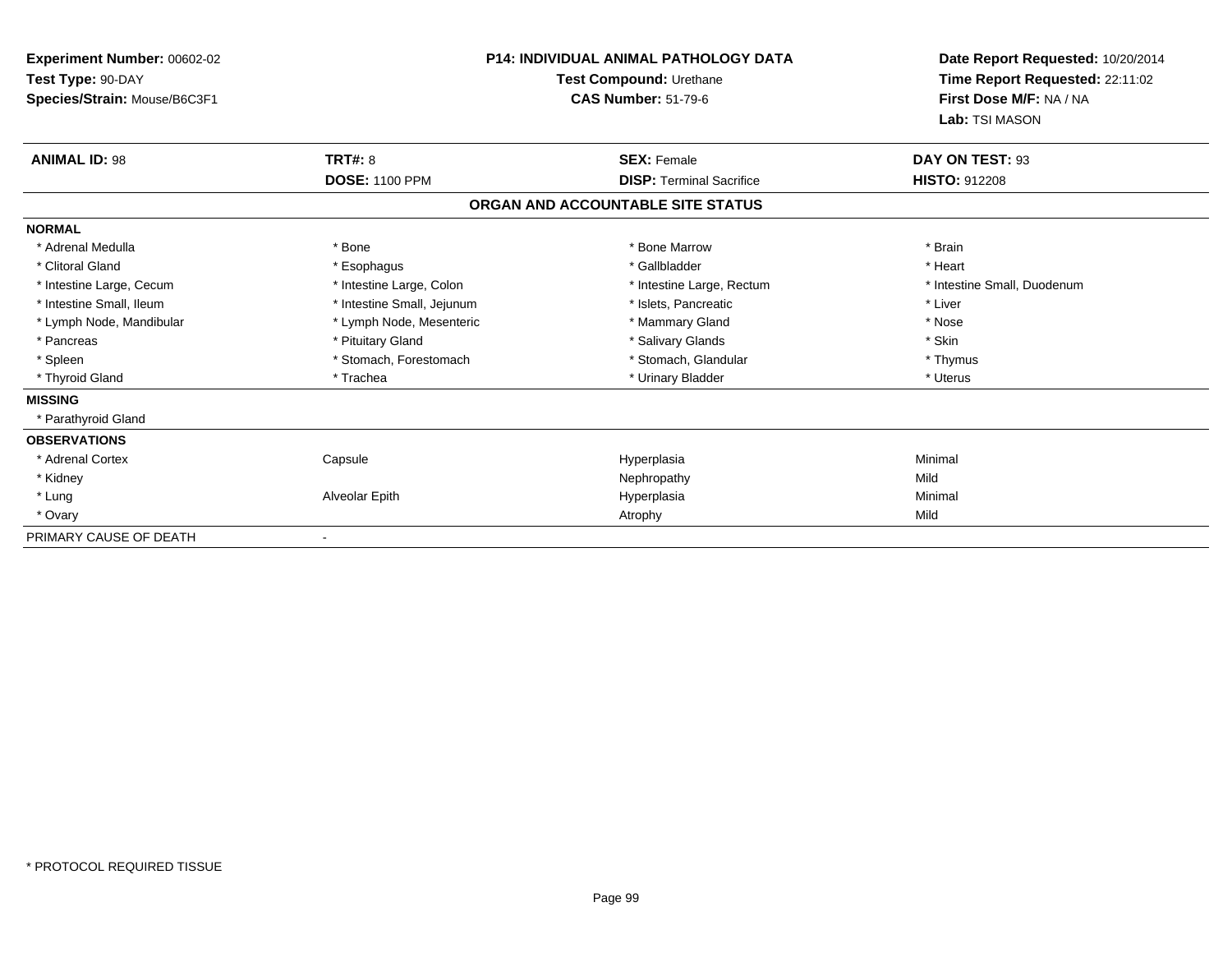| <b>Experiment Number: 00602-02</b><br>Test Type: 90-DAY<br>Species/Strain: Mouse/B6C3F1 | <b>P14: INDIVIDUAL ANIMAL PATHOLOGY DATA</b><br>Test Compound: Urethane<br><b>CAS Number: 51-79-6</b> |                                   | Date Report Requested: 10/20/2014<br>Time Report Requested: 22:11:02<br>First Dose M/F: NA / NA<br>Lab: TSI MASON |
|-----------------------------------------------------------------------------------------|-------------------------------------------------------------------------------------------------------|-----------------------------------|-------------------------------------------------------------------------------------------------------------------|
| <b>ANIMAL ID: 99</b>                                                                    | TRT#: 8                                                                                               | <b>SEX: Female</b>                | DAY ON TEST: 93                                                                                                   |
|                                                                                         | <b>DOSE: 1100 PPM</b>                                                                                 | <b>DISP: Terminal Sacrifice</b>   | <b>HISTO: 912209</b>                                                                                              |
|                                                                                         |                                                                                                       | ORGAN AND ACCOUNTABLE SITE STATUS |                                                                                                                   |
| <b>NORMAL</b>                                                                           |                                                                                                       |                                   |                                                                                                                   |
| * Adrenal Cortex                                                                        | * Adrenal Medulla                                                                                     | * Bone                            | * Bone Marrow                                                                                                     |
| * Brain                                                                                 | * Clitoral Gland                                                                                      | * Esophagus                       | * Gallbladder                                                                                                     |
| * Heart                                                                                 | * Intestine Large, Cecum                                                                              | * Intestine Large, Colon          | * Intestine Large, Rectum                                                                                         |
| * Intestine Small, Duodenum                                                             | * Intestine Small, Ileum                                                                              | * Intestine Small, Jejunum        | * Islets, Pancreatic                                                                                              |
| * Lymph Node, Mandibular                                                                | * Lymph Node, Mesenteric                                                                              | * Mammary Gland                   | * Nose                                                                                                            |
| * Pancreas                                                                              | * Pituitary Gland                                                                                     | * Salivary Glands                 | * Skin                                                                                                            |
| * Spleen                                                                                | * Stomach, Forestomach                                                                                | * Stomach, Glandular              | * Thymus                                                                                                          |
| * Thyroid Gland                                                                         | * Trachea                                                                                             | * Urinary Bladder                 | * Uterus                                                                                                          |
| <b>MISSING</b>                                                                          |                                                                                                       |                                   |                                                                                                                   |
| * Parathyroid Gland                                                                     |                                                                                                       |                                   |                                                                                                                   |
| <b>OBSERVATIONS</b>                                                                     |                                                                                                       |                                   |                                                                                                                   |
| * Kidney                                                                                |                                                                                                       | Nephropathy                       | Mild                                                                                                              |
| * Liver                                                                                 |                                                                                                       | <b>Cytoplasmic Alteration</b>     | Mild                                                                                                              |
| * Lung                                                                                  |                                                                                                       | Inflammation                      | Minimal                                                                                                           |
| * Ovary                                                                                 |                                                                                                       | Atrophy                           | Mild                                                                                                              |
| PRIMARY CAUSE OF DEATH                                                                  |                                                                                                       |                                   |                                                                                                                   |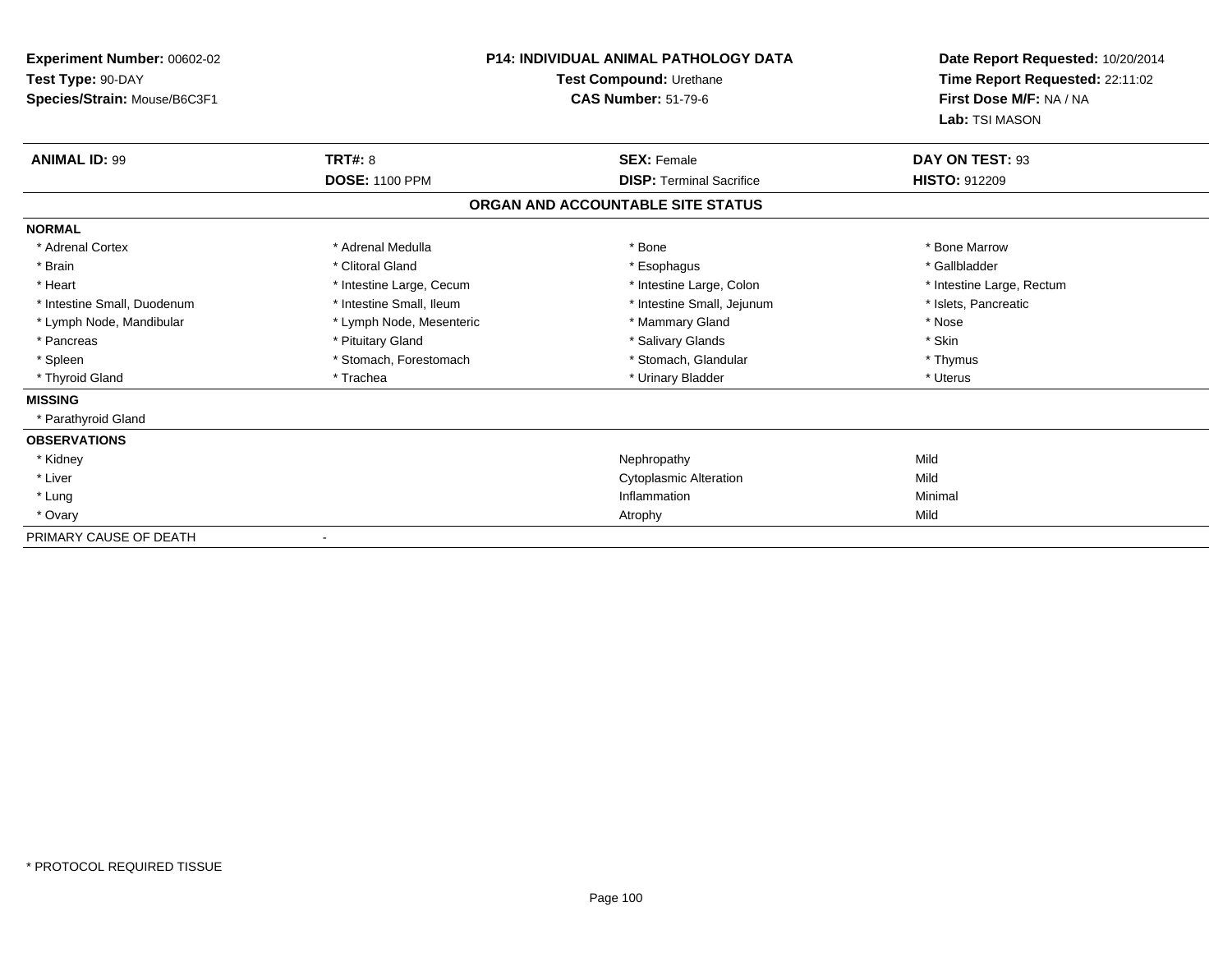| Experiment Number: 00602-02<br>Test Type: 90-DAY<br>Species/Strain: Mouse/B6C3F1 |                           | <b>P14: INDIVIDUAL ANIMAL PATHOLOGY DATA</b><br>Test Compound: Urethane<br><b>CAS Number: 51-79-6</b> | Date Report Requested: 10/20/2014<br>Time Report Requested: 22:11:02<br>First Dose M/F: NA / NA<br>Lab: TSI MASON |
|----------------------------------------------------------------------------------|---------------------------|-------------------------------------------------------------------------------------------------------|-------------------------------------------------------------------------------------------------------------------|
| <b>ANIMAL ID: 100</b>                                                            | <b>TRT#: 8</b>            | <b>SEX: Female</b>                                                                                    | DAY ON TEST: 93                                                                                                   |
|                                                                                  | <b>DOSE: 1100 PPM</b>     | <b>DISP: Terminal Sacrifice</b>                                                                       | HISTO: 912210                                                                                                     |
|                                                                                  |                           | ORGAN AND ACCOUNTABLE SITE STATUS                                                                     |                                                                                                                   |
| <b>NORMAL</b>                                                                    |                           |                                                                                                       |                                                                                                                   |
| * Adrenal Medulla                                                                | * Bone                    | * Bone Marrow                                                                                         | * Brain                                                                                                           |
| * Clitoral Gland                                                                 | * Esophagus               | * Gallbladder                                                                                         | * Intestine Large, Cecum                                                                                          |
| * Intestine Large, Colon                                                         | * Intestine Large, Rectum | * Intestine Small, Duodenum                                                                           | * Intestine Small, Ileum                                                                                          |
| * Intestine Small, Jejunum                                                       | * Islets, Pancreatic      | * Mammary Gland                                                                                       | * Nose                                                                                                            |
| * Pancreas                                                                       | * Parathyroid Gland       | * Pituitary Gland                                                                                     | * Salivary Glands                                                                                                 |
| * Skin                                                                           | * Spleen                  | * Stomach, Forestomach                                                                                | * Stomach, Glandular                                                                                              |
| * Thyroid Gland                                                                  | * Trachea                 | * Urinary Bladder                                                                                     | * Uterus                                                                                                          |
| <b>MISSING</b>                                                                   |                           |                                                                                                       |                                                                                                                   |
| * Lymph Node, Mandibular                                                         | * Thymus                  |                                                                                                       |                                                                                                                   |
| <b>OBSERVATIONS</b>                                                              |                           |                                                                                                       |                                                                                                                   |
| * Adrenal Cortex                                                                 | Capsule                   | Hyperplasia                                                                                           | Minimal                                                                                                           |
| * Heart                                                                          |                           | Cardiomyopathy                                                                                        | Moderate                                                                                                          |
| * Kidney                                                                         |                           | Nephropathy                                                                                           | Marked                                                                                                            |
| * Liver                                                                          |                           | <b>Cytoplasmic Alteration</b>                                                                         | Minimal                                                                                                           |
| * Lung                                                                           |                           | Inflammation                                                                                          | Mild                                                                                                              |
| * Lymph Node, Mesenteric                                                         |                           | Depletion Lymphoid                                                                                    | Mild                                                                                                              |
| * Ovary                                                                          |                           | Atrophy                                                                                               | Moderate                                                                                                          |
| PRIMARY CAUSE OF DEATH                                                           |                           |                                                                                                       |                                                                                                                   |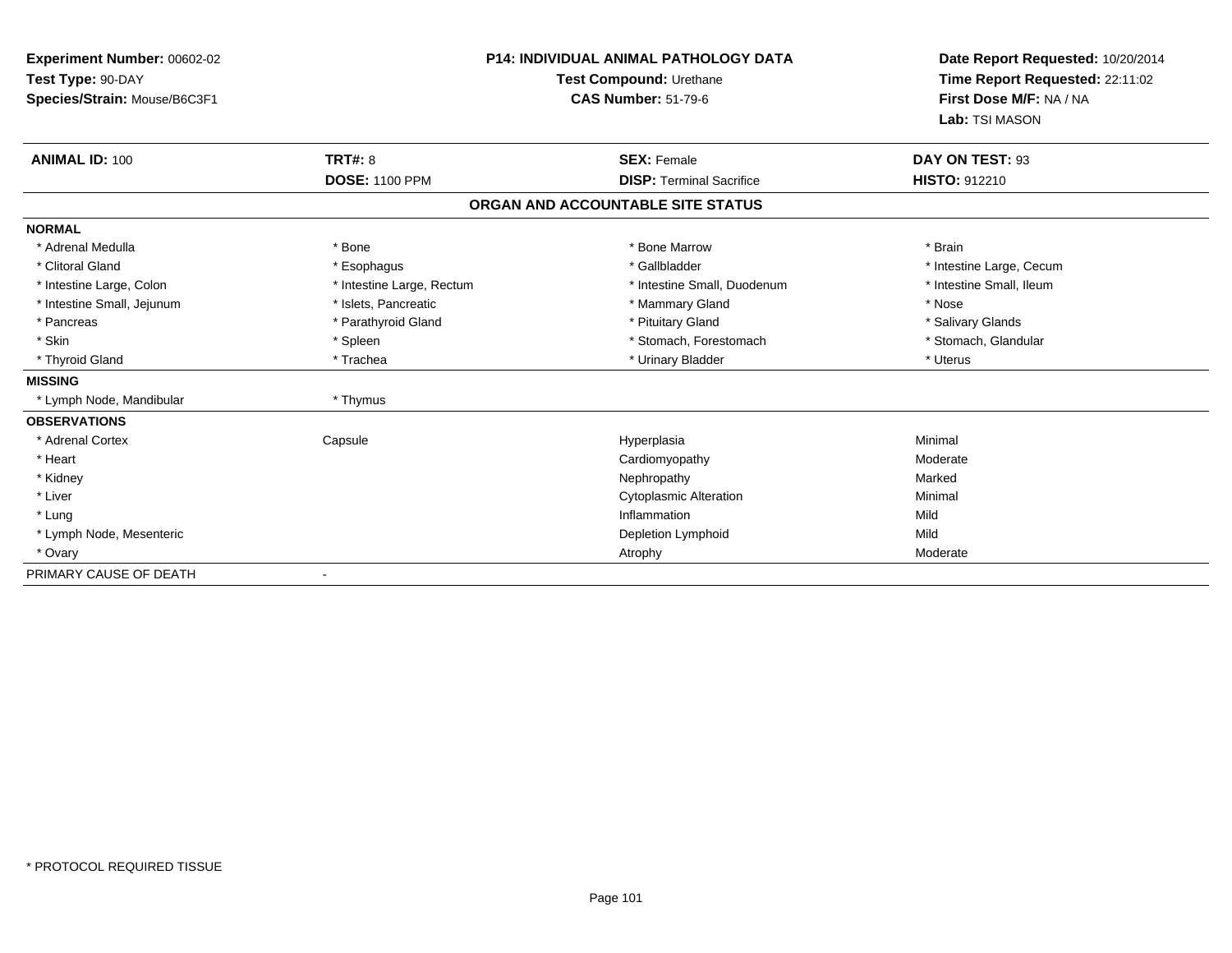| Experiment Number: 00602-02  |                            | <b>P14: INDIVIDUAL ANIMAL PATHOLOGY DATA</b> |                                 |
|------------------------------|----------------------------|----------------------------------------------|---------------------------------|
| Test Type: 90-DAY            | Test Compound: Urethane    |                                              | Time Report Requested: 22:11:02 |
| Species/Strain: Mouse/B6C3F1 |                            | <b>CAS Number: 51-79-6</b>                   | First Dose M/F: NA / NA         |
|                              |                            |                                              | Lab: TSI MASON                  |
| <b>ANIMAL ID: 101</b>        | <b>TRT#: 10</b>            | <b>SEX: Female</b>                           | DAY ON TEST: 32                 |
|                              | DOSE: 3300 PPM             | <b>DISP:</b> Moribund Sacrifice              | HISTO: 912191                   |
|                              |                            | ORGAN AND ACCOUNTABLE SITE STATUS            |                                 |
| <b>NORMAL</b>                |                            |                                              |                                 |
| * Adrenal Medulla            | * Bone                     | * Bone Marrow                                | * Brain                         |
| * Clitoral Gland             | * Esophagus                | * Gallbladder                                | * Heart                         |
| * Intestine Large, Cecum     | * Intestine Large, Colon   | * Intestine Large, Rectum                    | * Intestine Small, Duodenum     |
| * Intestine Small, Ileum     | * Intestine Small, Jejunum | * Islets, Pancreatic                         | * Kidney                        |
| * Mammary Gland              | * Nose                     | * Pancreas                                   | * Parathyroid Gland             |
| * Pituitary Gland            | * Salivary Glands          | * Skin                                       | * Stomach, Forestomach          |
| * Stomach, Glandular         | * Thyroid Gland            | * Trachea                                    | * Urinary Bladder               |
| * Uterus                     |                            |                                              |                                 |
| <b>OBSERVATIONS</b>          |                            |                                              |                                 |
| * Adrenal Cortex             | Capsule                    | Hyperplasia                                  | Minimal                         |
| * Liver                      |                            | <b>Cytoplasmic Alteration</b>                | Minimal                         |
| * Lung                       |                            | Inflammation                                 | Mild                            |
| * Lymph Node, Mandibular     |                            | Depletion Lymphoid                           | Mild                            |
| * Lymph Node, Mesenteric     |                            | Depletion Lymphoid                           | Mild                            |
| * Ovary                      | Follicle                   | Degeneration                                 | Minimal                         |
| * Spleen                     |                            | Depletion Lymphoid                           | Mild                            |
| * Thymus                     |                            | Depletion Lymphoid                           | Moderate                        |
| PRIMARY CAUSE OF DEATH       |                            |                                              |                                 |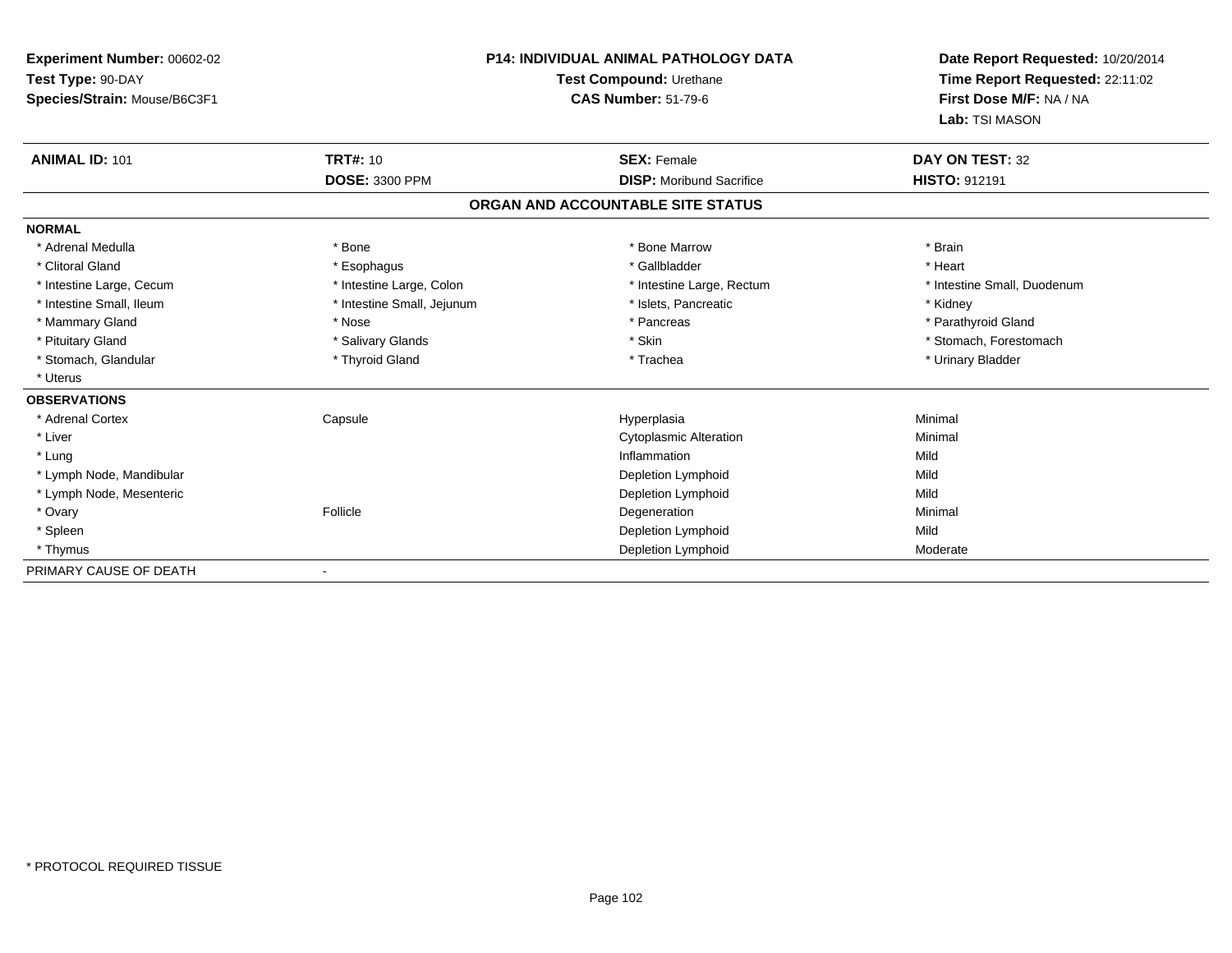| Experiment Number: 00602-02  | <b>P14: INDIVIDUAL ANIMAL PATHOLOGY DATA</b><br>Test Compound: Urethane |                                   | Date Report Requested: 10/20/2014 |
|------------------------------|-------------------------------------------------------------------------|-----------------------------------|-----------------------------------|
| Test Type: 90-DAY            |                                                                         |                                   | Time Report Requested: 22:11:02   |
| Species/Strain: Mouse/B6C3F1 |                                                                         | <b>CAS Number: 51-79-6</b>        | First Dose M/F: NA / NA           |
|                              |                                                                         |                                   | Lab: TSI MASON                    |
| <b>ANIMAL ID: 102</b>        | <b>TRT#: 10</b>                                                         | <b>SEX: Female</b>                | DAY ON TEST: 32                   |
|                              | <b>DOSE: 3300 PPM</b>                                                   | <b>DISP:</b> Moribund Sacrifice   | <b>HISTO: 912192</b>              |
|                              |                                                                         | ORGAN AND ACCOUNTABLE SITE STATUS |                                   |
| <b>NORMAL</b>                |                                                                         |                                   |                                   |
| * Adrenal Medulla            | * Bone                                                                  | * Bone Marrow                     | * Brain                           |
| * Clitoral Gland             | * Esophagus                                                             | * Gallbladder                     | * Heart                           |
| * Intestine Large, Cecum     | * Intestine Large, Colon                                                | * Intestine Large, Rectum         | * Intestine Small, Duodenum       |
| * Intestine Small, Ileum     | * Intestine Small, Jejunum                                              | * Islets, Pancreatic              | * Kidney                          |
| * Mammary Gland              | * Nose                                                                  | * Pancreas                        | * Parathyroid Gland               |
| * Pituitary Gland            | * Salivary Glands                                                       | * Skin                            | * Stomach, Forestomach            |
| * Thyroid Gland              | * Trachea                                                               | * Urinary Bladder                 | * Uterus                          |
| <b>OBSERVATIONS</b>          |                                                                         |                                   |                                   |
| * Adrenal Cortex             | Capsule                                                                 | Hyperplasia                       | Minimal                           |
| * Liver                      |                                                                         | <b>Cytoplasmic Alteration</b>     | Mild                              |
| * Lung                       | <b>Bronchiole</b>                                                       | Hyperplasia                       | Minimal                           |
|                              |                                                                         | Inflammation                      | Mild                              |
| * Lymph Node, Mandibular     |                                                                         | Depletion Lymphoid                | Moderate                          |
| * Lymph Node, Mesenteric     |                                                                         | Depletion Lymphoid                | Moderate                          |
| * Ovary                      | Follicle                                                                | Degeneration                      | Minimal                           |
| * Spleen                     |                                                                         | Depletion Lymphoid                | Mild                              |
| * Stomach, Glandular         |                                                                         | Mineralization                    | Mild                              |
| * Thymus                     |                                                                         | Depletion Lymphoid                | Marked                            |
| PRIMARY CAUSE OF DEATH       |                                                                         |                                   |                                   |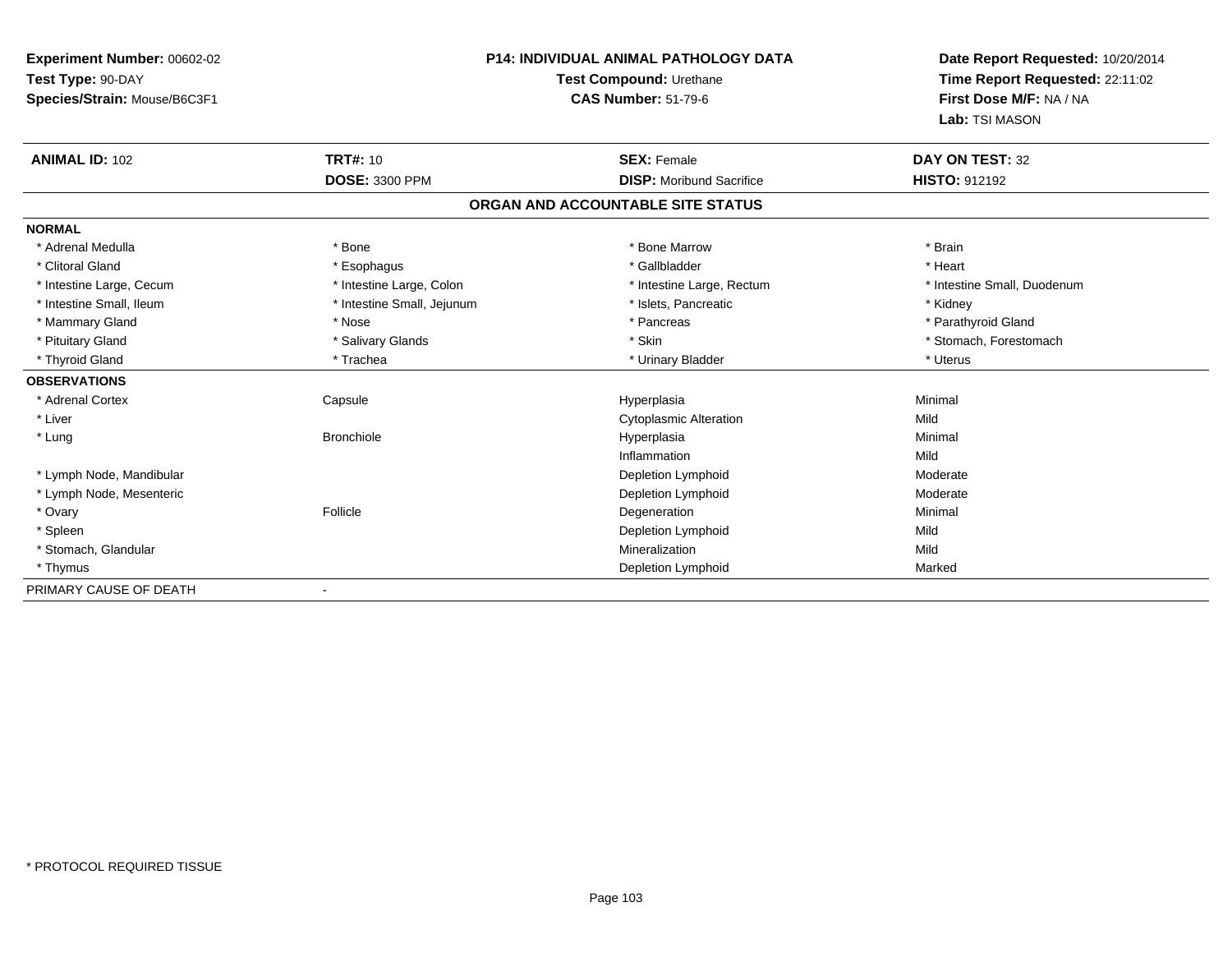| Experiment Number: 00602-02  | <b>P14: INDIVIDUAL ANIMAL PATHOLOGY DATA</b><br>Test Compound: Urethane |                                   | Date Report Requested: 10/20/2014 |
|------------------------------|-------------------------------------------------------------------------|-----------------------------------|-----------------------------------|
| Test Type: 90-DAY            |                                                                         |                                   | Time Report Requested: 22:11:02   |
| Species/Strain: Mouse/B6C3F1 |                                                                         | <b>CAS Number: 51-79-6</b>        | First Dose M/F: NA / NA           |
|                              |                                                                         |                                   | Lab: TSI MASON                    |
| <b>ANIMAL ID: 103</b>        | <b>TRT#: 10</b>                                                         | <b>SEX: Female</b>                | DAY ON TEST: 32                   |
|                              | DOSE: 3300 PPM                                                          | <b>DISP:</b> Moribund Sacrifice   | <b>HISTO: 912193</b>              |
|                              |                                                                         | ORGAN AND ACCOUNTABLE SITE STATUS |                                   |
| <b>NORMAL</b>                |                                                                         |                                   |                                   |
| * Adrenal Medulla            | * Bone                                                                  | * Brain                           | * Clitoral Gland                  |
| * Esophagus                  | * Gallbladder                                                           | * Heart                           | * Intestine Large, Cecum          |
| * Intestine Large, Colon     | * Intestine Large, Rectum                                               | * Intestine Small, Duodenum       | * Intestine Small, Ileum          |
| * Intestine Small, Jejunum   | * Islets, Pancreatic                                                    | * Kidney                          | * Mammary Gland                   |
| * Nose                       | * Pancreas                                                              | * Parathyroid Gland               | * Pituitary Gland                 |
| * Salivary Glands            | * Skin                                                                  | * Stomach, Forestomach            | * Stomach, Glandular              |
| * Thyroid Gland              | * Trachea                                                               | * Urinary Bladder                 | * Uterus                          |
| <b>OBSERVATIONS</b>          |                                                                         |                                   |                                   |
| * Adrenal Cortex             | Capsule                                                                 | Hyperplasia                       | Minimal                           |
| * Bone Marrow                |                                                                         | <b>Depletion Cellular</b>         | Mild                              |
| * Liver                      |                                                                         | <b>Cytoplasmic Alteration</b>     | Mild                              |
| * Lung                       | <b>Bronchiole</b>                                                       | Hyperplasia                       | Minimal                           |
|                              |                                                                         | Inflammation                      | Mild                              |
| * Lymph Node, Mandibular     |                                                                         | Depletion Lymphoid                | Marked                            |
| * Lymph Node, Mesenteric     |                                                                         | Depletion Lymphoid                | Marked                            |
| * Ovary                      | Follicle                                                                | Degeneration                      | Minimal                           |
| * Spleen                     |                                                                         | Depletion Lymphoid                | Mild                              |
| * Thymus                     |                                                                         | Depletion Lymphoid                | Marked                            |
| PRIMARY CAUSE OF DEATH       |                                                                         |                                   |                                   |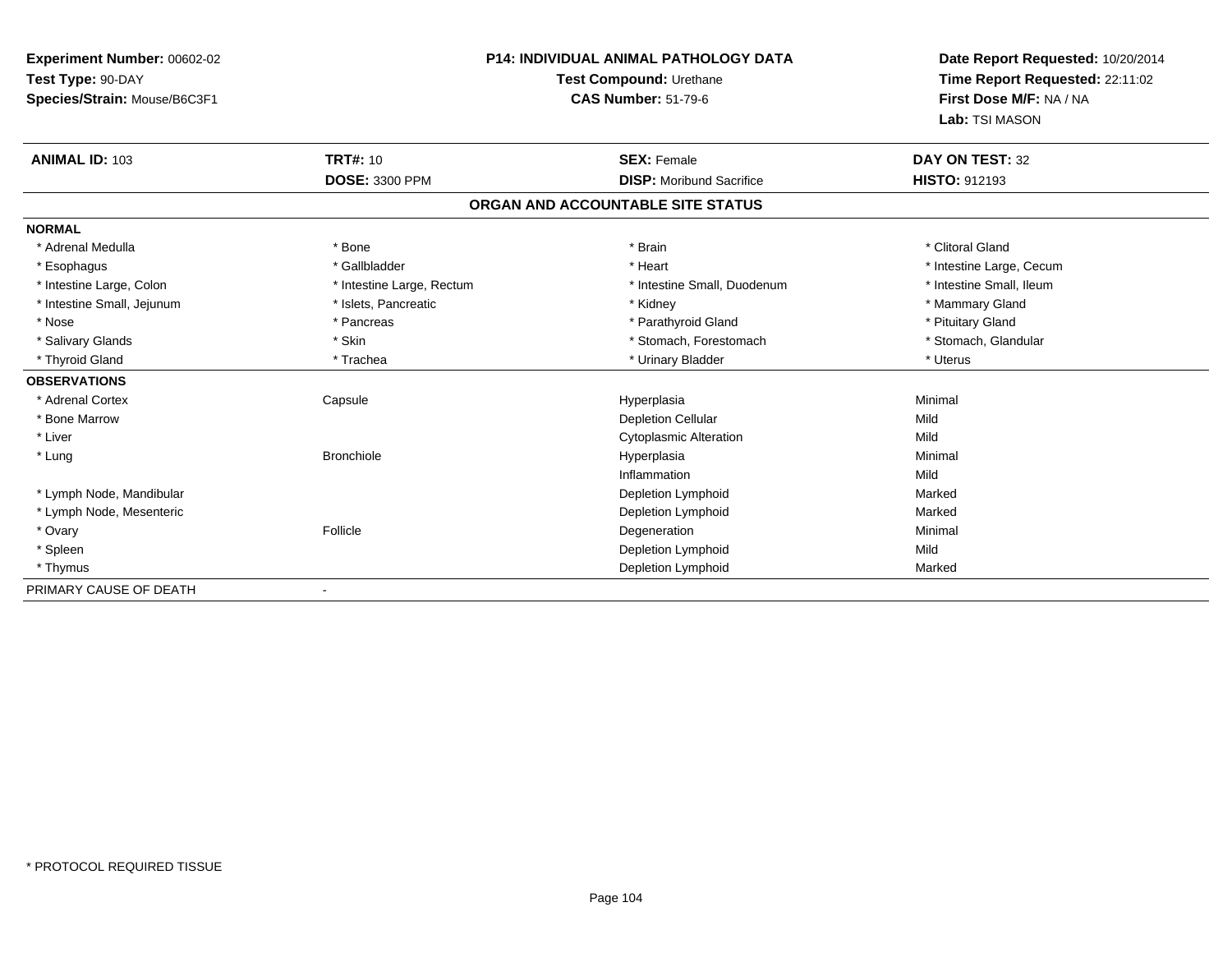| Experiment Number: 00602-02<br>Test Type: 90-DAY<br>Species/Strain: Mouse/B6C3F1 | <b>P14: INDIVIDUAL ANIMAL PATHOLOGY DATA</b><br>Test Compound: Urethane<br><b>CAS Number: 51-79-6</b> |                                   | Date Report Requested: 10/20/2014<br>Time Report Requested: 22:11:02<br>First Dose M/F: NA / NA<br>Lab: TSI MASON |  |
|----------------------------------------------------------------------------------|-------------------------------------------------------------------------------------------------------|-----------------------------------|-------------------------------------------------------------------------------------------------------------------|--|
| <b>ANIMAL ID: 104</b>                                                            | <b>TRT#: 10</b>                                                                                       | <b>SEX: Female</b>                | DAY ON TEST: 32                                                                                                   |  |
|                                                                                  | <b>DOSE: 3300 PPM</b>                                                                                 | <b>DISP: Natural Death</b>        | <b>HISTO: 912194</b>                                                                                              |  |
|                                                                                  |                                                                                                       | ORGAN AND ACCOUNTABLE SITE STATUS |                                                                                                                   |  |
| <b>NORMAL</b>                                                                    |                                                                                                       |                                   |                                                                                                                   |  |
| * Adrenal Cortex                                                                 | * Adrenal Medulla                                                                                     | * Bone                            | * Bone Marrow                                                                                                     |  |
| * Brain                                                                          | * Esophagus                                                                                           | * Intestine Large, Cecum          | * Intestine Large, Colon                                                                                          |  |
| * Intestine Large, Rectum                                                        | * Intestine Small, Ileum                                                                              | * Intestine Small, Jejunum        | * Kidney                                                                                                          |  |
| * Mammary Gland                                                                  | * Nose                                                                                                | * Pancreas                        | * Parathyroid Gland                                                                                               |  |
| * Pituitary Gland                                                                | * Salivary Glands                                                                                     | * Skin                            | * Stomach, Forestomach                                                                                            |  |
| * Stomach, Glandular                                                             | * Thyroid Gland                                                                                       | * Trachea                         | * Urinary Bladder                                                                                                 |  |
| * Uterus                                                                         |                                                                                                       |                                   |                                                                                                                   |  |
| <b>MISSING</b>                                                                   |                                                                                                       |                                   |                                                                                                                   |  |
| * Clitoral Gland                                                                 |                                                                                                       |                                   |                                                                                                                   |  |
| <b>AUTO PRECLUDES DIAG.</b>                                                      |                                                                                                       |                                   |                                                                                                                   |  |
| * Gallbladder                                                                    | * Intestine Small, Duodenum                                                                           |                                   |                                                                                                                   |  |
| <b>OBSERVATIONS</b>                                                              |                                                                                                       |                                   |                                                                                                                   |  |
| * Heart                                                                          |                                                                                                       | Cardiomyopathy                    | Minimal                                                                                                           |  |
|                                                                                  |                                                                                                       | Hemorrhage                        | Mild                                                                                                              |  |
|                                                                                  |                                                                                                       | Mineralization                    | Mild                                                                                                              |  |
| * Liver                                                                          |                                                                                                       | <b>Cytoplasmic Alteration</b>     | Mild                                                                                                              |  |
| * Lung                                                                           | <b>Bronchiole</b>                                                                                     | Hyperplasia                       | Minimal                                                                                                           |  |
|                                                                                  |                                                                                                       | Inflammation                      | Moderate                                                                                                          |  |
| * Lymph Node, Mandibular                                                         |                                                                                                       | Depletion Lymphoid                | Marked                                                                                                            |  |
| * Lymph Node, Mesenteric                                                         |                                                                                                       | Depletion Lymphoid                | Marked                                                                                                            |  |
| * Ovary                                                                          | Follicle                                                                                              | Degeneration                      | Minimal                                                                                                           |  |
| * Spleen                                                                         |                                                                                                       | Depletion Lymphoid                | Marked                                                                                                            |  |
| * Thymus                                                                         |                                                                                                       | Depletion Lymphoid                | Marked                                                                                                            |  |
| PRIMARY CAUSE OF DEATH                                                           | $\sim$                                                                                                |                                   |                                                                                                                   |  |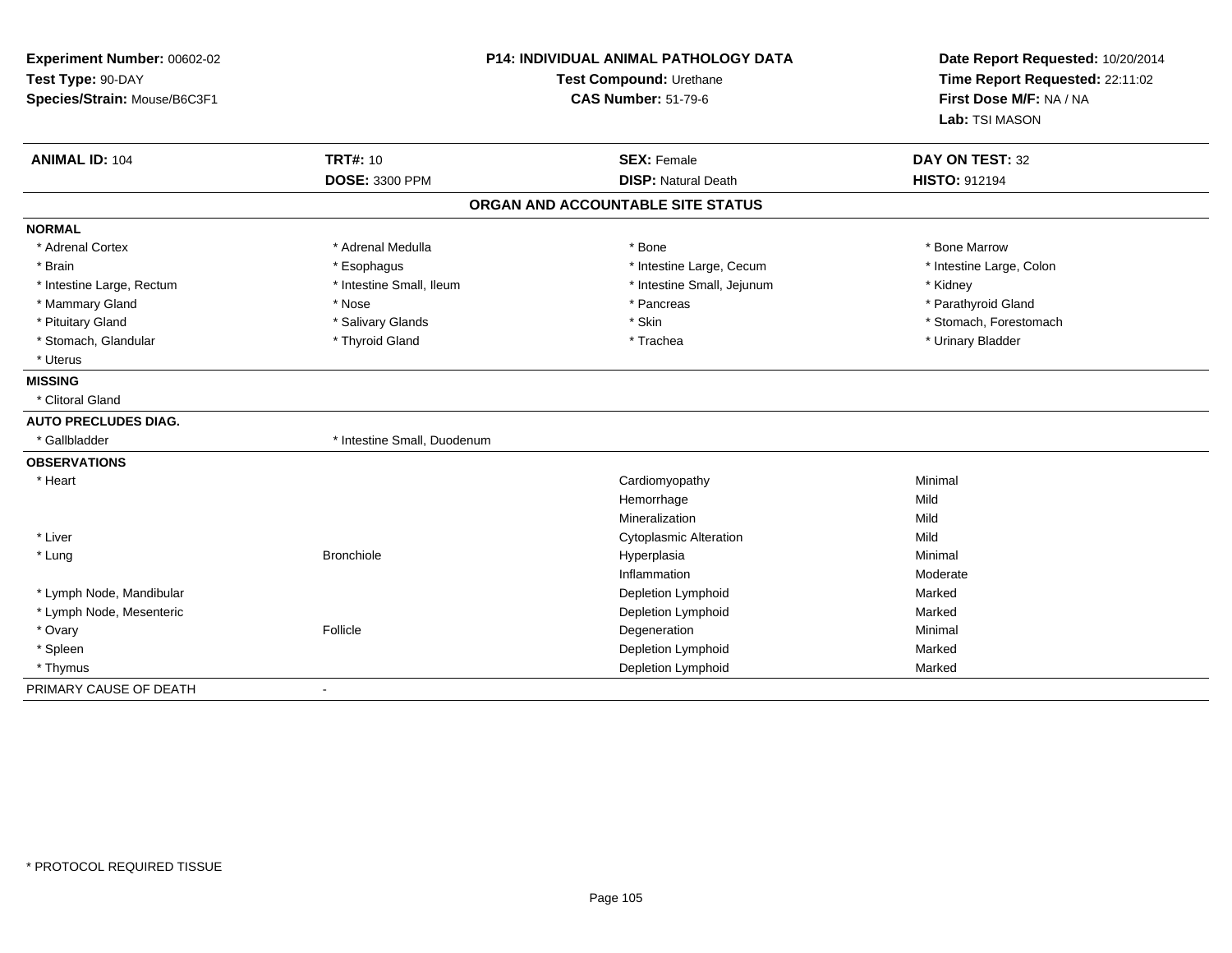| Experiment Number: 00602-02<br>Test Type: 90-DAY<br>Species/Strain: Mouse/B6C3F1<br><b>ANIMAL ID: 105</b> | <b>TRT#: 10</b>            | <b>P14: INDIVIDUAL ANIMAL PATHOLOGY DATA</b><br>Test Compound: Urethane<br><b>CAS Number: 51-79-6</b><br><b>SEX: Female</b> | Date Report Requested: 10/20/2014<br>Time Report Requested: 22:11:02<br>First Dose M/F: NA / NA<br>Lab: TSI MASON<br>DAY ON TEST: 32 |
|-----------------------------------------------------------------------------------------------------------|----------------------------|-----------------------------------------------------------------------------------------------------------------------------|--------------------------------------------------------------------------------------------------------------------------------------|
|                                                                                                           | <b>DOSE: 3300 PPM</b>      | <b>DISP:</b> Moribund Sacrifice                                                                                             | <b>HISTO: 912195</b>                                                                                                                 |
|                                                                                                           |                            | ORGAN AND ACCOUNTABLE SITE STATUS                                                                                           |                                                                                                                                      |
| <b>NORMAL</b>                                                                                             |                            |                                                                                                                             |                                                                                                                                      |
| * Adrenal Medulla                                                                                         | * Bone                     | * Bone Marrow                                                                                                               | * Brain                                                                                                                              |
| * Clitoral Gland                                                                                          | * Esophagus                | * Gallbladder                                                                                                               | * Heart                                                                                                                              |
| * Intestine Large, Cecum                                                                                  | * Intestine Large, Colon   | * Intestine Large, Rectum                                                                                                   | * Intestine Small, Duodenum                                                                                                          |
| * Intestine Small, Ileum                                                                                  | * Intestine Small, Jejunum | * Islets. Pancreatic                                                                                                        | * Kidney                                                                                                                             |
| * Mammary Gland                                                                                           | * Nose                     | * Pancreas                                                                                                                  | * Parathyroid Gland                                                                                                                  |
| * Pituitary Gland                                                                                         | * Salivary Glands          | * Skin                                                                                                                      | * Stomach, Forestomach                                                                                                               |
| * Stomach, Glandular                                                                                      | * Thyroid Gland            | * Trachea                                                                                                                   | * Urinary Bladder                                                                                                                    |
| * Uterus                                                                                                  |                            |                                                                                                                             |                                                                                                                                      |
| <b>MISSING</b>                                                                                            |                            |                                                                                                                             |                                                                                                                                      |
| * Thymus                                                                                                  |                            |                                                                                                                             |                                                                                                                                      |
| <b>OBSERVATIONS</b>                                                                                       |                            |                                                                                                                             |                                                                                                                                      |
| * Adrenal Cortex                                                                                          | Capsule                    | Hyperplasia                                                                                                                 | Minimal                                                                                                                              |
| * Liver                                                                                                   |                            | <b>Cytoplasmic Alteration</b>                                                                                               | Mild                                                                                                                                 |
| * Lung                                                                                                    |                            | Inflammation                                                                                                                | Mild                                                                                                                                 |
| * Lymph Node, Mandibular                                                                                  |                            | Depletion Lymphoid                                                                                                          | Marked                                                                                                                               |
| * Lymph Node, Mesenteric                                                                                  |                            | Depletion Lymphoid                                                                                                          | Marked                                                                                                                               |
| * Ovary                                                                                                   | Follicle                   | Degeneration                                                                                                                | Mild                                                                                                                                 |
| * Spleen                                                                                                  |                            | Depletion Lymphoid                                                                                                          | Mild                                                                                                                                 |
| PRIMARY CAUSE OF DEATH                                                                                    |                            |                                                                                                                             |                                                                                                                                      |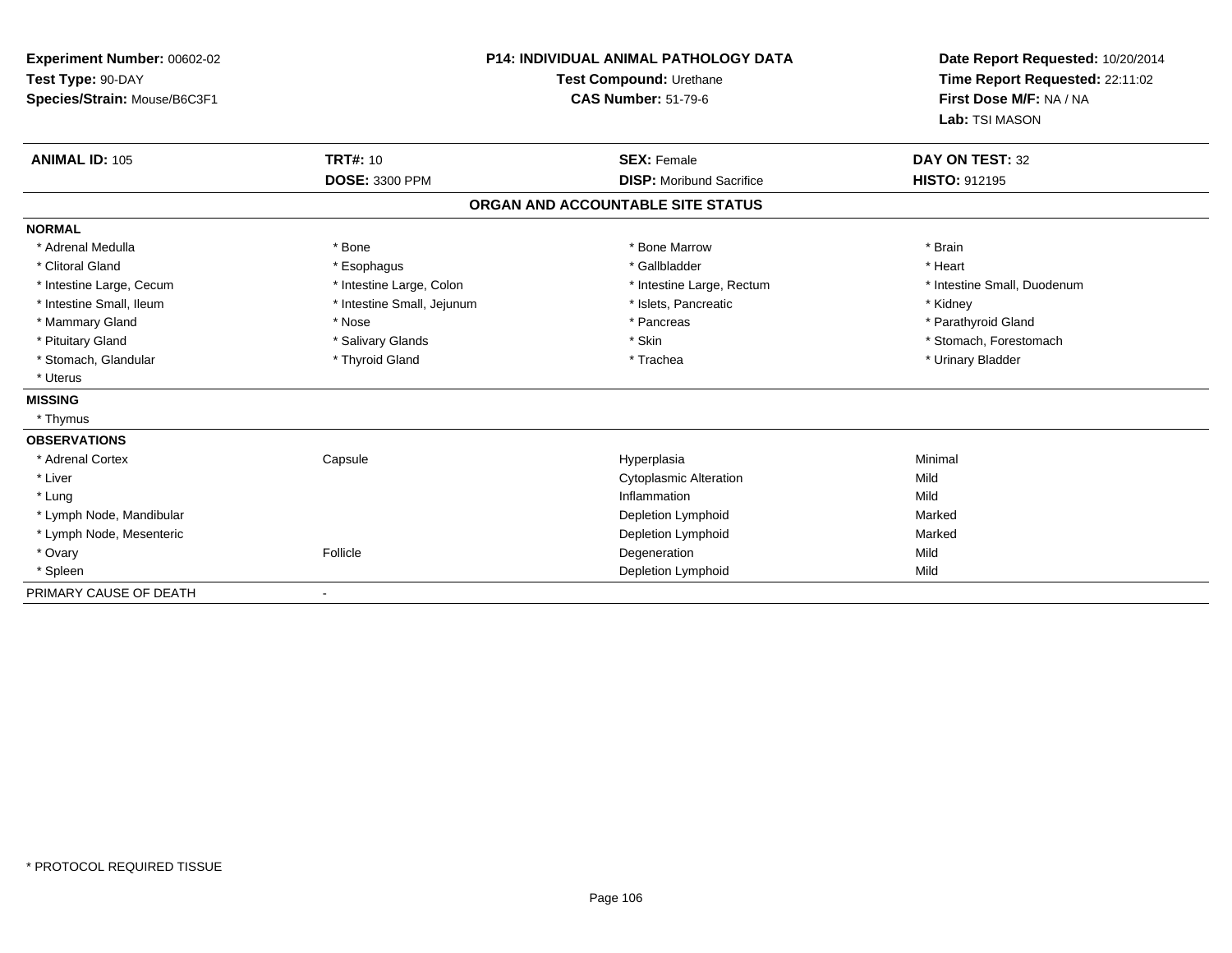| Experiment Number: 00602-02  | <b>P14: INDIVIDUAL ANIMAL PATHOLOGY DATA</b><br>Test Compound: Urethane |                                   | Date Report Requested: 10/20/2014 |  |
|------------------------------|-------------------------------------------------------------------------|-----------------------------------|-----------------------------------|--|
| Test Type: 90-DAY            |                                                                         |                                   | Time Report Requested: 22:11:02   |  |
| Species/Strain: Mouse/B6C3F1 |                                                                         | <b>CAS Number: 51-79-6</b>        | First Dose M/F: NA / NA           |  |
|                              |                                                                         |                                   | Lab: TSI MASON                    |  |
| <b>ANIMAL ID: 106</b>        | <b>TRT#: 10</b>                                                         | <b>SEX: Female</b>                | DAY ON TEST: 32                   |  |
|                              | DOSE: 3300 PPM                                                          | <b>DISP: Moribund Sacrifice</b>   | HISTO: 912196                     |  |
|                              |                                                                         | ORGAN AND ACCOUNTABLE SITE STATUS |                                   |  |
| <b>NORMAL</b>                |                                                                         |                                   |                                   |  |
| * Adrenal Medulla            | * Bone                                                                  | * Bone Marrow                     | * Brain                           |  |
| * Clitoral Gland             | * Esophagus                                                             | * Gallbladder                     | * Heart                           |  |
| * Intestine Large, Cecum     | * Intestine Large, Colon                                                | * Intestine Large, Rectum         | * Intestine Small, Duodenum       |  |
| * Intestine Small, Ileum     | * Intestine Small, Jejunum                                              | * Islets, Pancreatic              | * Kidney                          |  |
| * Mammary Gland              | * Nose                                                                  | * Pancreas                        | * Parathyroid Gland               |  |
| * Pituitary Gland            | * Salivary Glands                                                       | * Skin                            | * Spleen                          |  |
| * Stomach, Forestomach       | * Stomach, Glandular                                                    | * Thyroid Gland                   | * Trachea                         |  |
| * Urinary Bladder            | * Uterus                                                                |                                   |                                   |  |
| <b>OBSERVATIONS</b>          |                                                                         |                                   |                                   |  |
| * Adrenal Cortex             | Capsule                                                                 | Hyperplasia                       | Minimal                           |  |
| * Liver                      |                                                                         | <b>Cytoplasmic Alteration</b>     | Mild                              |  |
| * Lung                       |                                                                         | Hemorrhage                        | Minimal                           |  |
|                              |                                                                         | Inflammation                      | Mild                              |  |
| * Lymph Node, Mandibular     |                                                                         | Depletion Lymphoid                | Marked                            |  |
| * Lymph Node, Mesenteric     |                                                                         | Depletion Lymphoid                | Marked                            |  |
| * Ovary                      | Follicle                                                                | Degeneration                      | Mild                              |  |
| * Thymus                     |                                                                         | Depletion Lymphoid                | Marked                            |  |
| PRIMARY CAUSE OF DEATH       |                                                                         |                                   |                                   |  |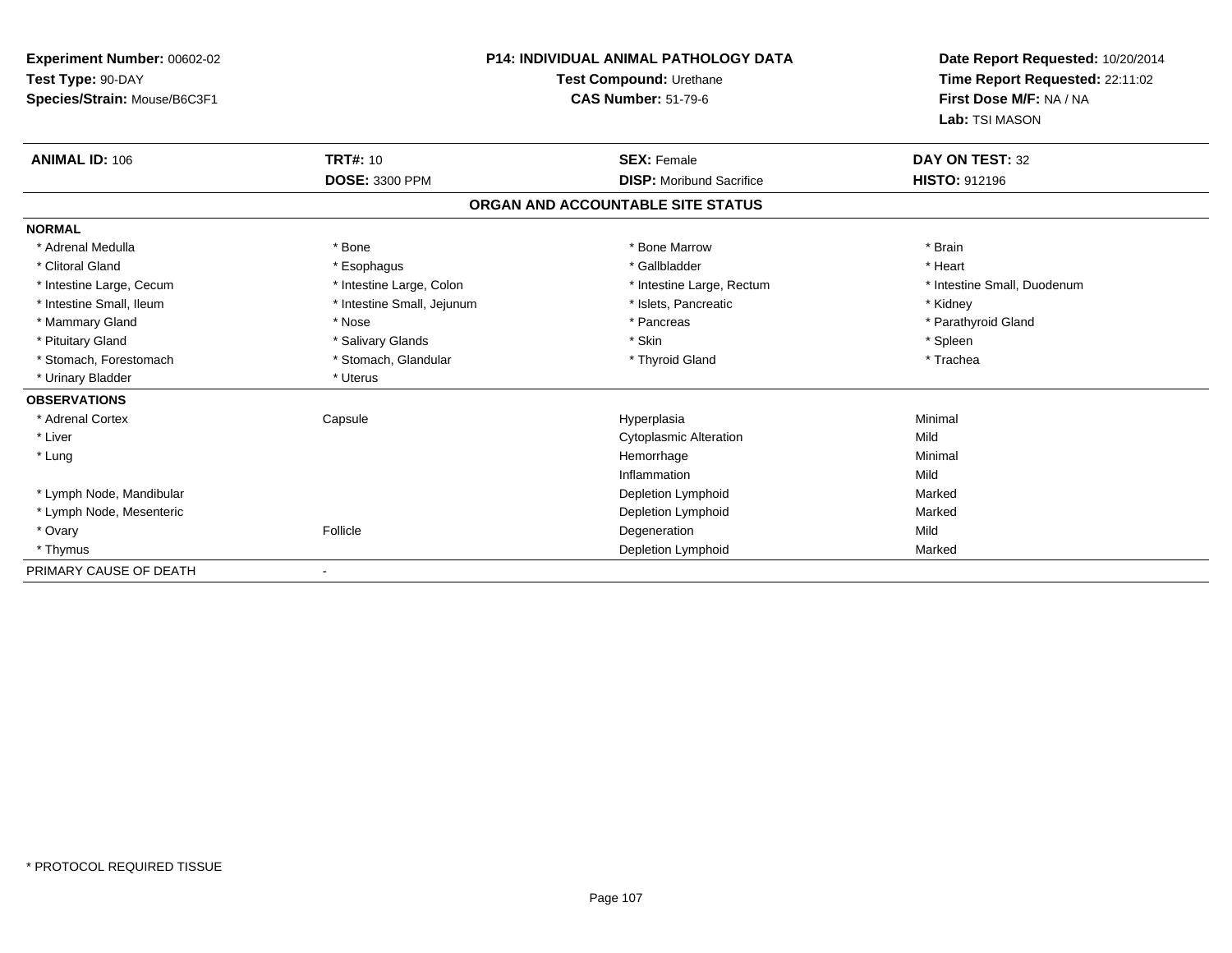| Experiment Number: 00602-02  | <b>P14: INDIVIDUAL ANIMAL PATHOLOGY DATA</b><br>Test Compound: Urethane |                                   | Date Report Requested: 10/20/2014 |  |
|------------------------------|-------------------------------------------------------------------------|-----------------------------------|-----------------------------------|--|
| Test Type: 90-DAY            |                                                                         |                                   | Time Report Requested: 22:11:02   |  |
| Species/Strain: Mouse/B6C3F1 |                                                                         | <b>CAS Number: 51-79-6</b>        | First Dose M/F: NA / NA           |  |
|                              |                                                                         |                                   | Lab: TSI MASON                    |  |
| <b>ANIMAL ID: 107</b>        | <b>TRT#: 10</b>                                                         | <b>SEX: Female</b>                | DAY ON TEST: 32                   |  |
|                              | <b>DOSE: 3300 PPM</b>                                                   | <b>DISP:</b> Moribund Sacrifice   | <b>HISTO: 912197</b>              |  |
|                              |                                                                         | ORGAN AND ACCOUNTABLE SITE STATUS |                                   |  |
| <b>NORMAL</b>                |                                                                         |                                   |                                   |  |
| * Adrenal Cortex             | * Adrenal Medulla                                                       | * Bone                            | * Bone Marrow                     |  |
| * Brain                      | * Clitoral Gland                                                        | * Esophagus                       | * Gallbladder                     |  |
| * Heart                      | * Intestine Large, Cecum                                                | * Intestine Large, Colon          | * Intestine Large, Rectum         |  |
| * Intestine Small, Duodenum  | * Intestine Small, Ileum                                                | * Intestine Small, Jejunum        | * Islets, Pancreatic              |  |
| * Mammary Gland              | * Nose                                                                  | * Pancreas                        | * Parathyroid Gland               |  |
| * Pituitary Gland            | * Salivary Glands                                                       | * Skin                            | * Stomach, Forestomach            |  |
| * Stomach, Glandular         | * Thyroid Gland                                                         | * Trachea                         | * Urinary Bladder                 |  |
| * Uterus                     |                                                                         |                                   |                                   |  |
| <b>MISSING</b>               |                                                                         |                                   |                                   |  |
| * Thymus                     |                                                                         |                                   |                                   |  |
| <b>OBSERVATIONS</b>          |                                                                         |                                   |                                   |  |
| * Kidney                     |                                                                         | Nephropathy                       | Minimal                           |  |
| * Liver                      |                                                                         | <b>Cytoplasmic Alteration</b>     | Mild                              |  |
| * Lung                       |                                                                         | Inflammation                      | Mild                              |  |
| * Lymph Node, Mandibular     |                                                                         | Depletion Lymphoid                | Marked                            |  |
| * Lymph Node, Mesenteric     |                                                                         | Depletion Lymphoid                | Mild                              |  |
| * Ovary                      | Follicle                                                                | Degeneration                      | Minimal                           |  |
| * Spleen                     |                                                                         | Depletion Lymphoid                | Moderate                          |  |
| PRIMARY CAUSE OF DEATH       |                                                                         |                                   |                                   |  |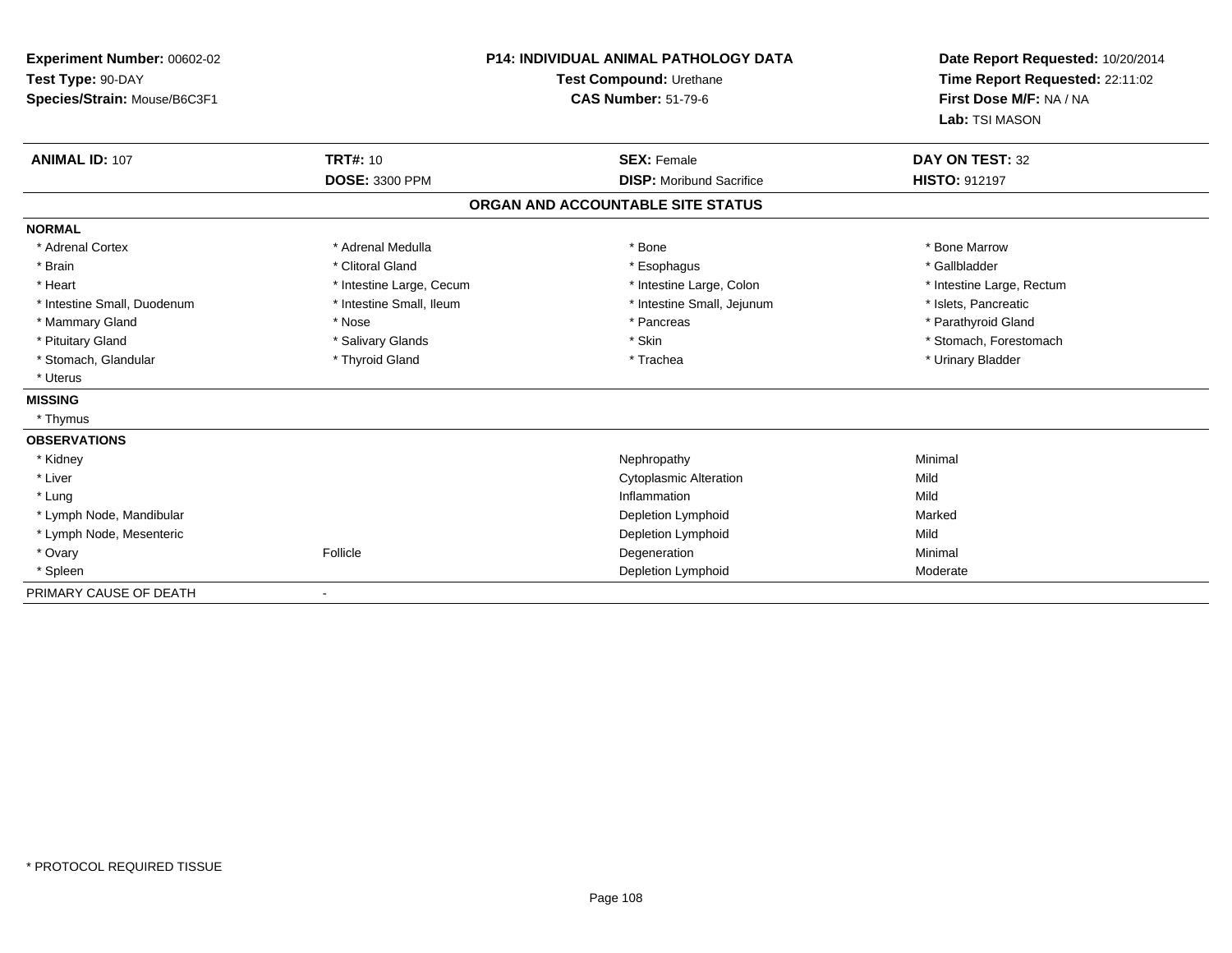| Experiment Number: 00602-02<br>Test Type: 90-DAY<br>Species/Strain: Mouse/B6C3F1<br><b>ANIMAL ID: 108</b> | <b>TRT#: 10</b>            | <b>P14: INDIVIDUAL ANIMAL PATHOLOGY DATA</b><br>Test Compound: Urethane<br><b>CAS Number: 51-79-6</b><br><b>SEX: Female</b> | Date Report Requested: 10/20/2014<br>Time Report Requested: 22:11:02<br>First Dose M/F: NA / NA<br>Lab: TSI MASON<br><b>DAY ON TEST: 32</b> |
|-----------------------------------------------------------------------------------------------------------|----------------------------|-----------------------------------------------------------------------------------------------------------------------------|---------------------------------------------------------------------------------------------------------------------------------------------|
|                                                                                                           | DOSE: 3300 PPM             | <b>DISP:</b> Moribund Sacrifice                                                                                             | <b>HISTO: 912198</b>                                                                                                                        |
|                                                                                                           |                            | ORGAN AND ACCOUNTABLE SITE STATUS                                                                                           |                                                                                                                                             |
| <b>NORMAL</b>                                                                                             |                            |                                                                                                                             |                                                                                                                                             |
| * Adrenal Cortex                                                                                          | * Adrenal Medulla          | * Bone                                                                                                                      | * Bone Marrow                                                                                                                               |
| * Brain                                                                                                   | * Clitoral Gland           | * Esophagus                                                                                                                 | * Gallbladder                                                                                                                               |
| * Intestine Large, Cecum                                                                                  | * Intestine Large, Colon   | * Intestine Large, Rectum                                                                                                   | * Intestine Small, Duodenum                                                                                                                 |
| * Intestine Small, Ileum                                                                                  | * Intestine Small, Jejunum | * Mammary Gland                                                                                                             | * Nose                                                                                                                                      |
| * Pancreas                                                                                                | * Parathyroid Gland        | * Pituitary Gland                                                                                                           | * Salivary Glands                                                                                                                           |
| * Skin                                                                                                    | * Stomach, Forestomach     | * Stomach, Glandular                                                                                                        | * Thyroid Gland                                                                                                                             |
| * Trachea                                                                                                 | * Urinary Bladder          | * Uterus                                                                                                                    |                                                                                                                                             |
| <b>MISSING</b>                                                                                            |                            |                                                                                                                             |                                                                                                                                             |
| * Lymph Node, Mandibular                                                                                  |                            |                                                                                                                             |                                                                                                                                             |
| <b>OBSERVATIONS</b>                                                                                       |                            |                                                                                                                             |                                                                                                                                             |
| * Heart                                                                                                   |                            | Mineralization                                                                                                              | Minimal                                                                                                                                     |
| * Kidney                                                                                                  |                            | Nephropathy                                                                                                                 | Mild                                                                                                                                        |
| * Liver                                                                                                   |                            | <b>Cytoplasmic Alteration</b>                                                                                               | Mild                                                                                                                                        |
| * Lung                                                                                                    | <b>Bronchiole</b>          | Hyperplasia                                                                                                                 | Minimal                                                                                                                                     |
|                                                                                                           |                            | Inflammation                                                                                                                | Mild                                                                                                                                        |
| * Lymph Node, Mesenteric                                                                                  |                            | Depletion Lymphoid                                                                                                          | Moderate                                                                                                                                    |
| * Ovary                                                                                                   | Follicle                   | Degeneration                                                                                                                | Minimal                                                                                                                                     |
| * Spleen                                                                                                  |                            | Depletion Lymphoid                                                                                                          | Mild                                                                                                                                        |
| * Thymus                                                                                                  |                            | Depletion Lymphoid                                                                                                          | Marked                                                                                                                                      |
| PRIMARY CAUSE OF DEATH                                                                                    | $\overline{\phantom{a}}$   |                                                                                                                             |                                                                                                                                             |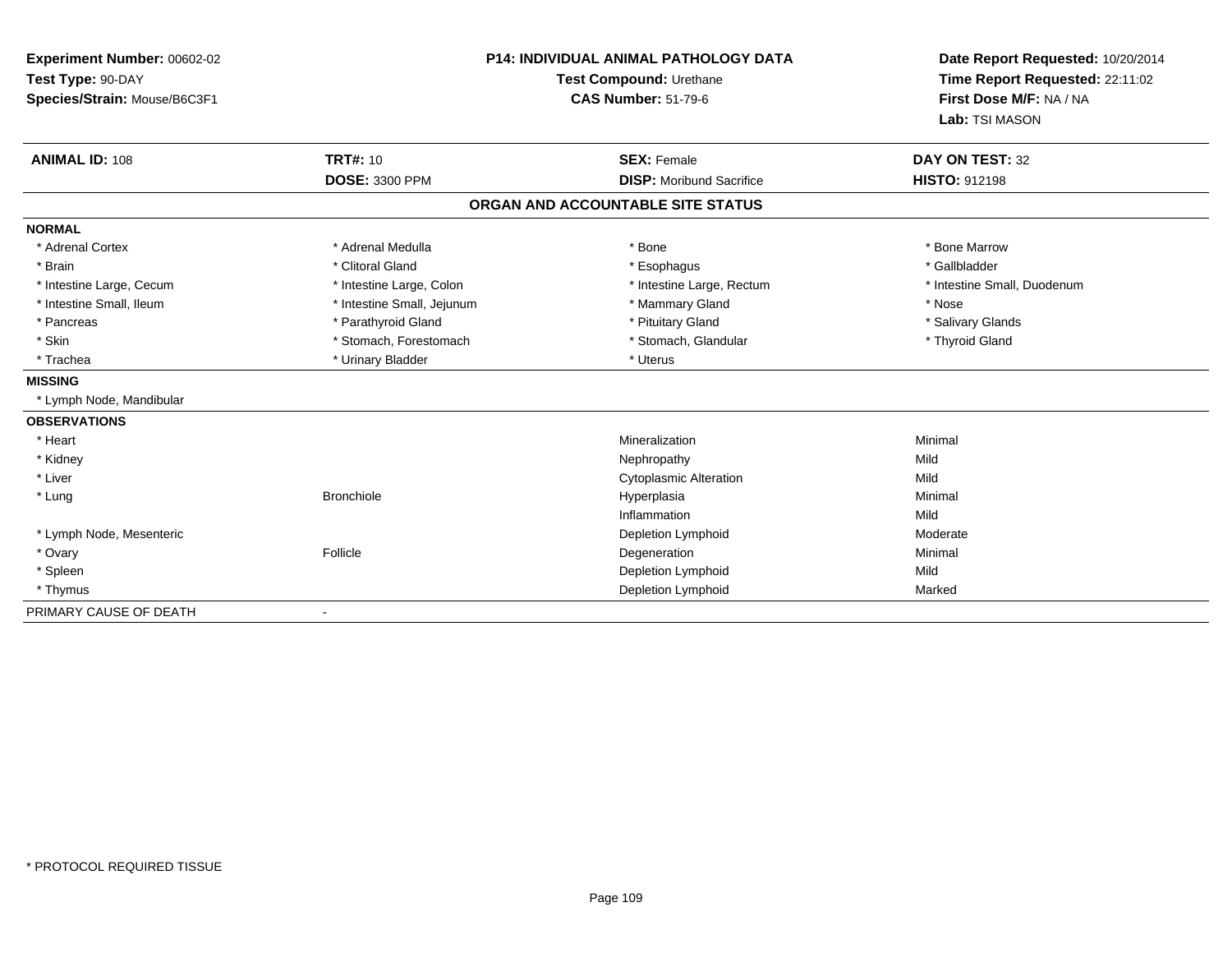| <b>Experiment Number: 00602-02</b><br>Test Type: 90-DAY<br>Species/Strain: Mouse/B6C3F1 |                            | P14: INDIVIDUAL ANIMAL PATHOLOGY DATA<br>Test Compound: Urethane<br><b>CAS Number: 51-79-6</b> | Date Report Requested: 10/20/2014<br>Time Report Requested: 22:11:02<br>First Dose M/F: NA / NA<br>Lab: TSI MASON |
|-----------------------------------------------------------------------------------------|----------------------------|------------------------------------------------------------------------------------------------|-------------------------------------------------------------------------------------------------------------------|
| <b>ANIMAL ID: 109</b>                                                                   | <b>TRT#: 10</b>            | <b>SEX: Female</b>                                                                             | DAY ON TEST: 32                                                                                                   |
|                                                                                         | <b>DOSE: 3300 PPM</b>      | <b>DISP:</b> Moribund Sacrifice                                                                | <b>HISTO: 912199</b>                                                                                              |
|                                                                                         |                            | ORGAN AND ACCOUNTABLE SITE STATUS                                                              |                                                                                                                   |
| <b>NORMAL</b>                                                                           |                            |                                                                                                |                                                                                                                   |
| * Adrenal Cortex                                                                        | * Adrenal Medulla          | * Bone                                                                                         | * Bone Marrow                                                                                                     |
| * Brain                                                                                 | * Esophagus                | * Gallbladder                                                                                  | * Heart                                                                                                           |
| * Intestine Large, Cecum                                                                | * Intestine Large, Colon   | * Intestine Large, Rectum                                                                      | * Intestine Small, Duodenum                                                                                       |
| * Intestine Small. Ileum                                                                | * Intestine Small, Jejunum | * Kidney                                                                                       | * Lymph Node, Mesenteric                                                                                          |
| * Mammary Gland                                                                         | * Nose                     | * Pancreas                                                                                     | * Parathyroid Gland                                                                                               |
| * Pituitary Gland                                                                       | * Salivary Glands          | * Skin                                                                                         | * Spleen                                                                                                          |
| * Stomach, Forestomach                                                                  | * Thyroid Gland            | * Trachea                                                                                      | * Urinary Bladder                                                                                                 |
| * Uterus                                                                                |                            |                                                                                                |                                                                                                                   |
| <b>MISSING</b>                                                                          |                            |                                                                                                |                                                                                                                   |
| * Clitoral Gland                                                                        | * Lymph Node, Mandibular   |                                                                                                |                                                                                                                   |
| <b>OBSERVATIONS</b>                                                                     |                            |                                                                                                |                                                                                                                   |
| * Liver                                                                                 |                            | <b>Cytoplasmic Alteration</b>                                                                  | Mild                                                                                                              |
| * Lung                                                                                  | <b>Bronchiole</b>          | Hyperplasia                                                                                    | Minimal                                                                                                           |
|                                                                                         |                            | Inflammation                                                                                   | Mild                                                                                                              |
| * Ovary                                                                                 | Follicle                   | Degeneration                                                                                   | Mild                                                                                                              |
| * Stomach, Glandular                                                                    |                            | Mineralization                                                                                 | Mild                                                                                                              |
| * Thymus                                                                                |                            | Depletion Lymphoid                                                                             | Moderate                                                                                                          |
| PRIMARY CAUSE OF DEATH                                                                  |                            |                                                                                                |                                                                                                                   |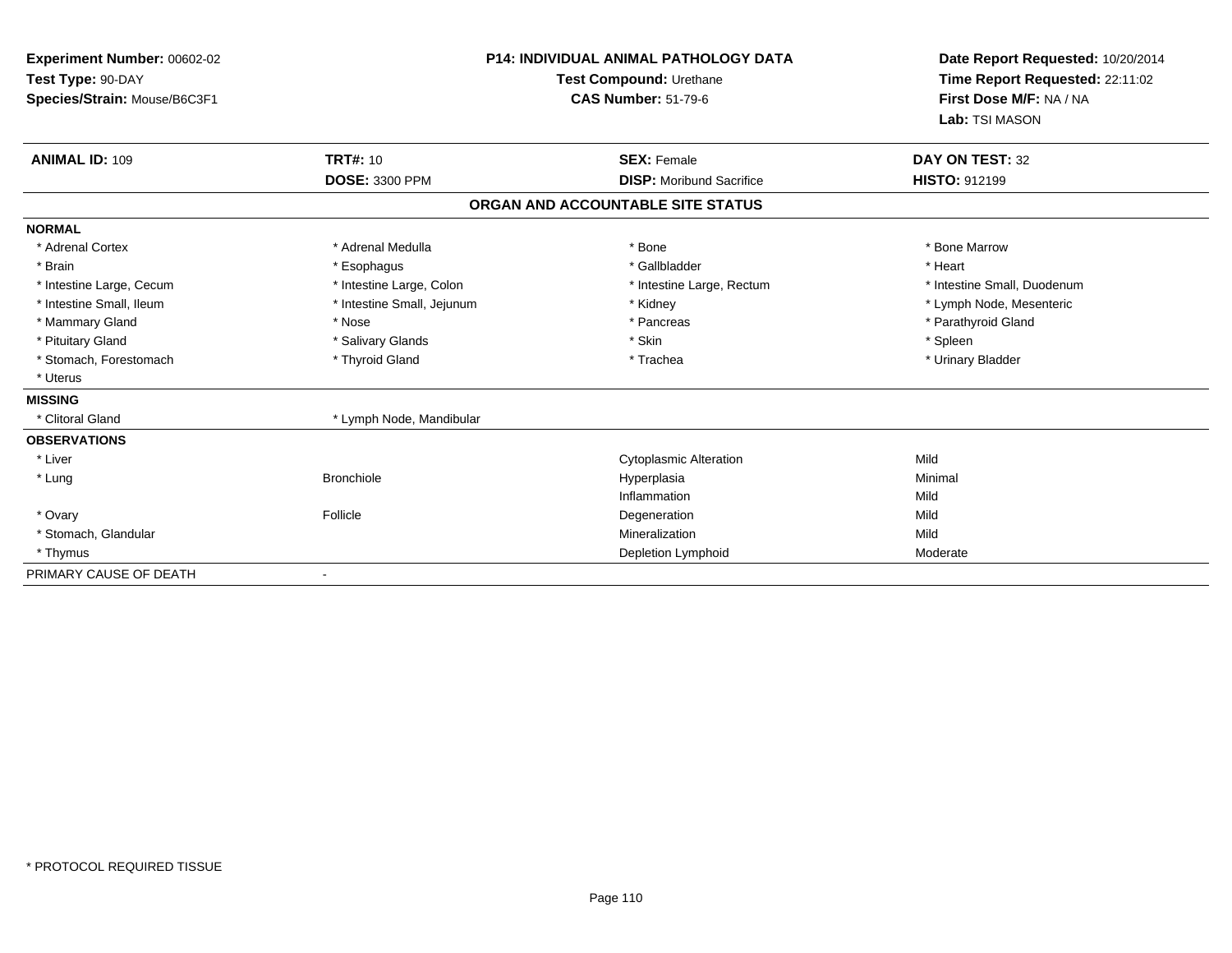| Experiment Number: 00602-02<br>Test Type: 90-DAY<br>Species/Strain: Mouse/B6C3F1<br><b>ANIMAL ID: 110</b> | <b>TRT#: 10</b>             | <b>P14: INDIVIDUAL ANIMAL PATHOLOGY DATA</b><br>Test Compound: Urethane<br><b>CAS Number: 51-79-6</b><br><b>SEX: Female</b> | Date Report Requested: 10/20/2014<br>Time Report Requested: 22:11:02<br>First Dose M/F: NA / NA<br>Lab: TSI MASON<br>DAY ON TEST: 23 |
|-----------------------------------------------------------------------------------------------------------|-----------------------------|-----------------------------------------------------------------------------------------------------------------------------|--------------------------------------------------------------------------------------------------------------------------------------|
|                                                                                                           | <b>DOSE: 3300 PPM</b>       | <b>DISP: Natural Death</b>                                                                                                  | <b>HISTO: 912200</b>                                                                                                                 |
|                                                                                                           |                             | ORGAN AND ACCOUNTABLE SITE STATUS                                                                                           |                                                                                                                                      |
| <b>NORMAL</b>                                                                                             |                             |                                                                                                                             |                                                                                                                                      |
| * Adrenal Cortex                                                                                          | * Adrenal Medulla           | * Bone                                                                                                                      | * Brain                                                                                                                              |
| * Clitoral Gland                                                                                          | * Esophagus                 | * Intestine Large, Cecum                                                                                                    | * Intestine Large, Colon                                                                                                             |
| * Intestine Large, Rectum                                                                                 | * Intestine Small, Ileum    | * Islets, Pancreatic                                                                                                        | * Kidney                                                                                                                             |
| * Mammary Gland                                                                                           | * Nose                      | * Ovary                                                                                                                     | * Pancreas                                                                                                                           |
| * Pituitary Gland                                                                                         | * Salivary Glands           | * Skin                                                                                                                      | * Stomach. Forestomach                                                                                                               |
| * Stomach, Glandular                                                                                      | * Thyroid Gland             | * Trachea                                                                                                                   | * Urinary Bladder                                                                                                                    |
| * Uterus                                                                                                  |                             |                                                                                                                             |                                                                                                                                      |
| <b>MISSING</b>                                                                                            |                             |                                                                                                                             |                                                                                                                                      |
| * Parathyroid Gland                                                                                       |                             |                                                                                                                             |                                                                                                                                      |
| <b>AUTO PRECLUDES DIAG.</b>                                                                               |                             |                                                                                                                             |                                                                                                                                      |
| * Gallbladder                                                                                             | * Intestine Small, Duodenum | * Intestine Small, Jejunum                                                                                                  | * Lymph Node, Mesenteric                                                                                                             |
| <b>OBSERVATIONS</b>                                                                                       |                             |                                                                                                                             |                                                                                                                                      |
| * Bone Marrow                                                                                             |                             | <b>Depletion Cellular</b>                                                                                                   | Mild                                                                                                                                 |
| * Heart                                                                                                   |                             | Hemorrhage                                                                                                                  | Moderate                                                                                                                             |
|                                                                                                           |                             | Mineralization                                                                                                              | Moderate                                                                                                                             |
| * Liver                                                                                                   |                             | <b>Cytoplasmic Alteration</b>                                                                                               | Mild                                                                                                                                 |
| * Lung                                                                                                    |                             | Inflammation                                                                                                                | Minimal                                                                                                                              |
| * Lymph Node, Mandibular                                                                                  |                             | Depletion Lymphoid                                                                                                          | Marked                                                                                                                               |
| * Spleen                                                                                                  |                             | Depletion Lymphoid                                                                                                          | Marked                                                                                                                               |
| * Thymus                                                                                                  |                             | Depletion Lymphoid                                                                                                          | Marked                                                                                                                               |
| PRIMARY CAUSE OF DEATH                                                                                    | $\overline{\phantom{a}}$    |                                                                                                                             |                                                                                                                                      |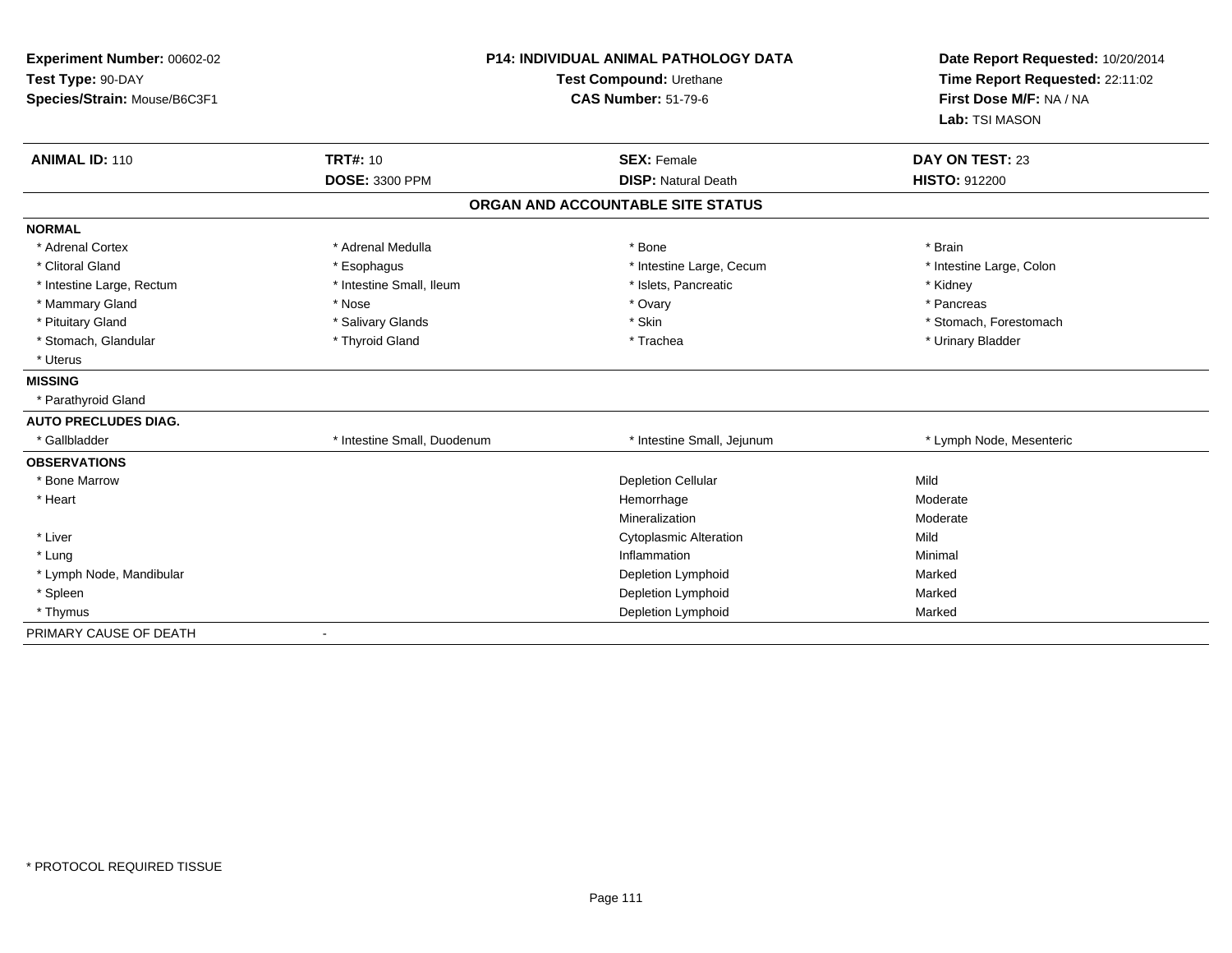| Experiment Number: 00602-02<br>Test Type: 90-DAY<br>Species/Strain: Mouse/B6C3F1<br><b>ANIMAL ID: 111</b> | <b>TRT#: 12</b>             | <b>P14: INDIVIDUAL ANIMAL PATHOLOGY DATA</b><br>Test Compound: Urethane<br><b>CAS Number: 51-79-6</b><br><b>SEX: Female</b> | Date Report Requested: 10/20/2014<br>Time Report Requested: 22:11:02<br>First Dose M/F: NA / NA<br>Lab: TSI MASON<br>DAY ON TEST: 17 |
|-----------------------------------------------------------------------------------------------------------|-----------------------------|-----------------------------------------------------------------------------------------------------------------------------|--------------------------------------------------------------------------------------------------------------------------------------|
|                                                                                                           | DOSE: 10000 PPM             | <b>DISP: Natural Death</b>                                                                                                  | <b>HISTO: 912181</b>                                                                                                                 |
|                                                                                                           |                             | ORGAN AND ACCOUNTABLE SITE STATUS                                                                                           |                                                                                                                                      |
| <b>NORMAL</b>                                                                                             |                             |                                                                                                                             |                                                                                                                                      |
| * Adrenal Cortex                                                                                          | * Adrenal Medulla           | * Bone                                                                                                                      | * Brain                                                                                                                              |
| * Clitoral Gland                                                                                          | * Esophagus                 | * Heart                                                                                                                     | * Intestine Large, Cecum                                                                                                             |
| * Intestine Large, Colon                                                                                  | * Intestine Large, Rectum   | * Intestine Small, Ileum                                                                                                    | * Intestine Small, Jejunum                                                                                                           |
| * Kidney                                                                                                  | * Mammary Gland             | * Nose                                                                                                                      | * Ovary                                                                                                                              |
| * Pancreas                                                                                                | * Parathyroid Gland         | * Pituitary Gland                                                                                                           | * Salivary Glands                                                                                                                    |
| * Skin                                                                                                    | * Stomach, Forestomach      | * Stomach, Glandular                                                                                                        | * Thyroid Gland                                                                                                                      |
| * Trachea                                                                                                 | * Urinary Bladder           | * Uterus                                                                                                                    |                                                                                                                                      |
| <b>MISSING</b>                                                                                            |                             |                                                                                                                             |                                                                                                                                      |
| * Thymus                                                                                                  |                             |                                                                                                                             |                                                                                                                                      |
| <b>AUTO PRECLUDES DIAG.</b>                                                                               |                             |                                                                                                                             |                                                                                                                                      |
| * Gallbladder                                                                                             | * Intestine Small, Duodenum | * Lymph Node, Mesenteric                                                                                                    |                                                                                                                                      |
| <b>OBSERVATIONS</b>                                                                                       |                             |                                                                                                                             |                                                                                                                                      |
| * Bone Marrow                                                                                             |                             | <b>Depletion Cellular</b>                                                                                                   | Mild                                                                                                                                 |
| * Liver                                                                                                   |                             | <b>Cytoplasmic Alteration</b>                                                                                               | Mild                                                                                                                                 |
| * Lung                                                                                                    |                             | Inflammation                                                                                                                | Minimal                                                                                                                              |
| * Lymph Node, Mandibular                                                                                  |                             | Depletion Lymphoid                                                                                                          | Marked                                                                                                                               |
| * Spleen                                                                                                  |                             | Depletion Lymphoid                                                                                                          | Marked                                                                                                                               |
| [ Depletion Lymphoid TGLS = 1-11 ]                                                                        |                             |                                                                                                                             |                                                                                                                                      |
| PRIMARY CAUSE OF DEATH                                                                                    |                             |                                                                                                                             |                                                                                                                                      |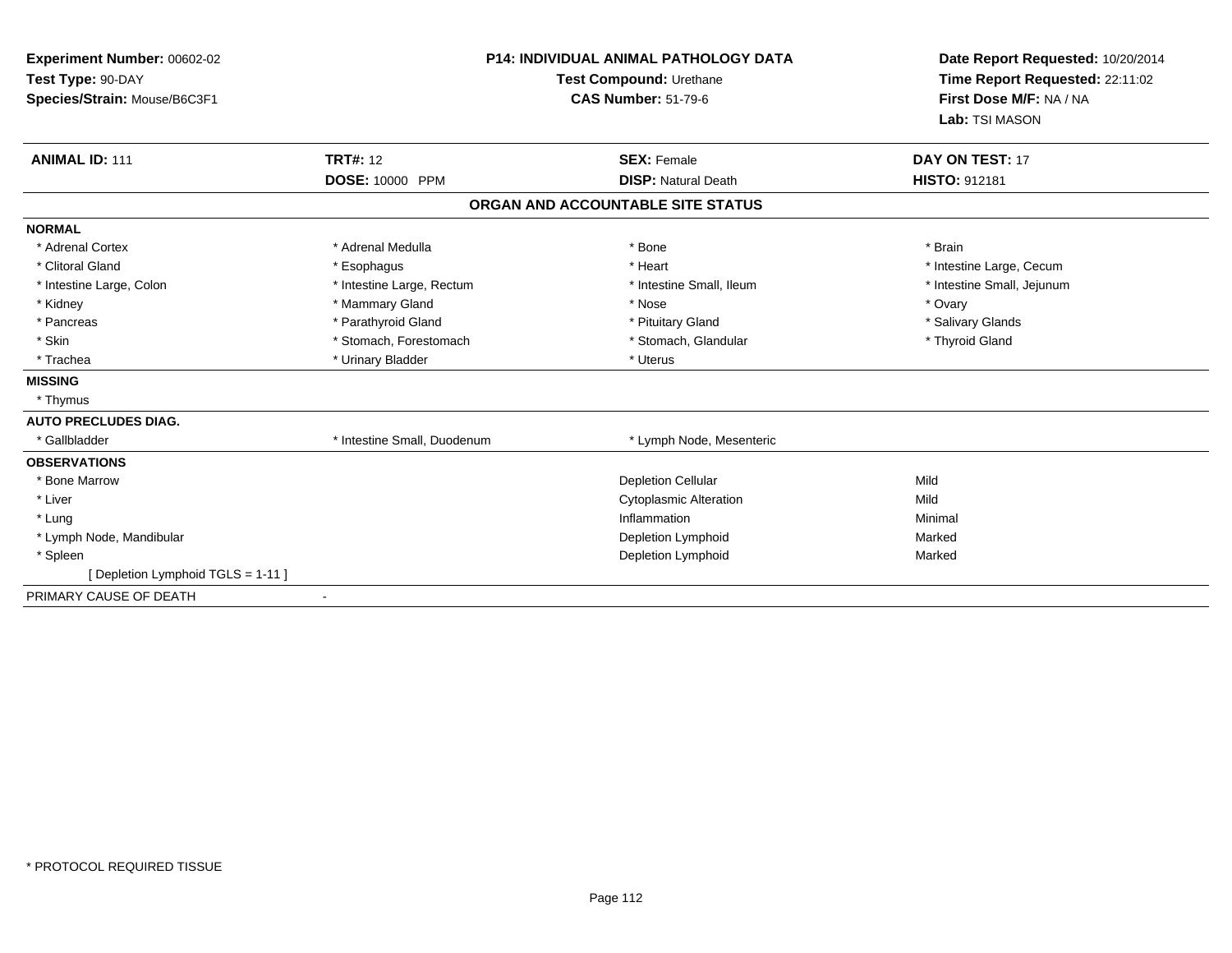| Experiment Number: 00602-02  |                             | P14: INDIVIDUAL ANIMAL PATHOLOGY DATA | Date Report Requested: 10/20/2014 |
|------------------------------|-----------------------------|---------------------------------------|-----------------------------------|
| Test Type: 90-DAY            | Test Compound: Urethane     |                                       | Time Report Requested: 22:11:02   |
| Species/Strain: Mouse/B6C3F1 |                             | <b>CAS Number: 51-79-6</b>            | First Dose M/F: NA / NA           |
|                              |                             |                                       | Lab: TSI MASON                    |
| <b>ANIMAL ID: 112</b>        | <b>TRT#: 12</b>             | <b>SEX: Female</b>                    | DAY ON TEST: 13                   |
|                              | DOSE: 10000 PPM             | <b>DISP: Moribund Sacrifice</b>       | HISTO: 912182                     |
|                              |                             | ORGAN AND ACCOUNTABLE SITE STATUS     |                                   |
| <b>NORMAL</b>                |                             |                                       |                                   |
| * Adrenal Cortex             | * Adrenal Medulla           | * Bone                                | * Clitoral Gland                  |
| * Esophagus                  | * Gallbladder               | * Intestine Large, Cecum              | * Intestine Large, Colon          |
| * Intestine Large, Rectum    | * Intestine Small, Duodenum | * Intestine Small, Ileum              | * Intestine Small, Jejunum        |
| * Mammary Gland              | * Nose                      | * Pancreas                            | * Parathyroid Gland               |
| * Pituitary Gland            | * Salivary Glands           | * Skin                                | * Stomach, Forestomach            |
| * Stomach, Glandular         | * Thyroid Gland             | * Trachea                             | * Urinary Bladder                 |
| * Uterus                     |                             |                                       |                                   |
| <b>OBSERVATIONS</b>          |                             |                                       |                                   |
| * Bone Marrow                |                             | <b>Depletion Cellular</b>             | Mild                              |
| * Brain                      |                             | Hemorrhage                            | Minimal                           |
| * Heart                      |                             | Hemorrhage                            | Mild                              |
|                              |                             | Mineralization                        | Minimal                           |
| * Islets, Pancreatic         |                             | Angiectasis                           | Minimal                           |
| * Kidney                     |                             | Nephropathy                           | Moderate                          |
| * Liver                      |                             | <b>Cytoplasmic Alteration</b>         | Moderate                          |
| * Lung                       |                             | Inflammation                          | Mild                              |
| * Lymph Node, Mandibular     |                             | Depletion Lymphoid                    | Marked                            |
| * Lymph Node, Mesenteric     |                             | Depletion Lymphoid                    | Marked                            |
| * Ovary                      | Follicle                    | Degeneration                          | Mild                              |
| * Spleen                     |                             | Depletion Lymphoid                    | Marked                            |
| * Thymus                     |                             | Depletion Lymphoid                    | Marked                            |
| PRIMARY CAUSE OF DEATH       |                             |                                       |                                   |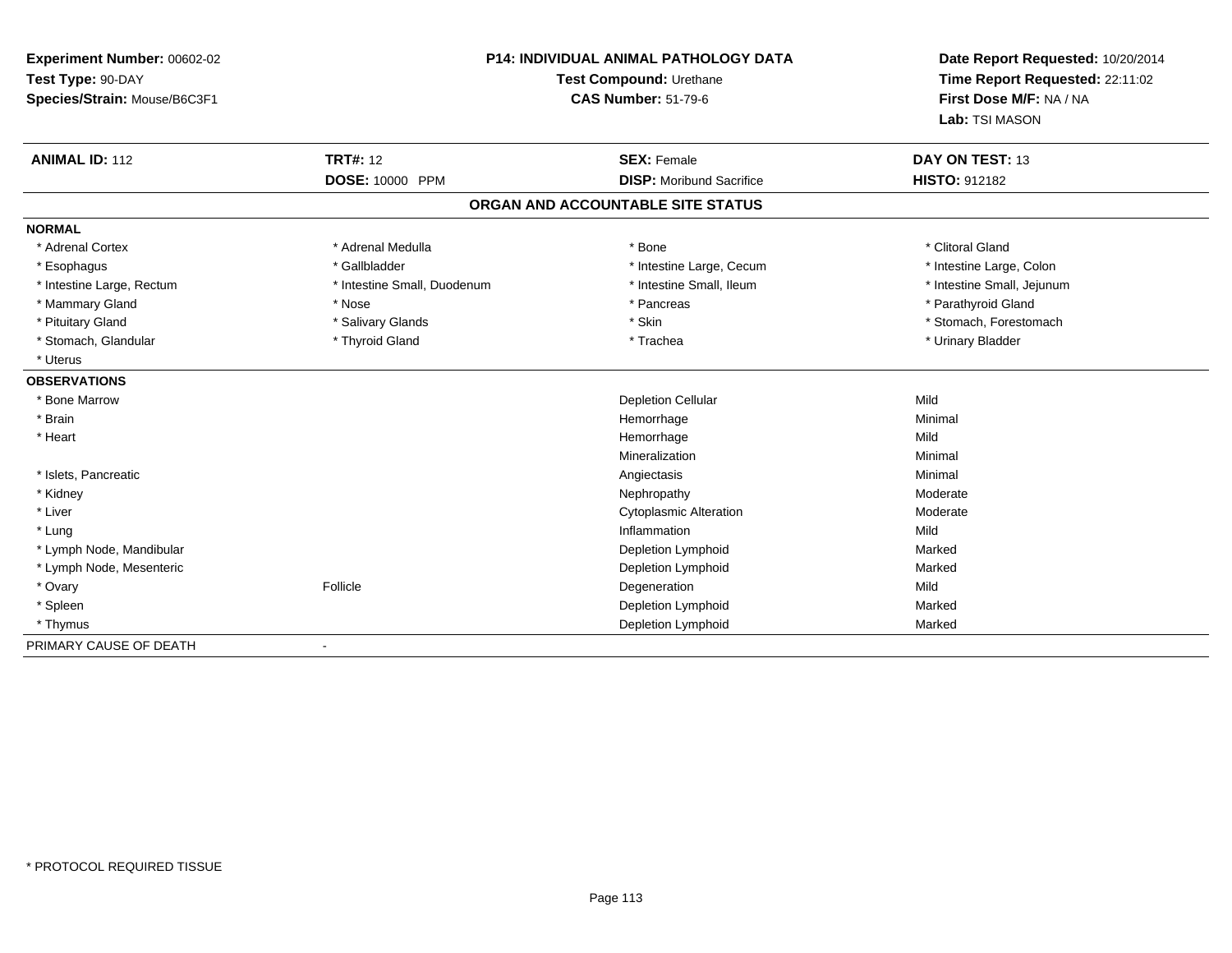| Experiment Number: 00602-02<br>Test Type: 90-DAY<br>Species/Strain: Mouse/B6C3F1 |                          | <b>P14: INDIVIDUAL ANIMAL PATHOLOGY DATA</b><br>Test Compound: Urethane<br><b>CAS Number: 51-79-6</b> | Date Report Requested: 10/20/2014<br>Time Report Requested: 22:11:02<br>First Dose M/F: NA / NA<br>Lab: TSI MASON |
|----------------------------------------------------------------------------------|--------------------------|-------------------------------------------------------------------------------------------------------|-------------------------------------------------------------------------------------------------------------------|
| <b>ANIMAL ID: 113</b>                                                            | <b>TRT#: 12</b>          | <b>SEX: Female</b><br><b>DISP:</b> Moribund Sacrifice                                                 | DAY ON TEST: 18<br><b>HISTO: 912183</b>                                                                           |
|                                                                                  | DOSE: 10000 PPM          |                                                                                                       |                                                                                                                   |
|                                                                                  |                          | ORGAN AND ACCOUNTABLE SITE STATUS                                                                     |                                                                                                                   |
| <b>NORMAL</b>                                                                    |                          |                                                                                                       |                                                                                                                   |
| * Adrenal Cortex                                                                 | * Adrenal Medulla        | * Bone                                                                                                | * Bone Marrow                                                                                                     |
| * Brain                                                                          | * Clitoral Gland         | * Esophagus                                                                                           | * Gallbladder                                                                                                     |
| * Heart                                                                          | * Intestine Large, Cecum | * Intestine Large, Colon                                                                              | * Intestine Large, Rectum                                                                                         |
| * Intestine Small, Duodenum                                                      | * Intestine Small, Ileum | * Intestine Small, Jejunum                                                                            | * Islets, Pancreatic                                                                                              |
| * Kidney                                                                         | * Nose                   | * Pancreas                                                                                            | * Parathyroid Gland                                                                                               |
| * Pituitary Gland                                                                | * Salivary Glands        | * Skin                                                                                                | * Spleen                                                                                                          |
| * Stomach, Forestomach                                                           | * Stomach, Glandular     | * Thyroid Gland                                                                                       | * Trachea                                                                                                         |
| * Urinary Bladder                                                                | * Uterus                 |                                                                                                       |                                                                                                                   |
| <b>MISSING</b>                                                                   |                          |                                                                                                       |                                                                                                                   |
| * Thymus                                                                         |                          |                                                                                                       |                                                                                                                   |
| <b>OBSERVATIONS</b>                                                              |                          |                                                                                                       |                                                                                                                   |
| * Liver                                                                          |                          | <b>Cytoplasmic Alteration</b>                                                                         | Mild                                                                                                              |
| * Lung                                                                           | <b>Bronchiole</b>        | Hyperplasia                                                                                           | Minimal                                                                                                           |
|                                                                                  |                          | Inflammation                                                                                          | Minimal                                                                                                           |
| * Lymph Node, Mandibular                                                         |                          | <b>Depletion Lymphoid</b>                                                                             | Mild                                                                                                              |
| * Lymph Node, Mesenteric                                                         |                          | Depletion Lymphoid                                                                                    | Moderate                                                                                                          |
| * Mammary Gland                                                                  |                          | Galactocele                                                                                           |                                                                                                                   |
| * Ovary                                                                          | Follicle                 | Degeneration                                                                                          | Mild                                                                                                              |
| PRIMARY CAUSE OF DEATH                                                           |                          |                                                                                                       |                                                                                                                   |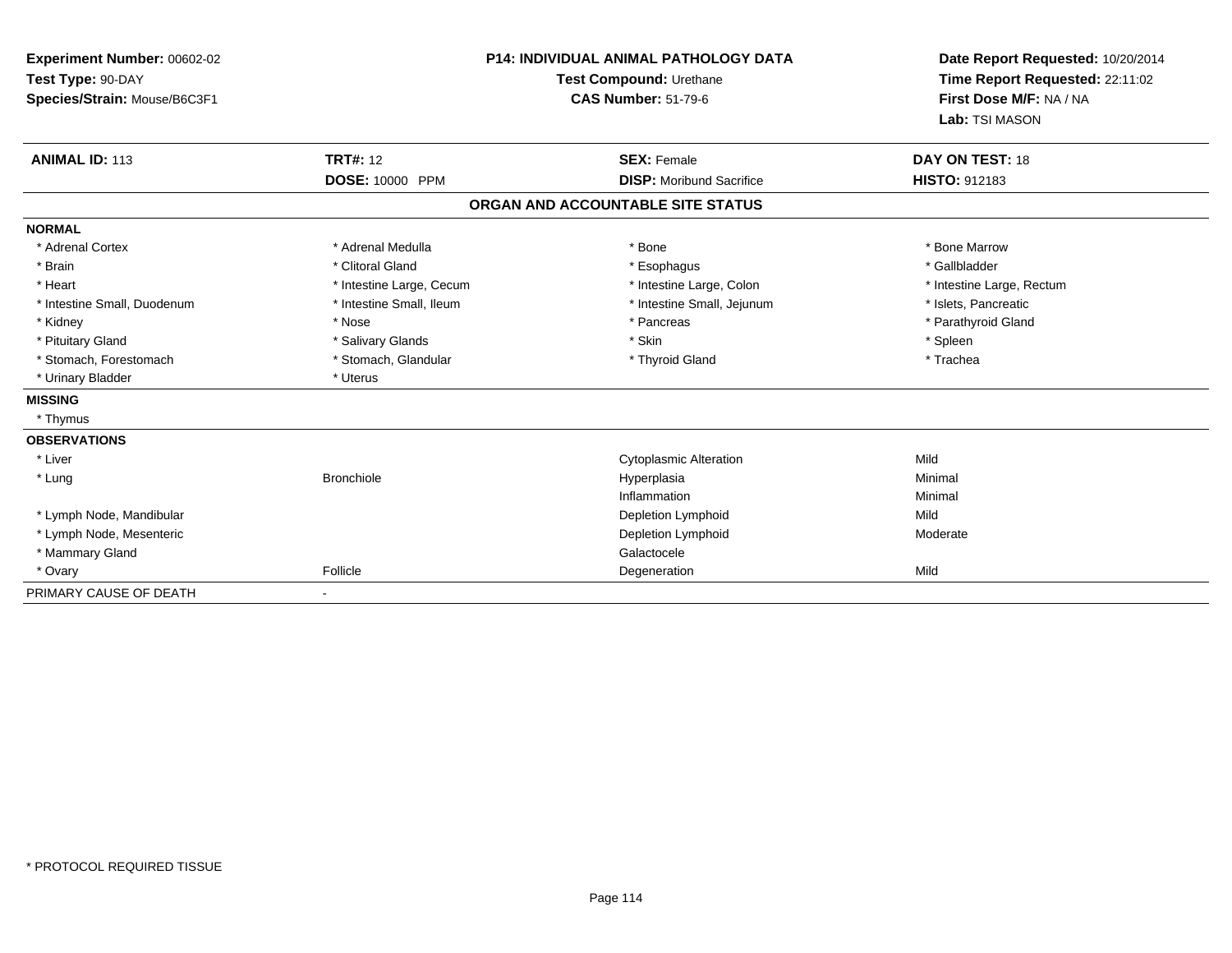| Experiment Number: 00602-02<br>Test Type: 90-DAY<br>Species/Strain: Mouse/B6C3F1 |                           | <b>P14: INDIVIDUAL ANIMAL PATHOLOGY DATA</b><br>Test Compound: Urethane<br><b>CAS Number: 51-79-6</b> | Date Report Requested: 10/20/2014<br>Time Report Requested: 22:11:02<br>First Dose M/F: NA / NA<br>Lab: TSI MASON |
|----------------------------------------------------------------------------------|---------------------------|-------------------------------------------------------------------------------------------------------|-------------------------------------------------------------------------------------------------------------------|
| <b>ANIMAL ID: 114</b>                                                            | <b>TRT#: 12</b>           | <b>SEX: Female</b>                                                                                    | DAY ON TEST: 15                                                                                                   |
|                                                                                  | DOSE: 10000 PPM           | <b>DISP: Natural Death</b>                                                                            | <b>HISTO: 912184</b>                                                                                              |
|                                                                                  |                           | ORGAN AND ACCOUNTABLE SITE STATUS                                                                     |                                                                                                                   |
| <b>NORMAL</b>                                                                    |                           |                                                                                                       |                                                                                                                   |
| * Adrenal Cortex                                                                 | * Adrenal Medulla         | * Bone                                                                                                | * Clitoral Gland                                                                                                  |
| * Esophagus                                                                      | * Intestine Large, Rectum | * Intestine Small, Ileum                                                                              | * Islets, Pancreatic                                                                                              |
| * Kidney                                                                         | * Mammary Gland           | * Nose                                                                                                | * Ovary                                                                                                           |
| * Pancreas                                                                       | * Parathyroid Gland       | * Pituitary Gland                                                                                     | * Salivary Glands                                                                                                 |
| * Skin                                                                           | * Stomach, Forestomach    | * Stomach, Glandular                                                                                  | * Thyroid Gland                                                                                                   |
| * Trachea                                                                        | * Urinary Bladder         | * Uterus                                                                                              |                                                                                                                   |
| <b>MISSING</b>                                                                   |                           |                                                                                                       |                                                                                                                   |
| * Lymph Node, Mesenteric                                                         |                           |                                                                                                       |                                                                                                                   |
| <b>AUTO PRECLUDES DIAG.</b>                                                      |                           |                                                                                                       |                                                                                                                   |
| * Gallbladder                                                                    | * Intestine Large, Cecum  | * Intestine Large, Colon                                                                              | * Intestine Small, Duodenum                                                                                       |
| * Intestine Small, Jejunum                                                       |                           |                                                                                                       |                                                                                                                   |
| <b>OBSERVATIONS</b>                                                              |                           |                                                                                                       |                                                                                                                   |
| * Bone Marrow                                                                    |                           | <b>Depletion Cellular</b>                                                                             | Mild                                                                                                              |
| * Brain                                                                          |                           | Hemorrhage                                                                                            | Minimal                                                                                                           |
| * Heart                                                                          |                           | Hemorrhage                                                                                            | Mild                                                                                                              |
|                                                                                  |                           | Mineralization                                                                                        | Minimal                                                                                                           |
| * Liver                                                                          |                           | <b>Cytoplasmic Alteration</b>                                                                         | Mild                                                                                                              |
| * Lung                                                                           |                           | Inflammation                                                                                          | Mild                                                                                                              |
| * Lymph Node, Mandibular                                                         |                           | Depletion Lymphoid                                                                                    | Marked                                                                                                            |
| * Spleen                                                                         |                           | Depletion Lymphoid                                                                                    | Marked                                                                                                            |
| * Thymus                                                                         |                           | Depletion Lymphoid                                                                                    | Marked                                                                                                            |
| PRIMARY CAUSE OF DEATH                                                           |                           |                                                                                                       |                                                                                                                   |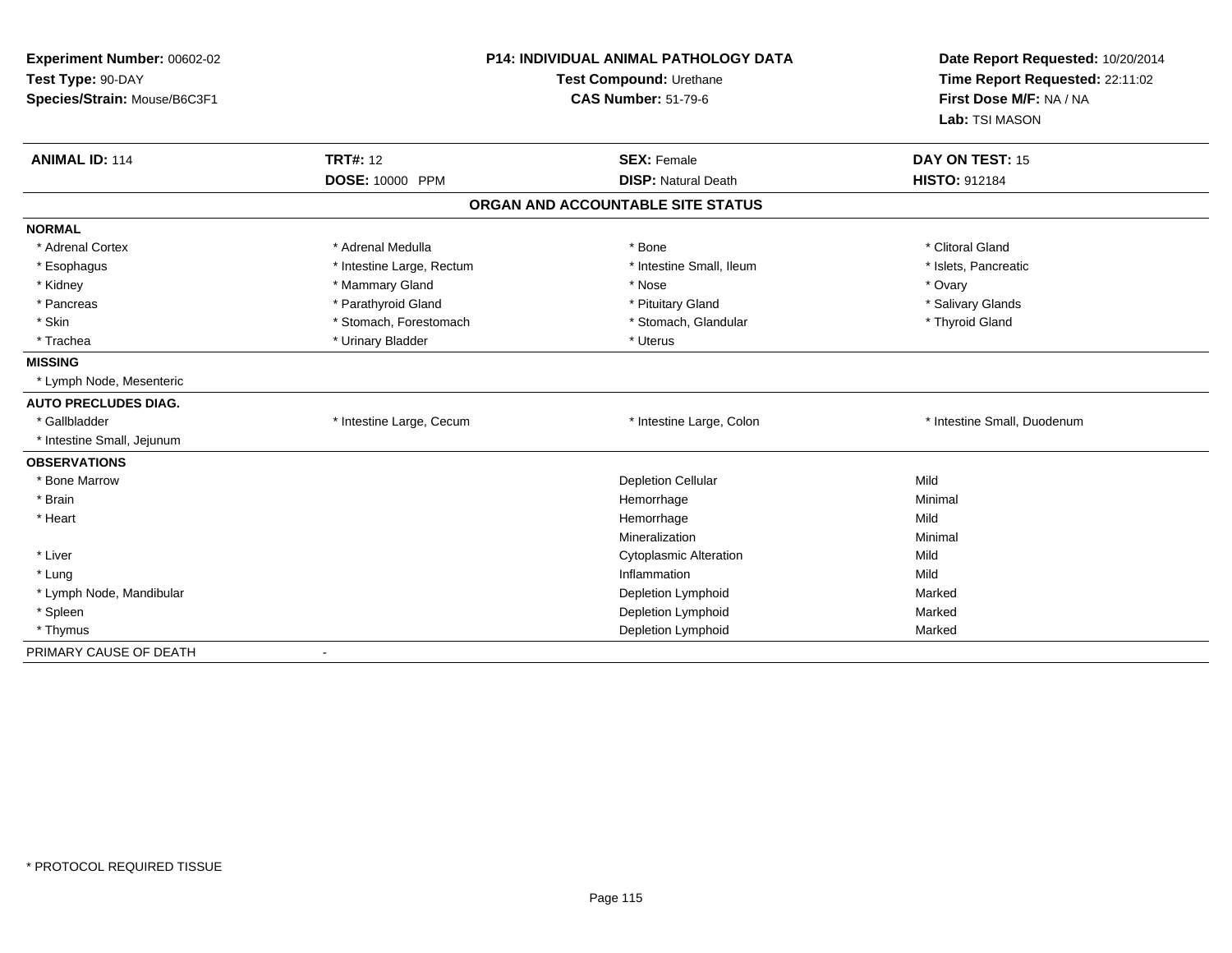| Experiment Number: 00602-02<br>Test Type: 90-DAY |                             | <b>P14: INDIVIDUAL ANIMAL PATHOLOGY DATA</b><br>Test Compound: Urethane | Date Report Requested: 10/20/2014<br>Time Report Requested: 22:11:02 |
|--------------------------------------------------|-----------------------------|-------------------------------------------------------------------------|----------------------------------------------------------------------|
| Species/Strain: Mouse/B6C3F1                     |                             | <b>CAS Number: 51-79-6</b>                                              | First Dose M/F: NA / NA<br>Lab: TSI MASON                            |
| <b>ANIMAL ID: 115</b>                            | <b>TRT#: 12</b>             | <b>SEX: Female</b>                                                      | DAY ON TEST: 13                                                      |
|                                                  | DOSE: 10000 PPM             | <b>DISP: Natural Death</b>                                              | HISTO: 912185                                                        |
|                                                  |                             | ORGAN AND ACCOUNTABLE SITE STATUS                                       |                                                                      |
| <b>NORMAL</b>                                    |                             |                                                                         |                                                                      |
| * Adrenal Cortex                                 | * Adrenal Medulla           | * Bone                                                                  | * Brain                                                              |
| * Esophagus                                      | * Intestine Large, Cecum    | * Intestine Large, Colon                                                | * Intestine Large, Rectum                                            |
| * Intestine Small, Ileum                         | * Intestine Small, Jejunum  | * Islets, Pancreatic                                                    | * Kidney                                                             |
| * Mammary Gland                                  | * Nose                      | * Pancreas                                                              | * Parathyroid Gland                                                  |
| * Pituitary Gland                                | * Salivary Glands           | * Skin                                                                  | * Stomach, Forestomach                                               |
| * Stomach, Glandular                             | * Thyroid Gland             | * Trachea                                                               | * Urinary Bladder                                                    |
| * Uterus                                         |                             |                                                                         |                                                                      |
| <b>MISSING</b>                                   |                             |                                                                         |                                                                      |
| * Clitoral Gland                                 |                             |                                                                         |                                                                      |
| <b>AUTO PRECLUDES DIAG.</b>                      |                             |                                                                         |                                                                      |
| * Gallbladder                                    | * Intestine Small, Duodenum |                                                                         |                                                                      |
| <b>OBSERVATIONS</b>                              |                             |                                                                         |                                                                      |
| * Bone Marrow                                    |                             | <b>Depletion Cellular</b>                                               | Mild                                                                 |
| * Heart                                          |                             | Hemorrhage                                                              | Mild                                                                 |
| * Liver                                          |                             | <b>Cytoplasmic Alteration</b>                                           | Moderate                                                             |
| * Lung                                           |                             | Hemorrhage                                                              | Minimal                                                              |
|                                                  |                             | Inflammation                                                            | Minimal                                                              |
| * Lymph Node, Mandibular                         |                             | Depletion Lymphoid                                                      | Marked                                                               |
| * Lymph Node, Mesenteric                         |                             | Depletion Lymphoid                                                      | Marked                                                               |
| * Ovary                                          | Follicle                    | Degeneration                                                            | Minimal                                                              |
| * Spleen                                         |                             | Depletion Lymphoid                                                      | Marked                                                               |
| * Thymus                                         |                             | Depletion Lymphoid                                                      | Marked                                                               |
| PRIMARY CAUSE OF DEATH                           | $\sim$                      |                                                                         |                                                                      |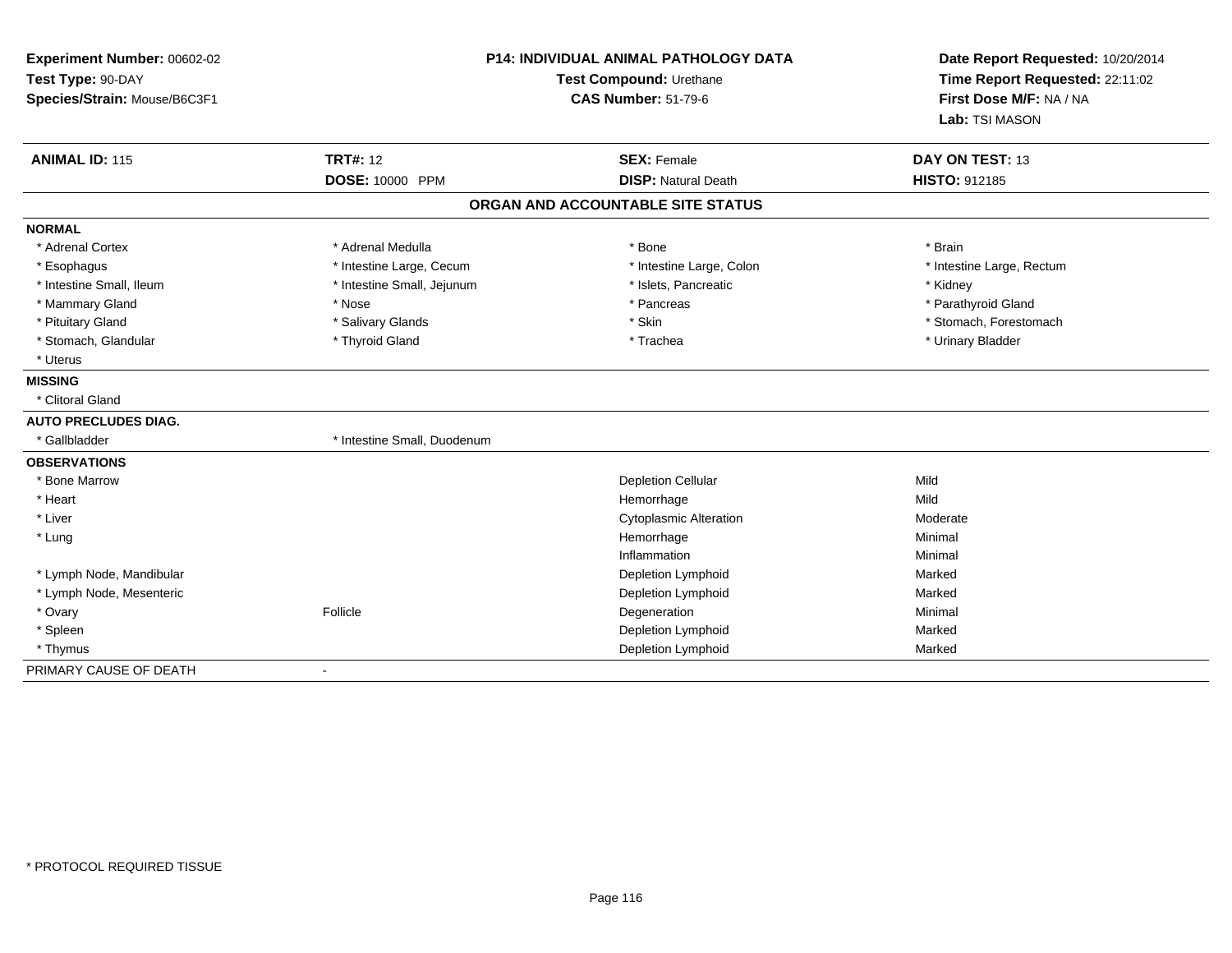| Experiment Number: 00602-02<br>Test Type: 90-DAY<br>Species/Strain: Mouse/B6C3F1<br><b>ANIMAL ID: 116</b> | <b>TRT#: 12</b>          | <b>P14: INDIVIDUAL ANIMAL PATHOLOGY DATA</b><br>Test Compound: Urethane<br><b>CAS Number: 51-79-6</b><br><b>SEX: Female</b> | Date Report Requested: 10/20/2014<br>Time Report Requested: 22:11:02<br>First Dose M/F: NA / NA<br>Lab: TSI MASON<br>DAY ON TEST: 18 |
|-----------------------------------------------------------------------------------------------------------|--------------------------|-----------------------------------------------------------------------------------------------------------------------------|--------------------------------------------------------------------------------------------------------------------------------------|
|                                                                                                           | DOSE: 10000 PPM          | <b>DISP:</b> Moribund Sacrifice                                                                                             | <b>HISTO: 912186</b>                                                                                                                 |
|                                                                                                           |                          | ORGAN AND ACCOUNTABLE SITE STATUS                                                                                           |                                                                                                                                      |
| <b>NORMAL</b>                                                                                             |                          |                                                                                                                             |                                                                                                                                      |
| * Adrenal Cortex                                                                                          | * Adrenal Medulla        | * Bone                                                                                                                      | * Bone Marrow                                                                                                                        |
| * Brain                                                                                                   | * Clitoral Gland         | * Esophagus                                                                                                                 | * Gallbladder                                                                                                                        |
| * Heart                                                                                                   | * Intestine Large, Cecum | * Intestine Large, Colon                                                                                                    | * Intestine Large, Rectum                                                                                                            |
| * Intestine Small, Duodenum                                                                               | * Intestine Small, Ileum | * Intestine Small, Jejunum                                                                                                  | * Islets, Pancreatic                                                                                                                 |
| * Kidney                                                                                                  | * Mammary Gland          | * Nose                                                                                                                      | * Pancreas                                                                                                                           |
| * Parathyroid Gland                                                                                       | * Pituitary Gland        | * Salivary Glands                                                                                                           | * Skin                                                                                                                               |
| * Stomach, Forestomach                                                                                    | * Stomach, Glandular     | * Thyroid Gland                                                                                                             | * Trachea                                                                                                                            |
| * Urinary Bladder                                                                                         | * Uterus                 |                                                                                                                             |                                                                                                                                      |
| <b>MISSING</b>                                                                                            |                          |                                                                                                                             |                                                                                                                                      |
| * Thymus                                                                                                  |                          |                                                                                                                             |                                                                                                                                      |
| <b>OBSERVATIONS</b>                                                                                       |                          |                                                                                                                             |                                                                                                                                      |
| * Liver                                                                                                   |                          | <b>Cytoplasmic Alteration</b>                                                                                               | Mild                                                                                                                                 |
| * Lung                                                                                                    | <b>Bronchiole</b>        | Hyperplasia                                                                                                                 | Mild                                                                                                                                 |
|                                                                                                           |                          | Inflammation                                                                                                                | Mild                                                                                                                                 |
| * Lymph Node, Mandibular                                                                                  |                          | Depletion Lymphoid                                                                                                          | Moderate                                                                                                                             |
| * Lymph Node, Mesenteric                                                                                  |                          | Depletion Lymphoid                                                                                                          | Moderate                                                                                                                             |
| * Ovary                                                                                                   | Follicle                 | Degeneration                                                                                                                | Minimal                                                                                                                              |
| * Spleen                                                                                                  |                          | Depletion Lymphoid                                                                                                          | Moderate                                                                                                                             |
| PRIMARY CAUSE OF DEATH                                                                                    |                          |                                                                                                                             |                                                                                                                                      |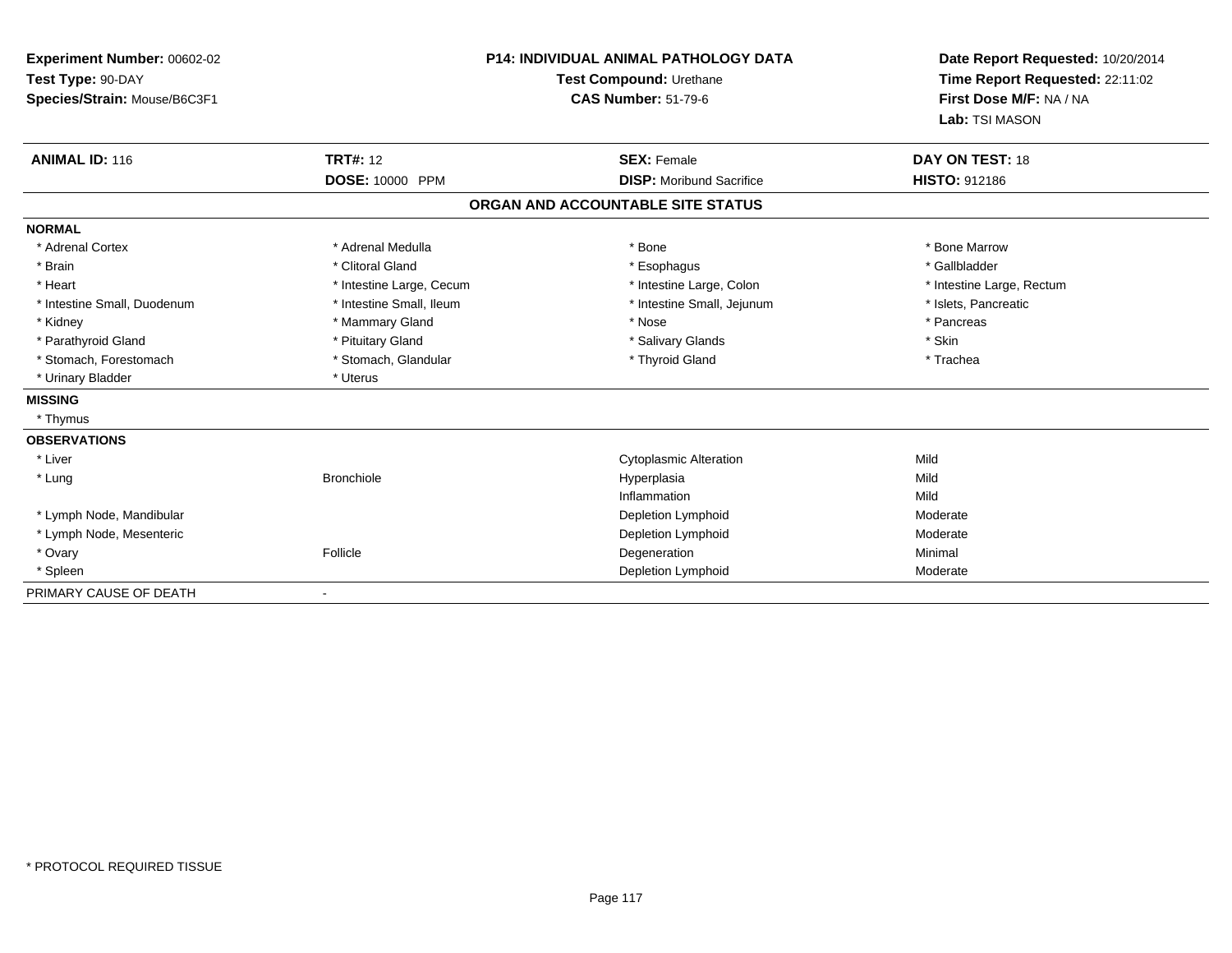| Experiment Number: 00602-02  | <b>P14: INDIVIDUAL ANIMAL PATHOLOGY DATA</b> |                                   | Date Report Requested: 10/20/2014 |
|------------------------------|----------------------------------------------|-----------------------------------|-----------------------------------|
| Test Type: 90-DAY            |                                              | Test Compound: Urethane           | Time Report Requested: 22:11:02   |
| Species/Strain: Mouse/B6C3F1 |                                              | <b>CAS Number: 51-79-6</b>        | First Dose M/F: NA / NA           |
|                              |                                              |                                   | Lab: TSI MASON                    |
| <b>ANIMAL ID: 117</b>        | <b>TRT#: 12</b>                              | <b>SEX: Female</b>                | DAY ON TEST: 18                   |
|                              | DOSE: 10000 PPM                              | <b>DISP: Moribund Sacrifice</b>   | HISTO: 912187                     |
|                              |                                              | ORGAN AND ACCOUNTABLE SITE STATUS |                                   |
| <b>NORMAL</b>                |                                              |                                   |                                   |
| * Adrenal Cortex             | * Adrenal Medulla                            | * Bone                            | * Brain                           |
| * Clitoral Gland             | * Esophagus                                  | * Gallbladder                     | * Heart                           |
| * Intestine Large, Cecum     | * Intestine Large, Colon                     | * Intestine Large, Rectum         | * Intestine Small, Duodenum       |
| * Intestine Small, Ileum     | * Intestine Small, Jejunum                   | * Islets, Pancreatic              | * Kidney                          |
| * Mammary Gland              | * Nose                                       | * Pancreas                        | * Parathyroid Gland               |
| * Pituitary Gland            | * Salivary Glands                            | * Skin                            | * Stomach, Forestomach            |
| * Thyroid Gland              | * Trachea                                    | * Urinary Bladder                 | * Uterus                          |
| <b>OBSERVATIONS</b>          |                                              |                                   |                                   |
| * Bone Marrow                |                                              | <b>Depletion Cellular</b>         | Mild                              |
| * Lung                       | <b>Bronchiole</b>                            | Hyperplasia                       | Minimal                           |
|                              |                                              | Inflammation                      | Minimal                           |
| * Lymph Node, Mandibular     |                                              | Depletion Lymphoid                | Marked                            |
| * Lymph Node, Mesenteric     |                                              | Depletion Lymphoid                | Moderate                          |
| * Ovary                      | Follicle                                     | Degeneration                      | Minimal                           |
| * Spleen                     |                                              | Depletion Lymphoid                | Moderate                          |
| * Stomach, Glandular         |                                              | Mineralization                    | Mild                              |
| * Thymus                     |                                              | Depletion Lymphoid                | Marked                            |
| PRIMARY CAUSE OF DEATH       |                                              |                                   |                                   |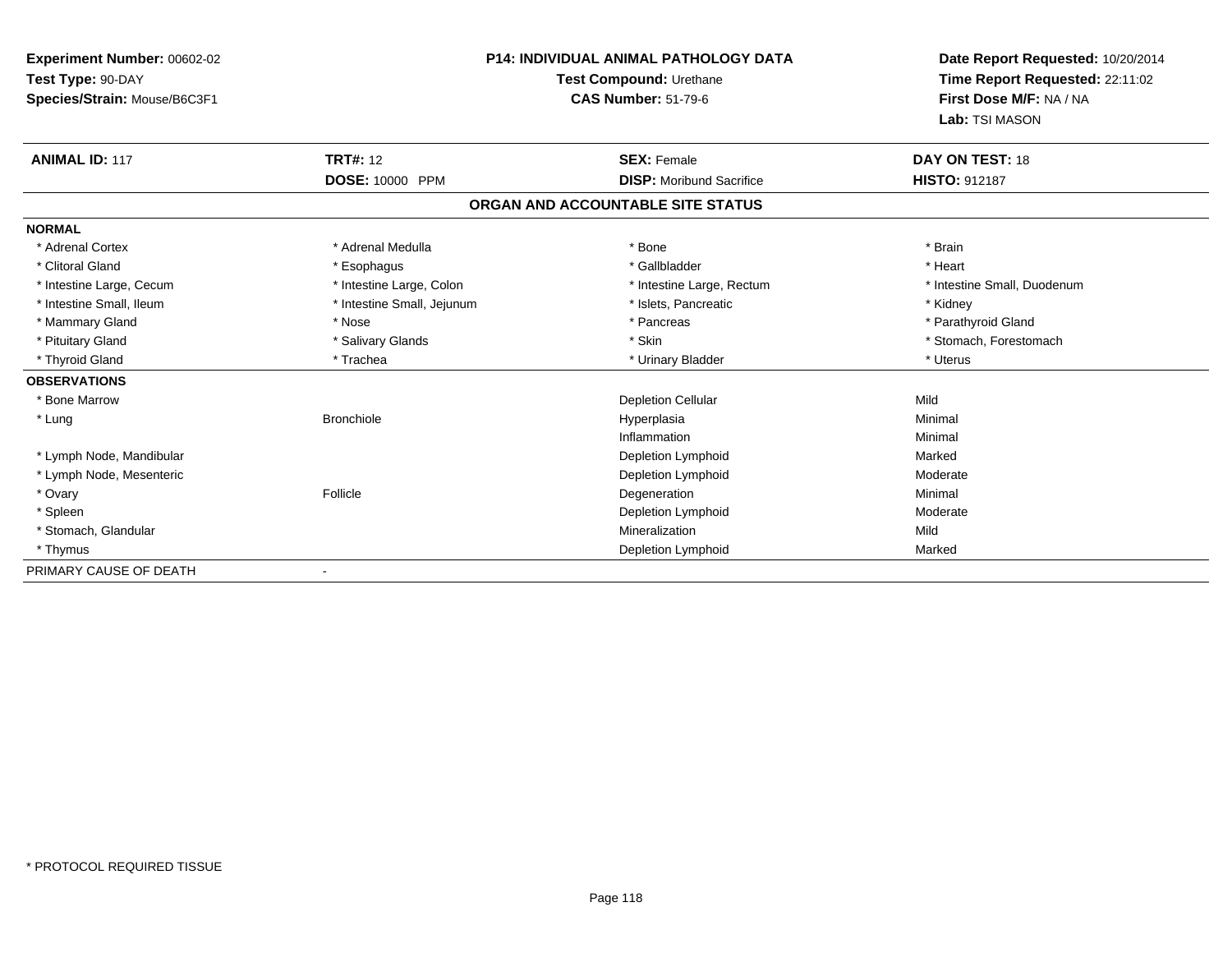| Experiment Number: 00602-02<br>Test Type: 90-DAY<br>Species/Strain: Mouse/B6C3F1 | P14: INDIVIDUAL ANIMAL PATHOLOGY DATA<br>Test Compound: Urethane<br><b>CAS Number: 51-79-6</b> |                                   | Date Report Requested: 10/20/2014<br>Time Report Requested: 22:11:02<br>First Dose M/F: NA / NA<br>Lab: TSI MASON |
|----------------------------------------------------------------------------------|------------------------------------------------------------------------------------------------|-----------------------------------|-------------------------------------------------------------------------------------------------------------------|
| <b>ANIMAL ID: 118</b>                                                            | <b>TRT#: 12</b>                                                                                | <b>SEX: Female</b>                | DAY ON TEST: 13                                                                                                   |
|                                                                                  | DOSE: 10000 PPM                                                                                | <b>DISP:</b> Moribund Sacrifice   | <b>HISTO: 912188</b>                                                                                              |
|                                                                                  |                                                                                                | ORGAN AND ACCOUNTABLE SITE STATUS |                                                                                                                   |
| <b>NORMAL</b>                                                                    |                                                                                                |                                   |                                                                                                                   |
| * Adrenal Cortex                                                                 | * Adrenal Medulla                                                                              | * Bone                            | * Brain                                                                                                           |
| * Clitoral Gland                                                                 | * Esophagus                                                                                    | * Gallbladder                     | * Intestine Large, Cecum                                                                                          |
| * Intestine Large, Colon                                                         | * Intestine Large, Rectum                                                                      | * Intestine Small, Duodenum       | * Intestine Small. Ileum                                                                                          |
| * Intestine Small, Jejunum                                                       | * Nose                                                                                         | * Pancreas                        | * Pituitary Gland                                                                                                 |
| * Salivary Glands                                                                | * Skin                                                                                         | * Stomach, Forestomach            | * Thyroid Gland                                                                                                   |
| * Trachea                                                                        | * Urinary Bladder                                                                              | * Uterus                          |                                                                                                                   |
| <b>MISSING</b>                                                                   |                                                                                                |                                   |                                                                                                                   |
| * Lymph Node, Mesenteric                                                         | * Mammary Gland                                                                                | * Parathyroid Gland               |                                                                                                                   |
| <b>OBSERVATIONS</b>                                                              |                                                                                                |                                   |                                                                                                                   |
| * Bone Marrow                                                                    |                                                                                                | <b>Depletion Cellular</b>         | Mild                                                                                                              |
| * Heart                                                                          |                                                                                                | Hemorrhage                        | Moderate                                                                                                          |
|                                                                                  |                                                                                                | Mineralization                    | Mild                                                                                                              |
| * Islets, Pancreatic                                                             |                                                                                                | Angiectasis                       | Minimal                                                                                                           |
| * Kidney                                                                         |                                                                                                | Nephropathy                       | Mild                                                                                                              |
| * Liver                                                                          |                                                                                                | <b>Cytoplasmic Alteration</b>     | Moderate                                                                                                          |
| * Lung                                                                           |                                                                                                | Hemorrhage                        | Minimal                                                                                                           |
|                                                                                  |                                                                                                | Inflammation                      | Minimal                                                                                                           |
| * Lymph Node, Mandibular                                                         |                                                                                                | <b>Depletion Lymphoid</b>         | Marked                                                                                                            |
| * Ovary                                                                          | Follicle                                                                                       | Degeneration                      | Mild                                                                                                              |
| * Spleen                                                                         |                                                                                                | Depletion Lymphoid                | Marked                                                                                                            |
| * Stomach, Glandular                                                             |                                                                                                | Hemorrhage                        | Minimal                                                                                                           |
| [Hemorrhage TGLS = $2-6.01$ ]                                                    |                                                                                                |                                   |                                                                                                                   |
| * Thymus                                                                         |                                                                                                | Depletion Lymphoid                | Moderate                                                                                                          |
| PRIMARY CAUSE OF DEATH                                                           | $\blacksquare$                                                                                 |                                   |                                                                                                                   |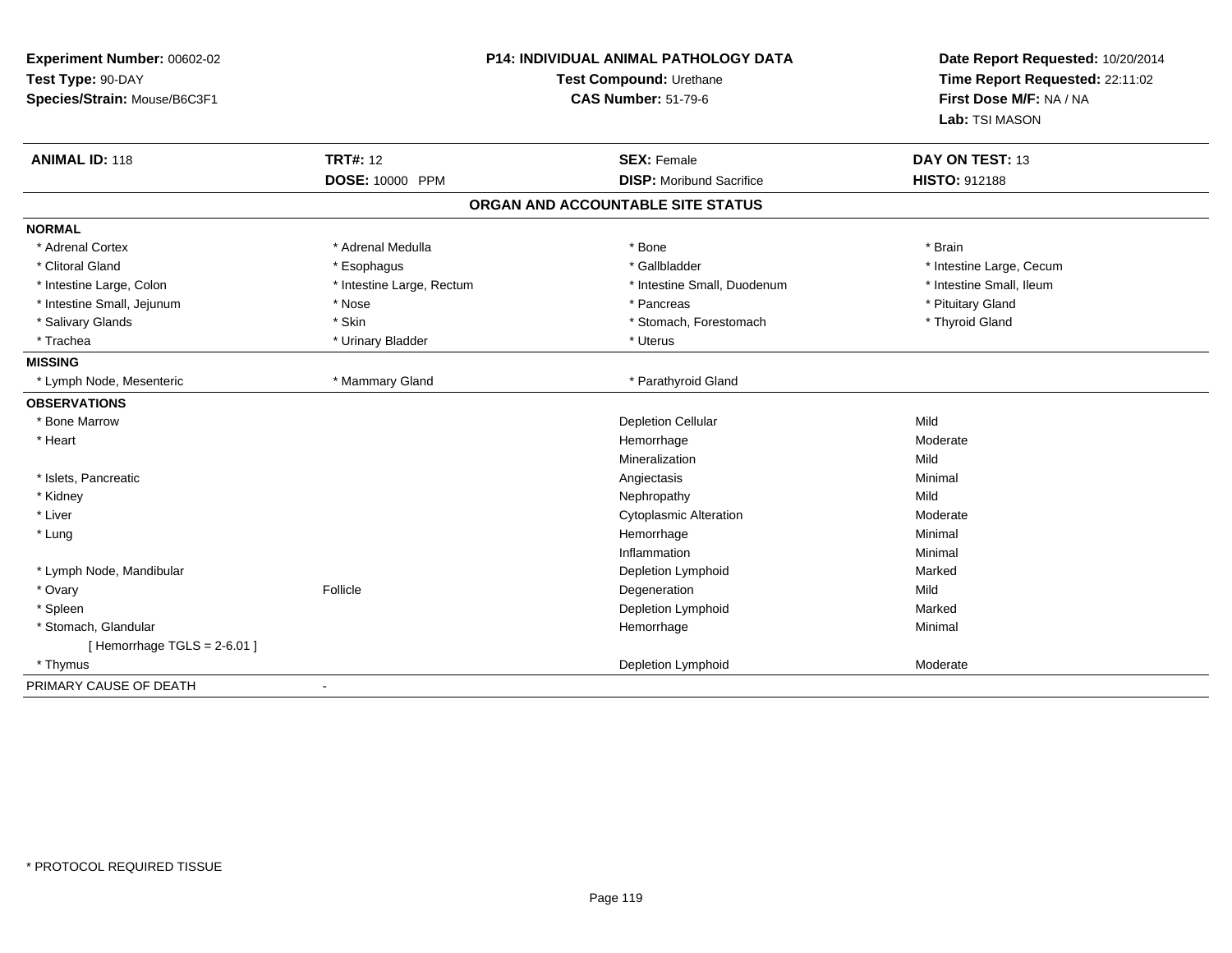| Experiment Number: 00602-02<br>Test Type: 90-DAY<br>Species/Strain: Mouse/B6C3F1 |                           | P14: INDIVIDUAL ANIMAL PATHOLOGY DATA<br>Test Compound: Urethane<br><b>CAS Number: 51-79-6</b> |                          |
|----------------------------------------------------------------------------------|---------------------------|------------------------------------------------------------------------------------------------|--------------------------|
| <b>ANIMAL ID: 119</b>                                                            | <b>TRT#: 12</b>           | <b>SEX: Female</b>                                                                             | DAY ON TEST: 13          |
|                                                                                  | DOSE: 10000 PPM           | <b>DISP:</b> Moribund Sacrifice                                                                | <b>HISTO: 912189</b>     |
|                                                                                  |                           | ORGAN AND ACCOUNTABLE SITE STATUS                                                              |                          |
| <b>NORMAL</b>                                                                    |                           |                                                                                                |                          |
| * Adrenal Cortex                                                                 | * Adrenal Medulla         | * Bone                                                                                         | * Brain                  |
| * Clitoral Gland                                                                 | * Esophagus               | * Gallbladder                                                                                  | * Intestine Large, Cecum |
| * Intestine Large, Colon                                                         | * Intestine Large, Rectum | * Intestine Small, Duodenum                                                                    | * Intestine Small, Ileum |
| * Intestine Small, Jejunum                                                       | * Mammary Gland           | * Nose                                                                                         | * Pancreas               |
| * Pituitary Gland                                                                | * Salivary Glands         | * Skin                                                                                         | * Stomach, Forestomach   |
| * Stomach, Glandular                                                             | * Thyroid Gland           | * Trachea                                                                                      | * Urinary Bladder        |
| * Uterus                                                                         |                           |                                                                                                |                          |
| <b>MISSING</b>                                                                   |                           |                                                                                                |                          |
| * Parathyroid Gland                                                              |                           |                                                                                                |                          |
| <b>OBSERVATIONS</b>                                                              |                           |                                                                                                |                          |
| * Bone Marrow                                                                    |                           | <b>Depletion Cellular</b>                                                                      | Mild                     |
| * Heart                                                                          |                           | Hemorrhage                                                                                     | Mild                     |
|                                                                                  |                           | Mineralization                                                                                 | Mild                     |
| * Islets. Pancreatic                                                             |                           | Angiectasis                                                                                    | Minimal                  |
| * Kidney                                                                         |                           | Nephropathy                                                                                    | Mild                     |
| Note: TGL 1 NODULE NOT SEEN ON MICRO AFTER RECUT                                 |                           |                                                                                                |                          |
| * Liver                                                                          |                           | <b>Cytoplasmic Alteration</b>                                                                  | Moderate                 |
| * Lung                                                                           |                           | Inflammation                                                                                   | Mild                     |
| * Lymph Node, Mandibular                                                         |                           | Depletion Lymphoid                                                                             | Marked                   |
| * Lymph Node, Mesenteric                                                         |                           | Depletion Lymphoid                                                                             | Marked                   |
| * Ovary                                                                          | Follicle                  | Degeneration                                                                                   | Mild                     |
| * Spleen                                                                         |                           | Depletion Lymphoid                                                                             | Marked                   |
| * Thymus                                                                         |                           | Depletion Lymphoid                                                                             | Marked                   |
| PRIMARY CAUSE OF DEATH                                                           |                           |                                                                                                |                          |